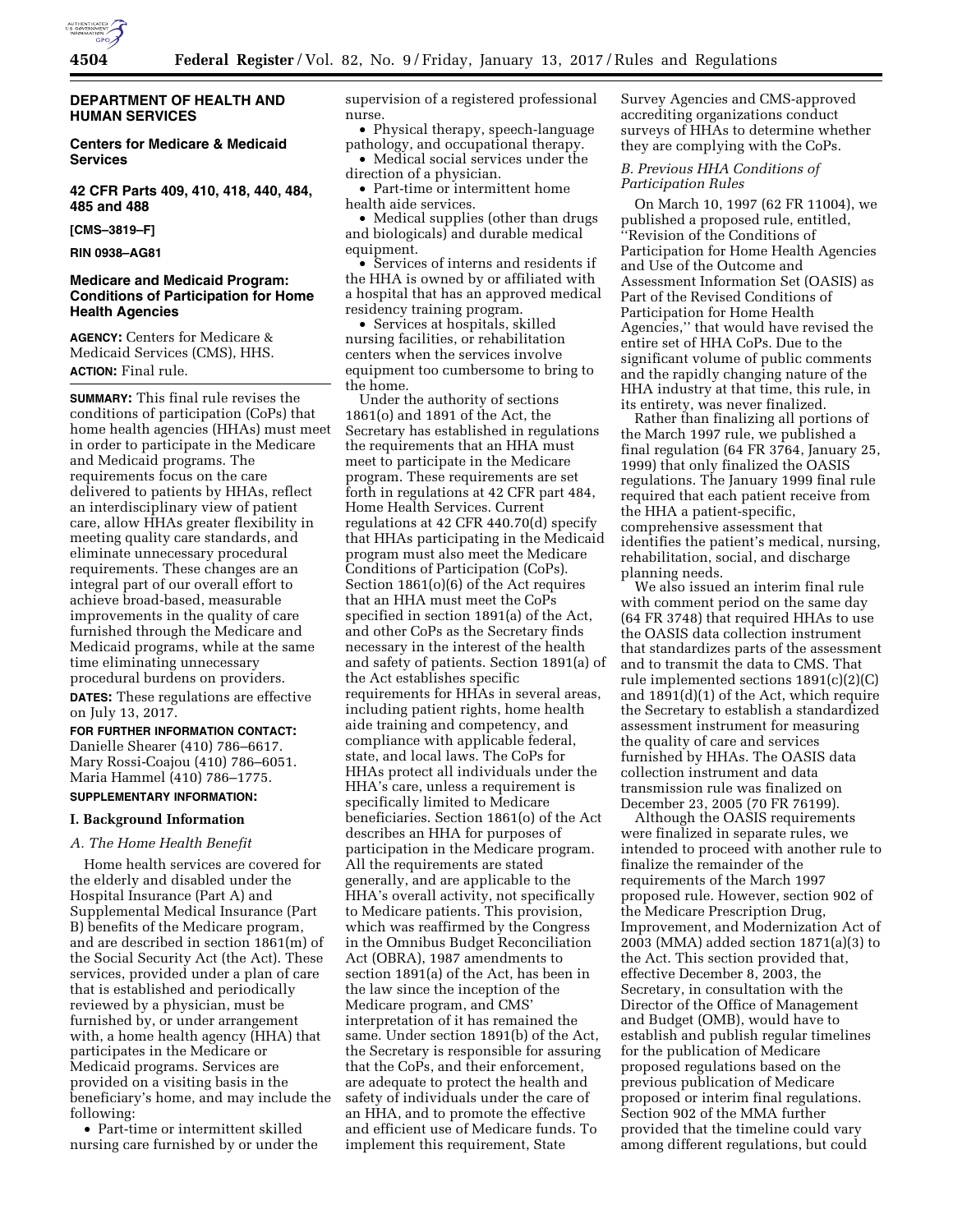not be longer than 3 years, except under exceptional circumstances. Pursuant to the MMA, we issued a notice implementing this provision in the **Federal Register** on December 30, 2004 (69 FR 78442). In that notice, we interpreted section 902 as rendering ineffective any proposed Medicare regulations that had been outstanding for 3 years or more as of December 8, 2003; this included the proposed HHA CoPs. Therefore, out of an abundance of caution, we decided not to finalize the remaining provisions of the March 10, 1997 proposed rule, but begin rulemaking again.

On October 9, 2014, we set forth proposed rules for HHAs that choose to participate in Medicare and Medicaid (79 FR 61164). We proposed to revise all of the existing CoPs, and to add several new CoPs to address aspects of home health care that we believe need attention.

#### *C. Transforming the HHA Conditions of Participation*

As the single largest payer for health care services in the United States, the Federal government assumes a critical responsibility for the delivery and quality of care furnished under its programs. Historically, we have adopted a quality assurance approach that has been directed toward identifying health care providers that furnish poor quality care or fail to meet minimum Federal standards. Facilities not meeting requirements would either correct the inappropriate practice(s) or would be terminated from participation in the Medicare or Medicaid programs. We have found that this problem-focused approach has inherent limits. Ensuring quality through the enforcement of prescriptive health and safety standards, rather than improving the quality of care for all patients, has resulted in expending much of our resources on dealing with marginal providers, rather than on stimulating broad-based improvements in the quality of care delivered to all patients.

Obtaining quality health care for Federal beneficiaries from CMS-certified providers and suppliers requires taking advantage of continuing advances in the health care delivery field. As a result, we are revising the home health agency requirements to focus on a patientcentered, data-driven, outcome-oriented process that promotes high quality patient care at all times for all patients. Before we began development of new proposed CoPs for Medicare and Medicaid participating HHAs, we received recommendations from home health providers, professional associations and practitioner

communities, consumer advocates and state and other governmental agencies with an interest or responsibility in HHA regulation and oversight. We also took into account the comments that were submitted by the public on the March 1997 proposed rule and suggestions submitted by the HHA industry in the summer of 2011, as well as developments since that time within the industry. In light of this information, we have used the following principles to assist in the development of the new HHA CoPs:

■ Develop a more continuous, integrated care process across all aspects of home health services, based on a patient-centered assessment, care planning, service delivery, and quality assessment and performance improvement.

■ Use a patient-centered, interdisciplinary approach that recognizes the contributions of various skilled professionals and their interactions with each other to meet the patient's needs. Stress quality improvements by incorporating an outcome-oriented, data-driven, quality assessment and performance improvement program specific to each HHA.

**Eliminate the focus on** administrative process requirements that lack adequate consensus or evidence that they are predictive of either achieving clinically relevant outcomes for patients or preventing harmful outcomes for patients.

■ Safeguard patient rights.

We believe that the overall approach of the CoPs provides HHAs with greatly enhanced flexibility. At the same time, we believe the new requirements improve performance results for HHAs, in terms of achieving needed and desired outcomes for patients, and increasing patient satisfaction with services provided.

# *D. Organization of This Rule*

This final rule is organized in the following manner:

• *Background Information.* This section summarizes the Home Health benefit, previous HHA CoP rules, and transforming the HHA CoP.

• *Provisions of the Proposed Regulations.* This section briefly summarizes all of the proposed requirements in numerical order by CoP number.

• *Home Health Crosswalk.* This section cross references former requirements to their new location.

• *Analysis of and Responses to Public Comments.* This section summarizes and responds to all public comments

that were received in numerical order by CoP number.

• *Provisions of the Final Rule.* This section lists all changes that were made from the proposed version of the rule to the final version of the rule.

• *Good Cause to Waive Notice and Comment Rulemaking.* This section explains why notice-and-comment is impracticable, unnecessary, or contrary to the public interest.

• *Collection of Information and Regulatory Impact Analysis.* These sections describe the anticipated estimated burdens and savings that will result from the implementation of this final rule in a statistically typical HHA.

• *Regulatory Text.* This section sets forth the regulations that are being finalized in this rule.

#### **II. Provisions of the Proposed Regulations**

#### *A. Overview*

We proposed to make extensive changes in the organizational scheme to group together all CoPs directly related to patient care and place them near the beginning of part 484. Regulations concerning the organization and administration of an HHA would follow in a separate subpart entitled ''Organizational Environment.''

#### *B. Proposed Subpart A, General Provisions*

We proposed to reorganize this section to clarify the basis and scope of this part. Part 484 is based on sections 1861(o) and 1891 of the Act, which establish the conditions that an HHA must meet in order to participate in the Medicare program. Part 484 is also based on section 1861(z) of the Act, which specifies the institutional planning standards that HHAs must meet. These provisions serve as the basis for survey activities for the purposes of determining whether an agency meets the requirements for participation in Medicare.

At § 484.2, we proposed to clarify some of the definitions for terms used in the HHA CoPs. We proposed to modify the definition for ''branch office'' by adding the requirement that the parent agency offer more than the sharing of services; specifically, that it provide supervision and administrative control of branches on a daily basis to the extent that the branch depends upon the parent agency's supervision and administrative functions in order to meet the CoPs, and could not do so as an independent entity. Though the definition would no longer require the branch office to be ''sufficiently close,'' the parent agency would have to be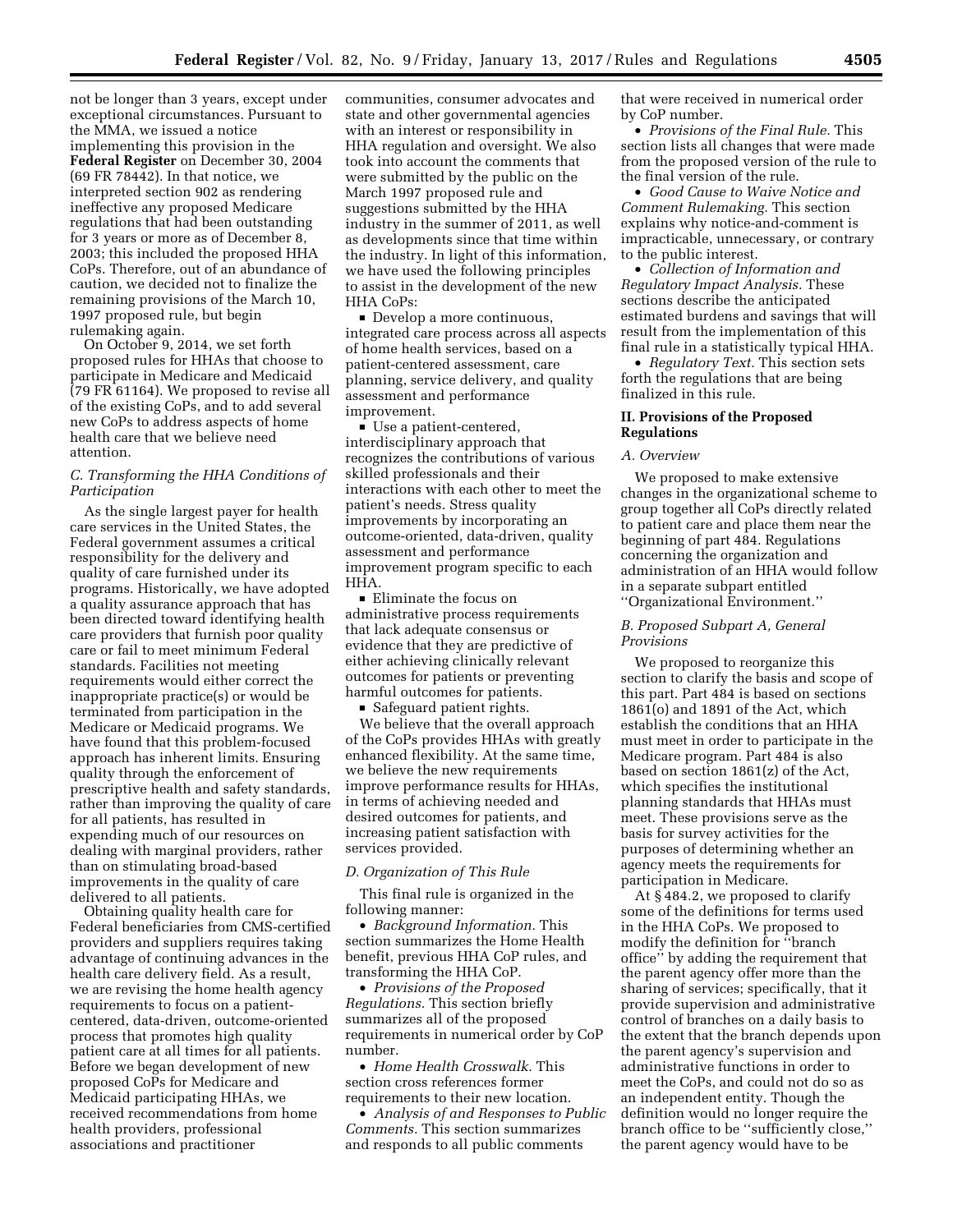available to meet the needs of any situation and respond to issues that could arise with respect to patient care or administration of the agency. A violation of a CoP in one branch office would apply to the entire HHA.

We also proposed minor changes in the language of the current definitions for "clinical note," "parent home health agency,'' ''proprietary agency,'' and ''subdivision.'' We also proposed to eliminate current definitions of the terms ''bylaws'' and ''supervision,'' ''home health agency,'' ''progress notes,'' and ''subunit.'' On the effective date of this rule, any existing subunits, which already operate under their own provider number, will be considered distinct HHAs and will be required to independently meet all CoPs, including having an independent governing body and administrator. Subject to statespecific laws and regulations, this federal regulatory change will permit a subunit to apply to become a branch of its existing parent HHA if the parent provides ''. . . direct support and administrative control'' of the branch. The State Survey Agency and CMS Regional Office will continue to be responsible for approving an HHA's application for a branch office, in accordance with current CMS guidance as set out in various survey and certification letters and section 2182.4B of the State Operations Manual. No new subunits will be approved upon implementation of this regulation, only ''branch offices.''

Finally, we proposed to add definitions for the terms ''in advance,'' ''quality indicator,'' ''representative,'' ''supervised practical training,'' and ''verbal order.'' We proposed to define the term ''representative'' in a patientcentered manner that enables patients to choose their representatives, if they wish to do so. We proposed to define the term ''verbal orders'' to mean those physician orders that are delivered verbally (meaning spoken), by the physician, to a nurse or other qualified medical personnel, and recorded in the plan of care.

As discussed in detail in section III.D.4 of this preamble, we proposed modifications to the current personnel qualifications requirements, and proposed to relocate those requirements to § 484.80, ''Home health aide services,'' and § 484.115, ''Personnel qualifications.''

We also proposed to retain the current definitions of ''primary home health agency,'' ''public agency,'' and ''summary report'' without change.

#### *C. Proposed Subpart B, Patient Care*

1. Release of Patient Identifiable OASIS Information (Proposed § 484.40)

At § 484.40, we proposed to recodify the current requirements of § 484.11, which require an HHA and its agents to ensure the confidentiality of all patientidentifiable information in the clinical record, including the OASIS data.

# 2. Reporting OASIS Information (Proposed § 484.45)

In this CoP, we proposed to include most of the current requirements of § 484.20, which relate to the electronic reporting of the OASIS data. We proposed to remove the requirement that an HHA transmit data using electronic communications software that provides a direct telephone connection from the HHA to the state agency or CMS OASIS contractor. In its place, we proposed to add a requirement that the OASIS data be transmitted in accordance with current CMS transmission policy, which currently requires HHAs to transmit data using electronic communications software that complies with the Federal Information Processing Standard (FIPS 140–2, issued May 25, 2001).

# 3. Patient Rights (Proposed § 484.50)

At § 484.50, we proposed revised patient rights provisions under six standards: (1) Notice of rights; (2) Exercise of rights; (3) Rights of the patient; (4) Transfer and discharge; (5) Investigation of complaints; and (6) Accessibility. In proposed § 484.50(a), we stated that each patient and patient representative (if the patient has one), would have the right to be informed of his or her rights in a language and manner the individual understands.

More specifically, under § 484.50(a)(1), we proposed that the HHA provide the patient and patient's representative with verbal notice of the patient's rights in the primary or preferred language of the patient or representative, and in a manner that the individual can understand, during the initial evaluation visit, and in advance of care being furnished by the HHA. We also proposed to require that the patient be provided a written copy of the patient rights information. The written information would be required to be provided in alternate formats free of charge for persons with disabilities, when necessary, to ensure effective communication. In addition, written notice would be required to be understandable to persons who had limited English proficiency. Furthermore, HHAs would be required to inform patients of the availability of

the services and instruct patients how to access those services.

Proposed § 484.50(a) (2) would require the HHA to provide each patient with specific business contact information for the HHA's administrator so that patients and caregivers could report complaints and specific patient rights violations to the HHA administrator, and could ask questions about the care being provided. We also proposed at § 484.50(a)(3) that the HHA provide a copy of the OASIS privacy notice to all patients from whom the OASIS data are collected at the same time that the general notice of rights is provided to the patient. Finally, at § 484.50(a)(4), we proposed to require that the HHA obtain the patient's or representative's signature confirming that he or she received a copy of the notice of rights and responsibilities.

At § 484.50(b), ''Exercise of rights,'' we proposed that, in the event that a patient was declared incompetent under state law by a court of proper jurisdiction, the rights of that patient could be exercised by the person appointed by the state court. If a state court had not made a declaration, any representative, as chosen by the patient, could exercise the rights of the patient in accordance with the patient's preferences. In situations where a patient has been adjudged to lack legal capacity under state law by a court of proper jurisdiction, the patient would be allowed to exercise his or her rights to the extent allowed by the court order.

Proposed § 484.50(c) set forth the explicit rights of each home health patient. At § 484.50(c) (1), we proposed that the patient would have a right to have his or her property and person treated with respect. At § 484.50(c) (2), we proposed that the patient would have a right to be free from verbal, mental, sexual and physical abuse, including injuries of unknown source, neglect, and misappropriation of property. Under proposed § 484.50(c)(3), the patient would have a right to make complaints to the HHA regarding treatment or care that was (or failed to be) furnished which the patient and/or their family believe was inappropriate. Under proposed  $§$  484.50(c)(4), patients and their representatives would also have the right to participate in, be informed about, and consent to or refuse care. Moreover, each patient would have the right to participate in and be informed about the patient-specific comprehensive assessment, including an assessment of the patient's goals and care preferences. Additionally, each patient would have the right to participate in and be informed about the care that the HHA plans to furnish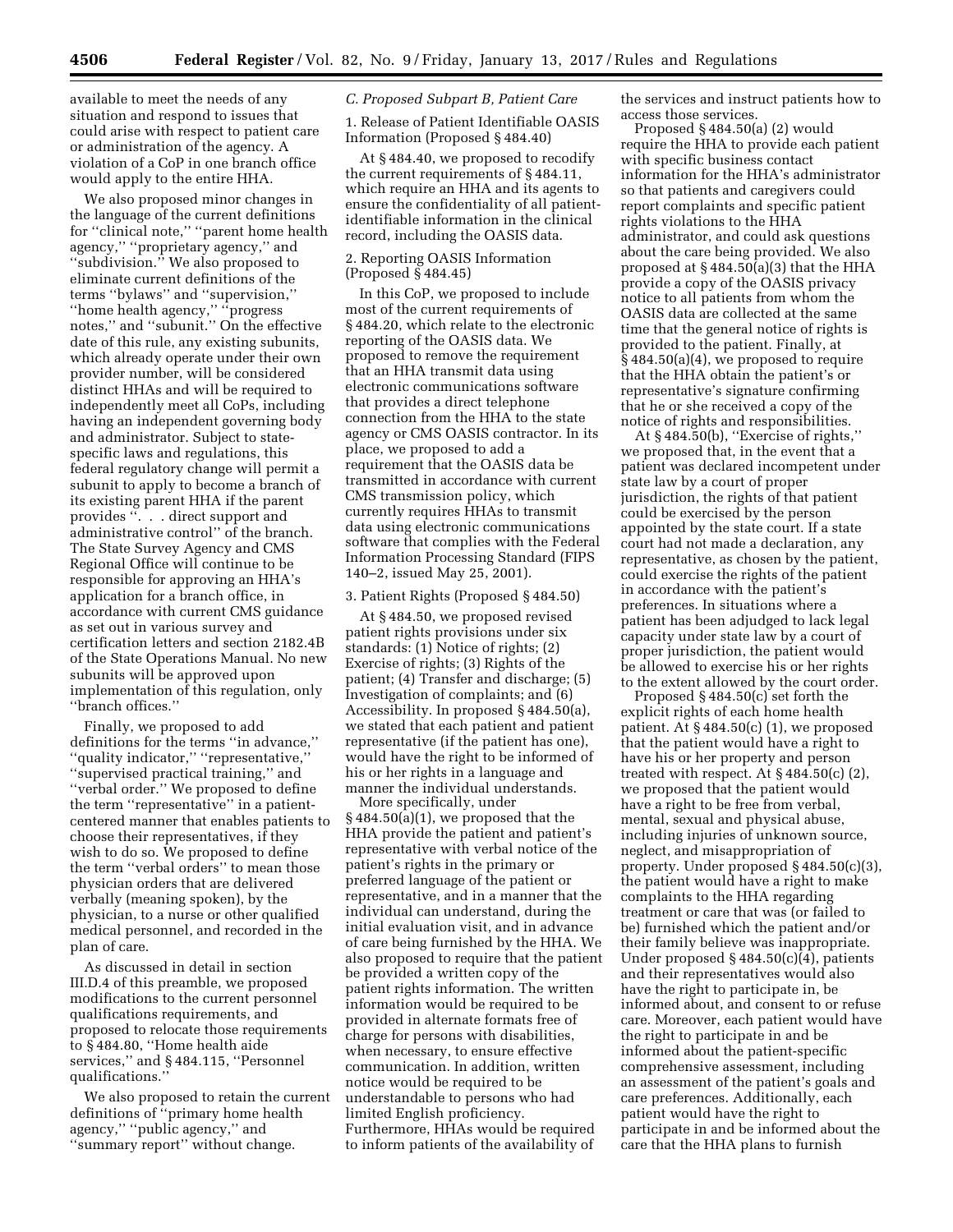based on the needs identified during the comprehensive assessment, establishing and revising that plan, the disciplines that will furnish care, the frequency of visits, identifying expected outcomes of care, and any factors that could impact treatment effectiveness. In accordance with proposed §484.50(c)(4)(iii), each patient would also have the right to receive a copy of his or her individualized HHA plan of care, including all updated plans of care, as described in proposed § 484.60. HHAs would be required at  $§$  484.50(c)(4)(viii) to inform the patient about any changes in the care to be furnished in advance of those changes being made in the patient's plan of care. In addition to being involved in the care planning process, we proposed to add a requirement at  $§$  484.50(c)(5) that patients have the right to receive all of the services outlined in the plan of care. Additionally, we proposed to retain the current requirements from current § 484.10(d), which concern the patient's right to the confidentiality of his or her clinical records, under proposed § 484.50(c)(6). Proposed § 484.50(c)(7) would retain the requirements of the current standard at § 484.10(e), Patient liability for payment. This patient liability requirement would be related to the home health advance beneficiary notice (ABN) and home health change of care notices; therefore, we proposed to reference the current requirements at § 411.408(d)(2) and § 411.408(f). HHAs would be required to comply with all ABN requirements, including restrictions related to who may receive the ABN on the patient's behalf.

At  $\S 484.50(c)(8)$ , we proposed that a patient would have the right to receive proper written notice, in advance of a specific service being furnished, if the HHA believes that the service may be non-covered care; or in advance of the HHA reducing or terminating on-going care. We proposed to incorporate a cross-reference to the regulations regarding expedited reviews, found at 42 CFR part 405, subpart J.

We proposed to retain the current regulations regarding the home health hotline at proposed  $\bar{\S}$  484.50(c)(9). Patients would be advised that the purpose of the hotline was to receive complaints or questions about local HHAs. Additionally, under § 484.50(c)(10), patients would be advised of the names, addresses, and telephone numbers for relevant federally and state-funded consumer information, consumer protection, and advocacy agencies.

We also proposed at  $\S 484.50(c)(11)$ , that patients have the right to be free from discrimination or reprisal for

exercising their rights, whether by voicing grievances to the HHA or to an outside entity. Finally, we proposed at § 484.50(c)(12) that patients have the right to be informed of their right to access auxiliary aids and language services, and to be provided instruction on how to access these services.

We proposed to add a new standard at § 484.50(d), which would mandate that all patients and representatives (if any), have the right to be informed of the HHA's policies governing admission, transfer, and discharge in advance of the HHA providing care. This proposed standard set forth the criteria by which an HHA could discharge or transfer a patient. Under this proposed standard, an HHA could only transfer, discharge, or terminate care for the following reasons: (1) If the physician responsible for the HHA plan of care and HHA agreed that the HHA could no longer meet the patient's needs, based on the patient's acuity; (2) when the patient or payer could no longer pay for the services provided by the HHA; (3) if the physician responsible for the HHA plan of care and HHA agreed that the patient no longer needed HHA services because the patient's health and safety had improved or stabilized sufficiently; (4) when the patient refused HHA services or otherwise elected to be transferred or discharged (including if the patient elected the Medicare hospice benefit); (5) when there was cause; (6) when a patient died; or (7) when the HHA ceased to operate.

In accordance with the requirements of proposed  $\S 484.50(d)(1)$ , if the care needs of a patient exceeded the HHA's ability to provide services, the HHA would be required to ensure that the patient received a safe and appropriate transfer to another care entity better suited to meeting the patient's needs.

We proposed to specify at § 484.50(d)(5) that we would permit discharge for cause if the patient's (or other persons in the patient's home) behavior was so disruptive, abusive, or uncooperative that the delivery of care to the patient or the ability of the HHA to operate effectively and safely was seriously impaired. Before discharging a patient for cause, the HHA would be required to advise the patient, the representative (if any), the physician who was responsible for the home health plan of care, and the patient's primary care practitioner or other health care professional who would be responsible for providing care and services to the patient after discharge from the HHA (if any) that a discharge for cause was being considered, make efforts to resolve the problem(s)

presented by the patient's behavior or by other person(s) in the home (as applicable), or situation (such as a dangerous animal being loose in the home), document the problem(s) and efforts made to resolve the problem(s), and enter this documentation into its clinical records. Additionally, we proposed that the HHA would be required to provide the patient and representative (if any), with contact information for other agencies or providers who were potentially able to provide care following the discharge.

Given the vulnerability of home health patients and in the interest of patient safety, we proposed a standard at § 484.50(e), ''Investigation of complaints,'' that would require the HHA to investigate complaints made by patients, representatives, caregivers, and families regarding treatment or care that was (or failed to be) furnished, or was furnished inconsistently or inappropriately. In addition, HHAs would be required to investigate allegations of mistreatment, neglect, or verbal, mental, psychosocial, sexual, and physical abuse, including injuries of unknown source, and misappropriation of patient property by anyone furnishing services on behalf of the HHA. Proposed  $\S 484.50(e)(1)(ii)$ would require the HHA to document both the existence and the resolution of the complaint, while  $§ 484.50(e)(1)(iii)$ would require the HHA to take immediate action to prevent further potential abuse while the complaint was being investigated.

Proposed § 484.50(e)(2) would require any HHA staff, regardless of whether they are employed directly or obtained under arrangements with another entity, to immediately report to the HHA or other appropriate authorities any incidences of mistreatment, neglect, or abuse, and/or any misappropriation of patient property, which they have noticed during the normal course of providing services to patients.

To address effective communication with patients who are limited English proficiency (LEP) or have disabilities, we proposed a new standard at § 484.50(f), ''Accessibility.'' We proposed that information that is provided to patients would have to be provided to the individual in plain language, and in a manner that is both accessible and timely.

In accordance with the requirements of the Medicare provider agreement, HHAs must not discriminate against Medicare beneficiaries, and if a participating HHA accepts non-Medicare patients at any given level of acuity, it must also accept Medicare beneficiaries at a similar level of acuity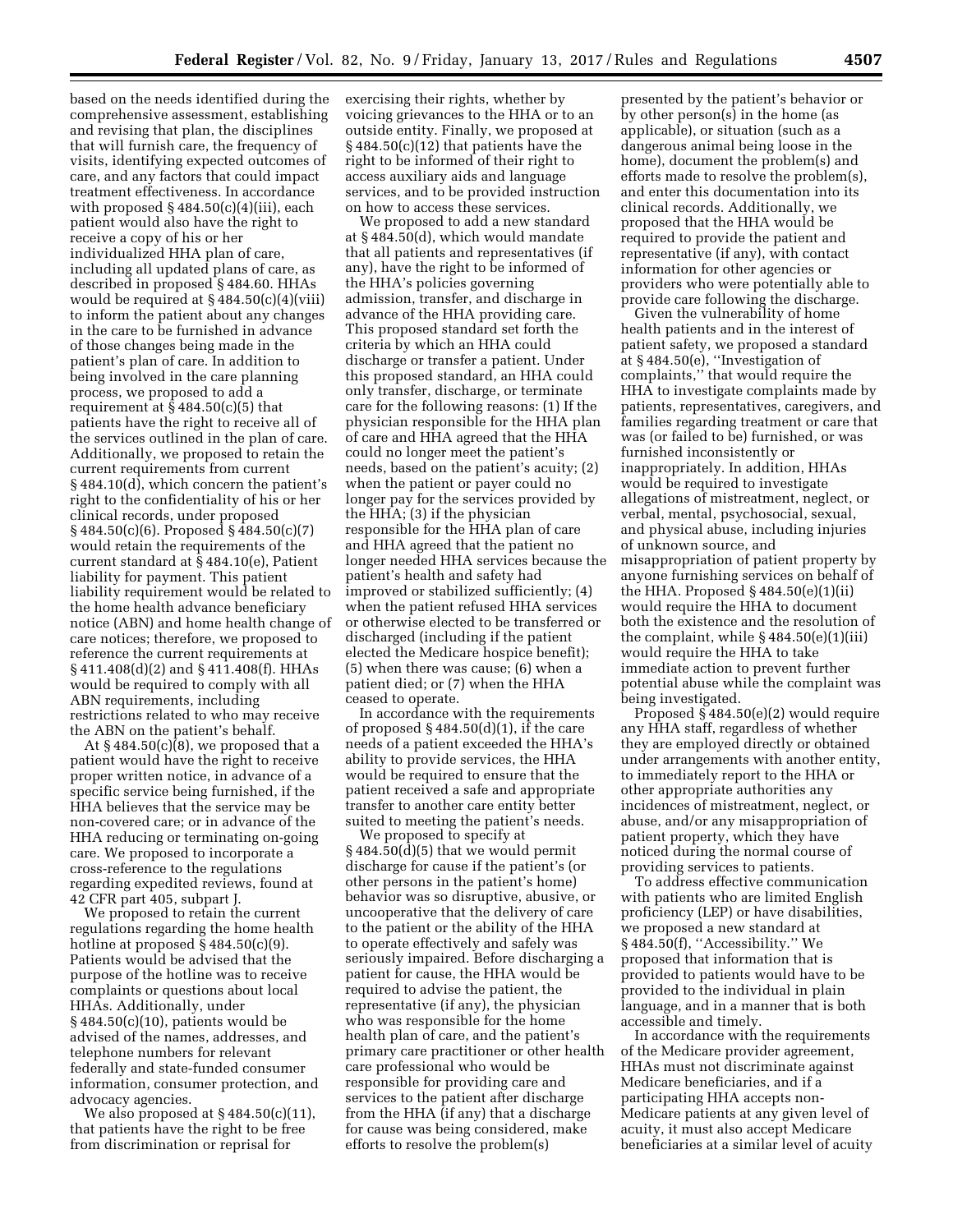as a condition of participating in the Medicare program. HHAs that provide services to non-Medicare patients while refusing services to Medicare patients in similar situations risk having their provider agreements terminated, in accordance with § 489.53(a)(2).

4. Comprehensive Assessment of Patients (Proposed § 484.55)

We proposed to retain the majority of the substantive requirements of current § 484.55, with significant reorganization. We proposed to retain the requirement that each patient be required to receive a patient-specific comprehensive assessment. We also proposed to retain the requirement that, for Medicare beneficiaries, the HHA would be required to verify the patient's eligibility for the Medicare home health benefit, including the patient's homebound status, at the specified timeframes. Furthermore, we proposed to retain all requirements related to the initial assessment visit at standard (a), as well as the completion of the comprehensive assessment requirements at standard (b).

We proposed to establish a new standard (c), ''Content of the comprehensive assessment,'' that would incorporate much of the content currently set forth in the introductory paragraph of the CoP, the drug regimen review currently set forth in standard (c), and the incorporation of the OASIS data items requirement currently set forth at standard (e). We also proposed new content requirements, such as an assessment of psychosocial and cognitive status, which we believe would provide for a more holistic patient assessment. We believe that these assessment areas are essential in the establishment of a more complete understanding of the patient's condition (both medically and non-medically), strengths and limitations, preferences, and risk factors. Developing a more complete understanding of the patient will enable HHAs and physicians to develop a plan of care that is more comprehensive and more likely to achieve desired outcomes. We proposed to require that the comprehensive assessment must accurately reflect the patient's status, and would assess or identify (as applicable) the following:

• The patient's current health, psychosocial (new), functional (new), and cognitive (new) status;

• The patient's strengths, goals, and care preferences, including the patient's progress toward achievement of the goals identified by the patient and the measurable outcomes identified by the HHA (new);

• The patient's continuing need for home care;

• The patient's medical, nursing, rehabilitative, social, and discharge planning needs;

• A review of all medications the patient is currently using;

• The patient's primary caregiver(s), if any, and other available supports (new); and

• The patient's representative (if any) (new).

The assessment would also be required to incorporate items from the information collection set out in the OASIS data set, using the language and groupings of the OASIS items, as specified by the Secretary.

We proposed to retain the majority of the content of the requirements of current § 484.55(d), with one change. We proposed to revise § 484.55(d)(2) to allow for a physician-ordered resumption of care date. Adding the physician ordered resumption of care date as an alternative to the fixed 48 hour time frame for a post-hospital reassessment allows physicians to specify a resumption of care date that is tailored to the particular needs and preferences of each patient.

5. Care Planning, Coordination of Services, and Quality of Care (Proposed § 484.60)

We proposed to create a new condition of participation, ''Care planning, coordination of services, and quality of care'' at § 484.60. This section would specify that the HHA would have to provide the patient a plan of care that would set out the care and services necessary to meet the patient-specific needs identified in the comprehensive assessment, and the outcomes that the HHA anticipates would occur as a result of developing the individualized plan of care and subsequently implementing its elements.

In the CoP, we proposed that patients be accepted for treatment on the basis of a reasonable expectation that the patient's medical, nursing, rehabilitative, and social needs could be met adequately by the agency in the patient's place of residence. Each patient would receive an individualized written plan of care which would specify the care and services necessary to meet the patient's needs, including the patient and caregiver education and training that the HHA will provide, specific to the patient's care needs. The individualized plan of care would be revised or added to at intervals as necessary to continue to meet patient care needs. We also proposed that the plan of care include the patient-specific measurable outcomes which the HHA

anticipates would result from its implementation.

Under proposed § 484.60(a)(1), Plan of care, we proposed that all home health services furnished to patients would follow an individualized written plan of care, setting out, among other things, the frequency and duration of therapeutic interventions. The plan would be established, periodically reviewed, and signed by a doctor of medicine, osteopathy, or podiatric medicine acting within the boundaries of all applicable state laws and regulations. Under paragraph (a)(2), the individualized plan of care would be required to include all pertinent diagnoses; the patient's mental, psychosocial, and cognitive status; the types of services, supplies, and equipment required; the frequency and duration of visits to be made; prognosis; rehabilitation potential; functional limitations; activities permitted; nutritional requirements; all medications and treatments; safety measures to protect against injury; patient and caregiver education and training to facilitate timely discharge or referral; patient-specific measurable outcomes/goals; and any additional interventions/orders the HHA or physician chose to include.

Under paragraph (a)(3), if HHA services are initiated following a patient's hospital discharge, we proposed to require that the HHA include an assessment of the patient's level of risk for hospital emergency department visits and hospital readmission. We proposed that HHAs would be required to include in the patient's individualized plan of care all appropriate interventions that are necessary to address and mitigate identified risk factors that contribute to the HHA's establishment of a particular risk level for a patient.

Proposed § 484.60(b), ''Conformance with physician orders,'' would provide that drugs, services, and treatments be administered only as ordered by the physician who is responsible for the home health plan of care. We proposed to retain the current influenza and pneumococcal vaccination requirement at § 484.60(b)(2). Proposed § 484.60(b)(3) would maintain the requirement that only personnel authorized by applicable state laws and regulations and the HHA's internal policies, may accept verbal orders from physicians. We proposed at  $§$  484.60(b)(4) that a registered nurse (RN) or other qualified practitioner licensed to practice by the state must document a verbal order in writing in the patient's clinical record, with a signature, time, and date. Verbal orders would also have to be recorded in the patient's plan of care. If a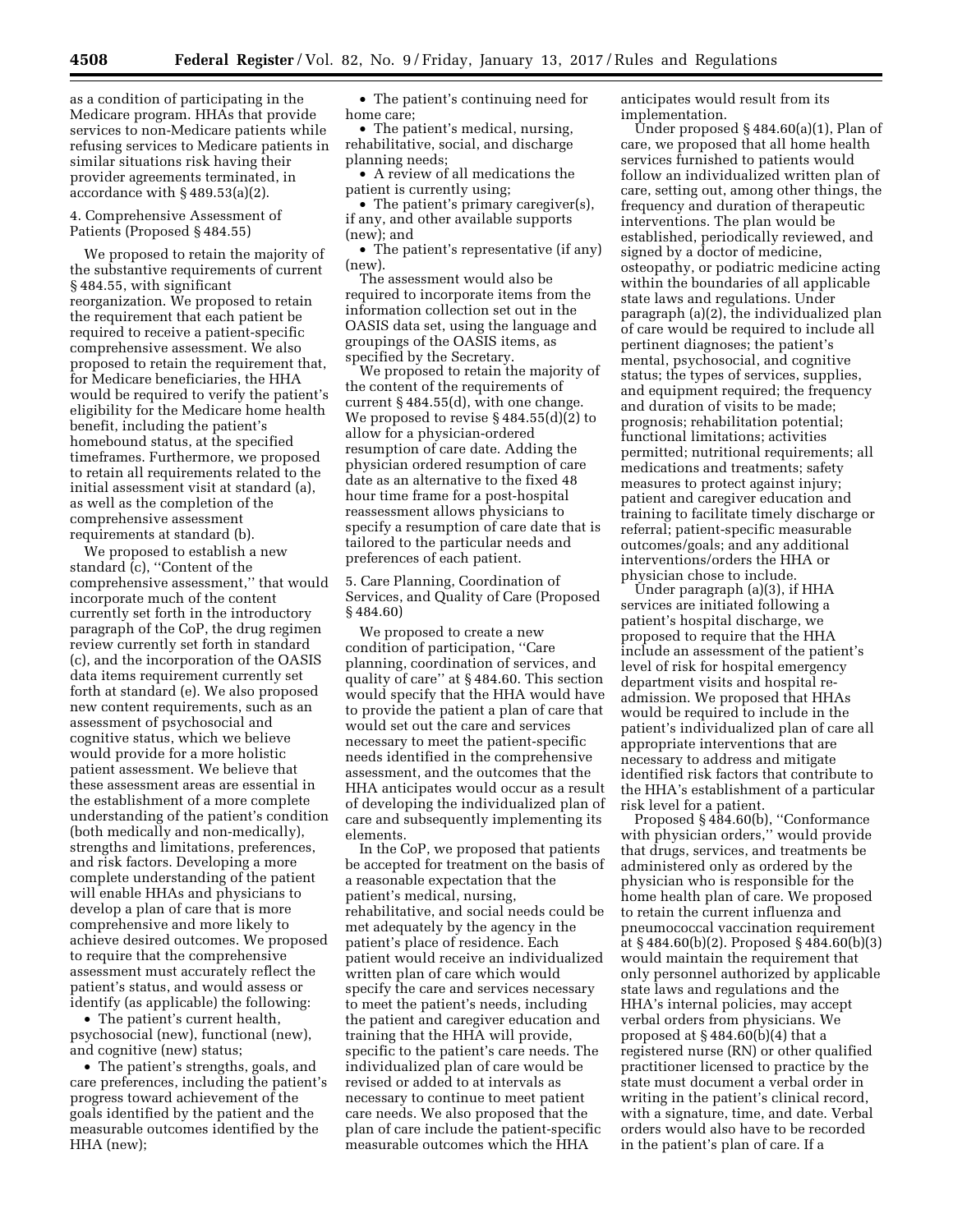physician faxed orders or otherwise transmitted them through other electronic methods from his or her office, those orders would also be required to be included in the patient's clinical record and plan of care. We would also require that verbal orders be authenticated, dated, and timed by the physician according to the HHA's internal policies and applicable state laws and regulations.

Under § 484.60(c), "Review and revision of the plan of care,'' we proposed that the individualized plan of care be reviewed and revised by the physician who was responsible for the HHA plan of care and the HHA as frequently as the patient's condition or needs requires, but no less frequently than once every 60 days, beginning with the start of care date. We proposed that the HHA promptly alert the physician who is responsible for the HHA plan of care to any changes in the patient's condition or needs that would suggest that measurable outcomes are not being achieved and/or that the HHA should alter the plan. At  $\S 484.60(c)(2)$ , we proposed to require that the HHA revise the plan of care, as necessary, to reflect current information from the patient's updated comprehensive assessment, and to record the patient's progress towards meeting the patient-specific measurable outcomes and goals selected by the HHA and patient, as specified in the plan of care.

Furthermore, we proposed at paragraph (c)(3) that it would be the HHA's responsibility to notify the patient, representative (if any), caregivers, and the physician who is responsible for the HHA plan of care, when the individualized plan of care is updated due to a significant change in the patient's health status. We also proposed that, when the HHA makes updates related to plans for the patient's discharge, the HHA would communicate these changes with the patient and representative, caregivers, the physician who is responsible for the HHA plan of care, and the patient's primary care practitioner or other health care professional who will be responsible for providing care and services (if any) to the patient after discharge from the HHA.

In § 484.60(d), ''Coordination of care,'' we proposed in paragraph (d)(1) to require that the HHA must integrate services, whether services are provided directly or under arrangement, to assure the identification of patient needs and factors that could affect patient safety and treatment effectiveness, the coordination of care provided by all disciplines, and communication with the physician. The proposed standard at

§ 484.60(d)(2) would also require the HHA to coordinate care delivery to meet each patient's needs, and to involve the patient, representative (if any), and caregiver(s), as appropriate, in the coordination of care activities. Finally, under proposed  $§$  484.60 $(d)(3)$ , we proposed that the HHA ensure that each patient and caregiver, where applicable, receive ongoing training and education from the HHA regarding the care and services identified in the plan of care that the patient and caregiver are expected to implement. The HHA would be required to ensure that each patient and caregiver receives any training necessary for a timely discharge from the HHA. Each skilled professional would be expected to be responsible for educating the patient and/or caregiver about the care and services as appropriate to the discipline.

At § 484.60(e), ''Discharge or transfer summary,'' we proposed that HHAs be required to compile a discharge or transfer summary for each discharged or transferred patient. The summary would be required to include the following:

• The initial reason for referral to the HHA;

• A brief description of the patient's HHA care;

• A description of the patient's clinical, mental, psychosocial, cognitive, and functional status at the start of care;

• A list of all services provided by the HHA to the patient;

• The start and end dates of HHA care;

• A description of the patient's clinical, mental, psychosocial, cognitive; and functional status at the end of care;

• The patient's most recent drug profile;

• Any recommendations for followup care;

• The patient's current individualized plan of care; and

• Any additional documentation that would assist in the continuity of postdischarge or transfer care, or that was requested by the receiving practitioner or facility.

6. Quality Assessment and Performance Improvement (QAPI) (Proposed § 484.65)

As part of our effort to reduce medical errors, and improve the quality of health care in all settings, we propose to replace two current HHA CoPs, § 484.16, ''Group of professional personnel,'' and § 484.52, ''Evaluation of the agency's program,'' with a single, new CoP, at  $\S$  484.65, "Quality Assessment and Performance Improvement'' (QAPI). We have

organized this new CoP into the following five standards: (1) Program scope; (2) Program data; (3) Program activities; (4) Performance improvement projects; and (5) Executive responsibilities.

In § 484.65(a), ''Program scope,'' we proposed that this data-driven QAPI program would be capable of showing measurable improvement in indicators for which there was evidence that the improvement led to improved health outcomes (for example, reduced hospitalizations and readmissions), safety, and quality of care for patients. The HHA would also have to measure, analyze, and track quality indicators, including adverse patient events, as well as other indicators of performance so that the agency could adequately assess its processes, services, and operations.

We proposed, at § 484.65(b), ''Program data,'' that an HHA's QAPI program utilize quality indicator data, including measures derived from the OASIS (CMS provided reports), where applicable, and other relevant data, to assess the quality of care provided to patients, and identify and prioritize opportunities for improvement. Quality assessment efforts, including data collection, should focus on high priority safety and health conditions, and other goals identified by an HHA. The tools, collected data, and associated quality measures would be used by the HHA to monitor the effectiveness and safety of its services, as well as the quality of its care. In addition, the HHA would use the quality measures that are calculated based on the data collected to identify opportunities for improvement. We also proposed that the HHA's governing body would be responsible for approving the frequency of, and level of detail to be used in data collection.

At § 484.65(c), ''Program Activities,'' we would require an HHA's QAPI program activities to focus on high risk, high volume, or problem-prone areas of service, and to consider the incidence, prevalence, and severity of problems in those areas. We also proposed that the HHA immediately correct any identified problems that directly or potentially threaten the health and safety of patients. Additionally, the HHA's QAPI activities would have to track incidents and adverse patient events, as well as analyze those events, so that preventive actions and mechanisms could be implemented by the HHA. We also proposed that after steps have been taken to improve an area of concern, the HHA would continue to monitor the area in order to assure that improvements were sustained over time.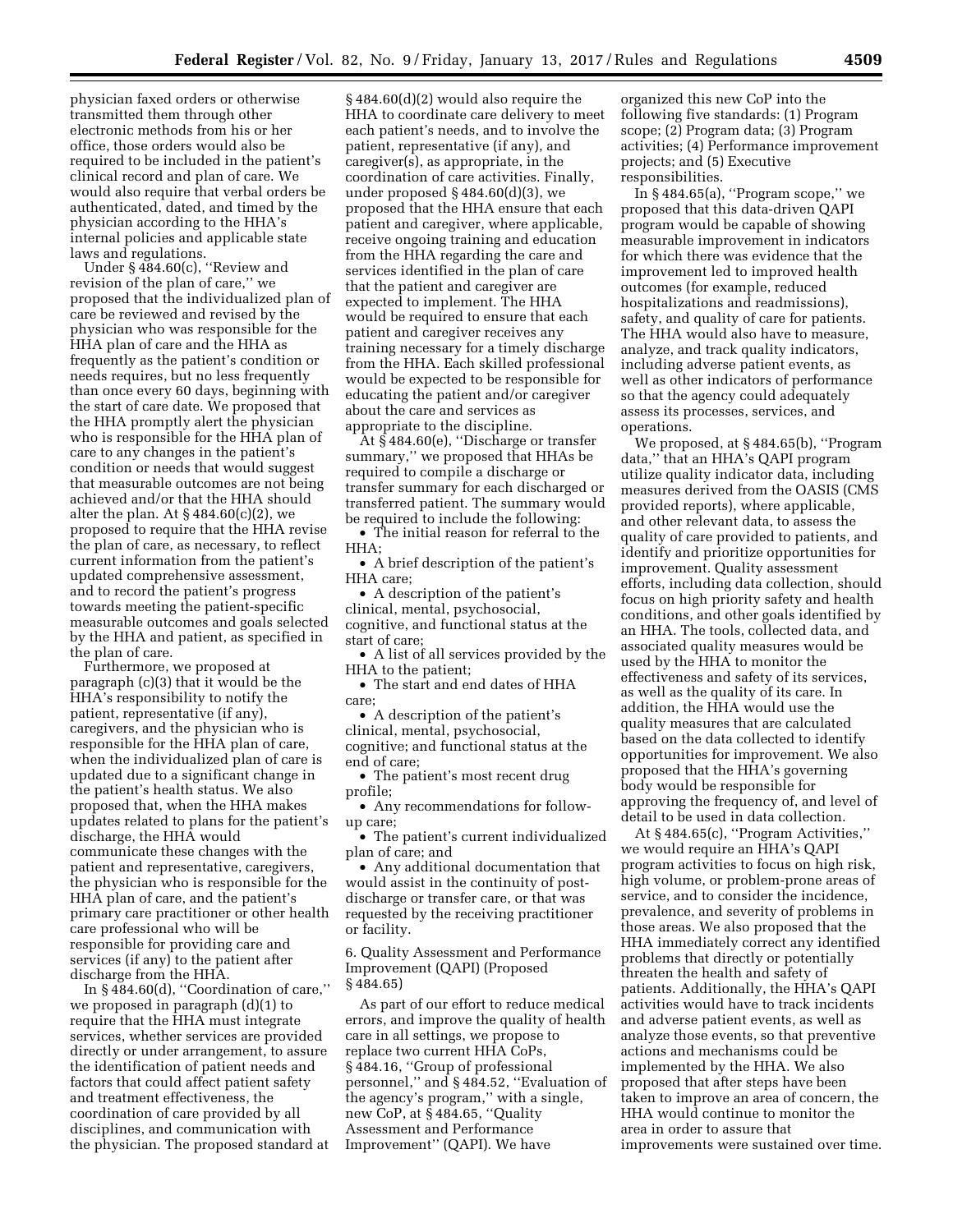Proposed § 484.65(d), ''Performance improvement projects,'' would require that the HHA's performance improvement projects, conducted at least annually, reflect the scope, complexity, and past performance of the HHA's services and operations. An agency would need to focus on those areas of past performance which have proven to be problematic for the HHA over time or areas where there was clear evidence of poor patient outcomes, as well as areas of high-risk and highvolume. Within this standard, we also proposed that the HHA document the QAPI projects undertaken, the reasons for conducting these projects, and the measurable progress achieved.

Finally, under proposed § 484.65(e), ''Executive responsibilities,'' we would require that the HHA's governing body assume responsibility for the agency's QAPI program. This subsection would require that the governing body assume the overall responsibility for ensuring that the QAPI program reflected the complexity of the HHA and its services, involved all services (including those provided under contract or arrangement), focused on indicators related to improved outcomes, and took actions that addressed the HHA's performance across the spectrum of care, including the prevention and reduction of medical errors. The governing body would be required to define, implement, and maintain a program for quality improvement and patient safety that was ongoing and agency-wide. The governing body would be required not only to ensure that performance improvement efforts were prioritized, but that they were also evaluated for effectiveness. We note that it is the governing body which would be ultimately responsible for establishing the HHA's expectations for patient safety through an agency-wide QAPI program. Therefore, we proposed that the governing body establish clear expectations for patient safety. We also proposed that the governing body would appropriately address any findings of fraud or waste in order to assure that resources are appropriately used for patient care activities and that patients are receiving the right care to meet their needs.

7. Infection Prevention and Control (Proposed § 484.70)

We proposed to establish a new CoP at § 484.70, ''Infection prevention and control,'' organized under the following three standards: (1) Prevention, (2) Control, and (3) Education. We proposed in § 484.70(a) that HHAs follow infection prevention and control best practices, which include the use of

standard precautions, to curb the spread of disease. Under proposed standard § 484.70(b), "Control," we would expect the HHA to maintain a coordinated agency-wide program for the surveillance, identification, prevention, control, and investigation of infectious and communicable diseases. Additionally, under this proposal, the program would be expected to be an integral part of the agency's QAPI program. We proposed an education standard within this CoP at § 484.70(c). HHAs would be expected to provide education on ''current best practices'' to staff, patients, and caregivers.

# 8. Skilled Professional Services (Proposed § 484.75)

This proposed new condition would set forth the requirements for skilled professional services. Instead of specifically identifying tasks, we proposed to broadly describe the expectations of the skilled professionals who participate in the interdisciplinary team approach to home health care delivery. Skilled professionals, within this context, would provide services to HHA patients directly as employees of the HHA or under a contractual agreement. We proposed that skilled professionals actively participate in the coordination of all aspects of care where appropriate. We have organized this proposed condition into three areas: (1) Skilled professional services; (2) Responsibilities of skilled professionals; and (3) Supervision of skilled professional assistants. Skilled professional services, as proposed in § 484.75(a), include physician services, skilled nursing services, physical therapy, speech-language pathology services, occupational therapy, and medical social work services. Provision of services by skilled professionals, as proposed in § 484.75(b), would specify that skilled professional services may only be provided by health care professionals who meet the appropriate criteria spelled out in proposed § 484.115, ''Personnel qualifications,'' and who practice according to the HHA's policies and procedures.

We proposed in § 484.75(b), ''Responsibilities of skilled professionals,'' that skilled professionals who provide services to HHA patients directly, or under arrangement, participate in coordinating all aspects of care, including:

• Assuming responsibility for the ongoing interdisciplinary assessment and development of the individualized plan of care in partnership with the patient, representative (if any), and caregiver(s);

• Providing services that are ordered by the physician as indicated in the plan of care;

• Providing patient, caregiver, and family counseling;

• Providing patient and caregiver education;

• Preparing clinical notes;

• Communicating with the physician who is responsible for the home health plan of care and other health care practitioners (as appropriate) related to the current home health plan of care; and

• Participating in the HHA's quality assessment and performance improvement program and HHAsponsored in-service training.

In addition to the requirements for licensed professional services described above, we proposed to include a requirement governing the supervision of skilled professional assistants at § 484.75(c). This would require an RN identified by the HHA to supervise the care provided by nurses such as licensed vocational nurses and licensed practical nurses. We also proposed that all rehabilitative therapy assistant services would be provided under the supervision of a physical therapist (PT) or occupational therapist (OT) who meets the appropriate requirements of § 484.115. Furthermore, we believe that it is essential for all medical social services to be provided under the overall supervision of a Master of Social Work (MSW) prepared social worker who meets the requirements of § 484.115.

9. Home Health Aide Services (Proposed § 484.80)

We proposed to organize the home health aide requirements as nine standards under § 484.80: (1) Home health aide qualifications; (2) content and duration of home health aide classroom and supervised practical training; (3) competency evaluation; (4) in-service training; (5) qualifications for instructors conducting classroom and supervised practical training; (6) eligible training and competency evaluation organizations; (7) home health aide assignments and duties; (8) supervision of home health aides; and (9) individuals furnishing Medicaid personal care aide-only services under a Medicaid personal care benefit.

At proposed § 484.80(a)(1), we would specify the necessary requirements for an individual to be considered a qualified home health aide. A qualified home health aide would be an individual who has successfully completed one of the following: (1) A training and competency evaluation program that meets the requirements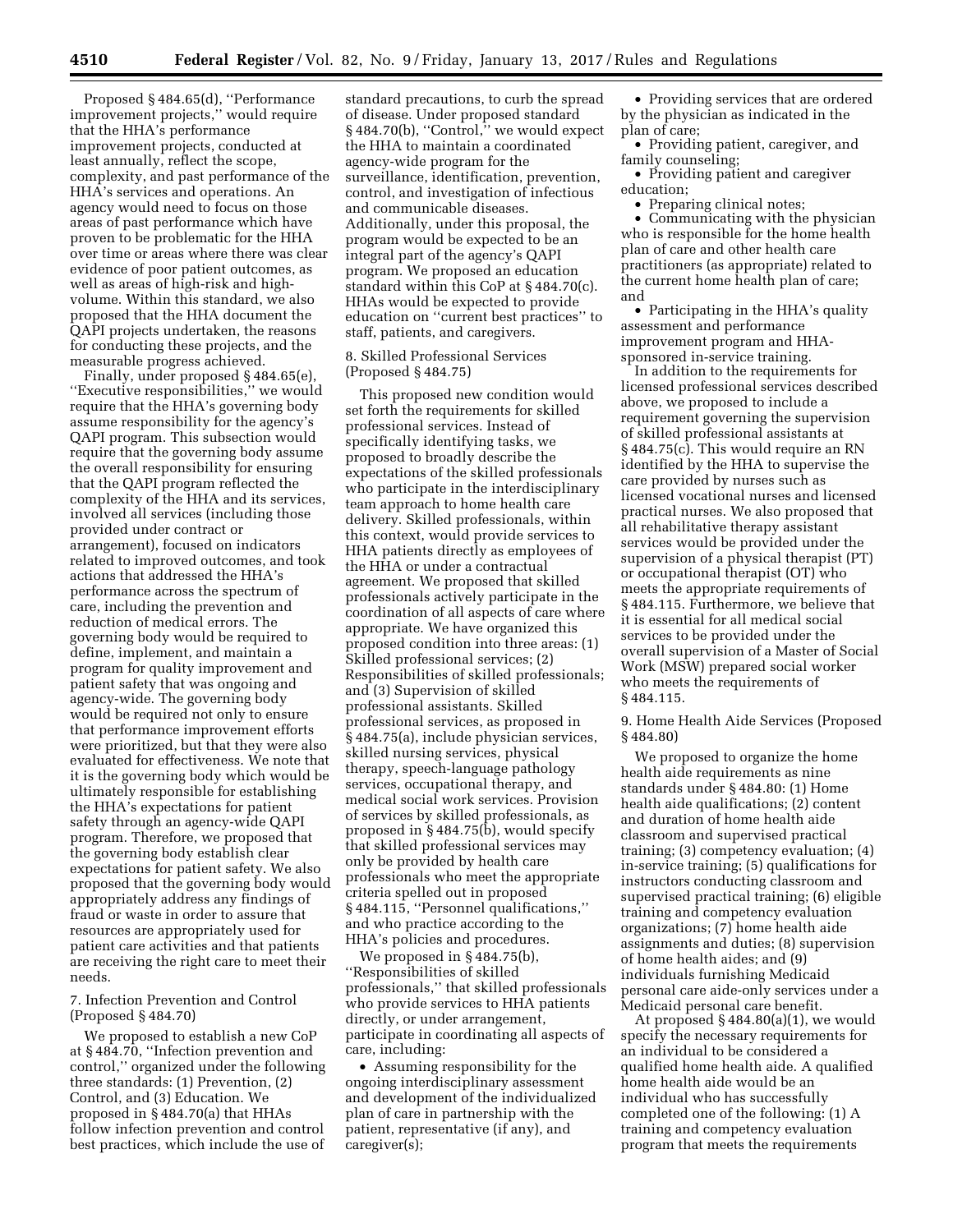described in § 484.80(b) and § 484.80(c); or (2) a competency evaluation program that meets the requirements described in § 484.80(c); or (3) a nurse aide training and competency evaluation program that is approved by the state as meeting the requirements of § 483.151 through § 483.154 and is currently listed in good standing on the state nurse aide registry; or (4) a state licensure program that meets the requirements described in § 484.80(b) and § 484.80(c).

Under proposed § 484.80(a)(2), we would specify when a home health aide is deemed to have completed a program (as specified in proposed  $\S 484.80(a)(1)$ ). This determination would be based on whether, since the most recent completion of a program, there was a period of 24 months or greater since completion of the last home health aide training during which none of the services furnished by the aide were for compensation. We would also stipulate that, if there had been a 24-month or greater lapse in furnishing services, the aide would need to complete another program before the home health aide can provide services, as specified in § 484.80(a)(1).

We proposed, at § 484.80(b), to set forth the requirements for training content and its duration, training methods (classroom and practical), and training documentation. At § 484.80(b)(4), we proposed to require the HHA to maintain documentation that the requirements for content and duration of home health aide classroom and supervised practical training have been met.

We proposed to address various requirements for the competency evaluation of home health aides in § 484.80(c). We proposed to retain the requirement currently found at § 484.36(b)(1), which states that an individual may furnish home health aide services on behalf of an HHA only after the successful completion of a competency evaluation program as described in that section. In accordance with proposed  $\S$  484.80(c)(2), the competency evaluation described in this paragraph may be offered by any organization, except an organization that falls under one of the exceptions specified in the regulation as described in proposed paragraph (f) of this section. Section 484.80(c)(3) would maintain the current requirement that an RN must perform the competency evaluation. In addition to the RN, we proposed that the competency evaluation be done in consultation with other skilled professionals, as appropriate. We proposed that, if a home health aide is going to perform a task for which he or she was rated ''unsatisfactory,'' it must

be performed under the supervision of a licensed nurse (either a licensed practical nurse or an RN) until he or she achieves an evaluation of ''satisfactory.''

At  $§$  484.80(d), we would retain 12 as the minimum number of hours of inservice training required for a 12-month period. The training could occur while an aide was furnishing care to a patient. Proposed § 484.80(b) would set forth the elements that must comprise home health aide classroom and supervised practical training, thus suggesting that those elements of training should form a basis for ongoing in-service training. We proposed that aide in-service training could be offered by any organization, and that the training would be required to be supervised by an RN.

We proposed to relocate the requirement that the RN that conducts training possess a minimum of 2 years of nursing experience, of which at least 1 year is in home health care, to standard (e), ''Qualifications for instructors conducting classroom and supervised practical training.'' We continue to believe that RNs with nursing experience in the home health field should be the principal instructors in the basic training of home health aides. While other individuals could provide instruction to home health aides, classroom and practical training would be required to be under the general supervision of an RN who possessed a minimum of 2 years nursing experience, at least 1 year of which would have to be in home health care.

We proposed to retain the current requirements regarding organizations that offer aide training at § 484.80(f), ''Eligible training and competency evaluation organizations.'' We proposed to retain the current requirement that home health aide training may be provided by any organization, except an organization that falls under one of the exceptions specified in the regulation. These exceptions include, but are not limited to, agencies that have been found out of compliance with the home health aide requirements any time in the last 2 years, agencies that permitted an unqualified individual to function as a home health aide, and agencies that have been found to have compliance deficiencies that endangered patient health and safety. The full list of exceptions are included in the regulatory text.

We proposed, at § 484.80(g), ''Home health aide assignments and duties,'' to set forth aide responsibilities and duties. Proposed § 484.80(g)(1) would provide that the home health aide would be assigned to a specific patient by the RN or other appropriate skilled

professional (that is, physical therapist, speech-language pathologist, or occupational therapist). Proposed § 484.80(g)(2) would require that the home health aide provide services that are ordered by the physician in the plan of care, that the home health aide is permitted to perform under state law, and that are consistent with the home health aide training. In § 484.80(g)(3), we proposed to retain the inclusive listing of duties for home health aides currently under § 484.36(c)(2). At § 484.80(g)(4) we proposed a requirement that home health aides be members of the interdisciplinary team, must report changes in the patient's condition to an RN or other appropriate skilled professional, and must complete appropriate records in compliance with the HHA's policies and procedures.

On-going home health aide supervision, as described in proposed § 484.80(h), ''Supervision of home health aides,'' is a necessary component of quality care for HHAs, and ensures that services provided by home health aides are in accordance with the agency's policies and procedures and in accordance with state and federal law. In this proposed standard, we would differentiate the aide supervision requirements based on the skill level of the care required by the patient. In proposed § 484.80(h)(1), we proposed that if a patient is receiving skilled care, the home health aide supervisor (RN or therapist) must make an onsite visit to the patient's home no less frequently than every 14 days. The home health aide would not have to be present during this visit. If a potential deficiency in home health aide service was noted by the home health aide supervisor, then the supervisor would have to make an on-site visit to the location where the patient was receiving care in order to observe and assess the home health aide while he or she is performing care. In addition to the regularly scheduled 14-day supervision visits and the as-needed observation visits, HHAs would be required to make an annual on-site visit to a patient's home to observe and assess each home health aide while he or she is performing patient care activities. The HHA would be required to observe each home health aide with at least one patient.

In proposed  $§$  484.80(h)(2), we would require that if home health aide services are provided to a patient who is not receiving skilled care, the RN must make an on-site visit to the location where the patient is receiving care no less frequently than every 60 days in order to observe and assess each home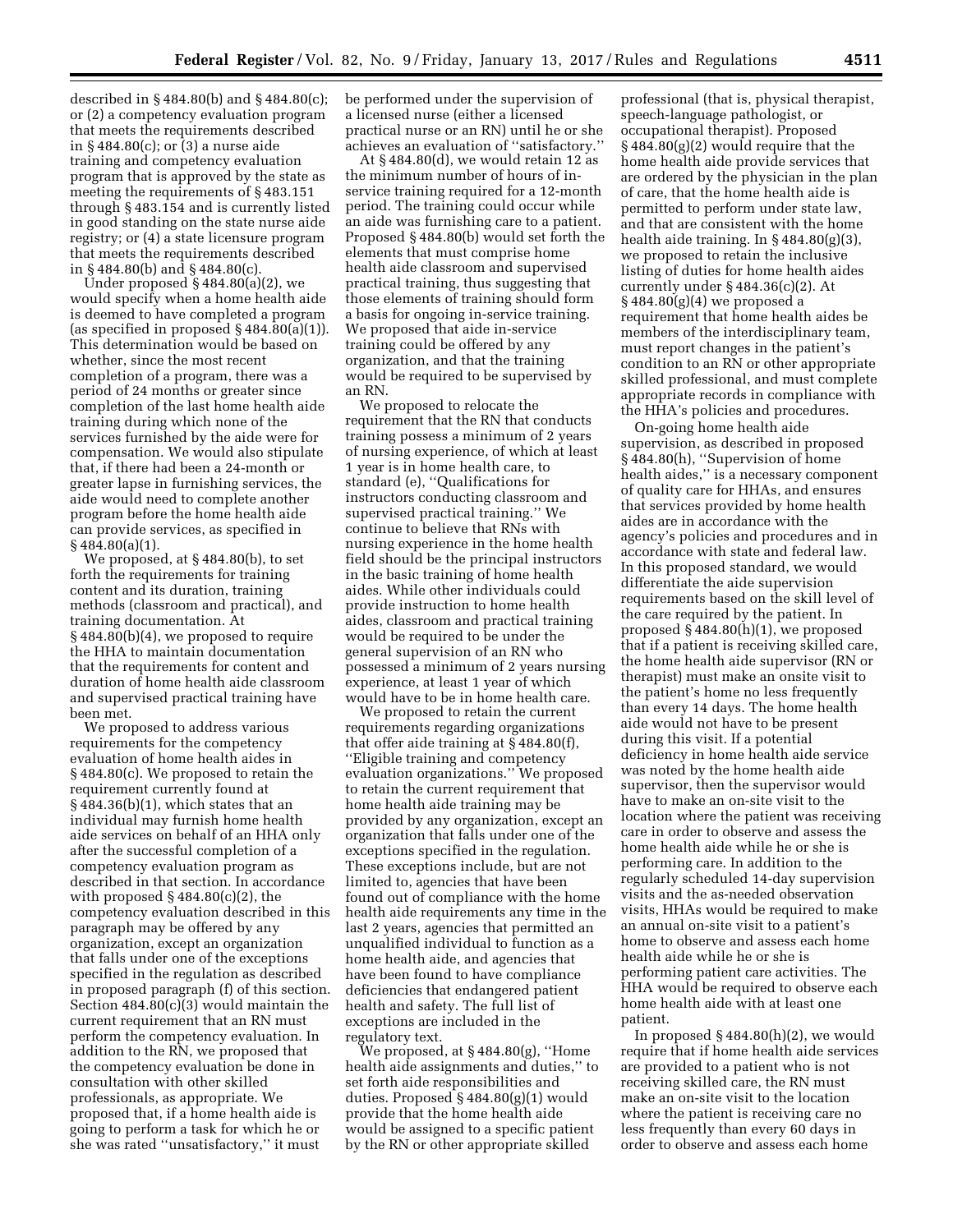health aide while he or she is performing care.

At proposed  $§$  484.80(h)(3), we would require that if a deficiency in home health aide services was verified by the home health aide supervisor during an on-site visit, then the agency would have to conduct, and the home health aide would have to complete, a competency evaluation in accordance with paragraph (c) of this section.

We also proposed to add a new paragraph at § 484.80(h)(4) to ensure that home health aide supervision visits focus on the aide's ability to demonstrate initial and continued satisfactory performance in meeting essential criteria. Supervision visits would be required to assess the home health aide's success in following the patient's plan of care; completing tasks assigned to the home health aide; communicating with the patient, representative (if any), caregivers, and family; demonstrating competency with assigned tasks; complying with infection prevention and control policies and procedures; reporting changes in the patient's condition; and honoring patient rights.

Proposed § 484.80(h)(5) would retain, with minor revisions, the current requirements found under § 484.36(d)(4) as they relate to the HHA's responsibilities for home health aides who are furnishing services under arrangement (that is, the aides are not employees of the HHA). The HHA would be required to ensure the quality of home health aide services, supervise aides as proposed in this section, and ensure that aides have met the training and competency evaluation requirements of this proposed part.

At proposed § 484.80(i), ''Individuals furnishing Medicaid personal care aideonly services under a Medicaid personal care benefit,'' we proposed to retain the requirements at current § 484.36(e), with some minor clarifying revisions. Under this provision, a Medicare-certified HHA that provides personal care aide services to Medicaid patients under a State Medicaid personal care benefit would be required to determine and ensure the competency of individuals for those Medicaid-approved services performed. In addition, the reference to § 440.170 in the current regulation at § 484.36(e)(2) is incorrect; it should read § 440.167. Therefore, we proposed to make the necessary correction.

#### *D. Proposed Subpart C, Organizational Environment*

1. Compliance With Federal, State, and Local Laws and Regulations Related to Health and Safety of Patients (Proposed § 484.100)

We proposed that HHAs must be in compliance with all Federal, State and local laws related to the health and safety of patients, and that HHA services must be furnished in accordance with accepted professional standards and principles. We also proposed specific disclosure of ownership requirements. At § 484.100(a), we proposed to continue to require HHAs to comply with the requirements of part 420, subpart C by disclosing the names and addresses of all persons with an ownership or controlling interest, the name and address of each officer, director, agent, or managing employee, and the name and address of the entity responsible for the management of the HHA along with the names and addresses of the CEO and chairperson of the board of that entity.

Under the provisions of proposed § 484.100(b), an HHA, its branches, and its staff would be licensed, certified, or registered, as applicable, by the state licensing authority if the state had established licensure requirements. If a state requires an HHA to have a license, then we would require that the provider be in compliance with that state's law or regulation.

Finally, we proposed at § 484.100(c), ''Laboratory services,'' to require that HHAs engaged in certain types of lab testing, with an appliance that has been approved for that purpose by the Food and Drug Administration, conduct testing in compliance with the requirements of 42 CFR 493 (Laboratory Requirements). This section would also prohibit HHAs from substituting their own self-administered testing equipment in lieu of a patient's selfadministered testing equipment when assisting a patient in administering the test. In addition, this section would provide that if the HHA chose to refer specimens for laboratory testing, the referral laboratory would have to be certified in accordance with the applicable requirements of part 493. The laboratory services standard is a federal requirement in accordance with the Clinical Laboratory Improvement Amendments of 1988 (CLIA).

2. Organization and Administration of Services (Proposed § 484.105)

We proposed at § 484.105(a), ''Governing body,'' to require the governing body to be able to assess the HHA's financial needs and to assume

responsibility for effectively managing its financial resources, as well as assume full legal authority and responsibility for the agency's overall management and operation, the provision of all home health services, the review of the budget and operational plans, and the agency's quality assessment and performance improvement program.

Proposed  $\S$  484.105(b), ''Administrator,'' described the role of the administrator and provisions for when the administrator is not available. We proposed that the administrator be appointed by the governing body, be responsible for all day to day operations of the HHA, and be responsible for ensuring that a skilled professional as described in § 484.75 is available during all operating hours. We proposed that, any time when the administrator is not available, a pre-designated person, who is authorized in writing by the administrator and governing body, would assume the same responsibilities and obligations as the administrator, including the responsibility to be available during all operating hours.

In addition to the overall management of the HHA by the governing body and the administrator, we proposed a new clinical manager role at § 484.105(c). The clinical manager would be a qualified licensed physician or registered nurse, identified by the HHA, who is responsible for the oversight of all personnel and all patient care services provided by the HHA, whether directly or under arrangement, to meet patient care needs. The supervision of HHA personnel would include assigning personnel, developing personnel qualifications, and developing personnel policies.

In § 484.105(d), we proposed a new standard, ''Parent-branch relationship,'' to focus on the ability of the parent HHA to demonstrate that it can monitor all services provided in its entire service area, furnished by any branch offices, to ensure compliance with the CoPs. We would require that HHAs report their branch locations to the state survey agency at the time of an HHA's initial certification request, at each survey, and at the time any proposed additions or deletions were made.

We proposed at § 484.105(e), ''Services under arrangement,'' to govern all services provided under arrangement with another agency or organization. The agency providing services under arrangement may not have been denied Medicare enrollment; been terminated from Medicare, another federal health care program, or Medicaid; had its Medicare or Medicaid billing privileges revoked; or been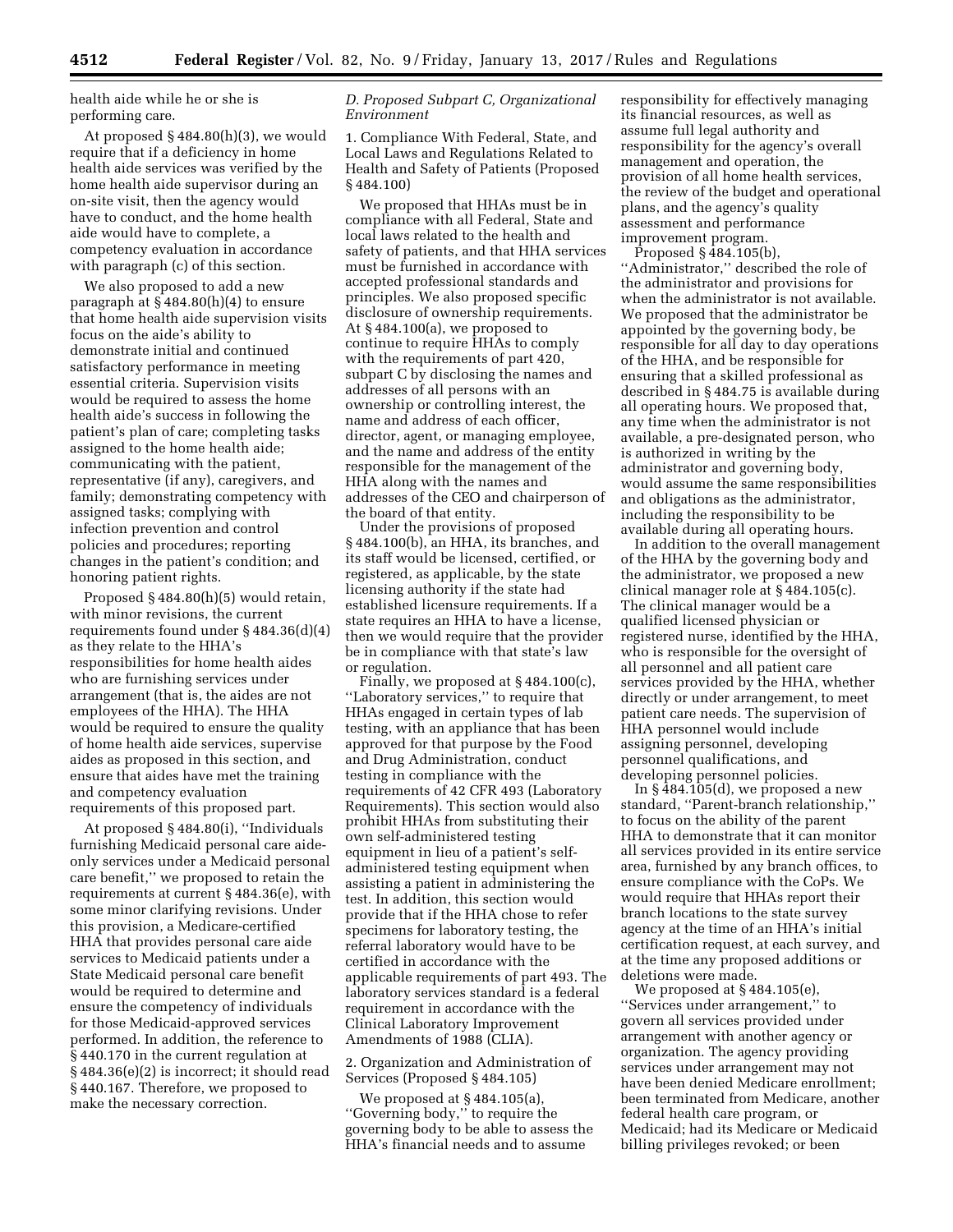debarred from participating in any government program. We proposed to require that the primary HHA have a written agreement with another agency, with an organization, or with an individual, that it has contracted with to provide services to its patients, which stipulates that the primary HHA would maintain overall responsibility for all HHA care provided to a patient in accordance with the patient's plan of care, whether the care is provided directly or under arrangement. If the primary HHA chooses to furnish some services under arrangement, then it retains management, service oversight, and financial responsibility for all services that are provided to the patient by its contracted entities. All services provided by contracted entities would be authorized by the primary HHA, and furnished in a safe and effective manner by qualified personnel. In addition to this revision, we proposed to correct a typographical error in the crossreference citation for the United States Code.

As stated in proposed § 484.105(f)(1), skilled nursing and one of the therapeutic services must be made available on a visiting basis in the patient's home. At least one service would be required to be provided directly by the HHA.

We proposed a requirement for compliance with accepted professional standards and principles at  $§ 484.105(f)(2)$ . We would require that HHAs furnish all services in accordance with accepted professional standards of practice. We also proposed to require that all HHA services be provided in accordance with current clinical practice guidelines.

We proposed to relocate the requirements for outpatient physical therapy or speech pathology services to § 484.105(g), without change.

Finally, we proposed to retain the ''Institutional planning'' standard as required for HHAs under section 1861(z) of the Act at § 484.105(h). We did not propose any revisions to this content.

#### 3. Clinical Records (Proposed § 484.110)

We proposed to retain, with some additional clarification, many of the long-standing clinical record requirements. The primary requirement under the proposed clinical records CoP would be that a clinical record containing pertinent past and current relevant information would be maintained for every patient who was accepted by the HHA to receive home health services. We proposed to add the requirement that the information contained in the clinical record would

need to be accurate, adhere to current clinical record documentation standards of practice, and be available to the physician who is responsible for the home health plan of care and appropriate HHA staff. The clinical record would be required to exhibit consistency between the diagnosed condition, the plan of care, and the actual care furnished to the patient.

Proposed § 484.110(a), ''Contents of clinical record,'' would retain the requirement that the record include clinical notes, plans of care, physician orders, and a discharge summary. We proposed to require that the clinical record include: (1) The patient's current comprehensive assessment, including all of the assessments from the most recent home health admission, clinical visit notes, and individualized plans of care; (2) all interventions, including medication administration, treatments, services, and responses to those interventions, which would be dated and timed in accordance with the requirements of proposed § 484.110(b); (3) goals in the patient's plan of care and the progress toward achieving the goals; (4) contact information for the patient and representative (if any); (5) contact information for the primary care practitioner or other health care professional who will be responsible for providing care and services to the patient after discharge from the HHA; and (6) a discharge or transfer summary note that would be sent to the patient's primary care practitioner or other health care professional who will be responsible for providing care and services to the patient after discharge from the HHA within 7 calendar days, or, if the patient is discharged to a facility for further care, to the receiving facility within 2 calendar days of the patient's discharge or transfer.

We proposed to add a new standard at § 484.110(b) to require authentication of clinical records. We proposed that all entries be legible, clear, complete, and appropriately authenticated, dated, and timed.

At § 484.110(c), we proposed to require that clinical records be retained for 5 years after the discharge of the patient, unless state law stipulates a longer period of time. We would require, in § 484.110(c)(2), that HHA policies provide for retention of records even if the HHA discontinues operations. We also proposed that the HHA would be required to notify the state agency as to where the agency's clinical records would be maintained.

We also proposed at § 484.110(d) to require that clinical records, their contents, and the information contained

therein, be safeguarded against loss or unauthorized use.

We proposed to add a new standard at § 484.110(e), ''Retrieval of clinical records.'' We proposed that a patient's clinical records (whether hard copy or electronic) be made readily available to a patient or appropriately authorized individuals or entities upon request. The provision of clinical records must be in compliance with the rules regarding protected health information set out at 45 CFR, parts 160 and 164.

Finally, in the preamble material explaining § 484.110, we provided information regarding the HHS Policy Priority to Accelerate Interoperable Health Information Exchange, including Use of Certified Electronic Health Record Technology.

4. Personnel Qualifications (Proposed § 484.115)

We proposed a new ''Personnel qualifications'' CoP, with conforming amendments to the regulations for the other provider types that cross-reference the HHA personnel requirements. We proposed to retain the current personnel qualifications for the following professions: Audiologist, home health aide, licensed practical nurse, occupational therapist, occupational therapy assistant, physical therapist, physical therapist assistant, physician, registered nurse, social work assistant, and social worker. We also proposed to replace the term ''practical (vocational) nurse," currently found in §484.4, with the more widely used and accepted term, ''licensed practical nurse.''

We also proposed to revise the current personnel qualifications for HHA administrators. Specifically, we proposed that an HHA administrator would be required to be a licensed physician, or hold an undergraduate degree, or be a registered nurse. We also proposed that an administrator would have at least 1 year of supervisory or administrative experience in home health care or a related health care program.

Finally, we proposed at § 484.115(m) to revise the personnel qualifications for speech-language pathologists (SLP) in order to more closely align the regulatory requirements with those set forth in section  $1861(11)(4)(A)$  of the Act. We proposed that a qualified SLP is an individual who has a master's or doctoral degree in speech-language pathology, and who is licensed as a speech-language pathologist by the state in which he or she furnishes these services. Should a state choose to not offer licensure at some point in the future, we proposed a second, more specific, option for qualification. In that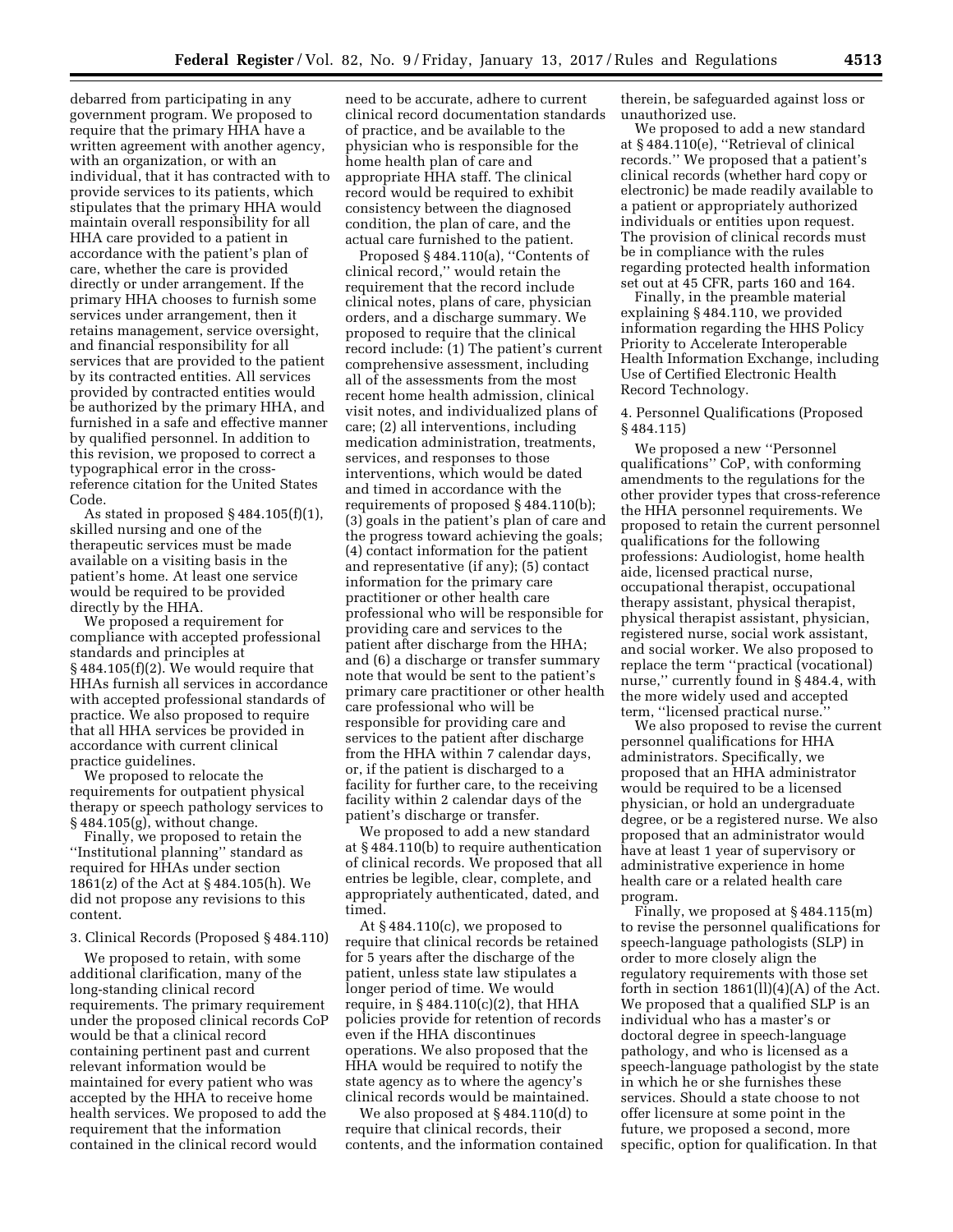۳

circumstance, we would require that a SLP has successfully completed 350 clock hours of supervised clinical practicum (or is in the process of accumulating supervised clinical experience); performed not less than 9 months of supervised full-time speech-

language pathology services after obtaining a master's or doctoral degree in speech-language pathology or a related field; and successfully completed a national examination in speech-language pathology approved by the Secretary.

# **III. Home Health Crosswalk (Cross Reference of Former to New Requirements)**

The table below shows the relationship between the former sections to the new regulations.

| <b>Current CoPs</b>                                                                                                                                                                                                                                                    | <b>Revised CoPs</b>                                                                                                                                                                                                                                                                                                                                                                                                                                                                                                                                                                                                                        |
|------------------------------------------------------------------------------------------------------------------------------------------------------------------------------------------------------------------------------------------------------------------------|--------------------------------------------------------------------------------------------------------------------------------------------------------------------------------------------------------------------------------------------------------------------------------------------------------------------------------------------------------------------------------------------------------------------------------------------------------------------------------------------------------------------------------------------------------------------------------------------------------------------------------------------|
| §484.10(a) …………………………………………………………………………………<br>§484.11, Release of patient identifiable OASIS information<br>§484.12, Compliance with Federal, State, and local laws, disclo-<br>sure and ownership information, and accepted professional<br>standards and principles. | Revised at $§$ 484.1<br>Revised at §484.2<br>Revised at $§$ 484.115<br>Revised at $§$ 484.80<br>§484.50, Patient rights<br>Revised at $\S$ 484.50(a)<br>Revised at $\S$ §484.50(b), (c), and (e)<br>Revised at $\S$ 484.50 (c)<br>Revised at $\S$ 484.50(c)<br>Revised at $\S$ 484.50(c)<br>Revised at $\S$ 484.50(c)<br>New standard at §484.50(d), Transfer and discharge.<br>New standard at $\S$ 484.50(e), Investigation of complaints.<br>§484.40, Release of patient identifiable OASIS information.<br>§484.100, Compliance with Federal, State, and local laws and reg-<br>ulations related to the health and safety of patients. |
| §484.14, Organization, services, and administration<br>§ 484.14(a) …………………………………………………………………………………                                                                                                                                                                     | Revised at $\S$ 484.100 and $\S$ 484.100(b)<br>Redesignated at §484.100(a).<br>Revised at $\S$ 484.60, $\S$ 484.70, and $\S$ 484.105(f)<br>§484.105, Organization and administration of services.<br>Revised at $\S$ 484.105(f).<br>Revised at $§$ 484.105(a).<br>Revised at $§$ 484.105(b).<br>Revised at §484.105(b), and §484.105(c)<br>Revised at §484.75(b) and §484.115.<br>Revised at §484.105(e).<br>Revised at §484.60(d) and §484.105(c).<br>Revised at $§$ 484.105(e).<br>Revised at §484.105(h).<br>Revised at $§$ 484.100(c).<br>Deleted, see §484.65, Quality assessment and performance im-<br>provement (QAPI).            |
| §484.18, Acceptance of patients, plan of care, and medical super-<br>vision.                                                                                                                                                                                           | §484.60, Care planning, coordination of services, and quality of<br>care.<br>Revised at $\S$ 484.60(a).<br>Revised at $\S$ 484.60(c).<br>Revised at $\S$ 484.60(b).<br>New standard at $\S$ 484.60(e), Written information to the patient.<br>§484.45, Reporting OASIS information.<br>§484.75, Skilled professional services.<br>§484.75, Skilled professional services.<br>§484.75, Skilled professional services.<br>§484.80, Home health aide services.                                                                                                                                                                                |
| § 484.36(a)(3) …………………………………………………………………………………………<br>§484.38. Qualifying to furnish outpatient physical therapy or<br>speech pathology services.                                                                                                                       | Revised at $\S$ 484.80(b).<br>Revised at §484.80(f).<br>Revised at $§$ 484.80(e).<br>Revised at $\S$ 484.80(b).<br>Revised at §484.80(c).<br>Revised at $§$ 484.80(c).<br>Revised at $\S$ 484.80(h).<br>Revised at §484.80(d).<br>Revised at $\S$ 484.80(c) and (d).<br>Revised at $\S$ 484.80(c) and (d).<br>Revised at $\S$ 484.80(c).<br>Revised at §484.80(c).<br>Redesignated at $\S$ 484.80(c).<br>Deleted.<br>Revised at $\S$ 484.80(g).<br>Revised at $\S$ 484.80(h).<br>Revised at $§$ 484.80(i).<br>Revised at §484.105(g).                                                                                                      |
|                                                                                                                                                                                                                                                                        | §484.110, Clinical records.<br>Revised at $\S$ 484.110(c).                                                                                                                                                                                                                                                                                                                                                                                                                                                                                                                                                                                 |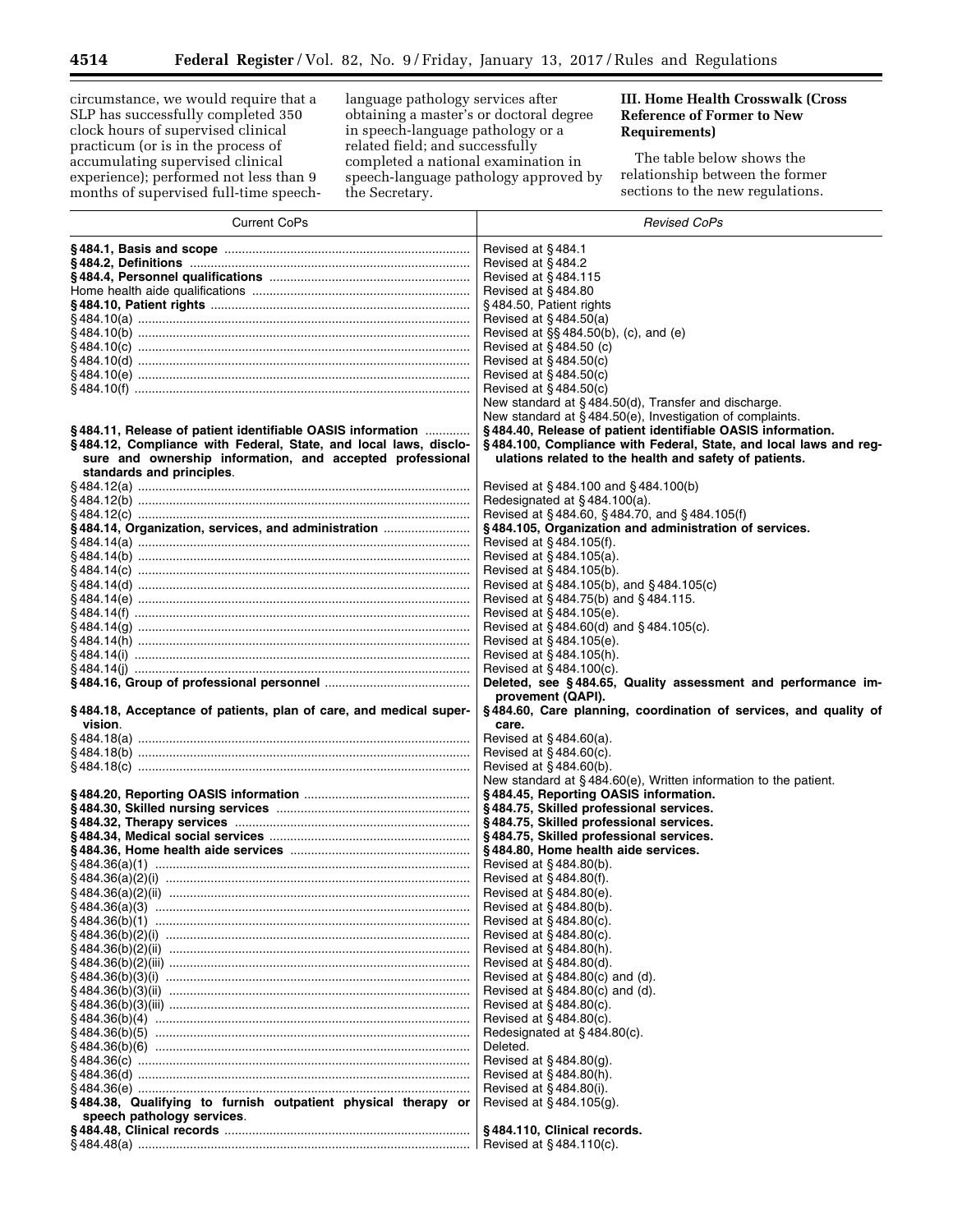| Current CoPs                                  | <b>Revised CoPs</b>                                                                                                                                                                                 |
|-----------------------------------------------|-----------------------------------------------------------------------------------------------------------------------------------------------------------------------------------------------------|
|                                               | Revised at §484.110(d).<br>New standard at §484.110(a), Contents of clinical record.<br>New standard at §484.110(b), Authentication.<br>New standard at §484.110(e), Retrieval of clinical records. |
|                                               | Deleted, see §484.65, Quality assessment and performance im-<br>provement and §484.70, Infection prevention and control.                                                                            |
| §484.55, Comprehensive assessment of patients | §484.55, Comprehensive assessment of patients.                                                                                                                                                      |

#### **IV. Analysis of and Responses to Public Comments**

We received 199 letters of public comment from HHA industry associations, patient advocacy organizations, HHAs, and individuals. A summary of the major issues and our responses follow.

#### *Effective Date*

*Comment:* The vast majority of commenters made suggestions related to the effective date of the final rule. Commenters strongly expressed a need for a significant period of time to prepare for implementation of the new rules, noting that HHAs would need to adjust resource allocation, staffing, and potentially even infrastructure. Recommended implementation time frames ranged from 6 months to 5 years. The most frequent suggestion was to implement the final rule 1 year following its publication.

*Response:* We agree that it is appropriate to allow additional time to implement the final rule in order to allow HHAs adequate time to prepare for these changes. We believe that requiring HHAs to comply with the requirements of this rule on July 13, 2017 is sufficient to allow for appropriate HHA preparations to implement these changes. Therefore, we are finalizing an effective date of July 13, 2017.

#### *Definitions*

*Comment:* We received a few comments in support of the branch and parent office definition. One commenter strongly supported the change and emphasized with the automation age and web-based storage and access, the parent office can easily identify and investigate exceptions to standards of care for all patients and all employees, focusing administrative time on investigation, action and improvement. One commenter suggested CMS use the term of ''Service Location'' in lieu of ''Branch Office.'' Several commenters asked that CMS clarify some concerns regarding the branch office definition. The commenters asked that CMS provide guidance on what constitutes an adequate level of supervision on a ''daily basis.'' They specifically asked if

there is a certain amount or type of communication between the branch and parent offices. In addition, one commenter asked whether a survey citation for a violation in a branch office would apply to the entire HHA.

*Response:* We appreciate the public comments regarding this issue. We will continue to use the term ''branch location'' because it has been in use for more than a decade, and both HHAs and surveyors are accustomed to the term. To change the terminology without a pressing reason to do so would risk unnecessary and unwanted confusion among HHAs and surveyors. The concept of an adequate level of supervision on a daily basis is longstanding, and refers to the parent HHA's ability to demonstrate administrative control over each branch. We did not propose, nor are we finalizing, any specific requirements for communication because our primary concern relates to the evidence of control rather than the process for achieving it. As stated in the proposed rule, a violation that occurred in care and services being provided by a branch location would be considered a violation by the HHA as a whole. Therefore, it is essential for the parent to exercise adequate control, supervision, and guidance for all branches under its leadership.

*Comment:* We received several comments supporting the inclusion of the proposed definition of quality indicator. One commenter stated it is a much needed addition. Another commenter stated the addition of quality indicator as a definition would allow an HHA to take into account its patient population and unique characteristics while meeting the needs of the patients.

*Response:* We appreciate support from the public regarding this definition, and are finalizing it without change.

*Comment:* Several commenters submitted comments regarding the proposed definition of the term ''representative.'' Commenters supported our goal of creating a patientcentered definition that acknowledges the importance of patient choice, patient involvement in his or her care, and the

role of family, friends, and caregivers. A commenter stated that this definition should facilitate more timely communication and cooperation between the HHA, patient, and representatives and family members. However, a few commenters expressed concern with the potential for confusion between legally designated representatives, such as a legal guardian, and patient-designated representatives. One commenter stated that HHAs may face questions of whom to listen to in situations where a patient has designated a representative who may not have legal status to make health care decisions. Another commenter stated that state laws regarding the rights and responsibilities of those with health care power of attorney can sometimes prevent an HHA from responding to communications and requests from a caregiver or loved one. The commenter suggested that the definition of ''representative'' should clearly acknowledge that legal limitations may exist that limit the HHA's ability to be responsive to communications and requests from patient-identified representatives at any given point in time. Recognition of this fact in the definition will assist agencies in managing those complex and conflicted situations that arise in the delivery of home health services. Similarly, another commenter suggested that the term ''representative'' be used only where the requirements include decision-making authority, while a different term, such as ''caregiver'' be used when the requirement is in relation to those individuals that provide support to the patient.

*Response:* We appreciate the broadbased support for this patient-centered definition of the term ''representative.'' We acknowledge that patients may have several different representatives, each serving a different support and/or decision making role in the patient's life. Although conflicts between representatives who have legal authority and those who do not do have legal authority exist, we believe that these situations are relatively uncommon. The resolution of such conflicts would be dependent upon the exact scope of the legal representation. For example, an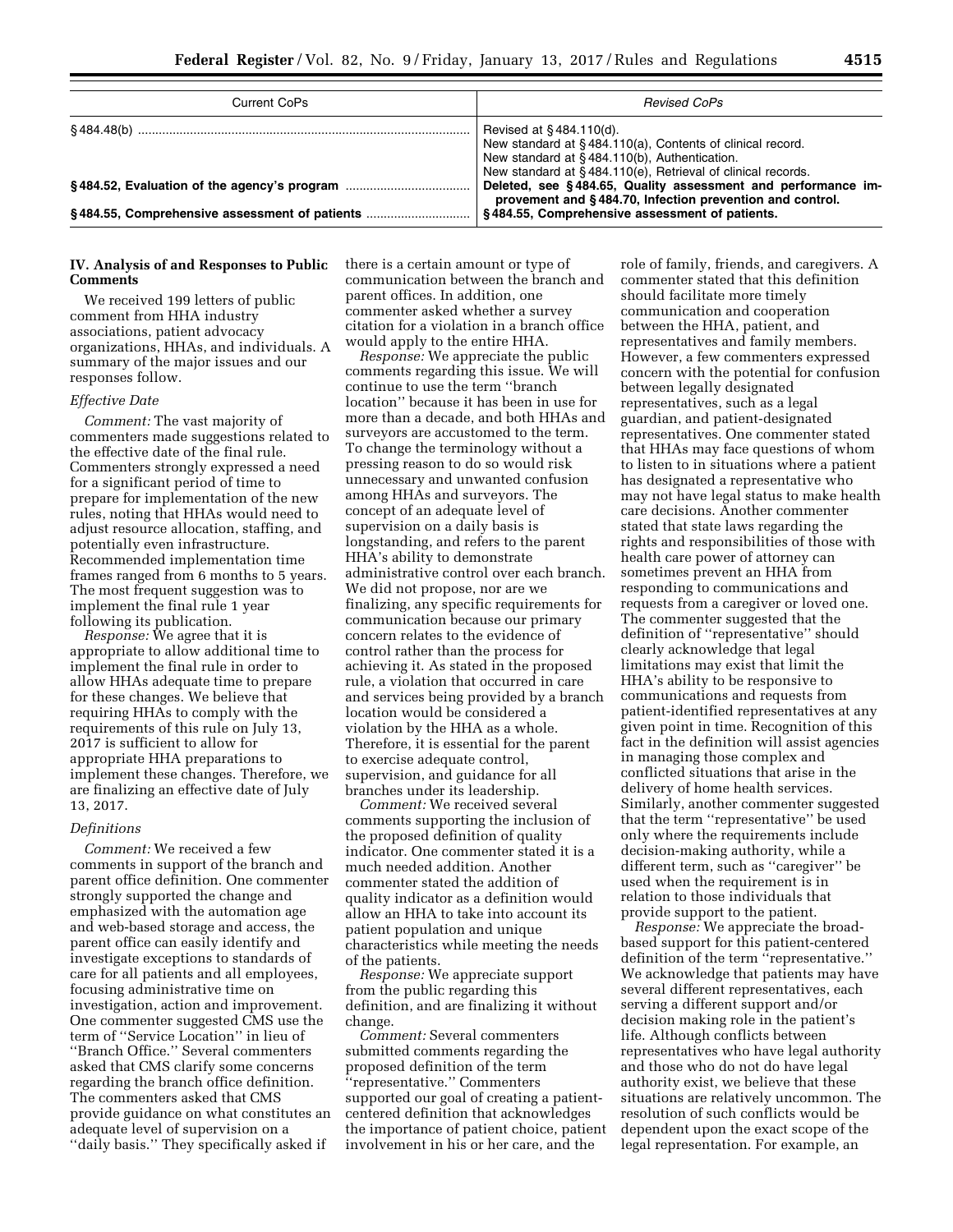individual may serve as a patient's representative solely for financial decision making, meaning that the individual would not have health care decision making authority, and would therefore be in no more significant of a position than any other individual chosen by the patient to serve as a patient-selected representative. If an individual was the legally designated or appointed health care decision maker, the HHA would be expected to act in accordance with the decisions made by that individual while still giving preference to patient choices within the boundaries of that legal representation relationship. As stated in the proposed rule (79 FR 61168), if an HHA has reason to believe that the representative is not acting in accordance with what the patient would want, is making decisions that could cause harm to the patient, or otherwise cannot perform the required functions of a representative, we would expect the HHA to make referrals and/or reports to the appropriate agencies and authorities to assure the health and safety of the patient. We do not believe that it would be appropriate to revise the definition of the term ''representative'' in an attempt to factor in the wide variety of legal relationships that may or may not exist; as such an attempt would inevitably fail to account for every possibility. We do agree that it is necessary to distinguish between those representatives that are chosen by a patient, but who may not have legal standing, and those representatives who are acting on legal authority to make health care decisions for a patient. While a commenter suggested that the term ''caregiver'' would be appropriate for those representatives that are chosen by a patient, but who do not have legally established decision making authority, we believe that the phrase ''patientselected representative'' is a more appropriate way to express this concept. Likewise, when referring to those representatives who are acting on legal authority to make health care decisions for a patient, we will use the term ''legal representative.'' We believe that using the modifiers ''patient-identified'' and ''legal'' when referring to the types of ''representatives'' that a patient may have will help clarify the expectations for HHAs.

*Comment:* A commenter suggested that, if a representative is not following what the patient requests or is causing harm to the patient in any way, the HHA staff should report such disagreements or harm to HHA management so that HHA management can take appropriate steps to ensure the safety of the patient, including reporting harm to outside entities.

*Response:* We agree with this statement. As we stated in the proposed rule, ''If an HHA has reason to believe that the representative is not acting in accordance with what the patient would want, is making decisions that could cause harm to the patient, or otherwise cannot perform the required functions of a representative, we would expect the HHA to make referrals and/or reports to the appropriate agencies and authorities to assure the health and safety of the patient.''

*Comment:* We received a few comments that directly asked for CMS to revise or clarify the requirements for verbal orders. The commenters stated that other licensed practitioners, such as physician's assistants and nurse practitioners, should be permitted to give verbal orders for treatment. Another commenter requested additional clarification of the word ''spoken.''

*Response:* Section 1861(m) of the Act requires the HHA plan of care to be under the direction of a physician. We do not have statutory authority to allow other licensed practitioners to give verbal orders for treatment, as such an allowance would mean that the plan of care would no longer be under a plan established by a physician because pieces of that plan would be established by non-physicians. We intended a plain language meaning of the term ''spoken'' as meaning a communication that is said aloud or communicated by sign language.

*Comment:* One commenter stated that he or she disagrees with what appears to be another sub-regulatory process for the definitions of ''in advance,'' ''quality indicator'' and ''supervised practical training.''

*Response:* The proposed rule included definitions for these terms within the regulation. Thus, we did not propose a ''sub-regulatory'' process for these definitions.

*Comment:* One commenter asked if CMS meant to remove the definition of ''nonprofit agency'' in the proposed rule.

*Response:* Removing the definition of the term ''nonprofit agency'' was intentional. This term is not used within the regulatory text; therefore it is not necessary to define a term that no longer exists.

*Comment:* One commenter stated they did not support the ''subregulatory process'' and deletion of the terms ''bylaws'' and ''supervision'' in the proposed rule because they feel the two definitions are important in the delivery of care and organizational structure.

*Response:* We proposed to delete a definition of the term ''bylaws'' because the term is not included in the regulatory text. It is not necessary to define a term that is not used. We proposed to delete the term ''supervision'' because a single definition of the term cannot adequately encompass the variety of ways in which the term is used in this rule. To set forth a single definition of the term would create more confusion rather than resolve it.

*Comment:* Several commenters asked CMS to amend § 484.14(a) to define ''agency employee'' by referencing common law definition of employee, or issue other guidance clarifying that CMS will interpret ''agency employee'' in accordance with the common law definition of employee. This guidance is utilized for payroll and accounting purposes for issuance of W–2 forms for the HHA. One commenter asked that CMS define the term ''professional employment organization.''

*Response:* The regulation does not include the term ''agency employee;'' therefore we are not defining it. Where the term ''employee'' is used, CMS generally considers an employee someone for whom the facility issues a W–2. The regulation does not include the term ''professional employment organization''; therefore it is unnecessary to set forth a definition for this term.

*Comment:* A commenter asked that CMS include the definition of ''caregiver'' in the final rule. They asked for CMS to clarify what the term "caregiver" is meant to encompass and how the term differs from ''family.'' They suggest CMS use the term ''family caregivers,'' which refers to any relative, partner, friend or neighbor of the patient who has a significant relationship with, and who provides a broad range of assistance to, the patient.

*Response:* The term ''caregiver'' refers to any individual who renders uncompensated care to a patient, whereas the term ''family'' refers to legal and/or blood relationships. We do not believe that it is necessary to define the term because it is not an HHA-specific term of art, nor is it being used to have a special meaning in this rule. Furthermore, we believe that adding a definition would run the risk of inadventently excluding a type of caregiver, which would be detrimental to patients, caregivers, and HHAs alike. Many times ''caregivers'' are ''family'' members, but this is not a requirement. For example, a patient's child may live out of state and be considered a ''family'' member, but would not render care to the patient as distance would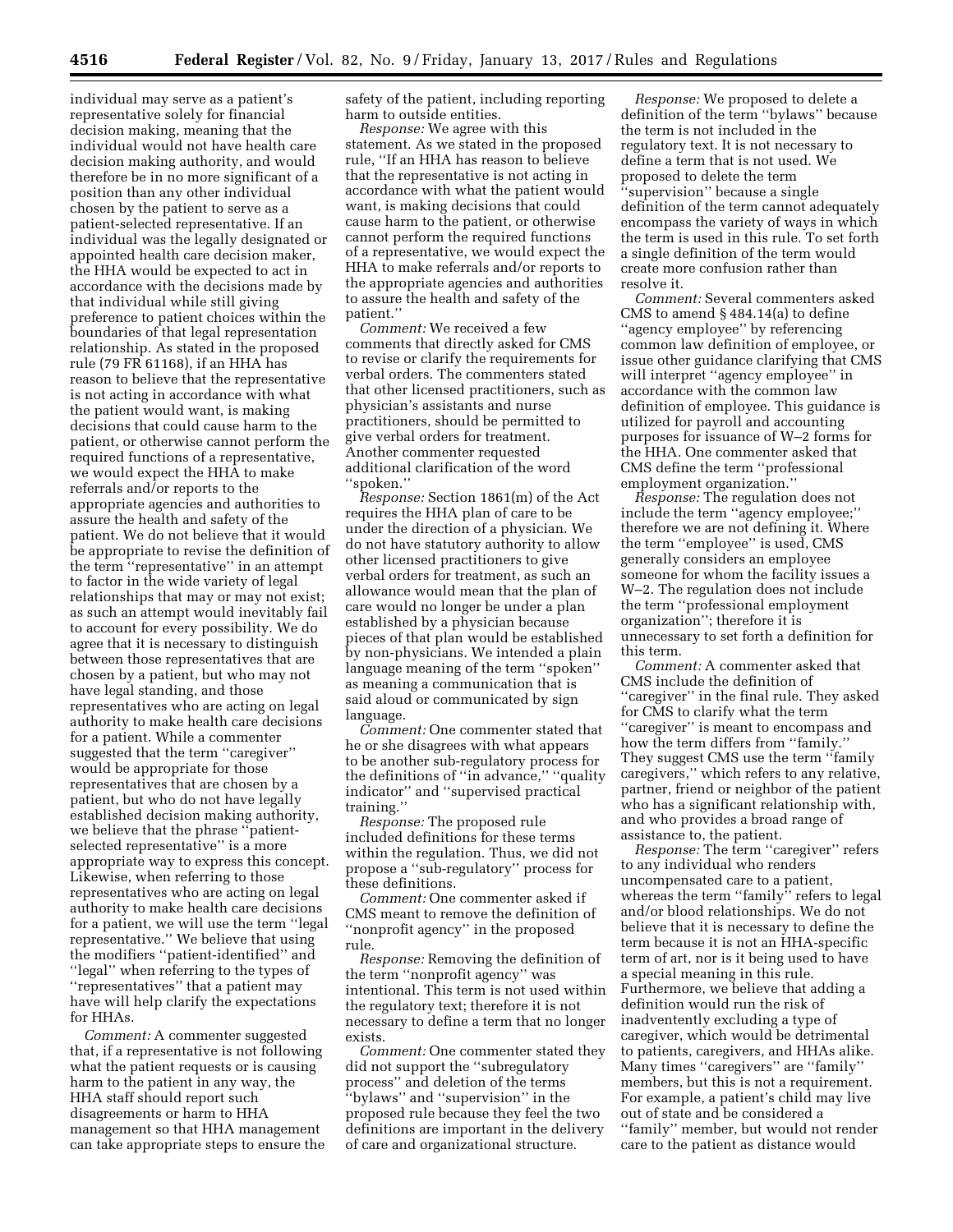preclude such an arrangement. Therefore, the daughter would be a ''family'' member, but not a ''caregiver.'' We do not believe that using the term "family caregivers" would bring greater clarity to our meaning, as such a term would inappropriately imply that only family members can be caregivers. Rather than being inclusive of neighbors, friends, church members, etc., the term ''family caregivers'' would imply that these individuals are not included in the broad category of ''caregivers.''

Release of Patient Identifiable Outcome and Assessment Information Set (OASIS) Information and Reporting OASIS Information

*Comment:* We received many supportive comments regarding the proposed OASIS data reporting requirements. Several of the commenters believe the changes are more consistent with electronic reporting technology and software that is currently being utilized for data transmission. One commenter stated they believe the proposed OASIS changes combine most of the current requirements and the language reflects current technological terms.

*Response:* We appreciate the support of the commenters, and are finalizing these sections as proposed, with one change. We originally proposed to change the transmission requirements for test OASIS data in a manner that would bring the regulation in line with current transmission guidelines that existed at the time when the proposed rule was published. Specifically, at § 484.45 we proposed to require that an HHA must, ''Successfully transmit test data to the state agency or CMS OASIS contractor.'' On January 1, 2015 CMS changed the OASIS transmission guidelines to require that an HHA must successfully transmit test data to the Quality Improvement and Evaluation System, Assessment Submission and Processing, (QIES ASAP) System or CMS OASIS contractor. We have revised the final rule at § 484.45 to reflect this change and maintain consistency between the transmission guidelines and the regulatory requirements.

*Comment:* One commenter encouraged CMS to address the potential implications and to coordinate its policies concerning data collection with the requirements of the IMPACT Act. They specifically mentioned the call for standardized post-acute care assessment data for quality, payment, discharge planning and other purposes.

*Response:* We agree that data collection should be coordinated, and have undertaken numerous efforts to

align data elements across data sets, where appropriate. On November 5, 2015, we finalized the CY 2016 Home Health Prospective Payment System Rate Update; Home Health Value-Based Purchasing Model; and Home Health Quality Reporting Requirements rule (80 FR 68623) that discusses implementation of the requirements of the IMPACT Act for HHAs. We will be taking steps to implement the IMPACT act over the next several years, in accordance with its statutory deadlines.

*Comment:* Several commenters cautioned CMS on over-reliance on OASIS to assess home health agency performance and for CMS to address shortcomings with the OASIS data collection tool. They recommended that CMS advise home health agencies to utilize available resources that provide guidance in managing complex health conditions.

*Response:* While we appreciate these suggestions related to the OASIS, the content of the OASIS and its use by CMS to assess the quality of care provided by HHAs are not within the scope of this rule. HHAs are encouraged to use all appropriate available resources to manage patient care, such as those available on the CMS OASIS Web site (*[https://www.cms.gov/](https://www.cms.gov/Medicare/Quality-Initiatives-Patient-Assessment-Instruments/OASIS/index.html?redirect=/OASIS/01_Overview.asp) [Medicare/Quality-Initiatives-Patient-](https://www.cms.gov/Medicare/Quality-Initiatives-Patient-Assessment-Instruments/OASIS/index.html?redirect=/OASIS/01_Overview.asp)[Assessment-Instruments/OASIS/](https://www.cms.gov/Medicare/Quality-Initiatives-Patient-Assessment-Instruments/OASIS/index.html?redirect=/OASIS/01_Overview.asp)  [index.html?redirect=/OASIS/01](https://www.cms.gov/Medicare/Quality-Initiatives-Patient-Assessment-Instruments/OASIS/index.html?redirect=/OASIS/01_Overview.asp)*\_ *[Overview.asp](https://www.cms.gov/Medicare/Quality-Initiatives-Patient-Assessment-Instruments/OASIS/index.html?redirect=/OASIS/01_Overview.asp)*).

#### Patient Rights

*Comment:* Many commenters supported the proposed patient rights requirements, highlighting the patientcentered focus of the proposed requirements, and stating that such requirements will help achieve better health and better health outcomes. Conversely, a few commenters questioned the need for an expanded set of patient rights and stated that the new requirements would require too many forms. Others stated that the proposed requirements were repetitive.

*Response:* We appreciate the support for this requirement, and agree that it is a useful part of the overall goal to achieve better outcomes for patients. We do not agree that the new requirement will result in a greater number of forms per patient, as these changes can be incorporated into the current patient rights process that HHAs are already required to have. We also do not agree that the requirements are repetitive in that each standard addresses a distinct aspect of patient rights.

*Comment:* A few commenters suggested that CMS take an active role in assisting HHAs in complying with the patient rights requirements by

requiring states to develop ombudsman services for home health care patients to help patients resolve complaints and assist patients who wish to appeal an HHA's decision to transfer or discharge them. Commenters also suggested that CMS should create a consumer Web site to provide information about patient rights in layperson's terms, and that this Web site should be available in multiple languages.

*Response:* We appreciate these suggestions; however, they are beyond the scope of this regulation. Therefore, we are precluded from acting upon them in this rule. We will retain this suggestion for future consideration.

*Comment:* A few commenters suggested that CMS develop standardized patient rights materials, translated into the languages most commonly used by Medicare beneficiaries. Commenters also suggested that CMS should provide the OASIS privacy notice in languages other than English and Spanish, and that the notice should be written in a way that is understandable to persons who have limited English proficiency.

*Response:* The content and format of the OASIS privacy notice are not within the scope of this rule; however we will retain this suggestion for future consideration. We do not agree that requiring a specific patient rights form would benefit HHAs or HHA patients, as the use of a specific form would reduce HHA flexibility to include additional HHA-specific information that may be relevant. In addition, mandating a specific form may interfere with or duplicate the patient rights information requirements established by states and accrediting organizations. Therefore, this rule does not require the use of a specific patient rights form. Rather, HHAs may use a means of their choosing that conveys the required information. We remind HHAs that where several regulatory bodies have established standards governing the same subject matter, we expect HHAs to adhere to the most stringent requirement. Absent a single mandated notice of patient rights, it is not possible for CMS to provide translations.

*Comment:* A commenter requested clarification regarding the provision of the notice of patient rights. The commenter asked whether the HHA would be required to deliver notices to (1) both the patient and the patient's representative, or (2) either the patient or the patient's representative.

*Response:* We proposed, and are finalizing a requirement that the notice of patient rights must be provided to both the patient and his or her representative. This is particularly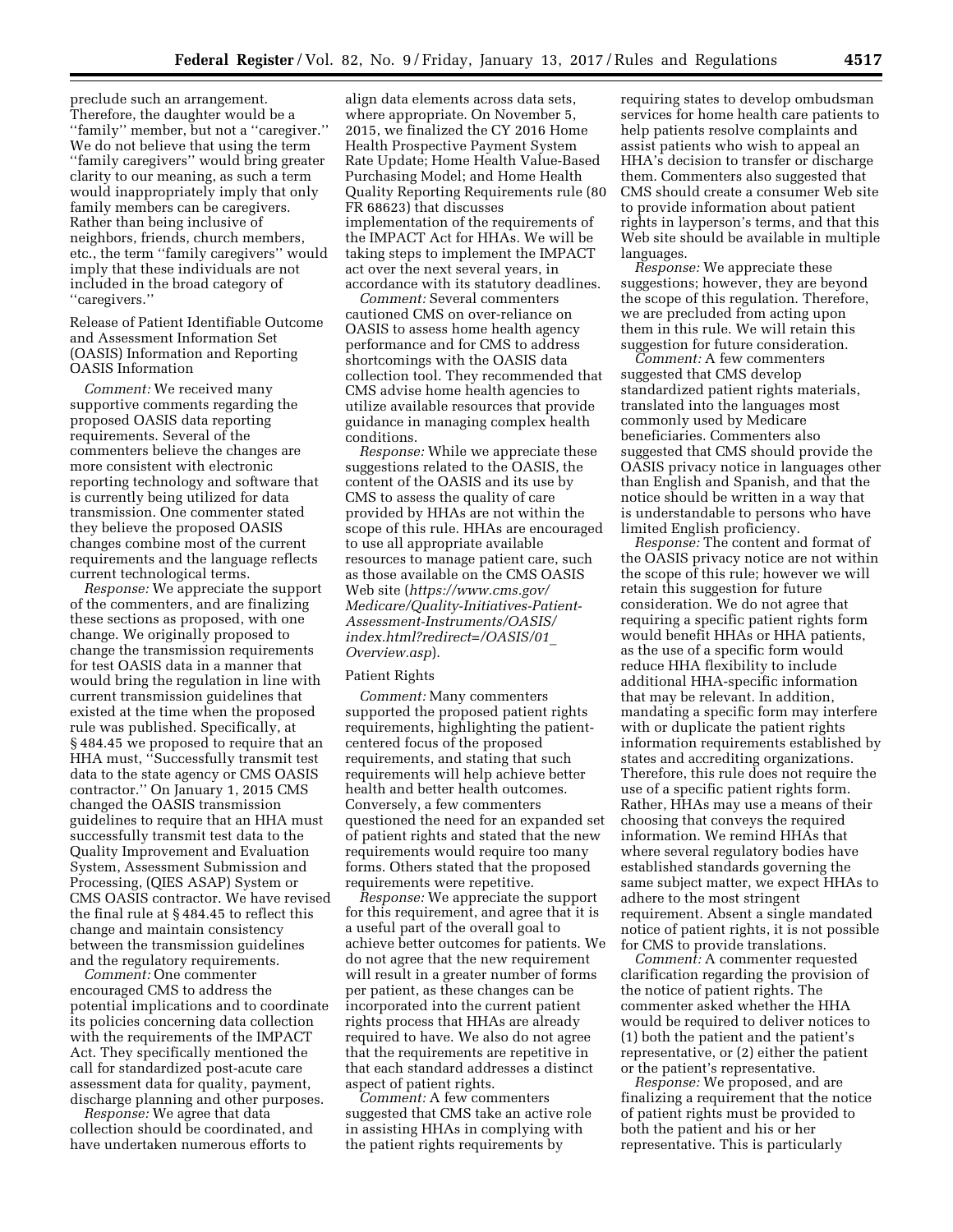necessary in situations where the representative legally possesses health care decision making authority. In situations where the representative is patient-selected and does not possess legal health care decision making authority, a patient may choose to decline the provision of the notice of rights to the patient-selected representative because the definition of the term ''representative'' explicitly states that the patient determines the role of the representative, to the extent possible. The patient may choose to involve or not involve the patientselected representative regarding every interaction with the HHA. We would expect an HHA to document in the patient's record that a patient declined to have a copy of the notice of rights provided to the representative. We believe that explicitly allowing patients to choose whether or not the information is provided to the patientselected representative will give patients greater control over their care.

*Comment:* A few commenters referenced existing statutes and regulations that relate to the proposed requirements. One commenter stated that it would be helpful if CMS expressly stated that these requirements are identical to the requirements under Title VI of the Civil Rights Act to ensure that there is no discrepancy related to the standard that will be applied. Another commenter referenced the National Standards for Culturally and Linguistically Appropriate Services in Health and Health Care (the National CLAS standards, *[https://](https://www.thinkculturalhealth.hhs.gov/content/clas.asp) [www.thinkculturalhealth.hhs.gov/](https://www.thinkculturalhealth.hhs.gov/content/clas.asp)  [content/clas.asp](https://www.thinkculturalhealth.hhs.gov/content/clas.asp)*), and stated that, under these standards, an agency may identify the dominant languages in its patient population and prepare written materials in the most frequently spoken languages. Individuals who speak less commonly encountered languages receive a description of the contents of the patient rights notice from an interpreter. The commenter asked whether adherence to the National CLAS standards will meet the intent of the proposed regulation. The commenter also suggested that we should revise the regulation requirements at  $§$  484.50(a)(1)(ii) to specifically allow interpreters to be used to help individuals who speak a language not commonly found in the agency's service area to understand the notice of patient rights. Yet another commenter referenced the Office for Civil Rights (OCR) Guidance at *[http://](http://www.hhs.gov/ocr/civilrights/resources/specialtopics/lep/hhslepguidancepdf.pdf) [www.hhs.gov/ocr/civilrights/resources/](http://www.hhs.gov/ocr/civilrights/resources/specialtopics/lep/hhslepguidancepdf.pdf)  [specialtopics/lep/](http://www.hhs.gov/ocr/civilrights/resources/specialtopics/lep/hhslepguidancepdf.pdf)* 

*[hhslepguidancepdf.pdf,](http://www.hhs.gov/ocr/civilrights/resources/specialtopics/lep/hhslepguidancepdf.pdf)* which states,

''. . . the starting point is an individualized assessment that balances the following four factors: (1) The number or proportion of limited English proficiency (LEP) persons eligible to be served or likely to be encountered by the program or grantee; (2) the frequency with which LEP individuals come in contact with the program; (3) the nature and importance of the program, activity, or service provided by the program to people's lives; and (4) the resources available to the grantee/ recipient and costs.'' The commenter suggested that this guidance should be used as the basis for the regulations.

*Response:* We appreciate the comments on this subject, but as stated in the proposed rule, the regulation requirements on this subject are already consistent with Department of Health and Human Services guidance regarding Title VI of the Civil Rights Act. We agree that the National Standards for Culturally and Linguistically Appropriate Services in Health and Health Care (CLAS) is a good reference, but we are unable to say with certainty that adherence to CLAS guarantees full compliance with this rule because each situation is evaluated on its own merits. In addition, we would like to clarify that regulation requirements that state documents must be ''understandable'' does not require or suggest that documents must be written in every language.

*Comment:* While commenters expressed general support for the concept of effective communication with patients, a large number of commenters posed questions regarding the proposed requirement to communicate with patients in a language and manner that they understand. Commenters wanted to know if all patient rights documents would be required to be translated into the patient's preferred language both orally and in writing. Commenters also requested clarification regarding the responsibility of each HHA to have written notices in each possible language the agency may encounter in the community, and asked that CMS provide a more limited and nationally standardized set of languages in which such notice must be conveyed. Additionally, commenters suggested that we should differentiate between ''vital'' and ''non-vital'' patient rights information that would need to be provided, in writing, in a language and manner that a patient understands, limiting required written information to what is vital and permitting the communication of non-vital information to an oral translation. Commenters further noted the challenges associated

with providing a written copy of the notice of rights in the preferred language at the time of the initial visit because there are times when an HHA is not aware of the referred patient's language preference until the visit is initiated. The commenter suggested that, in such situations, the HHA should be required to provide the written notice in a reasonable amount of time (for example, 72 hours). Similarly, a commenter questioned whether an unforeseen inability to orally inform a patient of his or her rights in understandable language and manner ''in advance of providing care'' would mean that the clinician performing the initial patient visit would be prohibited from admitting the patient to services.

*Response:* We appreciate these comments and realize the task of requiring agencies to communicate with patients in a language and manner in which they understand may cause confusion when trying to meet the regulations in a consistent manner to remain compliant. We do not have the expectation that HHAs will be presenting a translated patient rights document to every single patient in their native language when they are admitted and before they begin receiving care. We want to emphasize that the term ''understandable'' does not mean it is expected to be written in every language. A general understanding means that patients achieve a grasp of the explanation of something and not necessarily a verbatim written translation. We expect HHAs to utilize technology, such as telephonic interpreting services and any other available resources for oral communication in the patient's primary or preferred language prior to the completion of the second skilled visit. The flexibility that is built into this requirement, allowing the use of technology, remote interpretation services, and patient-selected interpreters should accommodate most situations, alleviating potential concerns regarding an ''unforeseen inability'' to communicate with patients in advance of furnishing services. Based on the HHA location, language needs will vary and often times a document will only have to be translated once and then can be utilized again as needed without extra translation burden. In addition, we have revised the requirements to allow additional time for HHAs to provide oral notification of rights, removing the requirement that oral notification be provided in advance of providing care. We believe that this change will also alleviate concerns regarding an unforeseen inability to orally inform a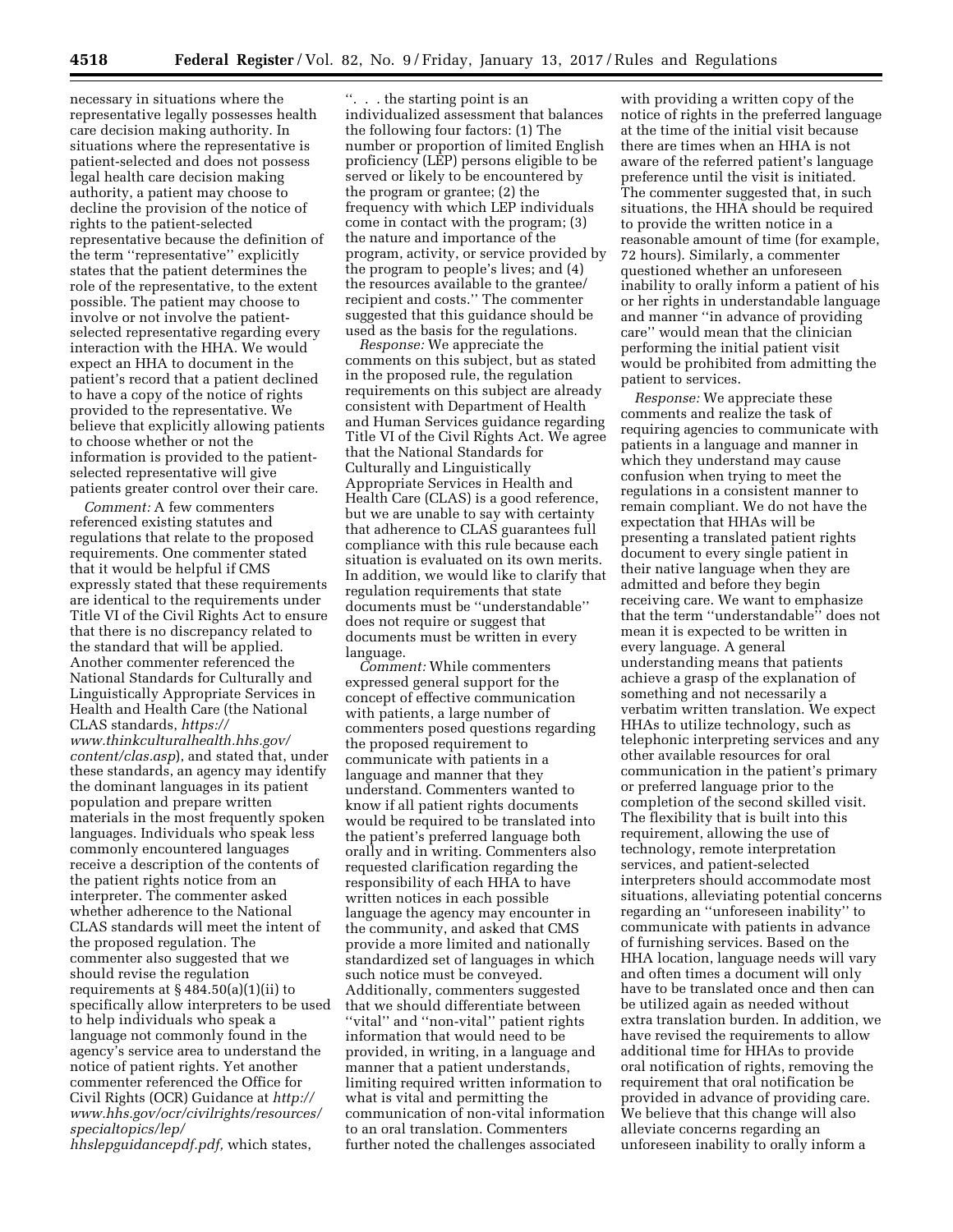patient of his or her rights in understandable language and manner preventing the clinician performing the initial patient visit from admitting the patient to services.

*Comment:* A commenter requested clarification of the term ''preferred language.''

*Response:* The Department of Health and Human Services 2013 Language Access Plan described ''Preferred Language'' as the language that a limited English proficiency (LEP) individual identifies as the preferred language that he or she uses to communicate effectively.

*Comment:* Several commenters submitted comments regarding the role of patient-selected, rather than professional, interpreters. Specifically, commenters supported statements in the preamble that would permit a patient to select his or her own interpreter in lieu of a professional interpreter. Commenters noted that, even if a patient or representative does offer to provide an interpreter, she or he should still be informed of the availability of professional interpretation services. A commenter requested clarification of the preamble statement that an HHA ''may wish to document'' the refusal of a professional interpreter, stating that some surveyors may interpret this suggestion as a regulatory requirement.

*Response:* We appreciate these comments of support. We agree that a patient should be informed of the availability of professional interpretation services, regardless of whether the patient offers to provide an interpreter. Section 484.50(c)(12) requires HHAs to provide written notice, prior to the initiation of care, informing patients that they have the right to access auxiliary aids and language services, and how to access these services. Title VI of the Civil Rights Act does not require documentation, and we do not intend to require anything above and beyond what is currently required in Title VI. HHAs have the flexibility to document more information, but it is not a regulatory requirement.

*Comment:* A commenter disagreed with the idea that an HHA may communicate patient rights information to the patient's representative ''if a patient is unable to effectively communicate directly with HHA staff.'' The commenter asserted that this should only be true in situations where the patient is unable to participate, to any degree, in decision making regarding her or his health care. The commenter stated that if a patient can participate in health care decision making, it is essential that HHAs offer

auxiliary aids, professional interpretation services, and translated materials directly to the patient, rather than relying on the representative to serve as an interpreter.

*Response:* Our intent is to assure that HHAs communicate directly with the patient in all situations where the patient has the mental capacity to participate in and understand such communications. However, if a patient is unable to effectively communicate and participate in their care due to a compromised mental capacity as identified through information provided by referral sources, clinical observations, and/or clinical assessment, then the HHA is permitted to communicate with the patient's representative.

*Comment:* A commenter disagreed with the way we characterized the role of an interpreter in the preamble of the proposed rule. The commenter stated that, in addition to our original description, it is also an interpreter's role to facilitate two-way communication, so that the patient can describe changes in his or her condition or experience of care, ask questions, and articulate preferences and concerns.

*Response:* We agree that an interpreter's role also includes facilitating two-way communication and patient participation in his or her care. We encourage communication that will help the patient be an active participant in his or her care. We emphasize the interpreter's role in communications from the facility because the facility has a legal obligation to communicate effectively with the patient or his/her representative.

*Comment:* Some commenters agreed, while other commenters disagreed, with the requirement that the HHA must ensure that the communication via the interpreter of choice is effective. A commenter stated that this requirement is impracticable, as by nature of the fact that the HHA staff is using an interpreter means that staff member is unable to communicate in the patient's language, rendering the staff member incapable of ensuring the effectiveness of the communication. Another commenter recommended that minors should be prohibited from acting as patient-selected interpreters. This commenter stated that minors lack clinical knowledge to be effective interpreters, and that performing interpreter duties may result in minors being exposed to information that is confusing or frightening to them, especially if they are interpreting for a parent.

*Response:* The most reliable way to assure that communication is effective is to use the services of a professional interpreter who possesses appropriate training and certifications to perform his or her job duties as an interpreter. Even so, patients have the right to choose someone other than a professional interpreter. Absent a professional interpreter, either because the patient has expressly declined the use of one or the patient's language is so rare that an interpreter, whether in person or by communication device such as the telephone, cannot be located, the HHA may use a patient-selected interpreter, such as the patient's representative. The patient's representative, who could be a family member or friend, may act as a liaison between the patient and the HHA to help the patient communicate, understand, remember and cope with the interactions that take place during the visit, and explain any instructions to the patient that are delivered by the HHA staff. The HHA would be responsible for verifying that communication to the representative was effective and accurate communication, which could be accomplished by having the patient representative repeat back instructions. An HHA would be expected to observe the interactions between the patientselected interpreter and the patient to determine whether the communication appears to be effective. For example, if a patient continues to look confused after the information is presented, then the HHA clinician may conclude that the communication was not effective in conveying the necessary information. This regulation is consistent with the current HHS guidance (''Guidance to Federal Assistance Recipients Regarding Title VI Prohibition Against National Origin Discrimination Affecting Limited English Proficient Persons,'' 68 FR 47311, August 8, 2003, (*[https://](https://www.hhs.gov/civil-rights/for-individuals/special-topics/limited-english-proficiency/guidance-federal-financial-assistance-recipients-title-VI/) www.hhs.gov/civil-rights/forindividuals/special-topics/limitedenglish-proficiency/guidance-federal[financial-assistance-recipients-title-VI/](https://www.hhs.gov/civil-rights/for-individuals/special-topics/limited-english-proficiency/guidance-federal-financial-assistance-recipients-title-VI/)*), and the HHA should respect patient preference to use someone other than a professional interpreter (even after being offered and denied). If the competency or accuracy of the patient-selected interpreter is in serious question, for example, the clinician speaks a paragraph of specific instructions and the interpreter ''interprets'' in a single sentence, the expectation would be to then bring in the services of a professional interpreter. We agree that the use of minors to serve as interpreters should be a last resort and only used in emergency circumstances.

*Comment:* Several commenters raised concerns about translators, particularly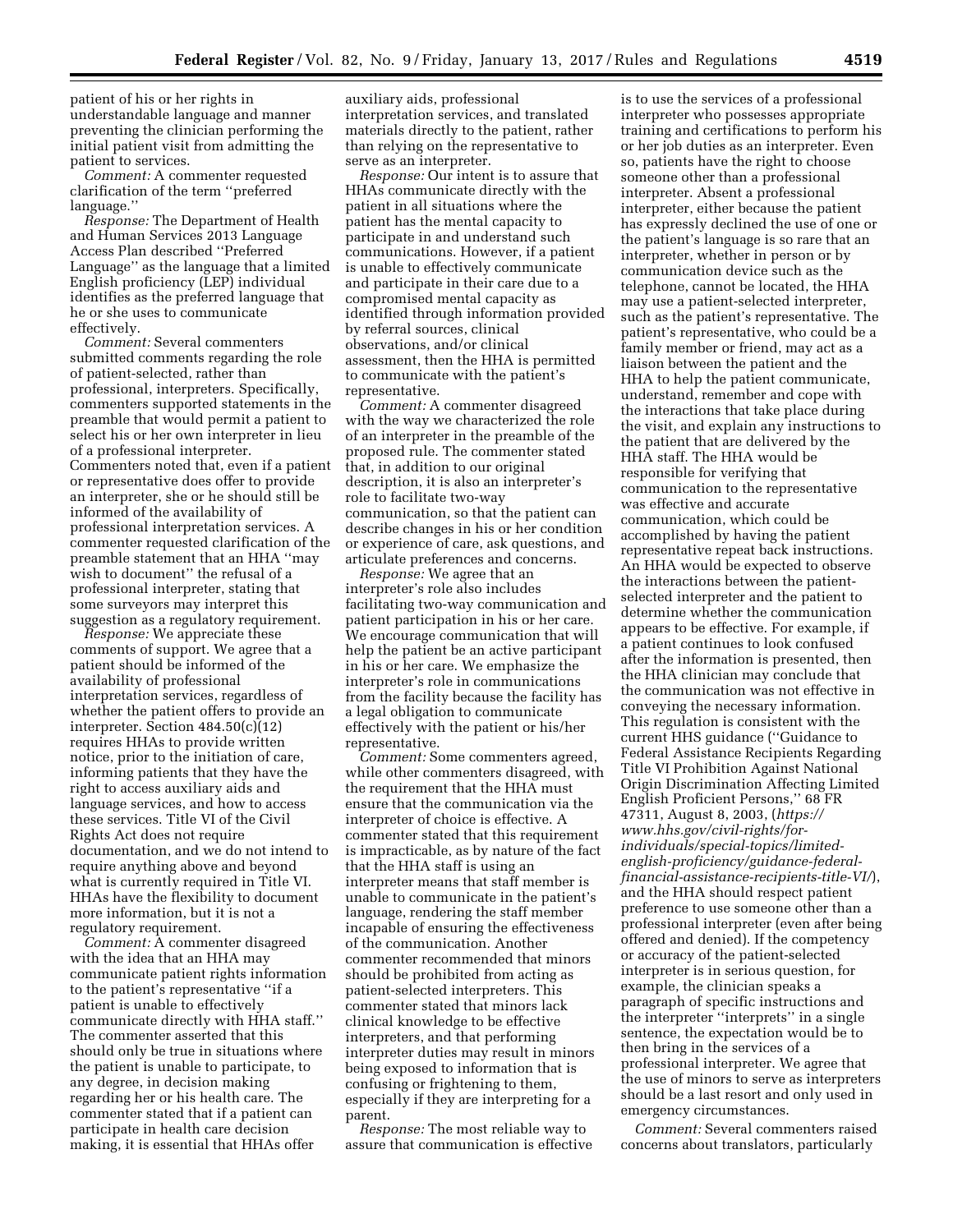in relationship to less common languages. Commenters requested guidance on handling situations when an interpreter is not available in the community. Other commenters requested guidance on the appropriate use of available technologies that could be used to achieve compliance with the accessibility requirements in this rule.

*Response:* We understand these concerns and agree that it is occasionally difficult to locate an interpreter for certain less common languages. Compliance with this requirement is achievable if the HHA takes all reasonable steps and actions to provide meaningful access to an interpreter as set forth by the HHA guidelines. HHAs are expected to exhaust all avenues of technology such as telephone translation, video conferencing, or online translation of written documents. All of those choices are acceptable options when a local interpreter cannot be located, provided that the chosen option meets the patient's communication needs.

*Comment:* A commenter asked whether the regulation requires HHA personnel to read the entire content of the notice of patient rights to the patient or whether it is acceptable to explain the overall intent and general content of the notice of patient rights without reviewing the rights verbatim.

*Response:* The intent of this requirement is for HHAs to thoroughly discuss the content of the notice of patient rights with the patient and representative, and to allow patients and representatives an opportunity to ask questions and otherwise seek clarification regarding the notice of patient rights. HHA staff members are not required to read the notice word-forword to the patient. Rather HHA staff members have the flexibility to provide comprehensive and accurate summaries of each right in conversational language and tone in order to engage patients and representatives in this discussion.

*Comment:* A large number of commenters submitted comments regarding the proposed requirement to provide the notice of patient rights prior to the initiation of care. Commenters expressed concern about providing a large amount of information (both in paper form and in oral explanation) at a single visit, and all prior to initiating care. Commenters stated that this can be overwhelming for patients, and can result in patients not retaining important information (for example, how to make a complaint). The commenters suggested a multi-visit approach to providing information regarding patient rights. Some commenters suggested spreading the

communications regarding patient rights across two visits, while others suggested a more extended approach. Commenters suggested that the first visit should include the information deemed to be essential prior to the initiation of care, with important, but not essential, information being reviewed during a subsequent visit. A commenter also suggested that HHAs should be required to provide the notice of rights whenever the plan of care is revised or updated, and should be required to obtain the patient's signature each time this is done.

*Response:* In accordance with the requirements of section 1891(a)(1)(F) of the Act, HHAs must provide notice in writing to each patient regarding his or her rights in advance of providing care. We agree that providing both written and oral notice in advance of providing care may not be in the best interest of all HHA patients. Therefore, we are revising the requirements at § 484.50(a) to require written notice in advance of providing care and oral notice by the end of the second skilled visit. HHAs must obtain the signature of the patient or the patient's legal representative to confirm that written information was received. HHAs may conduct a thorough conversation with the patient and representative regarding the content and meaning of the notice of patient rights over the first two visits by a skilled professional (nurse, therapist, and medical social worker). We believe that extending the time frame for the oral explanation of the notice of patient rights and responsibilities will foster greater patient understanding of those rights, as well as assure that the conversation does not inappropriately impede the delivery of patient care. HHAs would still need to document in the patient's clinical record that they have provided a complete oral explanation of the notice of patient rights, in addition to the written notice provided in advance of furnishing care. Documenting oral notice may be done by obtaining the patient's or representative's signature, or by a clinical note.

*Comment:* A commenter expressed concern with the proposed requirement that the HHA must provide the patient and the patient's representative (if any) with written and verbal notice of the patient's rights and responsibilities during the initial evaluation visit, in advance of care being provided to the patient. The commenter noted that a patient-selected representative may not be available or identified at the initial visit. Furthermore, the commenter stated that requiring the provision of written and verbal notice of patient

rights to the representative in situations where a patient is competent may serve to postpone the initiation of patient care, and negatively impact patient health and safety. The commenter suggested that the requirements of § 484.50(a) should be clarified to allow for a patient's representative to receive a written notice of the patient's rights upon admission or as soon thereafter in situations when the patient is competent to make his or her own decisions.

*Response:* If a patient has a legally appointed or designated representative that has health care decision making authority, the HHA must provide notice of the patient's rights prior to initiating care. Notifying the individual with legal health care authority cannot be postponed. However, we agree that providing notice to patient-selected representatives that do not have legal health care decision making authority is not always necessary prior to the initiation of care. As stated previously, a patient may choose to decline the provision of the notice of rights to the patient-selected representative. We believe that HHAs would choose to document this in the patient's record in order to demonstrate compliance upon survey. If the patient does not decline to have the patient-selected representative be informed, and such representative is not present at the time of care initiation, an HHA may provide a copy to the patient-selected representative within 4 business days of initiating care. This information can be provided by mail or electronic means. We have revised the regulatory text at § 484.50(a) accordingly.

*Comment:* Some commenters strongly supported the proposed requirement to provide each patient with contact information for the HHA's administrator. A commenter stated that it would be appropriate to provide contact information for the administrator, as well as the administrator's designee, to meet the requirement. The administrator is not always available, so naming an alternate contact at the agency would facilitate more efficient and timely response to patient complaints or questions. However, a commenter suggested that an administrator should be responsible for receiving complaints, but not for answering routine patient questions that may be more appropriate for clinical staff and clinical managers. Other commenters suggested that it would be more appropriate to provide contact information for the HHA's 24-hour oncall service number or the HHA's general contact information.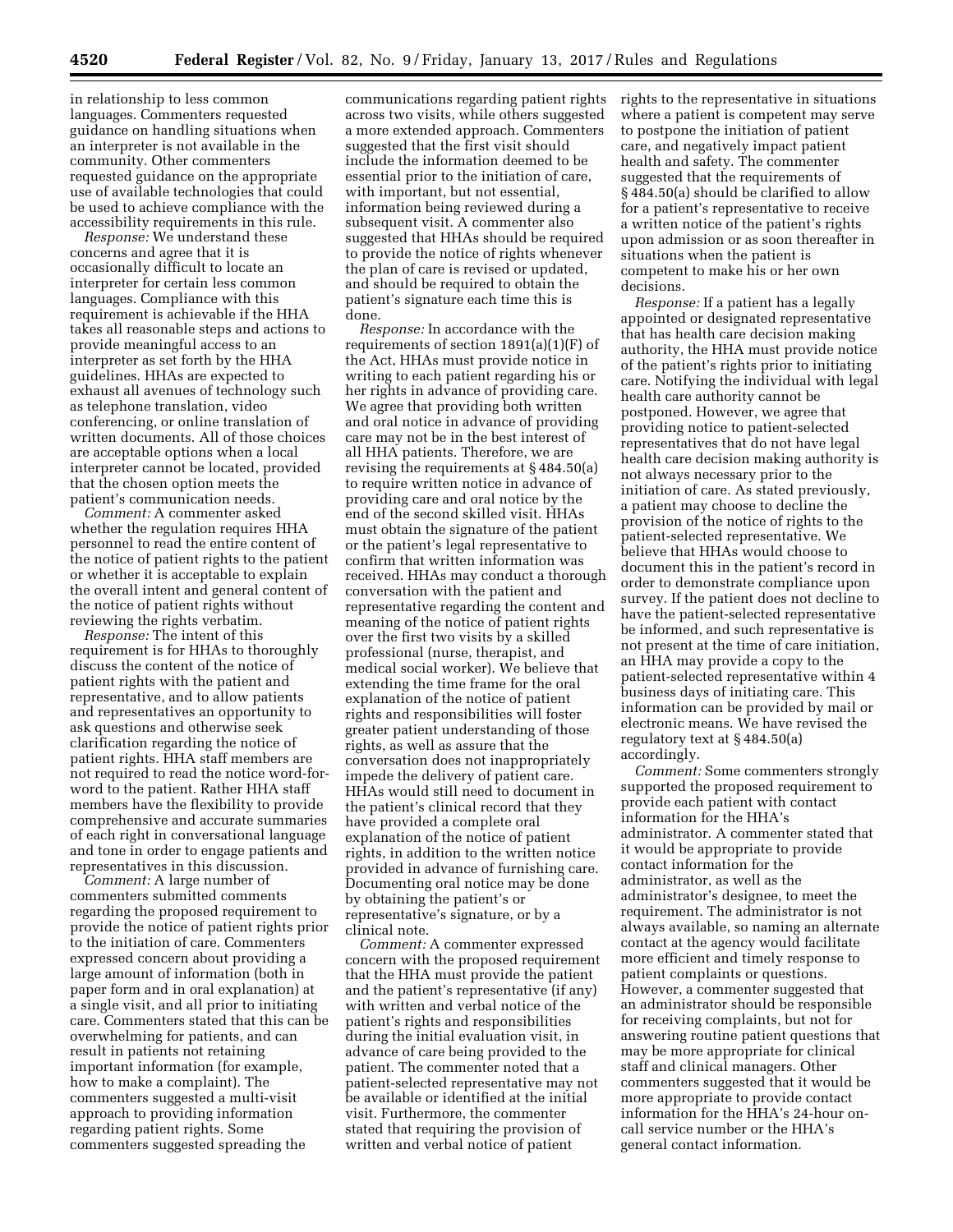*Response:* We agree that routine patient questions may be more appropriate for clinical staff and clinical managers; therefore at § 484.50(a) we have removed from the regulation text the requirement for the administrator to receive questions. The requirement that the administrator receive complaints remains in the regulation because we believe this is an essential leadership function. We also agree that providing contact information for the 24 hour call line would be appropriate for answering patient questions; however we do not believe that this is necessary to require in regulation. HHAs may choose to incorporate this information, but would not be required to do so. Similarly, HHAs may choose to include contact information for the administrator's designee, but would not be required to do so.

*Comment:* A commenter questioned the necessity of requiring an HHA to provide each patient with a copy of the OASIS privacy notice, given that patients are also provided the Health Insurance Portability and Accountability Act (HIPAA) privacy statement. The commenter stated that, if the point of the OASIS privacy notice is to advise the patient why the OASIS is being collected, this information can be more simply stated and incorporated elsewhere.

*Response:* As stated in the June 18, 1999 notice related to the implementation of the OASIS data set (64 FR 32984 through 32989), HHA patients whose data will be collected and used by the federal government must receive a notice of their privacy rights. These rights include: (1) The right to be informed that OASIS information will be collected and the purpose of collection; (2) the right to have the information kept confidential and secure; (3) the right to be informed that OASIS information will not be disclosed except for legitimate purposes allowed by the Federal Privacy Act; (4) the right to refuse to answer questions; and (5) the right to see, review, and request changes on their assessment. The statements of patient privacy rights with regard to the OASIS collection (one for Medicare/Medicaid patients, one for all other patients served by the HHA) are included in the OASIS privacy notice. Many of the topics addressed in the OASIS privacy notice are not included in the HIPAA (Pub. L. 104– 191, 110 Stat. 1936, enacted August 21, 1996) privacy statement. Therefore, we do not believe that the HIPAA privacy statement is an appropriate substitution for the OASIS privacy notice, and we are maintaining the requirement that HHAs must provide patients with both

the HIPAA privacy statement and the OASIS privacy notice.

Furthermore, we believe that the content of the OASIS privacy notice is understandable to patients. As explained in the June 1999 notice, consumer testing was undertaken to determine whether Medicare beneficiaries understood the overall message of the proposed Medicare notice. The findings indicated that beneficiaries understood that the notice was informing them about their rights relating to their personal health care information and that these protections were good. In addition, the majority of the beneficiaries found the notice's language to be clear and easy to understand.

*Comment:* Most commenters supported the patient-centered, patientdirected approach used in relationship to the role of the patient representative, and several commenters offered suggestions for ways to implement or clarify this role. A commenter suggested that HHAs should build a conversation focused specifically on patient representation into every admission visit. This conversation would allow the patient to identify those person(s) with whom the agency may discuss their care, or not discuss their care. The agency would document this in whatever format is most appropriate for them (for example, the electronic medical record (EMR)) and that would guide future conversations. In addition, the commenter suggested that HHAs should provide patients with written information, as part of the patient rights information, that would inform the patient that he or she can choose representatives, and make changes to that choice at any time by contacting HHA staff. Another commenter suggested that, in order to comply with the proposed requirement to allow patients to select their representatives, HHAs would need to create timeframes for contacting representatives, maintain documentation of patient preferences, maintain documentation of contacts with representatives, and actually involve representatives in care planning. Another commenter suggested that HHAs should be required to establish a primary contact to which all communication will be directed concerning the patient. That person would receive all information regarding the patient's rights, plan of care, and discharge plan updates.

*Response:* We appreciate all of the suggestions, and believe that they are examples of best practices that an HHA may consider adopting in order to facilitate compliance with the written regulations and spirit of the rule.

*Comment:* A few commenters suggested changes to the wording used to describe competency as it relates to rulings under state law. Commenters stated that the regulation should include other designations made under state law short of adjudication of ''incompetence.'' In place of the term ''incompetence,'' commenters suggested that we use the phrase ''lack legal capacity.'' Commenters also suggested that, if a state court has not adjudged a patient to lack legal capacity, the patient's representative should be permitted to exercise the patient's rights, but doing so must be in accordance with state law and with the patient's permission.

*Response:* While we believe that ''incompetence'' is a legally appropriate term, we agree that there are degrees of competence and incompetence, and that the term ''incompetence'' may not adequately express the exact degree that we originally intended to convey. For this reason, at § 484.50(b) we have replaced the term ''incompetence'' with the more precise phrase ''lack legal capacity to make health care decisions as defined by state law.'' The extent to which patients who possess legal capacity to make their own health care decisions choose to delegate that decision making authority to others would be established by the patient, as recognized in the definition of the term ''representative.'' The definition at § 484.3 states that, ''the patient determines the role of the representative, to the extent possible.'' HHAs are encouraged to engage patients in a thoughtful discussion about the representative role that the patient desires. HHAs may find resources related to supported health care decision making agreements helpful in creating a framework for and documenting the results of these discussions. (See *[http://](http://autisticadvocacy.org/wp-content/uploads/2014/07/ASAN-Supported-Decisionmaking-Model-Legislature.pdf) [autisticadvocacy.org/wp-content/](http://autisticadvocacy.org/wp-content/uploads/2014/07/ASAN-Supported-Decisionmaking-Model-Legislature.pdf) [uploads/2014/07/ASAN-Supported-](http://autisticadvocacy.org/wp-content/uploads/2014/07/ASAN-Supported-Decisionmaking-Model-Legislature.pdf)[Decisionmaking-Model-Legislature.pdf](http://autisticadvocacy.org/wp-content/uploads/2014/07/ASAN-Supported-Decisionmaking-Model-Legislature.pdf)*  for one example of a supported health care decision making agreement.)

*Comment:* A commenter suggested that the patient or his or her representative should have the right, upon an oral or written request, to inspect all records pertaining to himself or herself including current clinical records within 48 hours (excluding weekends and holidays); and to receive copies of electronic records free of charge or to purchase, at a cost not to exceed the community standard, photocopies of the records or any portions of those records with 2 working days of the HHA receiving the request.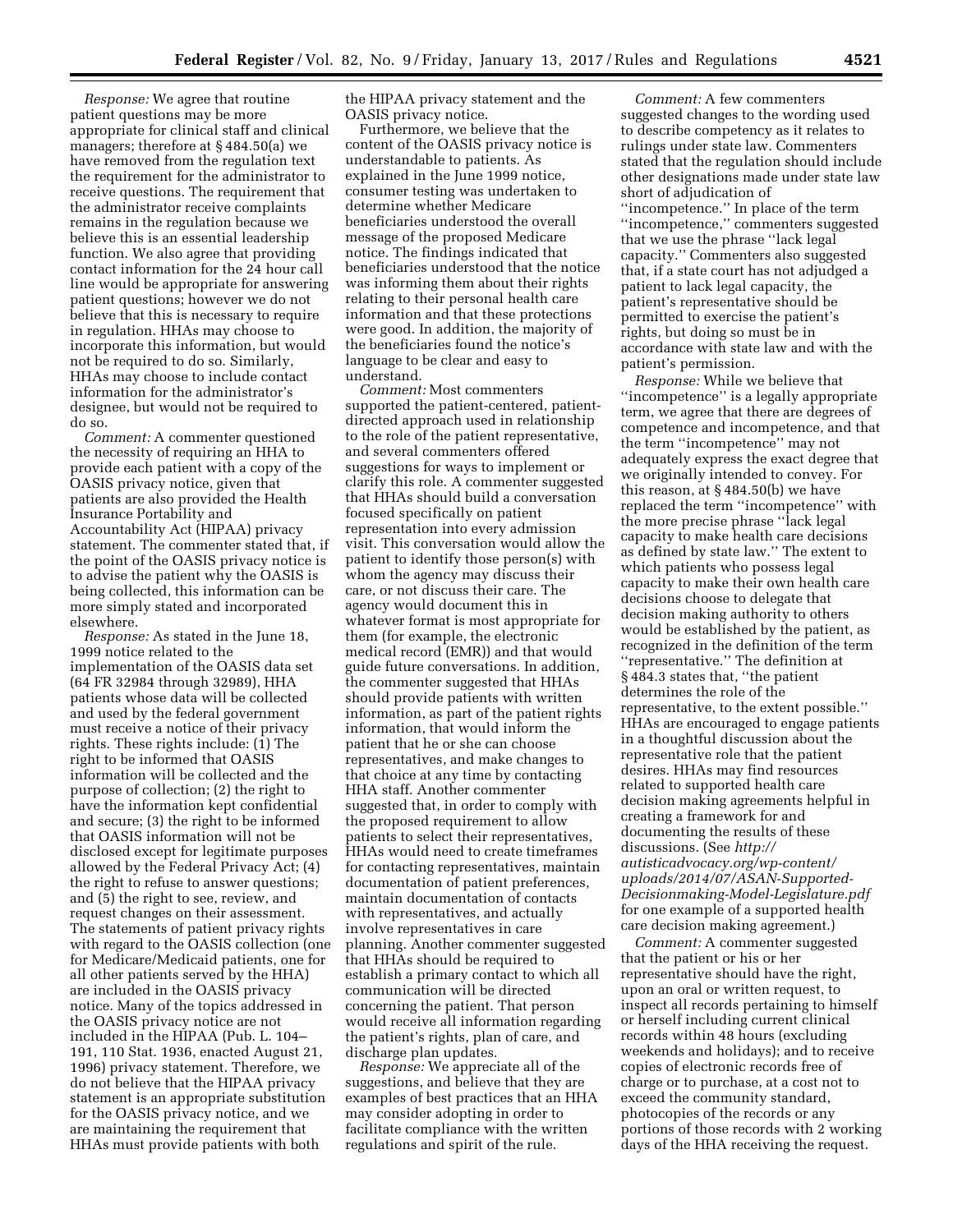*Response:* We agree that patients and/ or representative have the right to request a copy of their clinical record. Patients may access their records in accordance with § 484.110(e), which requires that a patient's clinical record (whether hard copy or electronic form) must be made available to the patient upon request, free of charge, at the next home visit, or within 4 business days (whichever comes first).

*Comment:* A commenter stated that it is redundant to require that HHAs must assure that patients receive services in a manner that is free from illegal actions, such as sexual abuse or physical abuse.

*Response:* We do not agree that it is redundant because the enforcement mechanisms for criminal statutes and these CoPs are very different. While certain actions, such as misappropriation of patient property (theft) are illegal, HHA surveyors do not enforce criminal statutes. However, we do believe that the HHA has a responsibility to ensure that no illegal activity takes place, and should be penalized if it does not take all necessary precautions to prevent its staff from engaging in criminal activity. If this requirement at § 484.50(c) were removed, an HHA surveyor would have no mechanism to cite an HHA for criminal acts committed by its staff. Therefore, we believe that it is in the best interest of HHA patients to include this requirement and enable an HHA surveyor to issue a deficiency citation for non-compliance.

*Comment:* A commenter stated that the patient's right to participate in, be informed about, and consent or refuse care in advance of and during treatment, where appropriate, with respect to factors that could impact treatment effectiveness is not a reasonable expectation in all cases.

*Response:* We disagree with this comment. A patient's right to be informed about care, and to consent or refuse any element of that care, is fundamental. Furthermore, where internal or external factors exist that may impact the effectiveness of a given treatment option, we believe that it is a reasonable expectation that they would be discussed with a patient in advance so that the patient can make an informed decision about the care they are set to receive.

*Comment:* A commenter opposed the proposed requirement that a patient has the right to participate in, be informed about, and consent or refuse care in advance of and during treatment, where appropriate. The commenter opposed the phrase ''where appropriate,'' stating that there are no circumstances where it would not be appropriate for a patient to participate in, be informed about, and consent or refuse care in advance of and during treatment. The commenter also stated that the term ''appropriate'' is subjective and would be defined by the HHA, possibly resulting in limiting or even eliminating a patient's right to be involved in his or her care.

*Response:* While we agree that patients have these fundamental rights, and that those rights should be guaranteed in regulation, the phrase ''where appropriate'' is necessary. The patient has the right to determine the degree to which he or she wants to be involved in his or her care, and the use of this phrase reflects the fact that each patient will determine what is or is not appropriate in his or her own way. We believe that most patients will not want to be involved in every specific detail of care (for example, the type of supplies used). Thus, these decisions would likely not require full explanation to, and discussion with, the patient. To mandate the right to participate in, be informed about, and consent or refuse care in advance of and during treatment, for every single decision made by an HHA would be burdensome to patients that have no interest in such a degree of participation, and contrary to the goal of delivering care efficiently.

*Comment:* A commenter suggested that patients should have the right to participate in, be informed about, and consent or refuse care in advance of and during treatment with respect to the timing of visits and who provides services.

*Response:* These concepts are already included in § 484.55(c)(2), which requires the HHA to assess each patient's care preferences, and § 484.60, which requires that the individualized plan of care be based on the assessment of the patient.

*Comment:* A commenter suggested that, rather than requiring that a patient has the right to be informed about the patient-specific comprehensive assessment, the regulation should require that a patient has the right to be informed about all assessments throughout the course of care. The commenter stated that patients and caregivers may want to know the findings of any given assessment, rather than just the comprehensive assessment, which is performed at specified periods of time.

*Response:* We agree that the HHA's patients should be informed about, and consent or refuse care in advance of and during treatment, where appropriate, with respect to all patient assessments, rather than just the ''comprehensive assessment.'' We have revised the

regulation text at  $\S 484.50(c)(4)(i)$  to reflect this change.

*Comment:* A commenter recommended that a patient's right to be involved in establishing and revising the plan of care should be limited to involvement in major revisions to the plan of care, such as a change in the goal of care, the number of visits, or discharge date.

*Response:* The intent of this requirement is to assure that HHA patients can be informed about and involved in establishing and revising their plan of care as a whole. We believe the patient has a right to be involved with all facets of the care they receive. It is the HHA's responsibility to discuss the level of involvement that patients and their representatives want to have in the plan of care. This would include factors such as how much the patient is capable of understanding and the extent they wish to be involved with the development and updates to the plan of care. HHAs should make all reasonable attempts to respect patient wishes.

*Comment:* The majority of commenters expressed concern regarding the proposed requirement that an HHA must provide a patient with a copy of his or her plan of care. While some commenters agreed with our position that providing a patient with information about his or her plan of care would improve patient understanding and compliance, most stated that, as a clinically oriented document for use by medical personnel, the plan of care is not created in a manner that would make sense to a patient. Some commenters stated that patients would not want information about their plan of care, and noted that all patients already have a right to request copies of medical records, while other commenters stated that patients would prefer to receive this information. A few of these commenters suggested that the plan of care should be required to be provided if the patient desires it or specifically requests it. A single commenter sought reassurance that the copy of the plan of care would be provided at no charge to the patient. Still other commenters requested additional clarification regarding the meaning of the term ''plan of care'' as it is used in this section. These commenters stated that ''plan of care'' could mean general items the patient, home health clinicians, and physician agree the patient will be working on, or, it could mean all the physician orders, medications, etc. Some commenters suggested that HHAs should be required to provide each patient with an abbreviated plan of care, also referred to as a care plan summary, as a distinctive product specifically designed to engage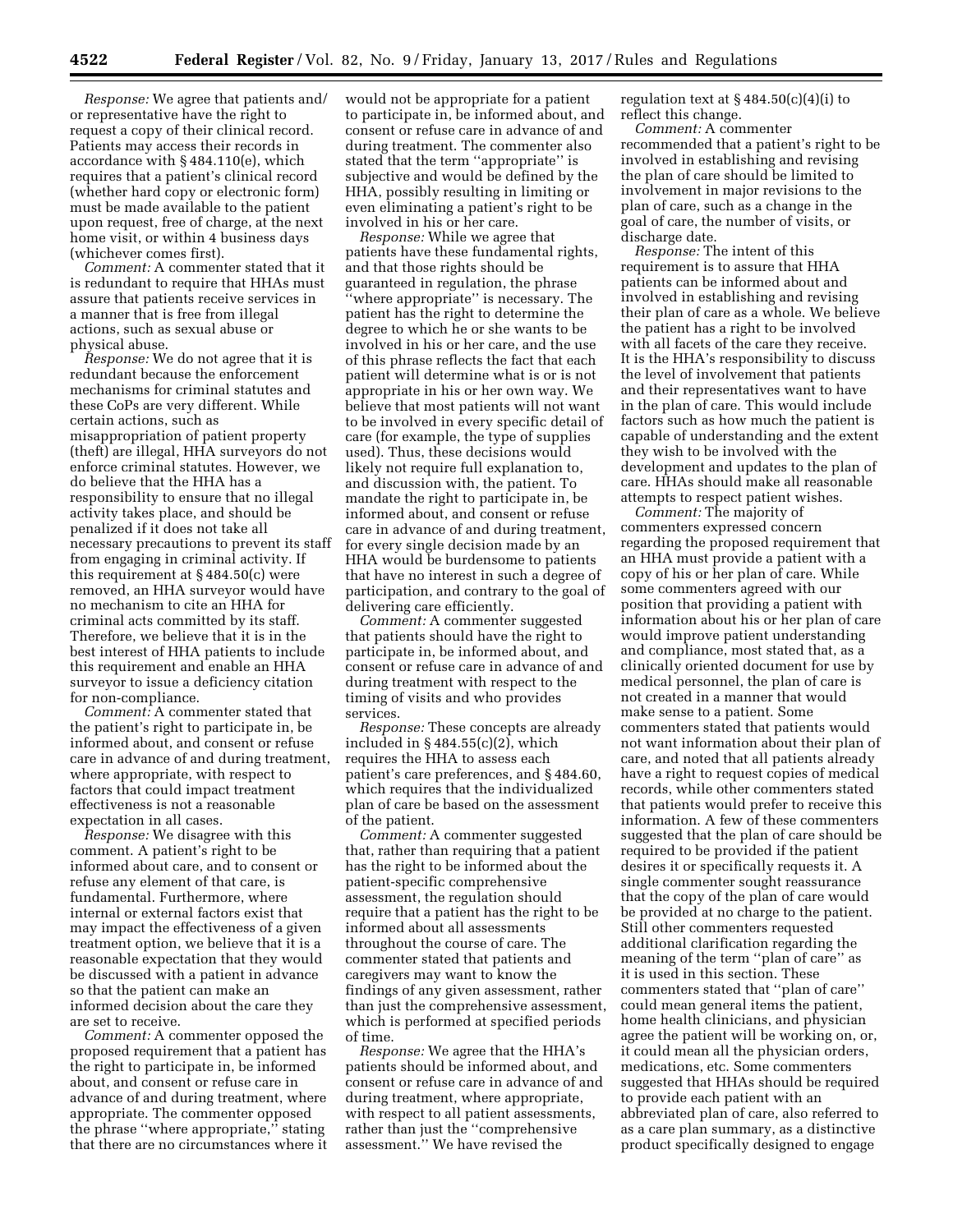patients, their caregivers, and representatives as partners in treatment and care. Commenters suggested the following elements for this product: Patient condition, goals of care and measurable outcomes that the agency and patient have identified, a list of homecare services to be provided, specific training and interventions designed to prevent the need for emergency department care and hospitalization, a visit calendar for each discipline involved in the patient's care, and any other information that is necessary to improve the patient's health.

*Response:* We appreciate the many thoughtful comments that were submitted on this subject. We agree with the large majority of commenters that the plan of care (as set forth in § 484.60(a)) is a clinically oriented document that is written in medical terminology and in a manner that may not be comprehensible to the majority of HHA patients. For this reason, we agree that it is not appropriate to require HHAs to routinely provide each patient with a copy of his or her plan of care and we have removed this requirement from the regulation at § 484.50(c). However, HHAs are still required to provide any information contained in the clinical record, including the plan of care, free of charge, upon request from the patient, in accordance with the requirements of § 484.110(e). While we see the potential benefit of requiring HHAs to prepare and provide a plan of care summary to each patient, and believe that patients should be able to easily access information pertinent to their care, we do not believe that the significant burden that would be imposed with such a requirement is justified at this time. Currently many HHAs do not possess the technology, such as electronic medical records with secure patient portals, to make implementation of a plan of care summary requirement feasible. We will consider a plan of care summary requirement in the future based on the evolving use of technology in the HHA environment. While the plan of care described in this rule is focused on services delivered by the HHA, we also note that the concept of a ''plan of care'' continues to evolve, and future ''plans of care'' are likely to be more comprehensive documents that reflect the care patients receive across settings. As plans of care become more comprehensive, the importance of ensuring patients have access to this document will also increase. It is important to note that HHAs are still required to involve patients in the

actual development and updating of the plan of care as required by § 484.50(c) and § 484.60(c).

In addition, in response to comments requesting that CMS require that written clinical and educational information be made available to HHA patients and caregivers, we have added a new standard at § 484.60(e), ''Written information to the patient.'' The new provision, which partially replaces other requirements previously placed elsewhere, requires the HHA to provide written instructions to the patient and care giver outlining visit schedule including frequency of visits, medication schedule/instructions, treatments administered by HHA personnel and personnel acting on the behalf of the HHA, pertinent instructions related to patient care and the name and contact information of the HHA clinical manager. We believe that these requirements will ensure that patients are actively engaged in their own care. In addition, HHAs may use any form of communication (for example, typed summaries, checklists, calendars, handwritten notes, secure electronic communications, or orientation videos) to facilitate patient knowledge and understanding of the care being provided. Providing patients and caregivers written instructions that they may refer to between visits is critical to both the quality and safety of patient care.

*Comment:* Many commenters sought clarification regarding the format for providing a copy of the plan of care to each patient. Specifically, commenters questioned whether the plan of care could be provided via electronic means, such as a secure patient portal. A few commenters suggested that the regulations should only require information to be communicated to patients orally, rather than in written form. Commenters also sought clarification regarding the timing for providing a copy of the plan of care. Commenters questioned whether the plan of care needed to be signed by the physician before being provided to the patient. Commenters also stated that requiring that patients be immediately provided with a hard copy of their plan of care would be extremely difficult in the current system of electronic medical record (EMR) reliance, and urged that HHAs be allowed to mail a copy of the plan of care within 24 hours of any actions that necessitate the copy to be shared. Commenters also suggested that HHAs be permitted to deliver the copy of the plan of care either to the patient or to the patient's representative. Numerous commenters requested additional information about the

proposed requirement to provide each updated version of the plan of care to each patient. Commenters questioned whether updates could be delivered electronically by email or other secure electronic means to the patient or to the patient's representative. Other commenters sought clarification about the types of updates that would be required to be communicated to patients. Specifically, one commenter stated that in the preamble to the proposed rule, we explained that an HHA would need to notify a patient when the individualized plan of care is updated due to a significant change in the patient's health status. However, the text of the proposed regulation did not include the word ''significant,'' making it appear as if slight changes in patient status that result in tweaks to the plan would require notice. The commenter stated that we should include the word "significant" in the final regulation. Commenters offered suggestions regarding changes that would be significant, such as a change in therapy from physical to occupational therapy, with new caregivers coming to the home, or a change in medication, versus changes that would not, in the commenter's opinion, be significant, such as a change in visit frequencies or a change in medication dose. Commenters also requested flexibility in the format for providing notice, such as providing updates to the plan of care orally, with a notation in the patient's clinical record to document this oral communication. In addition to providing oral communication of changes to the plan of care, one commenter suggested that, if the change of plan of care involves teaching the patient skills to improve their medical treatment, the HHA should provide written information, such as flyers, that would help the patient remember and follow what they were taught. Another commenter suggested that HHAs should be required to manually update the copy of the first plan of care whenever there is a change or new order, and then furnish a clean, current copy of the plan of care upon request by the patient or representative, or whenever it is apparent that the patient's copy is missing, incomplete, inconsistent, or difficult to clearly read or follow.

*Response:* For the reasons set forth above, as well as in light of the many logistical concerns raised by commenters, we have revised the regulation at § 484.50(c) to remove the requirement that HHAs must routinely provide a copy of the plan of care to each patient. HHAs must involve patients in the development and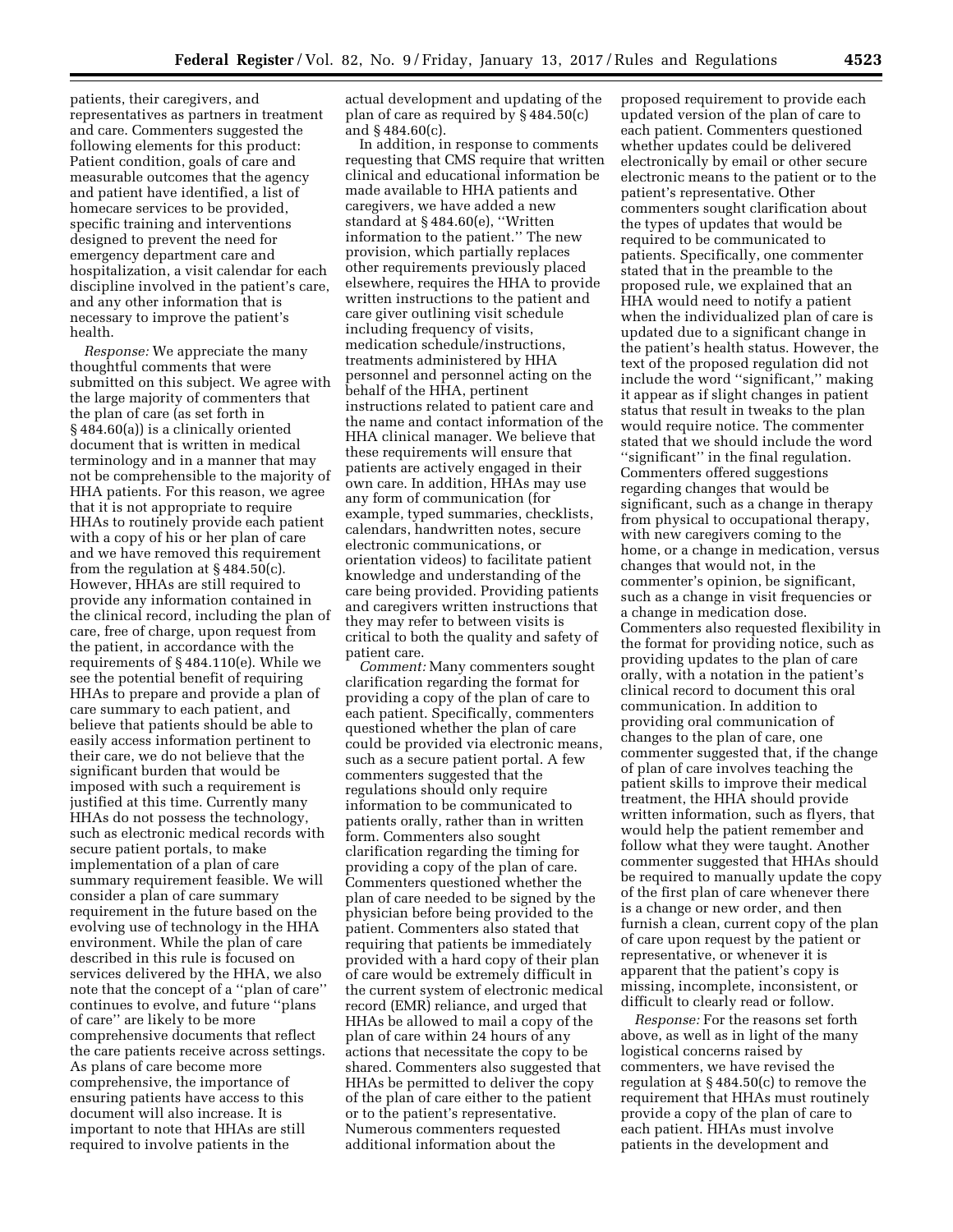updating of the plan of care to the degree that a patient chooses to be involved in this process. HHAs are permitted to use any form of communication (for example, typed summaries, checklists, calendars, handwritten notes, secure electronic communications, or orientation videos) to facilitate patient knowledge and understanding of the care being provided.

*Comment:* A few commenters expressed concern regarding the information security of leaving a copy of a patient's plan of care in the home. The commenters were concerned that potentially sensitive information, such as substance use-related diagnoses, may be included on the plan of care, and potentially disclosed in the act of leaving a copy of the plan of care in the patient's home. A commenter also stated that it would be burdensome to require HHAs to educate patients and caregivers regarding the proper handling of sensitive information. The commenter stated that patients and caregivers, not HHAs, are in the best position to determine where this information should be kept and who sees it.

*Response:* We appreciate the thoughtful comments regarding sensitive patient information. For the reasons set forth above, we have revised the regulation at § 484.50(c) to remove the requirement that HHAs must routinely provide a copy of the plan of care to each patient. HHA patients retain the right to request a copy of any information contained in the patient's clinical record, including the plan of care. It is the HHA's responsibility to ensure proper and appropriate education is provided to the patient regarding protecting their own healthcare information. We do not agree that patient education regarding protection of the plan of care is any different than the patient education that is already provided regarding protection of other information that HHAs routinely leave in the patient's home (for example, aide visit calendars and patient rights information); therefore there would not be an additional burden for this activity. Rather, it is part of the cost of doing business. Teaching patients to secure their personal healthcare information is basic information that can be shared when giving the HHA contact information, policies and procedures and plan of care in the initial phase of care. Patients and their representatives have the ultimate responsibility to decide how and where information will be kept in the home.

*Comment:* Many commenters were concerned with the burden that would be placed upon HHAs in providing each patient with a copy of his or her plan of care, as well as updates to that plan of care.

*Response:* For the reasons set forth above, as well as in light of the many logistical and burden-related concerns raised by commenters, we have revised the regulation at  $\S$  484.50(c) to remove the requirement that HHAs must routinely provide a copy of the plan of care to each patient.

*Comment:* A few commenters asked for clarification about providing a copy of the plan of care in relation to the requirement to communicate with patients in a manner that they understand. Specifically, commenters wanted to know whether the plan of care would need to be provided in the language the patient is most comfortable with, whether it would need to be understood at a 6th grade level, and whether it would need to be provided in a format that accommodates individuals with disabilities.

*Response:* For the reasons set forth above, as well as in light of the many logistical concerns raised by commenters, we have revised the regulation at § 484.50(c) to remove the requirement that HHAs must routinely provide a copy of the plan of care to each patient. HHAs are permitted to use any form of communication (including, but not limited to, typed summaries, checklists, calendars, handwritten notes, secure electronic communications, and orientation videos) to facilitate patient knowledge and understanding of the care being provided. Should an HHA provide a written document to a patient, we would expect that document to be understandable to the patient in accordance with the requirements of § 484.50(f). As clarified above, the term 'understandable'' means that patients achieve a grasp of the explanation of something and not necessarily a verbatim written translation. We expect HHAs to utilize technology, such as telephonic interpreting services and any other available resources for timely oral communication in the patient's primary or preferred language.

*Comment:* While some commenters agreed with the proposed requirement that a patient would have the right to participate in establishing the goals of care, other commenters identified some concerns with this concept. Commenters observed that patients may not understand the concept of establishing measurable goals of care, may have unrealistic goals, or may have goals that are inconsistent with other goals of care. One commenter requested guidance on how to comply with this proposed requirement when the patientidentified goals are unclear or unrealistic, while another commenter suggested that in these cases an HHA should document the reason that the patient's goal cannot or should not be accommodated.

*Response:* We appreciate the thoughtful comments. Regardless of whether a patient can verbalize their goals, all patients have goals even if it is as basic as feeling better today than they did yesterday. It is part of the HHA's responsibility to help patients form and shape achievable goals that are relevant to the delivery of the HHA care they receive. There may be times when a patient's goal may be contrary to the HHA healthcare goals. For example, a patient may wish to walk outside unattended, but if the patient has serious cognitive impairment, they may be at risk for wandering. We believe the HHA is capable of discussing realistic goals with their patients and documenting why a specific goal may not be appropriate. As part of the redirecting process with the patient, the HHA is able to identify more appropriate goals that are achievable.

*Comment:* A few commenters sought clarification regarding the proposed patient right to refuse services. Commenters sought to understand the scope of this right, asking questions such as whether this right is meant to cover minor situations, such as refusing to have their hair washed on a particular day because of feeling ill, or more significant refusals such as the refusal of all services. Commenters stated that, if a patient's refusal relates to a significant part of the recommended care, the home health agency is faced with determining whether continued home care is reasonable and necessary for claims billing purposes or whether the home health patient should be discharged. Commenters stated that further guidance in this area would be appreciated.

*Response:* Patients have always had the right to refuse services. Although this is the first time that we are including such a right within the regulations, it is not a new concept. We expect HHAs to already have policies and procedures in place to address these situations. If a patient refuses something minor, such as declining a bath due to fatigue that day, we would expect the HHA to document this in the clinical record. If the patient or patient representative refuses large aspects of care (such as dressing changes or essential medications), then the HHA has the responsibility to document this in the clinical record and communicate with the patient regarding implications of the refusal. The HHA would also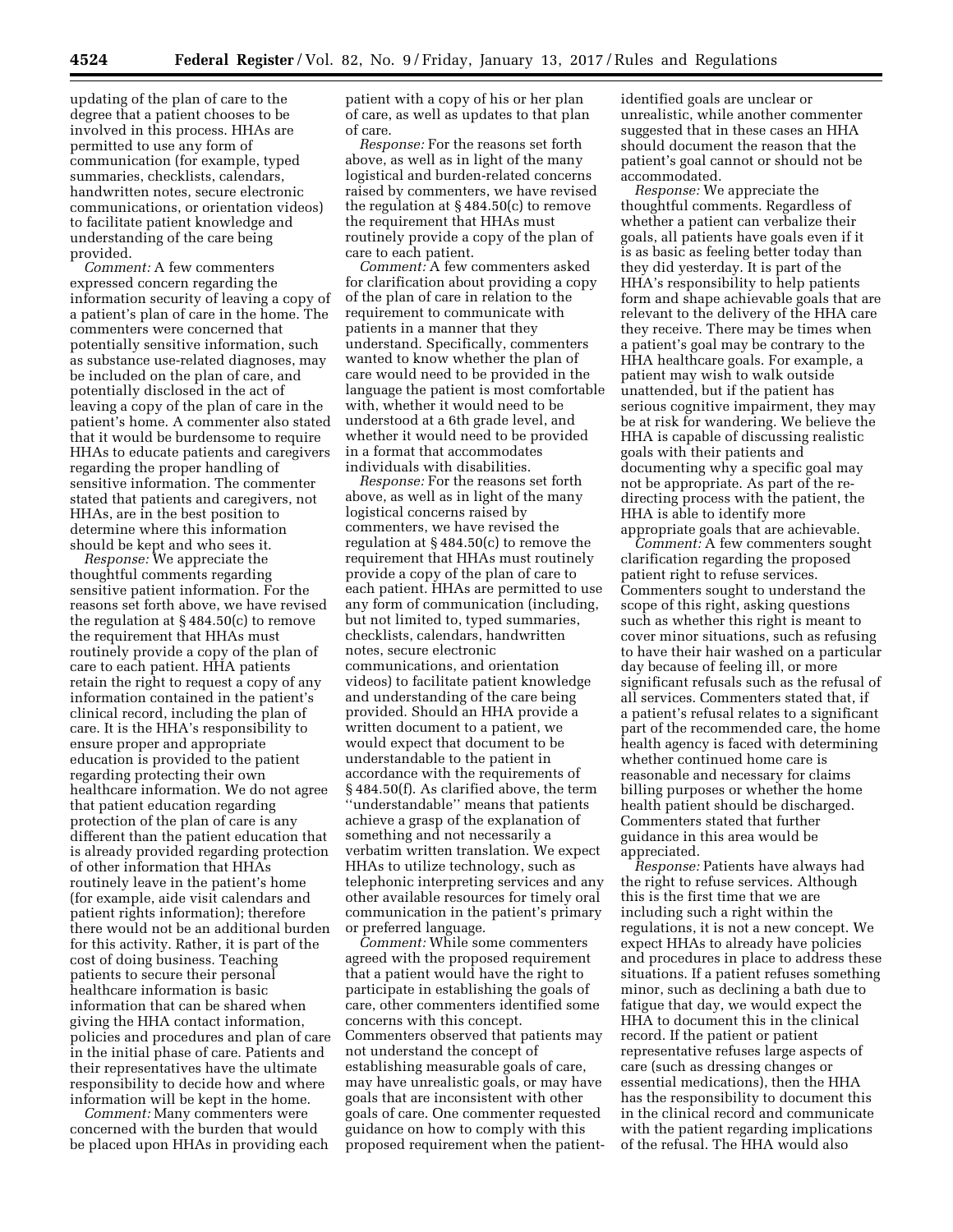need to communicate with the physician(s) responsible for the plan of care regarding the refusal of one or more large aspects of care that have the potential to compromise the HHA's ability to safely and effectively deliver care to the extent that the HHA can no longer meet the patient's needs, and discuss the options with the physician(s). The HHA may need to consider discharge if the patient's refusal of services compromises the HHA's ability to safely and effectively deliver care to the extent that that the HHA can no longer meet the patient's needs. We would expect HHAs to advise the patient, the representative (if any), the physician(s) responsible for issuing orders related to the element(s) of the plan of care that are refused, and the patient's primary care practitioner or other health care professional who will be responsible for providing care and services to the patient after discharge from the HHA (if any) that a discharge is being considered. HHAs should also provide the patient and representative (if any) with contact information for other agencies or providers who may be able to provide care in a manner that is consistent with the patient's preferences.

*Comment:* A commenter suggested that the regulation should clearly state that representatives and caregivers have a right to be involved in establishing the goals of care and care preferences.

*Response:* This is an enumeration of the patient's rights. Legal representatives with health care decision making authority make decisions on behalf of the patient, and would therefore already have the right to establish the goals of care and care preferences on the patient's behalf. Additionally, if a patient has authorized a patient-selected representative to make decisions on his or her behalf, this individual would have the authority to establish the goals of care and care preferences. We believe that these flexibilities are sufficient to assure that representatives are able to represent the interests of patients. As an enumeration of the rights of the patient, we do not believe that it would be appropriate to set forth the distinct rights of the caregiver. It is a best practice for HHAs to take caregiver goals and preferences into account, but it is not a regulatory requirement.

*Comment:* A few commenters questioned the need for regulations that would enforce a patient's right to receive all of the services included in the plan of care. Additionally, a commenter expressed concern with this requirement in relation to specific

service coverage limitations that may be imposed by payment sources.

*Response:* We believe it is absolutely necessary to include in regulations the right for the patient to receive all services outlined in the plan of care. Since HHAs and physicians are responsible for the items and services included in the plan of care, we presume they will only include those items and services that are covered by the patient's payment source or that the patient is willing to pay for.

*Comment:* A commenter suggested that HHAs should not be required to inform patients regarding the health hotline and patient liability for payment.

*Response:* These are statutory requirements for HHAs set forth at  $1891(a)(1)(G)$  and  $(E)$ , respectively, of the Act. Thus, it is appropriate and necessary to include these requirements in the HHA regulations.

*Comment:* Many commenters requested clarification regarding the proposed requirement that an HHA include contact information for local federally-funded and state-funded consumer information, protection, and advocacy agencies. Many of these commenters requested flexibility to determine, based on their patient population, which organizations would be most appropriate to meet this requirement. Commenters also stated that HHAs should not be required to assure that this list is exhaustive. Other commenters suggested that CMS should provide a set list of agencies to be included in the notice that is provided to patients. A commenter suggested that any organizations or agencies that are included on any list should be capable of substantive initial and follow-up services. Another commenter suggested that the list should include the local Center for Independent Living, transportation broker, and housing authority. Some commenters noted potential difficulties with this requirement, stating that it could be difficult to maintain the list as organizations and agencies continue and discontinue operations, relocate, etc. A commenter suggested that HHAs should be required to prepare and update the list annually. Furthermore, commenters noted that a universal list may not meet the needs of different patient populations. Commenters also stated that not all communities may be able to provide these types of services. Still other commenters stated that the requirement was unnecessary because nurses and social workers are available in HHAs to direct patients to the resources that suit their needs. Instead, commenters suggested that CMS should

require that HHAs maintain accurate and up-to-date lists of local, state, and federal support and services agencies available to agency patients in the area where they reside.

*Response:* We agree that HHAs should have flexibility to include, at their discretion, those national, state and local resources that would appropriately meet the needs of their patient population. At the same time, we also agree that there needs to be a minimum set list of organizations and entities that all patients will receive. Therefore, we are finalizing a requirement at § 484.50(c) that an HHA must provide the names, addresses, and telephone numbers for the regional Agency on Aging (defined in section 102 of the Older Americans Act of 1965 (42 U.S.C. 3002), *[http://aoa.acl.gov/AoA](http://aoa.acl.gov/AoA_Programs/OAA/How_To_Find/Agencies/find_agencies.aspx)*\_ *[Programs/OAA/How](http://aoa.acl.gov/AoA_Programs/OAA/How_To_Find/Agencies/find_agencies.aspx)*\_*To*\_*Find/ [Agencies/find](http://aoa.acl.gov/AoA_Programs/OAA/How_To_Find/Agencies/find_agencies.aspx)*\_*agencies.aspx*), Center for Independent Living (as defined in section 702 of the Rehabilitation Act of 1973 (29 U.S.C. 796a), *[http://](http://www.ilru.org/projects/cil-net/cil-center-and-association-directory) [www.ilru.org/projects/cil-net/cil-center](http://www.ilru.org/projects/cil-net/cil-center-and-association-directory)[and-association-directory](http://www.ilru.org/projects/cil-net/cil-center-and-association-directory)*), Protection and Advocacy Agency (*[http://](http://www.ndrn.org/en/ndrn-member-agencies.html) [www.ndrn.org/en/ndrn-member](http://www.ndrn.org/en/ndrn-member-agencies.html)[agencies.html](http://www.ndrn.org/en/ndrn-member-agencies.html)*), Aging and Disability Resource Center (as defined in section 102 of the Older Americans Act of 1965 (42 U.S.C. 3002), *[http://www.adrc](http://www.adrc-tae.acl.gov/tiki-index.php?page=ADRCLocator)[tae.acl.gov/tiki-](http://www.adrc-tae.acl.gov/tiki-index.php?page=ADRCLocator)*

*[index.php?page=ADRCLocator](http://www.adrc-tae.acl.gov/tiki-index.php?page=ADRCLocator)*), and Quality Improvement Organization (as set forth at sections 1152 through 1154 of the Social Security Act, *[https://](https://www.cms.gov/Medicare/Quality-Initiatives-Patient-Assessment-Instruments/QualityImprovementOrgs/index.html?redirect=/QualityImprovementOrgs/) [www.cms.gov/Medicare/Quality-](https://www.cms.gov/Medicare/Quality-Initiatives-Patient-Assessment-Instruments/QualityImprovementOrgs/index.html?redirect=/QualityImprovementOrgs/)[Initiatives-Patient-Assessment-](https://www.cms.gov/Medicare/Quality-Initiatives-Patient-Assessment-Instruments/QualityImprovementOrgs/index.html?redirect=/QualityImprovementOrgs/)[Instruments/QualityImprovementOrgs/](https://www.cms.gov/Medicare/Quality-Initiatives-Patient-Assessment-Instruments/QualityImprovementOrgs/index.html?redirect=/QualityImprovementOrgs/) [index.html?redirect=/](https://www.cms.gov/Medicare/Quality-Initiatives-Patient-Assessment-Instruments/QualityImprovementOrgs/index.html?redirect=/QualityImprovementOrgs/)* 

*[QualityImprovementOrgs/](https://www.cms.gov/Medicare/Quality-Initiatives-Patient-Assessment-Instruments/QualityImprovementOrgs/index.html?redirect=/QualityImprovementOrgs/)*) that serves the area where the patient resides. These federally- and state-funded community-based services and organizations provide care for patients who are returning home or who want to avoid institutionalization entities, and are required by federal statute to help connect individuals to community services and supports. HHAs that choose to provide the names, addresses, and telephone numbers of additional organizations and entities may find the Eldercare Locator at *[http://](http://eldercare.gov/Eldercare.NET/Public/Index.aspx) [eldercare.gov/Eldercare.NET/Public/](http://eldercare.gov/Eldercare.NET/Public/Index.aspx) [Index.aspx](http://eldercare.gov/Eldercare.NET/Public/Index.aspx)* to be useful, both as a reference for HHAs and as a reference to be provided to patients and their representatives.

*Comment:* A commenter stated that patients should be counseled on their right to access auxiliary aids and language services, and how to access those services.

*Response:* Section 484.50(c)(12) of the final rule states that patients have the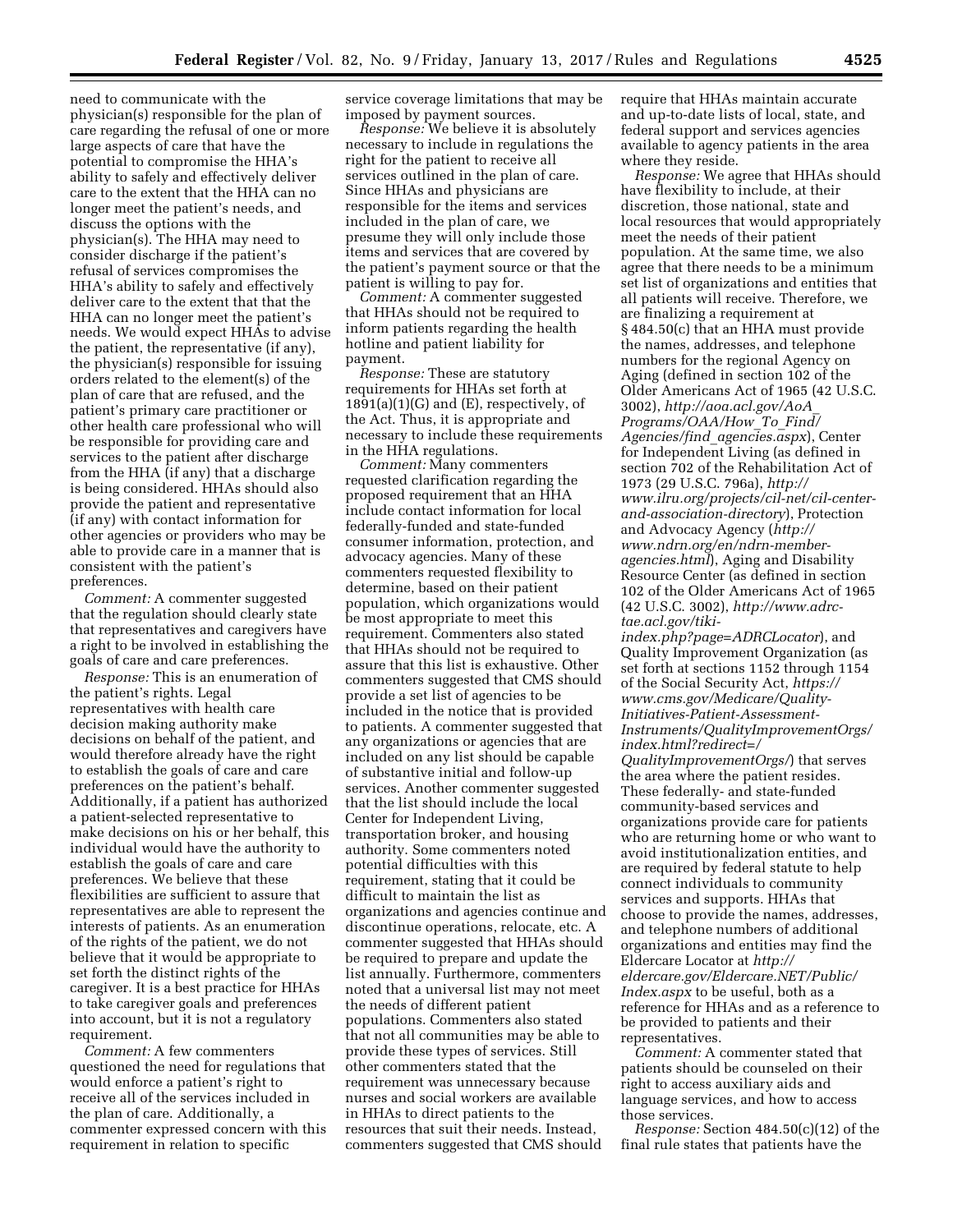right to be informed of the right to access auxiliary aids and language services, and of how to access these services. We believe that this information would be included in the written notice of patient rights that is understandable to the patient. Additionally, HHAs are required to orally discuss the content of the notice of rights, and we believe that this oral discussion is sufficient to meet patient needs.

*Comment:* Some commenters requested clarification regarding the proposed requirement that an HHA provide a patient with information regarding the HHA's admission, transfer, and discharge policies. Specifically, commenters wanted to know whether the proposed requirement means that the policies must be provided to the patient, or that the HHA must notify the patient that such policies exist and are available upon request. Commenters also wanted to know if this information would be required to be provided orally or in writing. Finally, commenters requested clarification regarding how this requirement would be enforced in the survey process.

*Response:* HHAs are required to provide physical or electronic documents for the patient's keeping that outline the acceptable reasons for discharge or transfer, as set forth in 42 CFR 484.50(d)(1) through (7). We agree that disclosure of admission policies is not necessary as the patient would already be admitted to the HHA before any such disclosure would take place, rendering the disclosure unnecessary. Therefore, we have revised the regulation at § 484.50(d) to clarify that only those discharge policies set forth in this rule need to be included in the notice. We expect that verification of distribution of this notice would be incorporated into a home visit made by a state surveyor.

*Comment:* A commenter suggested that we should add the following requirement to the patient rights CoP: An HHA must ensure that a patient is transferred or discharged to a setting in which he or she will receive the level and type of care needed and make every effort to honor a patient's preferences and choices. A transfer or discharge may not occur until care in an appropriate setting is obtained. The HHA must provide sufficient preparation and orientation to patients to provide for a safe and orderly transfer or discharge from the HHA.

*Response:* HHAs have the responsibility of coordinating the discharge and transfer plan to the greatest degree possible to assure a smooth transition in accordance with patient preferences. We agree that proper planning and thorough patient preparation is an important part of a smooth transfer and discharge process. The patient, representative, caregivers, follow-up care practitioner, etc. are required to be informed of changes to the transfer or discharge plans in accordance with the requirements of § 484.60(c)(3)(ii), and we believe this would be an appropriate time for HHAs to prepare patients for a transfer and discharge. However, we note that HHAs cannot control the availability and quality of post-discharge or post-transfer care and should not be held responsible for those elements that are beyond their control.

*Comment:* A few commenters submitted comments related to patient involvement in the discharge or transfer process. Some commenters suggested that the HHA should be required to provide written notice of potential discharge or transfer to the patient, as well as the caregiver or representative (as appropriate), at least 30 days in advance of discharge or transfer. Furthermore, a commenter suggested that the written notice should be required to include the following:

• The reason for transfer or discharge;

The effective date of transfer or discharge;

• The location to which the patient will be transferred or discharged;

• A statement that the patient has the right to appeal the HHA's decision to transfer or discharge him or her; and

• The address and telephone number of any agency/program that can represent the patient at a hearing, including but not limited to, the local office of the Legal Services Corporation; the state protection and advocacy system; and the local long-term care ombudsman if the state long-term care ombudsman program is authorized to serve home care clients.

Additionally, a commenter suggested that HHAs should be required to notify the State Survey Agency and Medicare contractor of its intention to discharge for cause. Another commenter requested clarification regarding whether patient consent is required for transfer. A commenter suggested that the regulation should include a specific process for patients to follow if they disagree with the HHA's decision to discharge or transfer.

*Response:* We believe the commenters' concerns are sufficiently addressed by § 484.60(c)(3)(ii), which requires that any revisions related to plans for the patient's discharge must be communicated to the patient, representative, and caregiver(s). This is

sufficient to assure appropriate communications between the HHA and the patient, representative, and caregiver(s) regarding transfer or discharge plans. Specifically, we do not believe a thirty day notice of transfer or discharge is a practical requirement for HHAs at this time. HHA discharges can occur in much shorter timeframes for a variety of unavoidable reasons ranging from a patient's decision to transfer to another HHA to a patient's transfer to an acute care provider to a situation in which HHA personnel are unable to deliver care due to an unsafe home environment.

*Comment:* A few commenters suggested additional circumstances under which HHAs should be permitted to discharge a patient. The commenters suggested the following additions:

• The HHA experiences a staffing change (unexpected staffing shortage); and

• The coverage requirements (that is, the face-to-face encounter) have not been met.

*Response:* We do not agree that staffing changes would be an appropriate reason for patient discharge. HHAs are responsible for assuring adequate staffing at all times to consistently meet the needs of all patients under their care. Likewise, we do not agree that it is necessary to add a reason for discharge specifically related to coverage requirements. In the event that coverage requirements are not met, an HHA would be permitted to discharge a patient because the patient or payer will no longer pay for the care (§ 484.50(d)(2)). We believe that situations where an HHA patient does not meet Medicare coverage requirements due to a failure to complete the face-to-face encounter requirements should be exceptionally rare, as we have made considerable efforts to streamline the requirements related to the face-to-face encounter coverage requirement and there is ample time (a 120 day period) to complete this coverage requirement. We expect HHAs to facilitate and coordinate efforts of the patient and physician to ensure that the face-to-face encounter occurs timely. In the case where the face-to-face encounter requirement is not met, an HHA cannot hold a patient financially liable for services provided. Failure to meet a condition for payment is not one of the criteria where an HHA can hold a patient financially liable. Once a patient is admitted, an HHA cannot abruptly discharge a patient unless the patient is properly notified and there is a valid reason for discharge. Ideally, a face-to-face encounter, as part of the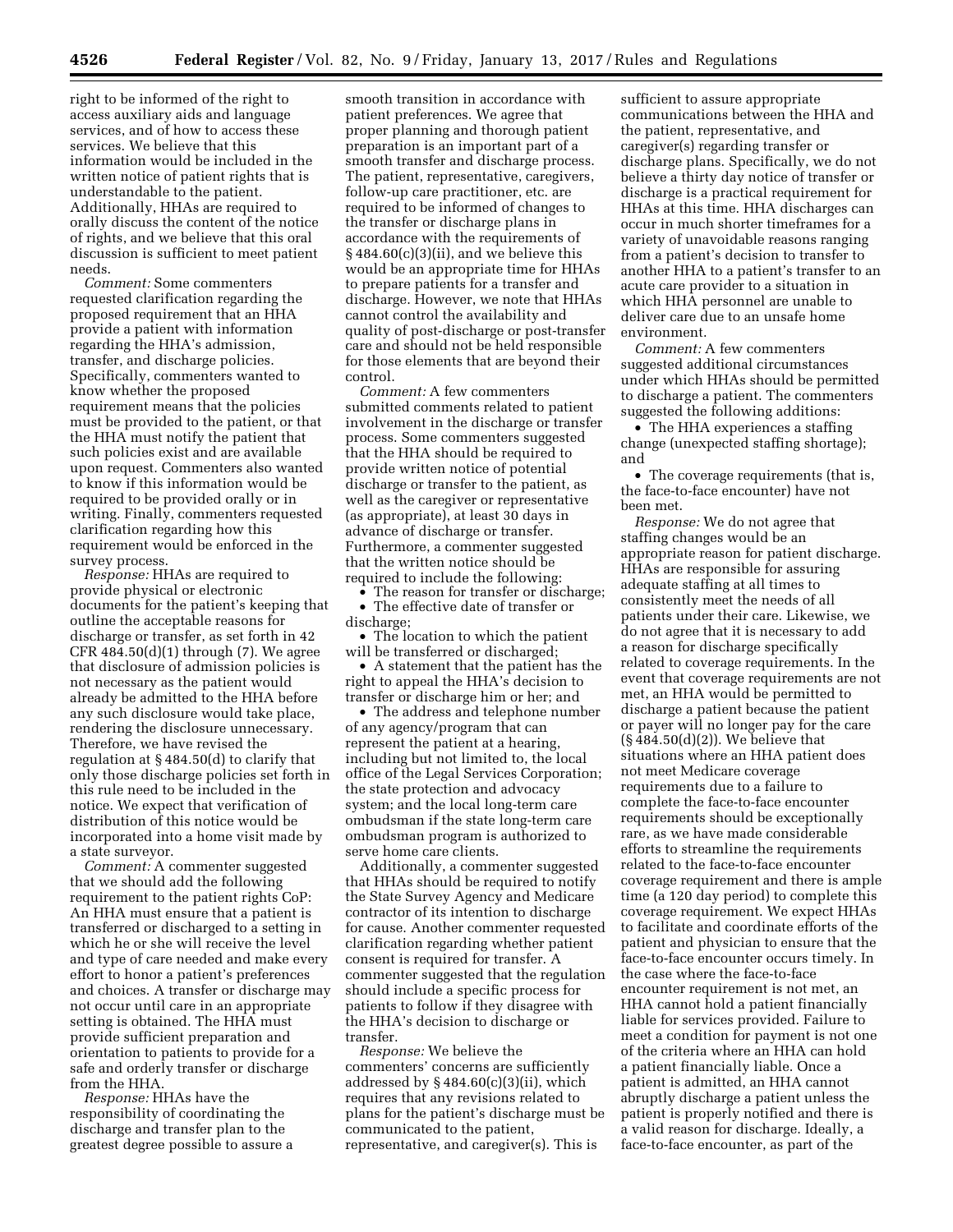certification process, would occur before the patient received services.

*Comment:* A few commenters made suggestions regarding the entities to which patients are discharged. One commenter suggested that, in addition to requiring an HHA to discharge a patient to a suitable source of care, the regulation should also address situations where the patient refuses further placement or care from another entity. The commenter stated that patients have the right to refuse followup services. Another commenter suggested that HHAs should not be required to ''ensure'' a safe and appropriate transfer to another care entity because HHAs are not in control of other healthcare providers and cannot guarantee that another agency will take a patient under care.

*Response:* We appreciate these comments. All HHAs are required to ensure that appropriate arrangements for transfer are made for those patients whose acute care needs cannot be met by the HHA, and we have revised the final regulation at  $\S$  484.50(d)(1) to clarify this responsibility. The Improving Medicare Post-Acute Care Transformation Act of 2014 (IMPACT Act) (Pub. L. 113–185) requires HHAs to take into account patient goals and preferences in discharge and transfer planning. On November 3, 2015, we published a proposed rule, ''Medicare and Medicaid Programs; Revisions to Requirements for Discharge Planning for Hospitals, Critical Access Hospitals, and Home Health Agencies'' (80 FR 68126), that would implement this section of the IMPACT Act. The HHA patient has the right to refuse a transfer to any provider or supplier, and the HHA would be expected to document the refusal and communicate with the patient and representative/care giver to help meet their healthcare needs to the best of the HHA's ability.

*Comment:* A commenter disagreed with the proposed regulation that an HHA would be permitted to discharge a patient when the patient or payer will no longer pay for the services provided by the HHA. The commenter stated that this regulation would conflict with the regulation in one state. Another commenter suggested that the regulation should be clarified with regard to what it means for a patient to no longer pay for services. Specifically, the commenter stated that discharge for non-payment should not be allowed in situations when a patient has submitted to a third party payer the paperwork necessary for the bill to be paid, and the bill is still pending.

*Response:* For those instances where state and federal laws overlap, the

stricter regulation would prevail. For example, if a state regulation did not allow HHAs to discharge a patient due to a lack of payment, then the HHA would have to comply with state law, since state law prohibits discharge while federal regulations permit it. We agree that a discharge for non-payment is not to be considered until all payment source options have been fully explored and payment from a third party is no longer considered pending.

*Comment:* Some commenters opposed the proposal that an HHA be permitted to discharge a patient when the physician and HHA agreed that the patient no longer needed HHA services because the patient's health and safety had improved or stabilized sufficiently. The commenters stated that this regulation would, in certain cases, violate Medicare coverage law and regulations, as well as the settlement agreement in *Jimmo* v. *Sebelius (see Jimmo et al.* v. *Sebelius, D.Vt, No. 11– cv–17, October 25, 2011, 2011 WL 5104355).* 

*Response:* The proposed rule stated that discharge or transfer would be permitted if it is appropriate because the patient's health and safety have improved or stabilized sufficiently, and the HHA and the physician who is responsible for the home health plan of care agree that the patient no longer needs the HHA's services. Our intent was that, if the physician responsible for issuing orders related to the reason that HHA care was initiated and the HHA both agree that a patient has achieved the goals set forth in the plan of care (see  $§ 484.60(a)(2)(xiv)$ ), then discharge would be appropriate because the goals of care have been achieved. We have clarified this original intent in the regulation to assure that it is appropriately implemented. If the patient disagrees with a discharge or transfer, he or she has the right to appeal the decision. As set forth in § 484.50(c)(8), each patient has the right to receive proper written notice, in advance of a specific service being furnished, if the HHA believes that the service may be non-covered care; or in advance of the HHA reducing or terminating on-going care. The HHA must also comply with the requirements of 42 CFR 405.1200 through 405.1204. This written notice includes information related to patient appeals. Finally, the *Jimmo* settlement agreement pertains only to guidance, not to regulations, and does not prevent implementation of new regulations.

*Comment:* A few commenters submitted suggestions to clarify the proposed discharge requirements for situations when patients refuse HHA

services. One commenter noted that there are various degrees of which a patient may refuse services. For example, a patient may refuse an IV antibiotic, but accept therapy services in lieu of such treatment. The commenter suggested that only a refusal of all HHA services would warrant discharge. Other commenters suggested that it is not the refusal of services in and of itself that would necessitate a discharge. Rather, it is the effect of that refusal that may make discharge appropriate. These commenters stated that HHAs should be allowed to discharge or transfer a patient at any time when the refusal of services or the refusal to follow the agreed upon plan of care results in the HHA being unable to effectively deliver care.

*Response:* As stated previously, patients have the right to decline services. If a patient declines something minor, such as declining a bath due to fatigue that day, we would expect the HHA to document this in the clinical record. If the patient or patient representative declines large aspects of care (such as dressing changes or essential medications) then the HHA has the responsibility to document this in the clinical record and communicate with the patient regarding implications of the decline. We would expect HHAs to explore alternative options for providing care that is both consistent with patient preferences that continues to meet the patient specific needs as identified in the comprehensive assessment, and the measurable outcomes and goals identified by the HHA and the patient. The HHA would also need to communicate with the physician regarding the decline of services that have the potential to compromise the HHA's ability to safely and effectively deliver care to the extent that that the HHA can no longer meet the patient's needs, and discuss the options. The HHA may consider discharge if the patient's decline of services compromises the HHA's ability to safely and effectively deliver care to the extent that that the HHA can no longer meet the patient's needs. We would expect HHAs to advise the patient, the representative (if any), the physician(s) issuing orders for the home health plan of care, and the patient's follow-up care professional (if any) that a discharge is being considered because the HHA can no longer meet the patient's needs. HHAs should also provide the patient and representative (if any) with contact information for other agencies or providers who may be able to provide care following discharge from the HHA.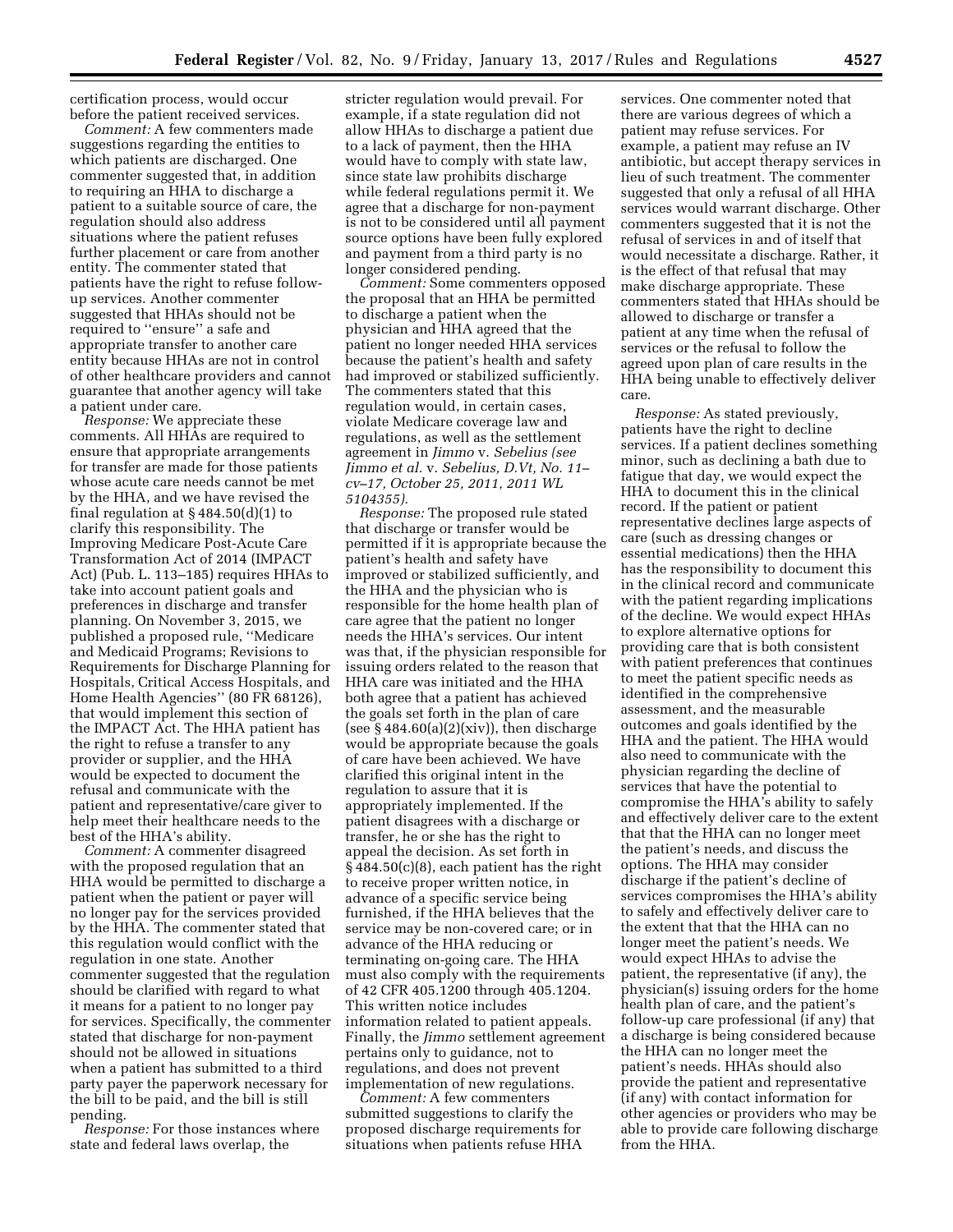*Comment:* Many commenters stated that HHAs should be explicitly permitted to discharge a patient for cause if the safety of the HHA's staff is threatened. In such situations, commenters suggested that reporting the danger to the proper authorities, such as law enforcement, protective services, etc., should suffice for documentation of the significant safety hazard that warranted a discharge. Other commenters suggested a broader list of reasons related to staff well-being that they believed would warrant discharging a patient from services, such as sexual harassment or verbal abuse. A commenter also suggested that, if a patient is discharged for reasons related to HHA staff safety and wellbeing, the HHA should be permitted to conduct the discharge process via alternative means, such as by phone, mail or electronic communication.

*Response:* The proposed regulation text states that if ''the patient's (or other persons in the patient's home) behavior is disruptive, abusive, or uncooperative to the extent that delivery of care to the patient or the ability of the HHA to operate effectively is seriously impaired,'' then the HHA may discharge the patient after following certain intermediary steps to attempt to resolve the issue(s). We believe this requirement already includes situations where the HHA's staff feels threatened, as such situations would seriously impair the HHA's ability to operate effectively in the delivery of care. We also believe the proposed requirement for documenting the problem and efforts made to resolve the problem will be sufficient for documentation purposes. If HHA staff felt that re-entry to the patient's residence was unsafe for them, the discharge process could be handled by way of an alternative method (for example, phone or electronic mail) rather than face-to-face communication.

*Comment:* While many commenters suggested that HHAs should be permitted to discharge patients for cause at the discretion of the HHA, without any regulatory limitations, other commenters strongly opposed the concept of discharge for cause in its entirety, suggesting that a discharge for cause provision would be used to ''dump'' patients (or patients who have caregivers) who they could claim were being ''difficult.''

*Response:* While we acknowledge that the discharge for cause provision may be subject to misuse in rare cases, we do not believe that the potential for abuse is appropriately counteracted by the complete removal of all discharge for cause options. Likewise, while we acknowledge that the discharge for

cause provisions impose significant limits upon an HHA's ability to discharge patients who may be perceived as being ''difficult,'' we believe that these restrictions are essential in order to minimize the potential for inappropriate discharges. As part of the survey monitoring process, HHA's may be asked if there have been patients who have been discharged for cause. The surveyor may also request the patient(s) record as part of the clinical record review process during the survey. We believe that this type of monitoring may mitigate potential negative behaviors in an HHA.

*Comment:* A commenter opposed a statement in the preamble of the proposed rule that ''it would be incumbent upon the HHA to take all reasonable steps to resolve safety and noncompliance issues prior to taking steps to discharge a patient.'' The commenter stated that the word ''all'' is overly broad and implies that corrective action is entirely up to the agency.

*Response:* It appears that the intent of the statement was misunderstood. Rather that requiring that ''all'' steps be taken, this statement was intended to convey the message that ''all reasonable'' steps must be taken prior to discharging a patient for cause. HHAs would be expected to take every reasonable step that is available to them in order to resolve the issue(s) at hand prior to initiating a discharge for cause.

*Comment:* A few commenters requested clarification regarding the proposed requirement that HHAs investigate injuries of unknown source. Commenters sought guidance on how and to what extent HHAs should conduct such investigations. The commenters noted that patients are in the presence of HHA personnel for a very limited amount of time, and that HHAs should not be held responsible for minor injuries that occur in the course of everyday life, such as bruises and cuts.

*Response:* We appreciate the commenters' views and the opportunity to clarify the parameters an HHA should use when investigating an injury of an unknown source. An injury should be classified as an ''injury of unknown source'' when both of the following conditions are met: (1) The source of the injury was not observed by any person or the source of the injury could not be explained by the patient; and (2) The injury is suspicious because of the extent of the injury, or the location of the injury (for example, the injury is located in an area not generally vulnerable to trauma), or the number of injuries observed at one particular point in time, or the recurring incidence of

injuries over time. The type, extent, process, and personnel involved for investigations would be left to the discretion of the HHA. HHAs are responsible for asking the questions necessary to determine whether minor injuries are indicative of more significant concerns. Furthermore, HHAs are responsible for complying with applicable state-specific reporting laws, in accordance with the requirements of  $\S 484.50(e)(2)$ .

*Comment:* While several commenters expressed strong support for the proposed requirement to investigate patient complaints regarding potential violations of patient rights, several other commenters offered suggested revisions to this requirement. While one commenter stated that CMS should recognize that investigations necessarily must vary in terms of intensity and duration, depending on the complaint alleged, and as such, any required investigation process should be flexible enough to allow for calibration to the circumstances, other commenters disagreed with the open-ended manner in which the standard was written, calling it ''too vague.'' Some commenters sought specific parameters for what constitutes appropriate reporting and documentation. Others suggested that the regulation should include examples of authorities to whom patient rights violations should be reported, such as adult protective services, law enforcement, and the state licensure agency. Additionally, others suggested that the regulation should identify and delineate complaints into different categories by level of severity, and implement a clear process for investigation for each different level. Still another commenter suggested that we should create a robust and detailed complaint investigation standard that requires the following:

• HHAs must have a complaint process, complete with policies and procedures, that is provided, in writing, to the patient, the patient's representative, and the patient's caregivers at the time of admission and each time the plan of care is updated.

• HHAs must provide a written report to the patient, documenting the findings of the investigation and resolution of the complaint within 14 calendar days of its receipt

• If the patient is not satisfied with the HHA's response, the patient should be permitted to request another review, and the HHA would be responsible for responding, in writing, within 30 days from the date it received the patient's request for review.

• The HHA's response to this second review would be required to include the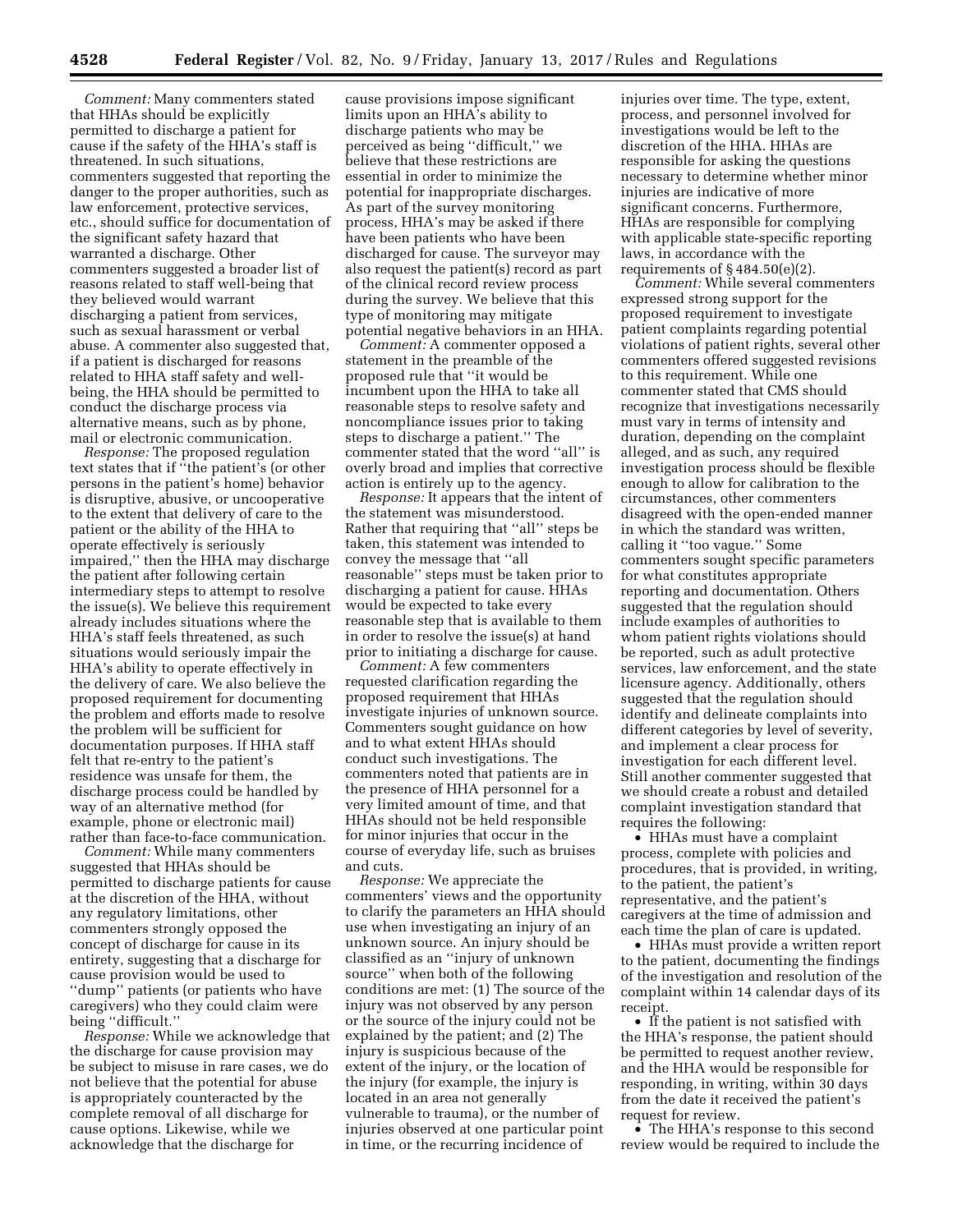telephone number and address of all agencies and programs with which a complaint may be filed, and the telephone number of the state home health hotline.

*Response:* We believe the proposed general language establishing an expectation for patient complaint investigation and reporting, without specifying details, is the most appropriate regulatory approach given the wide variety of situations that HHAs will likely encounter. We agree that HHAs will experience varying levels of intensity and duration when investigating patient complaints. These investigation and reporting suggestions from the commenters are all appropriate elements for HHAs to include in their internal policies and procedures for implementing this general requirement.

*Comment:* A few commenters sought clarification on the relationship between the proposed patient rights violation reporting requirements and existing state laws and regulations. One commenter stated that its state law requires HHAs, rather than HHA staff, to report misappropriation of patient property. Another commenter suggested that the reporting requirement should be qualified by the phrase ''in accordance with state law'' to assure that reporting meets current state requirements. A commenter also suggested that any HHA staff member who identifies, notices, or recognizes incidences or circumstances of mistreatment, neglect, verbal, mental, sexual, and/or physical abuse, including injuries of unknown source, or misappropriation of patient property, should be required to report said incidences or circumstances directly to law enforcement, in addition to reporting to the HHA management.

*Response:* We agree with the commenter that reporting should occur in accordance with state law, and have amended the regulations at § 484.50(e) to include this requirement. We note that, where these federal requirements are more stringent, HHAs are expected to comply with the more stringent federal requirement. We believe allowing each HHA to establish its own policies and precise chain of command for reporting incidents will give them the flexibility to meet the various levels of incidents and behavior, and to respond appropriately.

*Comment:* A commenter suggested that the regulation should state that a patient complaint may not be investigated by any HHA staff involved in the complaint.

*Response:* We agree that this is the appropriate policy for all HHAs, and would expect HHAs to exercise appropriate discretion in their

investigations. However, we do not believe that this needs to be incorporated into the regulatory text, which establishes the broad goals for investigations rather than the specific mechanisms for them.

*Comment:* A commenter suggested that the regulation should clarify that complaints by a patient, representative, or caregiver may include, but are not limited to, complaints regarding treatment or care that is (or fails to be) furnished, is furnished inconsistently, or is furnished inappropriately. Another commenter suggested that the regulation should state that the patient has the right to make complaints ''without discrimination, retaliation or fear of retaliation to the HHA and the state survey and certification agency.''

*Response:* We agree that the topics set forth in the proposed rule are not the only issues that a patient may make complaints about, and have revised regulatory text at § 484.50(e) accordingly. We also agree that patients have the right to exercise their right to complain without discrimination, retaliation or fear of retaliation. This concept is reflected in § 484.50(c)(11), which states that the patient has the right to be free from any discrimination or reprisal for exercising his or her rights or for voicing grievances to the HHA or an outside entity. This would include the right set forth in § 484.50(c)(3) to ''Make complaints to the HHA regarding treatment or care that is (or fails to be) furnished, and the lack of respect for property and/or person by anyone who is furnishing services on behalf of the HHA.''

*Comment:* A commenter suggested that the regulation should specifically state that an HHA must take action to prevent further potential violations, including retaliation, while the complaint is being investigated.

*Response:* We agree that HHAs should take all appropriate steps to prevent retaliation, and have incorporated this requirement into the regulatory text at  $§ 484.50(e)(1)(iii).$ 

*Comment:* A few commenters expressed concern regarding the proposed requirement to provide auxiliary aids to patients for the purpose of facilitating communication, citing the potentially large expense of certain auxiliary aids. Commenters stated that HHAs should be expected to make efforts to facilitate acquisition of auxiliary aids for patients, but not be required to provide more expensive equipment directly. Commenters also sought clarification of the proposed requirement to provide patient rights information in alternate formats.

Specifically, the commenters stated that the term ''alternate formats'' is unclear.

*Response:* The provisions of the Americans with Disabilities Act and Section 504 of the Rehabilitation Act require facilities to provide equal access to individuals with disabilities. If the provision of auxiliary aids becomes an ''undue burden,'' the HHA may seek protection that is available under section 504 of the Rehabilitation Act. As we noted in the preamble of the proposed regulation, the alternate formats expectation includes, but is not limited to, the provision of qualified interpreters, large print documents, Braille, digital versions of documents, and audio recording.

*Comment:* Several commenters made suggestions regarding ways that CMS and HHAs could address the issue of health disparities. Comments ranged from providing a standardized notice of patient rights in multiple languages to requiring HHAs to employ personnel who are similar in age, gender, and background to the HHA's patient population to formulating a CMS-wide response to the results of the vulnerable care study mandated by the Affordable Care Act.

*Response:* We appreciate these suggestions that commenters submitted; however, they are beyond the scope of this rule. We will retain these suggestions for future consideration.

#### Comprehensive Assessment of Patients

*Comment:* A commenter stated that the requirement for each patient to have an initial and comprehensive assessment should only apply to those patients who are receiving skilled care. Another commenter asked whether the proposed content elements of the comprehensive assessment applied to patients from all payer sources, or only to a subset of patients with certain specified payer sources, such as Medicare and Medicaid.

*Response:* We do not believe that limiting the assessment requirements solely to those patients set to receive skilled care services or to those patients who have Medicare or Medicaid as a payment source would be in the best interest of patients. The patient assessment is designed to identify patient needs, and all patients will have needs to be assessed. Therefore we are maintaining the requirement that all patients must be assessed; otherwise they would not be receiving HHA services in the first place.

*Comment:* The majority of commenters who submitted comments on this section made suggestions regarding the professionals who are permitted to complete the initial and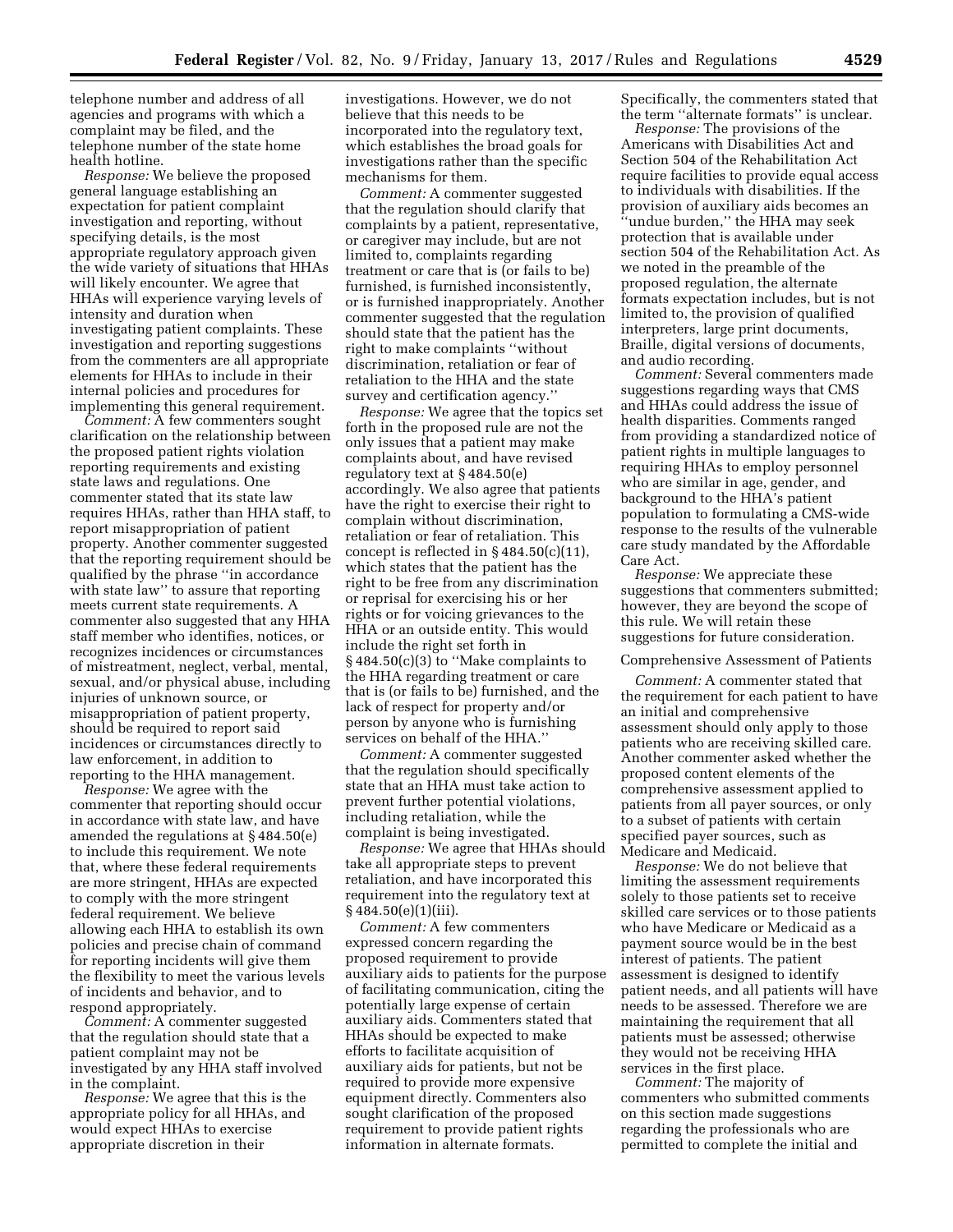comprehensive patient assessments under various circumstances. Suggestions included allowing a therapy discipline to complete the assessments as long as that therapy is ordered, and allowing therapists to complete all assessments in all situations to allowing occupational therapists to complete the assessments in therapy-only, but not necessarily occupational therapy-only, situations.

*Response:* The suggestions made by commenters go far beyond our original intent to maintain the long-standing requirements that was proposed in the October 2014 rule. Since this would be a significant change to what was originally proposed, we believe that the most appropriate course of action would be to address this issue in separate notice and comment rulemaking at a future date. Therefore, we are finalizing the proposed requirements, which is a continuation of longstanding CMS policy.

*Comment:* A commenter stated that the 5 day time frame within which HHAs must complete the comprehensive assessment may not be sufficient to capture the full extent of some of these proposed factors in the comprehensive assessment, such as psychosocial and cognitive status, for certain patients. The commenter stated that this is due, in part, to the nature of certain conditions—especially psychosocial conditions—and, in part, to the focus on stabilization that consumes much of the initial visit(s). The commenter recommended that CMS should acknowledge this limitation, and should provide for additional time to complete the comprehensive assessment in limited, necessary circumstances.

*Response:* We do not agree that a period of greater than 5 days is necessary to gather information regarding all elements of the patient assessment. HHAs are already accustomed to completing the current assessment requirements within 5 days, and there is no evidence that patient care has suffered because of the failure of additional conditions to manifest themselves within that timeframe. While we acknowledge that this rule will expand the content of the assessment, such expansion is in keeping with current best practices and can be incorporated into HHA assessment timelines without undue burden. We note that hospice care providers, who operate under similar conditions, and who are also required to complete a patient assessment of very similar content, have developed ways to successfully assess things such as psychosocial condition within the same 5 day period as we are finalizing in this

rule. Given the success of another very similar provider type in meeting this timeline, we believe that it is appropriate to maintain the 5 day timeline for HHAs. The 5 day timeline to complete the comprehensive assessment begins upon the physician ordered start of care date. If an HHA is unable to begin care on that date for any reason, we would expect the HHA to decline the referral because it is unable to meet the patient's needs in a timely manner. It is not acceptable for an HHA to seek a new referral with a new start of care date that is more convenient for the HHA.

*Comment:* Several commenters expressed support for the proposed requirement that, when occupational therapy is the only service ordered by the physician who is responsible for the home health plan of care, and if the need for that service establishes program eligibility, the initial assessment visit may be made by the occupational therapist. The commenters interpreted this requirement to mean that occupational therapy in now permitted to establish eligibility for the Medicare home health benefit.

*Response:* We appreciate the commenters' support. However, we did not propose to change the requirements for establishing eligibility for the Medicare home health benefit. Rather, we proposed that if occupational therapy established eligibility, which may occur for a non-Medicare home health benefit such as private insurance or for a subsequent episode of home health care when the continuing need for occupational therapy establishes Medicare eligibility for the home health benefit, then the occupational therapist may perform the assessment.

*Comment:* A commenter noted that the new requirements related to the content of the comprehensive assessment will require revisions to forms and electronic medical records in order to assure that all information is documented appropriately.

*Response:* Neither the proposed rule nor the final rule mandate the use of a specific assessment form or electronic medical records (EMRs), which may also be referred to as electronic health records (EHRs). The extent to which HHAs choose to revise their forms or EMRs is entirely left to their discretion.

*Comment:* A commenter suggested that information about caregivers should be gathered as part of the comprehensive assessment. The commenter noted that oftentimes caregivers play a significant role in care delivery, as indicated by the proposed rule's inclusion of specific requirements related to caregiver education and

training. Given their important role in care delivery, the commenter suggested that the patient assessment should include the following additional elements: caregiver willingness and ability to provide care; caregiver availability and schedules (for example, hours worked outside the home); the caregiver's current level of comfort in carrying out medical/nursing tasks or assisting with activities of daily living; and a brief screen for caregiver strain or depression. The commenter suggested that these elements are necessary in developing an understanding of a caregiver's particular situation in order to best provide appropriate and effective caregiver education and training.

*Response:* We agree that gathering certain key information about caregivers is essential for effective HHA care planning activities. HHAs cannot develop a schedule for turning a bedbound patient, for example, without knowing the times when a caregiver would be available to perform the task. Thus, we are adding a requirement in this final rule that, as part of assessing patient caregivers (proposed and finalized at  $\S 484.55(c)(6)$ ), HHAs will be required to gather information regarding caregiver willingness, ability, availability, and schedules. We believe that the concept of ''willingness and ability'' adequately covers a caregiver's level of comfort in carrying out tasks. We believe that these concepts fit well with the finalized requirement at § 484.60(d)(5) that an HHA must ensure that each patient, and his or her caregiver(s), receive ongoing education and training provided by the HHA, as appropriate, regarding the care and services identified in the plan of care. However, screening for caregiver strain/ depression is beyond the scope of HHA services as set forth in the Act. While these screenings are certainly a best practice that we encourage HHAs to incorporate on their own, we do not have the authority to expand the unit of care beyond the patient.

*Comment:* A commenter recommended that the comprehensive assessment regulation should address the use of standardized tests and measures by home health clinicians. The commenter stated that the use of standardized tests and measures early in an episode of care establishes the baseline status of the patient, assists in the development of the plan of care, and provides a means to quantify change in the patient's functioning. Outcome measures, along with other standardized tests and measures used throughout the episode of care, as part of periodic reexamination, provide information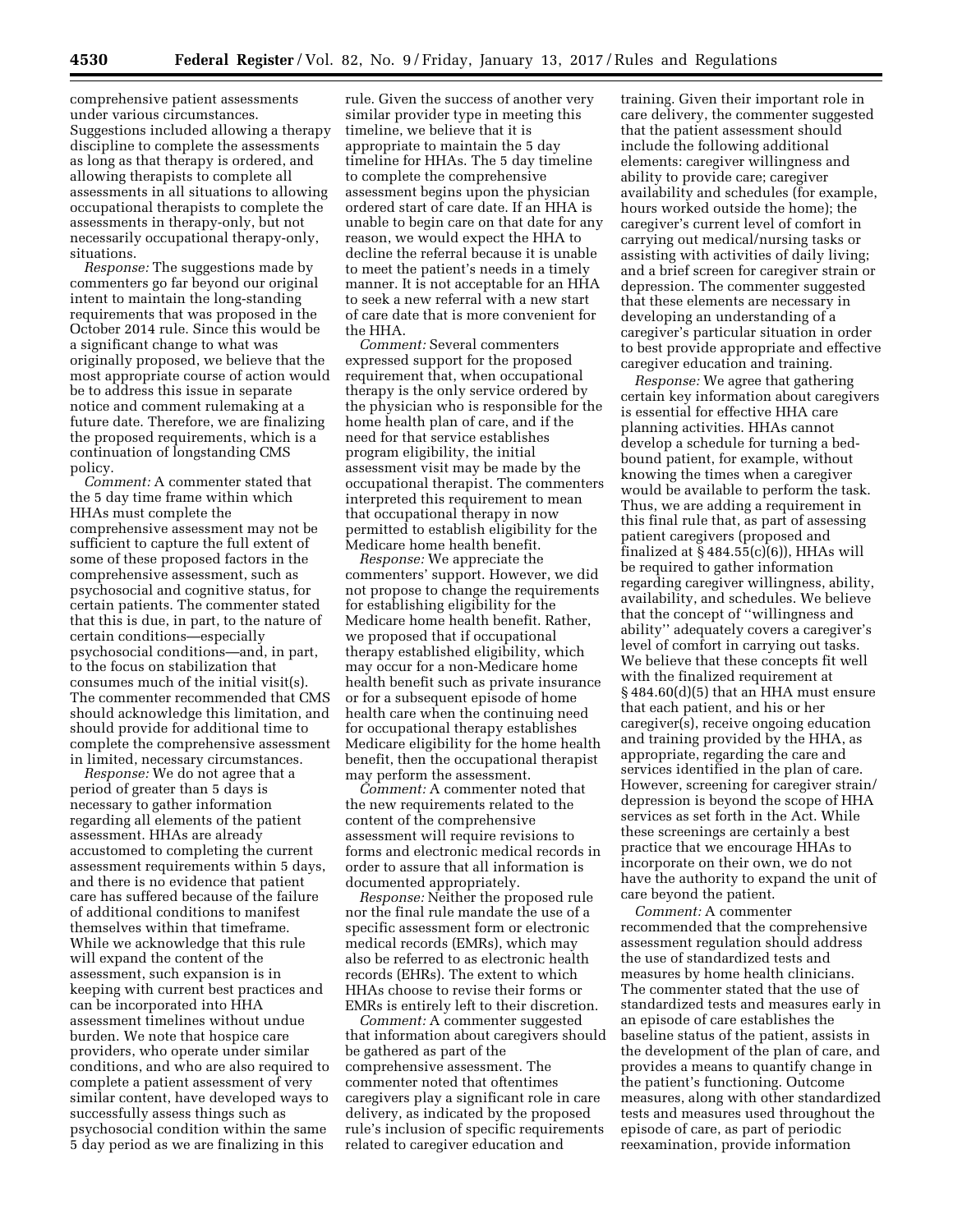about whether predicted outcomes are being realized.

*Response:* We fully support the use of standardized data elements, tools, and measures by HHAs. To that end, the OASIS already provides standardized data elements that HHAs may use to establish the baseline status of the patient, assist in the development of the plan of care, and provide a means to quantify change in the patient's functioning. For those aspects of the patient assessment that are not captured via OASIS data elements, we encourage HHAs to use standardized data elements, tools, and measures that are available from national sources. This may include measurement scales such as the Functional Independence Measure and Functional Assessment Measure (*[http://www.dementia](http://www.dementia-assessment.com.au/symptoms/fim_manual.pdf)[assessment.com.au/symptoms/fim](http://www.dementia-assessment.com.au/symptoms/fim_manual.pdf)*\_ *[manual.pdf](http://www.dementia-assessment.com.au/symptoms/fim_manual.pdf)*) and the Chedoke-McMaster Stroke Assessment (*[http://www.rehab](http://www.rehabmeasures.org/pdf%20library/cmsa%20manual%20and%20score%20form.pdf) [measures.org/pdf%20library/cmsa%](http://www.rehabmeasures.org/pdf%20library/cmsa%20manual%20and%20score%20form.pdf) [20manual%20and%](http://www.rehabmeasures.org/pdf%20library/cmsa%20manual%20and%20score%20form.pdf)*

*[20score%20form.pdf](http://www.rehabmeasures.org/pdf%20library/cmsa%20manual%20and%20score%20form.pdf)*) to name a few. *Comment:* While most commenters

expressed general support for our proposal to expand the required elements of the comprehensive assessment, several commenters requested additional clarification regarding specific proposed elements of the comprehensive assessment as follows: Psychosocial status, and cognitive status. Specifically, commenters sought more information regarding the extent to which these proposed elements may or may not differ from similar OASIS items (M1700–M1750), the meaning and intent of the term ''psychosocial,'' and the goals that CMS wants to achieve as a result of requiring an HHA to assess psychosocial and cognitive status.

*Response:* We appreciate the opportunity to clarify the intent of these requirements. Assessing a patient's psychosocial status refers to an evaluation of his or her mental health, social status, and functional capacity within the community by looking at issues surrounding both a patient's psychological and social condition (for example, education and marital history). This provision is intended to be a screening for potential issues that may complicate or interfere with the delivery of HHA services and the patient's ability to participate in his or her own care. Based on the results of this screening, an HHA may need to make referrals to additional care sources and other outside entities. Assessing a patient's ''cognitive status'' refers to an evaluation of the degree of his or her ability to understand, remember, and participate in developing and

implementing the plan of care. Numerous screening tools are available that HHAs may choose to use in order to implement this requirement (*[http://](http://www.ncbi.nlm.nih.gov/pmc/articles/PMC2117747/) [www.ncbi.nlm.nih.gov/pmc/articles/](http://www.ncbi.nlm.nih.gov/pmc/articles/PMC2117747/) [PMC2117747/](http://www.ncbi.nlm.nih.gov/pmc/articles/PMC2117747/)*). We are not requiring the use of any particular tool, nor are we prescribing the extent of the cognitive status assessment. Our goal is to make cognitive assessment a routine practice in HHAs so that HHAs can use this information in developing and implementing the patient-specific plan of care, and so that HHAs identify potentially unmet patient needs that warrant follow-up care with another health care provider, with the HHA making appropriate referrals as needed. We agree that there is crossover between these assessment elements and those items already included in the OASIS. However, those items included in the OASIS may not be sufficient for all patients. That is to say, some patients may require additional assessment beyond what is required in the OASIS, and we expect HHAs to revise or expand their patient assessment, as needed, to assure that each patient's psychosocial and cognitive status are assessed. The goal of this requirement is to enable HHAs to develop a more complete and person-centered understanding of the patient.

*Comment:* A commenter requested additional information regarding the intent and meaning of the proposed requirement that an HHA would identify a patient's strengths and care preferences. Another commenter requested guidance on honoring patient care preferences in case-by-case situations, such as when a patient prefers a shower bath on a day that they are feeling well versus the bed bath that is scheduled for that day.

*Response:* Traditionally the home health plan of care has been developed with a focus on patient deficits that require treatment. The physician and the HHA decide how to treat these deficits, and patients are told what is going to be done. This model of care places patients in a passive recipient role that does not optimize the achievement of positive patient outcomes. First, this model does not take into account those patient-strengths that can be harnessed by the HHA staff and plan of care to facilitate patient well-being. Examples of patient strengths that HHAs may identify, through observation and directly asking the patient to identify his or her own strengths, may include things such as knowledge of medications, motivation and readiness for change, vocational interests/hobbies, interpersonal relationships and supports, and

financial stability. HHAs need to look at a patient's deficits as well as their strengths in order to develop a complete understanding of the patient, and we believe that this requirement will facilitate this practice.

Second, the traditional model of home care tells patients what is going to be done rather than asking patients what their care preferences are. The requirement to gather information regarding patient care preferences and take them into account when developing and implementing the home health plan of care seeks to revise this approach. We would expect patients to be engaged as active participants in their own care, and this begins with gathering and taking into account patient preferences regarding their care. For example, if a patient prefers a shower on a day when a bed bath is scheduled, or, conversely, if a patient prefers a bed bath on a day when a shower is scheduled, we would expect the HHA to take this preference into account and accommodate it to the greatest degree possible. Patient care preferences may go beyond basic daily decisions. Some patients may prefer to have a greater degree of pain control requiring medications that impair the ability to safely function independently while other patients may prefer to take less medication, even if that means a higher level of pain, to allow a greater degree of independence to safely function. Each patient has their own set of care preferences, and we would require HHAs to both identify and respect these care preferences to the greatest degree possible. Our goal is to assure that HHAs plan for and provide care that is both patient-directed and in accordance with the physician-ordered plan of care.

*Comment:* A few commenters requested clarification regarding proposed § 484.55(c)(8), which would require the comprehensive assessment to include data items collected at inpatient facility admission or discharge only. The commenters wanted to know what data items were being referred to in this requirement. The commenters asked if this requirement was in reference to the inpatient facility discharge/home health agency referral paperwork, or if there were other data items that we had in mind when developing this proposed requirement.

*Response:* The phrase ''data items collected at inpatient facility admission or discharge only'' is included in the regulations that HHAs have been required to comply with for more than a decade. This phrase refers to specific OASIS data elements (see *[https://](https://www.cms.gov/Medicare/Quality-Initiatives-Patient-Assessment-Instruments/HomeHealthQualityInits/OASIS-C1-DataSets.html) [www.cms.gov/Medicare/Quality-](https://www.cms.gov/Medicare/Quality-Initiatives-Patient-Assessment-Instruments/HomeHealthQualityInits/OASIS-C1-DataSets.html)*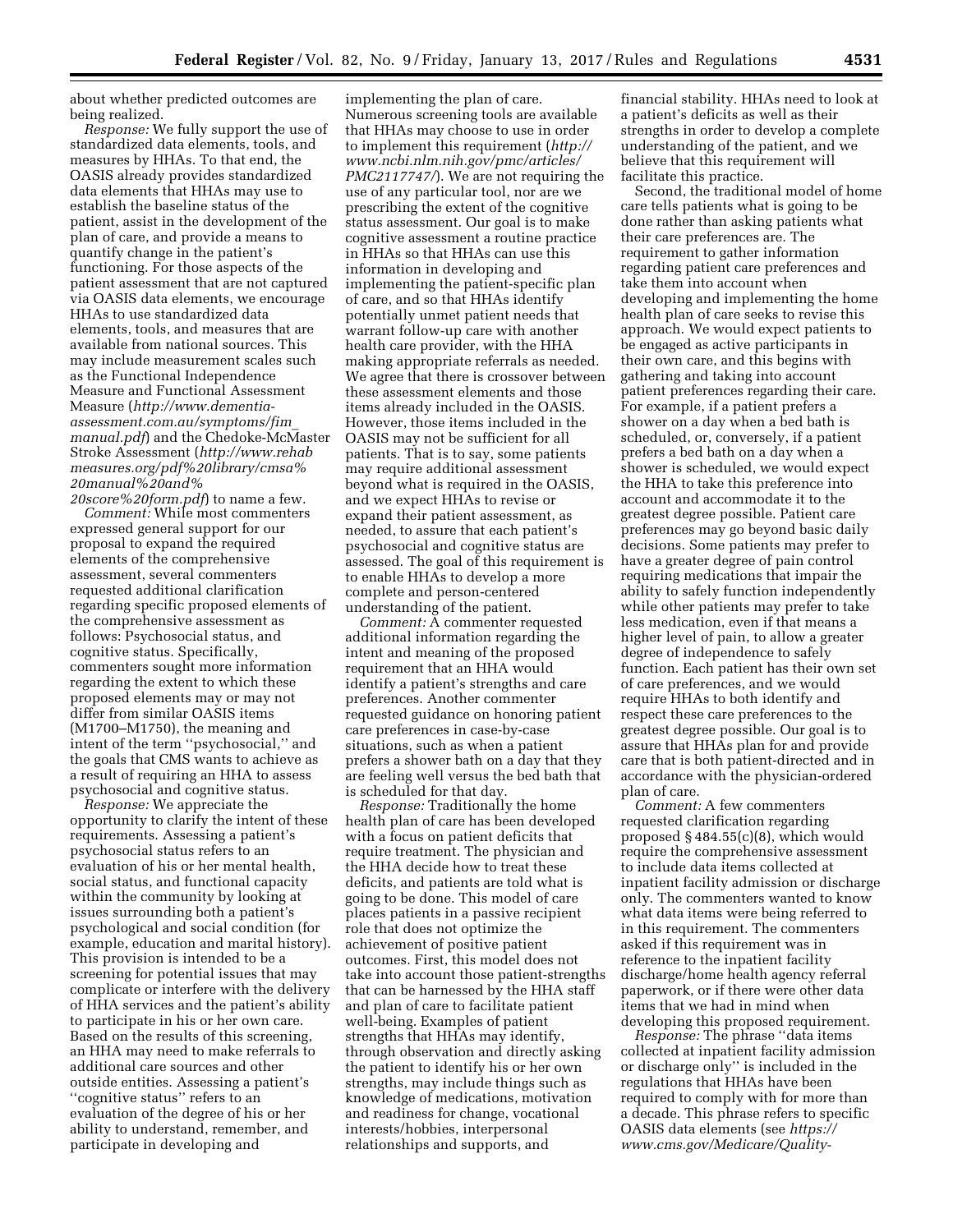*[Initiatives-Patient-Assessment-](https://www.cms.gov/Medicare/Quality-Initiatives-Patient-Assessment-Instruments/HomeHealthQualityInits/OASIS-C1-DataSets.html)[Instruments/HomeHealthQualityInits/](https://www.cms.gov/Medicare/Quality-Initiatives-Patient-Assessment-Instruments/HomeHealthQualityInits/OASIS-C1-DataSets.html)  [OASIS-C1-DataSets.html](https://www.cms.gov/Medicare/Quality-Initiatives-Patient-Assessment-Instruments/HomeHealthQualityInits/OASIS-C1-DataSets.html)*). Specifically, in OASIS-C1/ICD 10, ''data items collected at inpatient facility admission'' is equivalent to those items that must be collected for ''Transfer to an Inpatient Facility.'' The data items collected at ''discharge only'' are equivalent to those items that must be collected for ''Discharge from Agency— Not to an Inpatient Facility Death at home,'' and ''Discharge from agency.'' No change to these data set items is being made at this time.

*Comment:* A commenter requested clarification on the criteria HHAs should use to determine when a change in a patient's condition warrants an update to the comprehensive assessment. The commenter interpreted this requirement to mean that an update to the comprehensive assessment is required only in situations where the change in a patient's condition is significant enough that it warrants close monitoring by HHA staff or results in a revision to the plan of care.

*Response:* The proposed provisions do not reflect a change in our policy. Current policy requires each HHA to have a policy defining a significant change in condition that would trigger an update to the assessment. For example, an initiation or discontinuation of a service, or a significant improvement or worsening of a patient's condition not anticipated in the plan of care. It will be up to each individual HHA to determine how a significant change in condition is to be defined.

*Comment:* All commenters who submitted comments regarding the proposed allowance for a physicianordered resumption of care date fully supported this proposed change. One commenter suggested that the requirement to update the comprehensive assessment within 48 hours of the patient's return to the home from a hospital admission should be reconsidered because a hospital stay is not the only marker of a change in condition that would warrant an update to the comprehensive assessment. The commenter noted that patients with extended emergency room stays, patients who are in the hospital on observation status, and patients who are accessing urgent care may all be appropriate candidates for a physicianordered re-assessment.

*Response:* We agree that extended patients who experience extended emergency room stays, being kept in the hospital on observation status, and utilizing urgent care services for urgent concerns may be in need of an update

to the comprehensive assessment. These situations are all examples of a ''significant change in condition.'' The regulation at § 484.55(d) requires that the comprehensive assessment must be updated and revised (including the administration of the OASIS) as frequently as the patient's condition warrants due to a major decline or improvement in the patient's health status, but not less frequently than the last 5 days of every 60 days beginning with the start-of-care date, unless there is a significant change in condition. Consistent with current CMS policy, HHAs are expected to develop policies and procedures that establish the parameters for what constitutes a ''significant change in condition.'' We believe that extended emergency room stays, patients who are in the hospital on observation status, and patients who are accessing urgent care are all experiencing a ''significant change in condition'' that would warrant a patient assessment. Therefore, we do not believe that it is necessary to explicitly incorporate these circumstances into the regulation because they are already captured under the broader heading of ''significant change in condition.''

Care Planning, Coordination of Services, and Quality of Care

*Comment:* A commenter suggested that the requirement to develop an individualized plan of care should only apply to patients receiving skilled services. In other words, the plan of care requirements should not apply to those patients that only receive non-skilled (that is, homemaker) services.

*Response:* All patient care, regardless of the level of clinical skill involved, should be delivered in accordance with a plan of care. To do otherwise would create opportunities for uncoordinated care, duplication of services, and missing services.

*Comment:* A commenter stated that the use of the terms ''plan of care'' and ''care plan'' throughout the rule is confusing because some may interpret these two terms as being two separate documents. The commenter suggested that a single term be used consistently in order to avoid potential confusion.

*Response:* The use of ''care plan'' and ''plan of care'' were intended to mean the same thing. However, in order to avoid the potential for any confusion, we are using the term ''plan of care'' throughout to express this concept.

*Comment:* Most commenters expressed strong support for the overall concept of an HHA developing a patient-specific, patient-centered plan of care for each patient. The commenters stated that the revised requirement

would better ensure that the patient will, indeed, receive all the services and education called for in the plan of care. One commenter suggested that the requirement should specify that each plan of care be individualized to the patient's needs, as reflected in the comprehensive assessment.

*Response:* We agree that the plan of care should be based on the assessment and that it is important for the plan to specify patient education and training. We understand that is standard of practice for the patient to receive written care information based off the individualize plan of care, from the HHA outlining the medication schedule/instructions, visit schedule and any other pertinent instruction related to the patients care and treatments that the HHA will provide. We believe that this is critical information to improve the patient and caregiver comprehension of diagnosis and treatment, improve compliance with medications and treatment schedules and promote high quality care for the patient. Therefore, in response to comments, we have revised our proposed rule to create a new standard at § 484.60(e), ''Written information to the patient.'' The new provision requires the HHA to provide written instructions to the patient and care giver outlining visit schedule, including frequency of visits; medication schedule/instructions; treatments administered by HHA personnel and personnel acting on the behalf of the HHA; pertinent instructions related to patient care; and the name and contact information of the HHA clinical manager.

*Comment:* A commenter requested examples of effective interdisciplinary teams.

*Response:* Interdisciplinary teams work together, each member contributing their knowledge and skills, interacting with and building upon each other, to enhance patient care. The interdisciplinary team model is the foundation of care in other health care providers, such as hospices and complex chronic care management practices. HHAs may choose to develop interdisciplinary team models based on the experiences and knowledge developed by these similar care providers, or may develop their own strategies and structures to create effective interdisciplinary teams.

*Comment:* A commenter requested clarification of the term ''social needs'' in the context of the proposed requirement that patients are accepted for treatment on the reasonable expectation that an HHA can meet the patient's medical, nursing,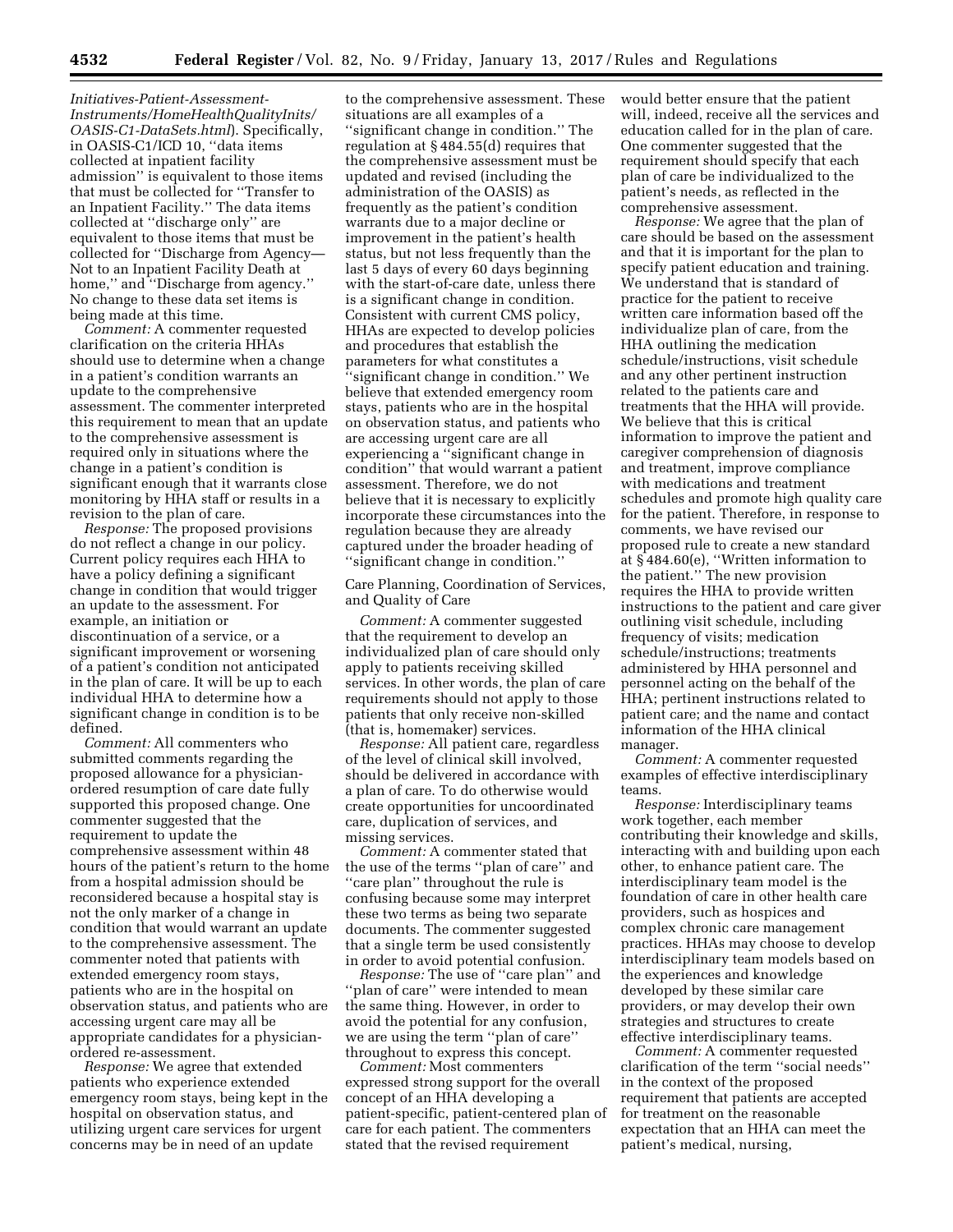rehabilitative, and social needs in his or her place of residence.

*Response:* Patients come from a variety of backgrounds and settings, each with their own social needs. Some patients require a more intense level of services based on their social needs, and not all HHAs have the staff (for example, social workers) or other capabilities to meet the needs of all patients. Patient social needs may include intrapersonal and interpersonal relationships in the immediate family, financial status, homemaker/household needs, vocational rehabilitation needs, family social problems, transportation needs, and recreational needs. This requirement assures that, if a patient has social needs that go beyond the capabilities of the HHA and/or they would interfere with the HHA's ability to safely and effectively deliver patient care, the HHA would not be expected to accept that patient for care.

*Comment:* A few commenters suggested that licensed practitioners, such as nurse practitioners and physician assistants, should be permitted to review, sign and order home health services for patients served by Medicare certified HHAs. Other commenters suggested that ''physician extenders'' should be authorized to provide verbal orders. The commenter stated that, as necessary, their orders could be co-signed by the physicians to whom they report for the purposes of billing.

*Response:* Section 1861(m) of the Act requires that the home health plan of care be established and maintained by a physician. Section 1861(r) of the Act defines ''physician'' in a manner that does not include other licensed practitioners, such as nurse practitioners and physician assistants. Therefore, pursuant to statute, other licensed practitioners may not establish and maintain the home health plan of care, including reviewing, signing, and ordering home health services.

*Comment:* A commenter suggested that the individualized plan of care should be required to identify caregiver needs.

*Response:* While the needs of caregivers are important, they are beyond the scope of the home health benefit as set forth in the Social Security Act. It would be inappropriate to require HHAs to identify caregiver needs in the home health plan of care, as HHAs would then be obligated to deliver care to meet those needs and such an obligation is beyond the scope of covered HHA services.

*Comment:* A commenter stated that the regulation should include more specificity regarding the proposed

requirement that the plan of care would include safety requirements, functional limitations and nutritional requirements. The commenter stated that the regulation should specify the data elements and level of detail for these aspects of the plan of care because there are no industry standards for them.

*Response:* The intent of this final rule is to allow HHAs flexibility, where appropriate, to tailor their practices to the needs and preferences of their patients and staff, to the extent possible. Thus, specifying the data elements and exact level of detail for these aspects of the plan of care would not be in keeping with the intent of this rule. HHAs may identify data elements at a level of detail that meets the needs of patients and clinicians.

*Comment:* A small number of commenters requested clarification of the proposed requirement that each patient's plan of care be required to include the frequency and duration of visits to be made. One commenter stated that HHAs currently indicate visit frequency and duration in their plans of care, and questioned whether the proposed requirement is different from this current practice. Another commenter stated that some HHAs prescribe visit frequencies that span the entire 60 day certification period, while other HHAs prescribe visit frequencies and durations based on the patient's condition and best practices. The commenter wanted to know if the proposal would require HHAs to assure that visit frequencies and durations are based on assessment and plan of care findings, rather than on general episodes of care.

*Response:* The term ''frequency'' is used to refer to the frequency of services that are ordered by the physician (for example, nursing 2 to 4 times per week). Likewise, the term ''duration'' refers to the amount of time for a given frequency (for example, 5 weeks of nursing services, with nursing 2 to 4 times per week for the first 3 weeks, and 1 to 3 times per week for the last 2 weeks) and may, in the case of therapy services, also refer to visit lengths and/or intervention lengths (for example, 90 minute visit, 70 minutes therapeutic interventions and 20 minutes heat application). We expect the plan of care to contain visit frequencies and durations based on the patient-specific needs as assessed in the patient assessment. This may or may not mean that visit frequencies and durations will account for the entire 60 day certification period.

*Comment:* A small number of commenters suggested that HHAs should not be required to include a patient's rehabilitation potential in the plan of care because some patients receive home health services for skilled maintenance therapy and, therefore, this element may be unnecessary. Commenters also expressed concern regarding the presence of this element in the plan of care in relationship to the medical review process that is related to HHA payment policy. These commenters believe that including information related to rehabilitation potential in the plan of care may create problems for HHAs during medical review.

*Response:* We believe that including ''rehabilitation potential'' on the plan of care is appropriate for all patients, including those patients receiving skilled maintenance therapy. Assuming all other eligibility and coverage requirements are met, skilled maintenance therapy services are covered when an individualized assessment of the patient's clinical condition demonstrates that the specialized judgment, knowledge, and skills of a qualified therapist are necessary for the performance of a safe and effective maintenance program. ''Rehabilitation potential'' in the plan of care should include expected outcomes and the plan of care must also list measureable goals. The ''rehabilitation potential'' or the expected outcome of maintenance therapy can be to preserve and maintain the patient's current condition or to prevent or slow further deterioration. In addition, the home health record must specify the purpose of the skilled service required.

We remind the commenters that HHAs are required to report all services provided to the beneficiary during each episode, this includes reporting each visit in line-item detail. Therefore, it is expected that the home health records for every visit will reflect the need for the skilled care provided. In accordance with Chapter 7 of the Medicare Benefit Policy Manual (Pub. 100–02, section 40.2.1, *[https://www.cms.gov/](https://www.cms.gov/Regulations-and-Guidance/Guidance/Manuals/downloads/bp102c07.pdf) [Regulations-and-Guidance/Guidance/](https://www.cms.gov/Regulations-and-Guidance/Guidance/Manuals/downloads/bp102c07.pdf) [Manuals/downloads/bp102c07.pdf](https://www.cms.gov/Regulations-and-Guidance/Guidance/Manuals/downloads/bp102c07.pdf)*) these clinical notes are also expected to provide important communication among all members of the home care team regarding the development, course and outcomes of the skilled observations, assessments, treatment and training performed. Taken as a whole then, the clinical notes are expected to tell the story of the patient's achievement towards his or her goals as outlined in the plan of care. In this way, the notes will serve to demonstrate why a skilled service is needed. Therefore, in accordance with Chapter 7 of the Medicare Benefit Policy Manual, the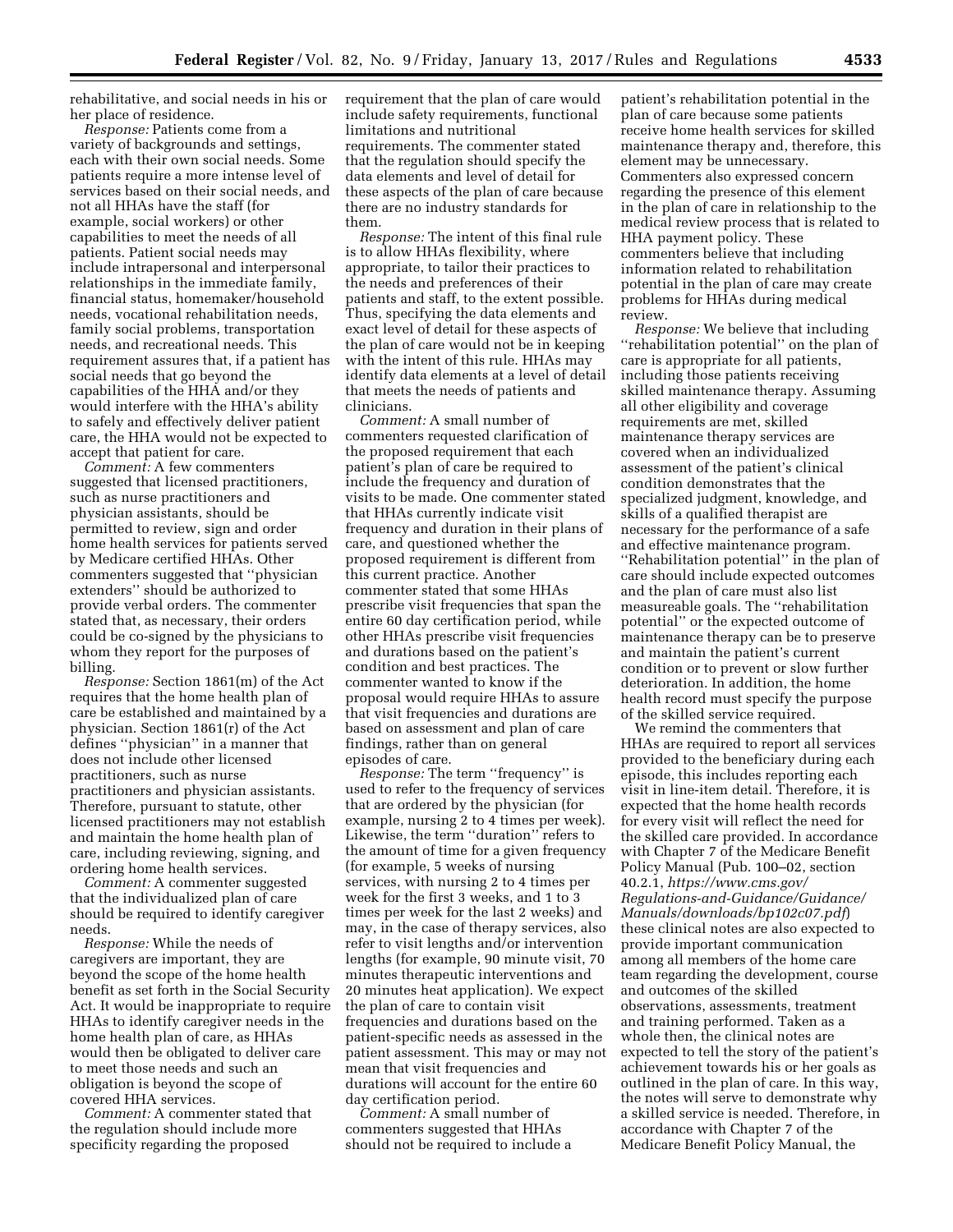home health clinical notes must document as appropriate:

• The history and physical exam pertinent to the day's visit, (including the response or changes in behavior to previously administered skilled services) and

• The skilled services applied on the current visit, and

• The patient/caregiver's immediate response to the skilled services provided, and

• The plan for the next visit based on the rationale of prior results.

Clinical notes should be written such that they adequately describe the reaction of a patient to his or her skilled care. Clinical notes should also provide a clear picture of the treatment, as well as ''next steps'' to be taken. When the skilled service is being provided to either maintain the patient's condition or prevent or slow further deterioration, Chapter 7 of the Medicare Benefit Policy Manual requires that the clinical notes must also:

• Include a detailed rationale that explains the need for the skilled service in light of the patient's overall medical condition and experiences,

• Describe the complexity of the service to be performed, and

• Describe any other pertinent characteristics of the beneficiary or home.

Finally, CMS requires the therapist to initially assess (and reassess at least every 30 calendar days) the patient using a method which allows for objective measurement of function and successive comparison of measurements. The therapist must document the measurement results in the clinical record.

*Comment:* All commenters who commented on the proposed requirement that each patient's plan of care must include patient and caregiver education and training to facilitate timely discharge expressed full support for this proposal. One commenter highlighted resources for caregiver education and training that are available from the Alzheimer's Association. The Association provides a wide variety of caregiver resources, which can be found at *[www.alz.org,](http://www.alz.org)* as well as through a 24/ 7 Helpline at 800–272–3900. A commenter also highlighted the Chronic Disease Self-Management Program (CDSMP) based at Stanford University's School of Medicine and the Skills2Care program, which helps caregivers to manage the challenges of dementia in the home.

*Response:* We appreciate the support from commenters, and agree that the resources noted in comments may be helpful to HHAs.

*Comment:* A single commenter requested guidance for handling situations in which it has been determined by clinical assessment that a patient is able to learn how to self-administer insulin but simply refuses to learn, and there is no able, willing and available caregiver to teach.

*Response:* Section 40.1.2.4 in Chapter 7 of the Medicare Benefit Policy Manual (Pub. 100–02) states that where a patient is either physically or mentally unable to self-inject insulin and there is no other person who is able and willing to inject the patient, the injections would be considered a reasonable and necessary skilled nursing service covered by the Medicare home health benefit. However, Medicare would not cover this service for a patient who is capable of learning and selfadministering insulin, but refuses to do so, in which case the HHA may choose to discharge a patient because the payment source will no longer pay (see § 484.50(d)(2)). However, we believe that these situations are very rare. We would expect an HHA to explore all possible avenues to identify one or more individuals who could administer insulin to the patient as well as all possible options for convincing a patient to learn the proper selfadministration techniques. We would also expect an HHA to thoroughly document all steps taken to resolve this issue, converse with the patient regarding the implications of this decision, communicate with the physician(s) involved in the patient's home health care and the practitioner who will be providing follow-up care, and provide the patient with information regarding other possible sources of care that may meet the patient's care preferences. For patients with other sources of payment that would continue to pay for insulin administration to a patient who is capable of learning self-administration, but refuses to do so, HHAs are permitted to continue providing services until such time as the patient is no longer in need of the HHA's services.

*Comment:* Several commenters supported the proposed requirement that the plan of care would be required to include measurable outcomes and goals identified by the HHA and the patient. One commenter stated that patients and caregivers need to feel their concerns matter in order to ensure their engagement. However, other commenters expressed concern and requested additional clarification regarding this proposed requirement. Commenters sought specific guidance regarding how to document patient goals, comply with patient-identified

goals, and reconcile potential conflicts between patient-identified goals and the physician-ordered plan of care. One commenter suggested that HHAs should be required to establish the plan of care ''in collaboration'' with the patient, rather than ''in partnership'' because acting ''in partnership'' would increase the burden to HHAs. A single commenter asserted that patients don't know how to identify quantifiable, measurable goals.

*Response:* We appreciate the support of the commenters who submitted comments on this issue. We did not propose, nor are we finalizing, specific documentation or implementation requirements for this provision, as such requirements may impose unnecessary restrictions on HHAs in achieving the ultimate goal of delivering goalconcordant care. We acknowledge that patient established goals of care may be verbalized in a different fashion than those that are established by the physician(s) involved in the HHA plan of care. Nonetheless, we believe that patients are capable of establishing goals and that these goals can be successfully aligned with the goals established by the physician(s). Where there is direct conflict between a patient-established goal and a physician-established goal, we would expect the HHA to educate the patient about why the physicianestablished goal must be used to guide the care planning and delivery process. Patients should also be encouraged to discuss concerns regarding their care goals with their physician(s). We are finalizing this requirement as proposed, including use of the phrase ''in partnership.'' We believe that the phrase ''in partnership'' is equivalent to the suggested phrase ''in collaboration'', and that there is no difference in burden based on the use of one phrase over another.

*Comment:* Some commenters agreed with the proposed requirement that the plan of care would include measurable outcomes, even suggesting that such outcomes should be supported by evidence based measures through the use of standardized test and measures when possible. However, a single commenter contested the necessity of including measurable outcomes in a patient's plan of care, stating that there is not sufficient evidence to support the requirement. Other commenters expressed concern with the potential implications of the proposed requirement. These commenters stated that requiring measurable outcomes may imply that the goal of helping patients safely and effectively manage their health conditions in a community setting is not sufficient in itself, and that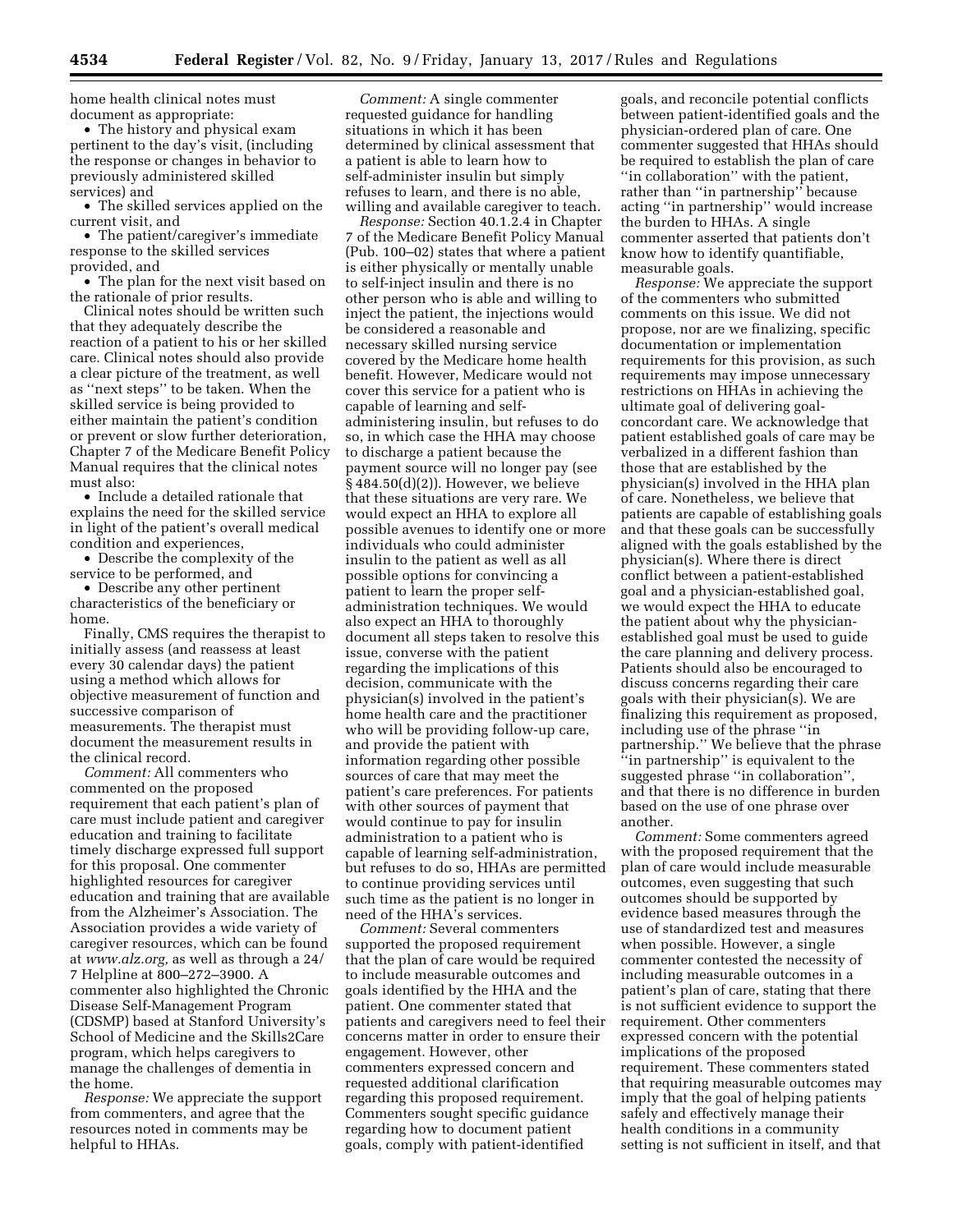home health services should be available to clients only so long as they demonstrate continued, quantifiable improvement from those services. Additionally, commenters expressed concern that working with the physician to establish such goals would be burdensome.

*Response:* The concept of measurable outcomes is well established in health care. For example, measurable outcomes are used in physical therapy to assess the effectiveness of interventions and are used in medical social work to assess patient progress in mental health therapy. Measurable outcomes can be used in home health care to measure these elements, as well as outcomes related to nursing, patient safety, and effective self-management, to name just a few. Measurable outcomes jointly established by the patient, HHA, and physician(s) may include measures related to self-medication management, avoidance of unnecessary emergent care visits and hospital admissions, and more. We do not agree that the phrase ''measurable outcomes'' would in any way convey the message that the goal of helping patients safely and effectively manage their health conditions in a community setting is not sufficient of itself, and that home health services should be available to clients only so long as they demonstrate continued, quantifiable improvement from those services, as the commenter asserted. Furthermore, we do not agree that establishing measurable outcomes would be burdensome, as this should already be part of standard care planning activities. Without the preestablishment of outcomes, it would be difficult to measure when a patient with a goal of rehabilitation (the primary population currently served by HHAs) has made sufficient progress to warrant discharge. Likewise, it would be difficult to assess whether maintenance services have, in fact, achieved their maintenance goals.

*Comment:* A commenter requested clarification of a statement in the preamble related to the development of measurable outcomes and goals. The preamble stated, ''An evidence and outcome based approach to patient care that can be understood by the patient and caregivers, with specificity of orders, and adherence to best practice interventions to provide the basis for the development of an optimal plan of care and goals.'' The commenter requested further explanation regarding evidence and outcome based approaches, as well as how adherence to best practices will be measured.

*Response:* The concept of evidencebased care, an approach to decision-

making in which the clinician uses the best evidence available, in consultation with the patient, to decide upon the option which suits that patient best, is well established. For example, in 1997 the Agency for Healthcare Research and Quality launched an initiative to promote evidence-based patient care through its Evidence-based Practice Center Program. Among other things, the Program develops evidence reports on clinical topics and publishes those reports for public use (see *[http://](http://www.ahrq.gov/research/findings/evidence-based-reports/overview/) [www.ahrq.gov/research/findings/](http://www.ahrq.gov/research/findings/evidence-based-reports/overview/)  [evidence-based-reports/overview/](http://www.ahrq.gov/research/findings/evidence-based-reports/overview/)* for more details). We expect HHAs to use evidence-based care, often done through the implementation of best practices, to improve the experience of care and outcomes of individual patients and entire patient populations within an HHA's care.

*Comment:* One commenter requested examples of measurable outcomes, while another commenter noted that the National Quality Forum recently released recommendations on quality measurement and dementia that could be considered by HHAs as they develop outcomes for persons with dementia and their caregivers. This commenter also urged that patient- or representative/caregiver-reported outcomes be included as measurable outcomes in the plan of care, stating that patient and caregiver perspective is often overlooked in favor of more quantifiable measures.

*Response:* Measurable outcomes may include anything from an improvement in ambulation to a stabilizing of blood pressure to an improvement in selfmanagement. Measurable outcomes must be tailored to the specific patient, including his or her circumstances, goals, and condition. We believe that leaving the term as broad as possible is the most appropriate way to account for this high degree of variability. We believe that the suggestions provided by the commenter related to available resources are appropriate and may be of value to HHAs in implementing this requirement.

*Comment:* A commenter stated that, in addition to permitting the HHA and physician to add additional items to the plan of care, the patient should also be permitted to add items to the plan of care.

*Response:* HHAs are paid for their services based on a set of covered services and items that is established by each payment source, whether Medicare, a Medicaid state plan, private insurance, or the patient him/herself. While we agree that patients have the right to state their care preferences and goals (see § 484.50) and that those

preferences and goals should be incorporated into the individualized plan of care (see § 484.60), we do not agree that patients should be permitted to add items to the plan of care. Because we require HHAs to provide all services set out in the plan of care, such additions could possibly place HHAs in the position of being required to deliver services and items that are not covered by the payment source. This would be an unreasonable burden on HHAs.

*Comment:* Commenters supported the concept of assessing a patient's risk for re-hospitalization, and several even suggested that the requirement should apply to all patients rather than be limited to those patients that are admitted to HHA services following a hospitalization. One commenter requested clarification regarding the exact patient population to which the requirement would apply, noting that not all home care begins immediately following a post-acute discharge. Commenters stated that identifying a patient's risk for re-hospitalization and emergency department visits will help improve patient care and reduce unnecessary and avoidable hospitalizations.

*Response:* We agree that, for the sake of patient safety and for the sake of establishing a requirement that can be clearly and equally applied by all HHAs, this requirement should be applied to all patients, as all patients have some level of risk for a hospital admission or emergency department visit. Therefore, we have made a change to the regulatory text at  $\S 484.60(a)(2)(xii)$  to apply this requirement to all HHA admissions. This requirement is consistent with CMS's focus on reducing preventable readmissions through a variety of efforts such as HHA quality measures and CMS payment reforms.

*Comment:* Commenters identified opportunities for improved clarity regarding the re-hospitalization risk assessment proposal. Commenters noted that using ''low, medium, and high'' to rank each patient's risk may result in significant variation among HHAs because these terms are subjective and are not defined. One commenter suggested that CMS should provide additional resources and training to facilitate compliance. A few commenters suggested that, in order to achieve consistency, there should be an instrument that has been validated for agencies to use. Another commenter suggested that this risk assessment should be based on a Patient Activation Measurement (PAM) score. The commenter stated that peer-reviewed studies, have identified a strong link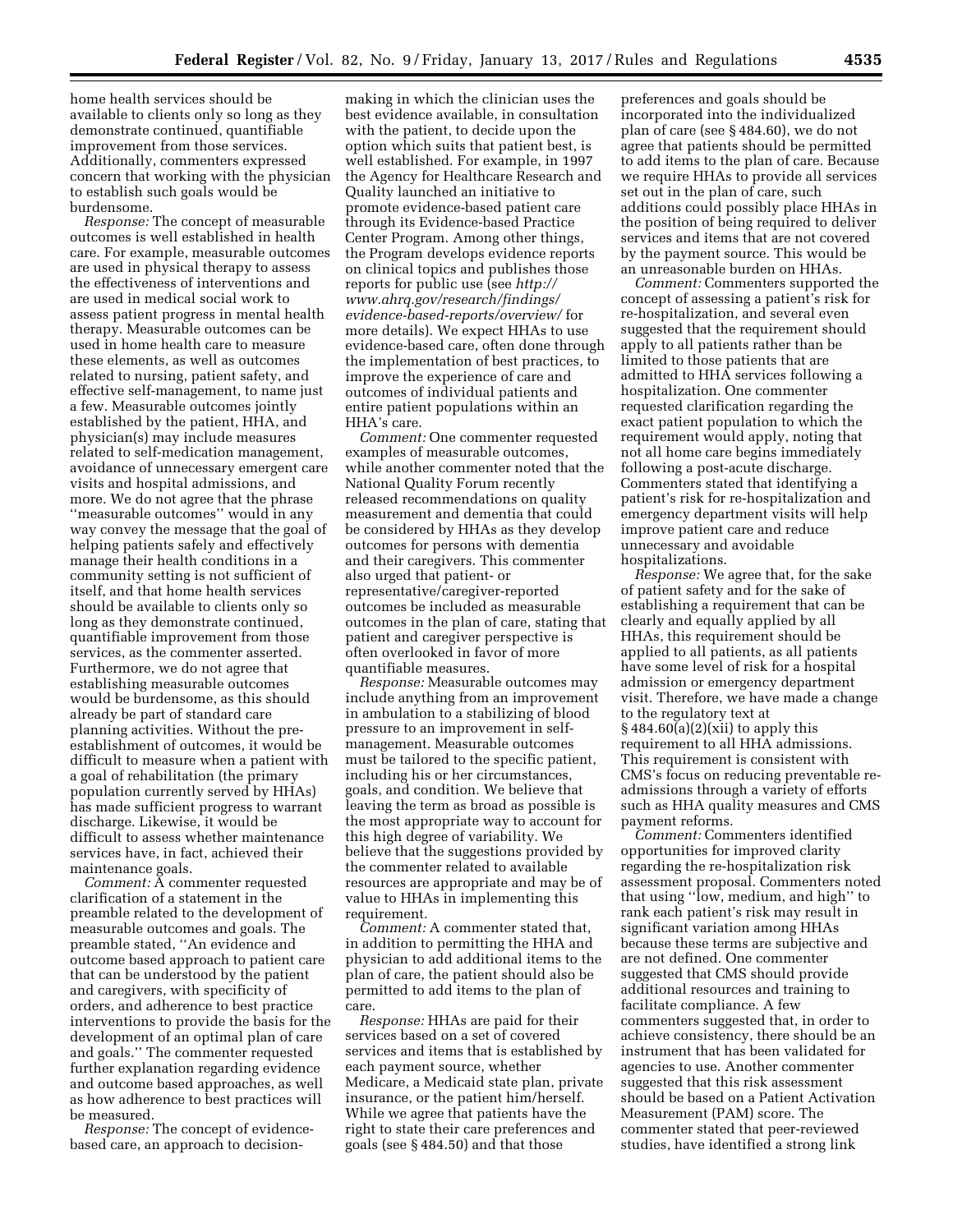between patient activation or having the knowledge, skills, and confidence needed to manage one's health and hospital readmissions. A study conducted at Boston Medical Center (Journal of Internal Medicine. February 2014; 29(2): 349–355. *[http://](http://www.ncbi.nlm.nih.gov/pmc/articles/PMC3912296/) [www.ncbi.nlm.nih.gov/pmc/articles/](http://www.ncbi.nlm.nih.gov/pmc/articles/PMC3912296/) [PMC3912296/](http://www.ncbi.nlm.nih.gov/pmc/articles/PMC3912296/)*) found that patients with the lowest levels of activation had nearly twice the risk of returning to the hospital within 30 days, compared with patients with the highest levels of activation. Systematic assessment of a beneficiary's level of activation and selfmanagement capability can guide more effective approaches to provider interactions with beneficiaries during in-home visits by skilled home healthcare professionals. Patients in the lower two levels of activation are often overwhelmed by their medical condition and struggle with healthrelated self-management tasks. Knowing a beneficiary's level of activation allows home health providers to tailor information, goals, and action steps to the abilities of the patient.

*Response:* We agree that the terms ''low, medium, high'' are not useful without further definition and standardized measurement tools that all HHAs would use. Our goal is to bring this issue to the forefront of patient care, and to assure that, within an HHA, it is consistently examined and addressed for each patient. While there may be benefits to establishing more inter-HHA consistency in the application of this requirement, we do not believe that those benefits would outweigh the cost of reducing HHA flexibility and innovation to determine the best possible way to achieve the overall goal of reducing unnecessary emergent care visits and hospital admissions. Therefore, at § 484.60(a)(2)(xii) we have removed the terms ''low, medium, high'', and are not suggesting a specific tool or process at this time.

*Comment:* The proposed rule included a requirement that all patient care orders, including verbal orders, must be recorded in the plan of care. A commenter requested clarification regarding the need for, and benefit of, including ALL orders (including verbal orders) in the patient's plan of care. The commenter stated that including all orders may cause confusion in cases where orders have changed several times over the course of an episode.

*Response:* The plan of care is an evolving document that outlines the patient's journey throughout HHA care and treatment. It is essential that the plan of care be reflective of past orders and current orders that are actively ongoing. As new orders are given to

initiate or discontinue an intervention, the plan of care is updated to reflect those changes. New versions of the plan of care are created as needed to assure that each clinician is working on the most recent plan of care, with older versions being filed away in the clinical record in any manner that meets the needs of the HHA.

*Comment:* Several commenters expressed concern with the proposed requirement that drugs, services, and treatments are administered only as ordered by the physician who is responsible for the home health plan of care. Commenters stated that patients often have multiple physicians who order treatments and medications, and that the physician responsible for the home health plan of care is often not the ordering physician for every drug and treatment included on the home health plan of care. According to commenters, the standard practice is that the HHA informs the physician responsible for the home health plan of care of all treatments, drugs and services that the patient is receiving, and if applicable, who the ordering physician is, without requiring that this physician actually orders all of them himself or herself. Another commenter stated that in certain situations one physician will not take responsibility for the orders of another. One commenter stated that the regulation should be revised to allow communication from the HHA to a physician group practice, noting that some HHAs provide services patients who receive care from a group of physicians, and these patients do not necessarily have a single physician who is responsible for the plan of care. Commenters suggested that the regulation should be revised to reflect that drugs, services, and treatments be administered only as directed by a physician who is responsible for the care of the patient, and that the physician responsible for the home health plan of care is made aware of all treatments that the patient is receiving from the HHA.

*Response:* We agree that situations may exist in which multiple physicians are directly involved in providing care for a patient at the same time, and would thus be in a position to give orders to the HHA related to the care of a single patient. Furthermore, we agree that it is appropriate to revise the regulations to permit this arrangement. To that end, we have revised the requirement specifically related to physician orders to allow HHAs to accept orders directly from multiple physicians who are involved in a patient's care at that point in time, regardless of whether those physicians

are part of the same group practice or not. The physician that is responsible for care of the condition that led to the initiation of home health care, and is thus the main physician responsible for the home health plan of care would have the opportunity to review all orders because all orders from all physicians must be included in the plan of care  $(\S 484.60(a)(3))$  and the plan of care must be reviewed and signed by the physician responsible for the HHA plan of care (§ 484.60(a)). We have also added new requirements within § 484.60(d), Coordination of care, to specifically address the role and responsibility of the HHA when it chooses to accept orders from more than one physician. Specifically, in addition to the proposed requirements that HHAs would be responsible for coordinating HHA services and ensuring patient education and training, we have added new requirements within § 484.60(d) that HHAs that choose to accept orders from multiple physicians are responsible for:

(1) Assuring communication with all physicians involved in the plan of care.

(2) Integrating orders from all physicians involved in the plan of care to assure the coordination of all services and interventions provided to the patient.

The purpose of assuring communication and integrating orders is to avoid duplicate or contradictory physician orders and to assure that all patient needs are being met (whether directly by the HHA or by the physicians). We would expect HHAs to have appropriate systems and processes in place to both identify and resolve conflicting or duplicative orders. We believe that these expectations are consistent with the role of the clinical manager at § 484.105(c). In particular, the clinical manager is responsible for assuring the development, implementation, and updates of the individualized plan of care. We believe that, in order to effectively assure the development, implementation, and updates of the individualized plan of care, there would have to be communication with all physicians involved in the plan of care and integration of orders from all physicians involved in the plan of care to assure the coordination of all services and interventions provided to the patient. The requirement to integrate orders from all physicians would include those orders related to medications. Medication orders may be for long-term maintenance issues (for example, cholesterol management medications) as well as shorter-term medications for temporary issues that may or may not be directly related to the reason that home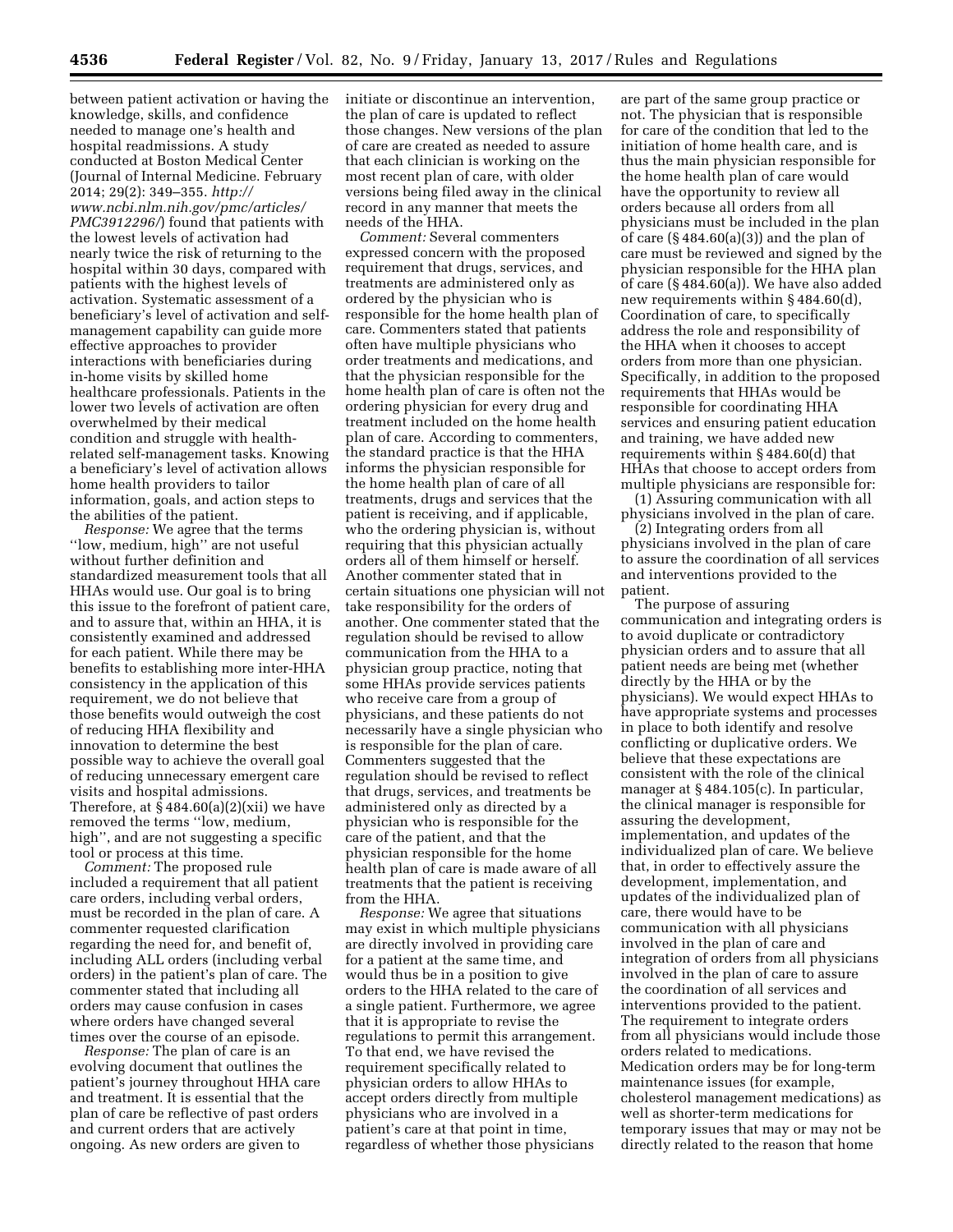health care was initiated (for example, pain management medications that may be used in the process of surgical recovery or may be used as part of a treatment plan for a strained back that the patient just happened to experience during the time that he or she receives HHA care). We would continue to expect that all services or interventions that are ordered are medically necessary, as supported by documentation in the patient's record, in accordance with the requirements of 42 CFR 409.44 and 409.45.

*Comment:* One commenter requested clarification regarding the proposed requirements permitting HHAs to offer vaccinations to patients in accordance with HHA policy without obtaining a separate physician order for each patient. The commenter requested that CMS define what steps in the vaccination process it will hold providers accountable for, and how CMS will reimburse providers for the vaccine.

*Response:* The proposed provisions do not reflect a change in our policy. HHAs are permitted to, in consultation with a physician, develop a policy for the administration of influenza and pneumococcal vaccinations without a patient-specific physician order, such as in the form of a standing order. We would expect that this policy would address topics such as obtaining patient consent and assuring that it is safe to administer a vaccination to a given patient prior to administration. As a medical treatment, this rule would require that any administered vaccines be documented in the patient's clinical record in accordance with the requirements of § 484.110(a).

*Comment:* A few commenters expressed confusion regarding the relationship between the concept of ''verbal orders'' and orders that are faxed or otherwise transmitted through other electronic methods. The commenters were unclear as to whether faxed or other HIPAA-compliant electronic orders are considered to be ''verbal orders.'' One commenter suggested that emailed and faxed orders would be followed up by a written order signed by the physician.

*Response:* In accordance with the definitions set forth in § 484.2, a verbal order means a physician order that is spoken to appropriate personnel and later put in writing for the purposes of documenting as well as establishing or revising the patient's plan of care. Faxed and other electronic orders are not considered verbal orders because they do not meet this definition. However, all orders need to be appropriately authenticated.

*Comment:* The proposed rule stated that, when services are provided on the basis of a physician's verbal orders, the clinician receiving the order(s) must document it in the patient's clinical record, and sign, date, and time the order(s). While a single commenter supported this proposal, the vast majority of commenters who submitted comments regarding this proposal disagreed with the requirement that verbal orders must be timed, questioning the relevancy and necessity of a requirement in the home health care setting. A commenter also stated that it is unclear whether the ''timed'' requirement applies to the time that the care was provided or activity occurred; when the verbal order was documented; or when the verbal order was signed by the physician.

*Response:* While we acknowledge that most HHA patients do not typically require rapidly changing orders, we nonetheless believe that timing the receipt of verbal orders is necessary for those infrequent occasions when such situations do arise. There are times when a patient's condition rapidly changes, and clinicians are not necessarily able to effectively predict when such situations are about to occur. Therefore, we believe that it is necessary and appropriate to proactively record the time of day that each verbal order is received by an HHA clinician from a physician. This requirement corresponds with the clinical record authentication requirements at § 484.110(b), which requires all entries in the clinical record to be timed.

*Comment:* The proposed rule stated that verbal orders must be authenticated and dated by the physician in accordance with applicable state laws and regulations, as well as the HHA's internal policies. Several commenters understood this provision to also require timing of the physician signature, and disagreed with that idea. One commenter suggested that the regulation should include a timeframe for physician signature, while other commenters strongly supported the proposed deferral to applicable state laws and regulations. One commenter cautioned states and HHAs against imposing 48 hour timeframes for physician countersignature of verbal orders, stating that strict deadlines could impose constraints on physicians' time and patient care schedules, and could also negatively impact patients and Medicare expenditures by leading to delays in receiving treatments.

*Response:* We appreciate the opportunity to clarify the proposed requirement. We believe that there was some confusion among commenters,

and want to be clear that we did not propose, nor are we finalizing, a requirement related to a physician timing the signature for a verbal order. Rather, all verbal orders must be authenticated and dated by the physician in accordance with applicable state laws and regulations, as well as the HHA's internal policies. We do not believe that it is necessary to require a specific timeframe for completing the authentication process, as in general, this is already effectively governed by existing state requirements. States and HHAs are permitted to establish timeframes that meet their needs. We remind HHAs that authentication must be completed in accordance with established billing requirements for those patients for whom Medicare is a payment source.

*Comment:* A commenter expressed concern about the requirement in § 484.60(b)(4) that a registered nurse or qualified therapist must document verbal orders. The commenter stated that state law allows others to receive verbal orders, and that the requirement included in the proposed regulation would limit an HHA's ability to employ licensed practical nurses (LPNs).

*Response:* We agree that there is no health and safety-related reason to prohibit a LPN from receiving and documenting verbal orders because LPNs have the necessary training and skill to perform this function. Therefore, we agree that it is appropriate to allow LPNs to receive verbal orders as long as the LPN is acting within his or her state licensure requirements and permitted in accordance with state scope of practice. This policy is consistent with the regulations for other providers, such as hospitals and hospice inpatient care facilities, both of which permit LPNs to receive verbal orders in accordance with state regulations and the organizations own policies and procedures. We have revised the regulation text at § 484.60(b)(4) to reflect this change.

*Comment:* A commenter requested clarification regarding the relationship between the requirements for care plan reviews and the timeframes for verbal order countersignature.

*Response:* All verbal orders must be authenticated and dated by the physician in accordance with applicable state laws and regulations, as well as the HHA's internal policies. This requirement applies to verbal orders that occur at any time during the plan of care development, implementation, and update cycle.

*Comment:* Commenters supported the proposed level of physician involvement in updating the plan of care, as well as the proposed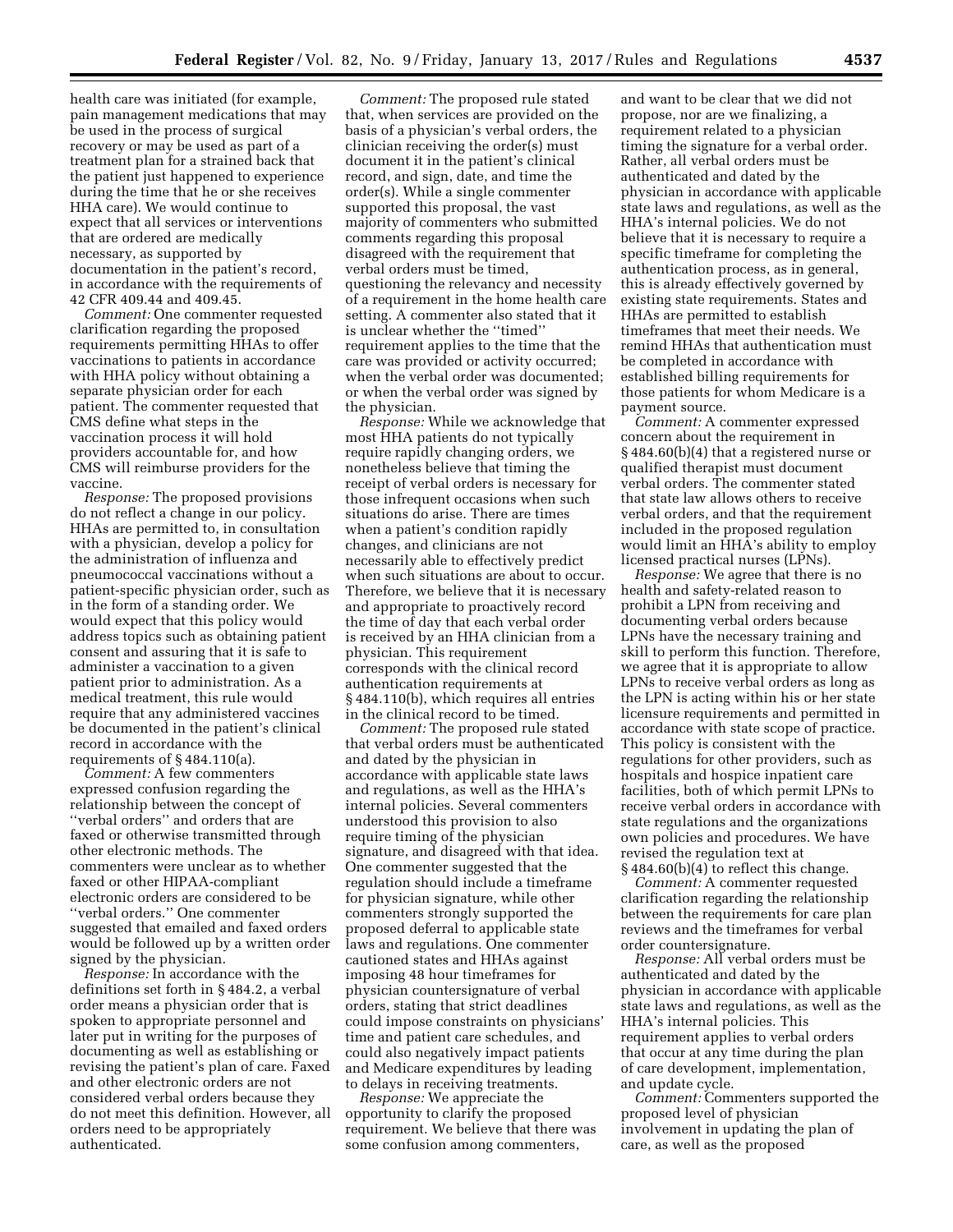requirement for an HHA to communicate with the physician as frequently as the patient's condition or needs require, when any significant changes in the patient's health care status occur, and at the time of discharge from the HHA.

*Response:* We appreciate the support of these provisions, and are finalizing these requirements at § 484.60(c) with minor changes to reflect situations where more than one physician issues orders for patient care.

*Comment:* A few commenters suggested that the timeframes for updating the plan of care should be modified. Commenters suggested that the regulation should require a plan of care update when there is a significant change in patient condition, and upon the request of the patient or representative (if any), but no less frequently than once every 60 days, beginning with the start of care date.

*Response:* The HHA should be in regular communication with the patient and caregiver(s), and must assure that the plan of care is achieving the goals established by the patient and physician(s). However, we do not see a reason to explicitly state that the plan of care should be updated at the request of the patient or representative. The plan of care is not updated as long as it is meeting the goals established by the physician(s) and the patient.

*Comment:* A small number of commenters disagreed with the proposed requirement that a revised plan of care must reflect current information from the patient's updated comprehensive assessment. Commenters stated that a new assessment is not needed when there is a revised plan of care. Commenters also stated that the proposed requirement implies that any change in the plan of care, such as a ''minor'' change in orders that does not constitute a ''significant change in condition'' (for example adjusted medication dose, revised wound care procedure), requires an updated comprehensive assessment.

*Response:* The proposed provisions do not reflect a change in our policy. Current policy requires each HHA to have a policy defining a significant change in condition that would trigger an update to the assessment (for example, an initiation or discontinuation of a service, or a significant improvement or worsening of patient condition not anticipated in the plan of care). It will be up to each individual HHA to determine how a significant change in condition is be defined.

*Comment:* A few commenters sought clarification regarding communications related to changes in the plan of care and the discharge plan. We proposed that, if the plan of care is revised due to a change in patient health status, an HHA must communicate the revisions to the patient, representative (if any), caregiver, and the physician who is responsible for the HHA plan of care. We also proposed that any revisions related to plans for the patient's discharge must be communicated to the patient, representative, caregiver, the physician who is responsible for the HHA plan of care, and the patient's primary care practitioner or other health care professional who will be responsible for providing care and services to the patient after discharge from the HHA (if any). Commenters asked the following questions:

• Does this mean that the care plan and discharge summary must be communicated to a specific provider or can be communicated to the patient's physicians' practice?

• What are the timeframes for when communication regarding revisions to the plan of care, including discharge planning, need to be completed and documented?

• Can these changes be communicated to the patient and the physician physically by mail or electronically by email or other secure electronic means?

*Response:* In the majority of cases where there is a specific physician or practitioner with whom to communicate, we would expect HHAs to communicate directly with that individual. In the small minority of cases where there is no designated practitioner, HHAs may communicate with the practitioner group. We are refraining from specifying timeframes and formats in order to afford HHAs flexibility in complying with these rules. Patient acuity and patient needs should drive the timeframes for various communications, with critical and/or time sensitive information being communicated as quickly as possible and less critical or time sensitive information being communicated on an as-needed basis. Likewise, the needs of the recipients should drive the format of the information and any associated documentation. We do not believe that it is necessary or appropriate to specify how information is communicated, provided that the patient's right to a confidential record is assured in accordance with  $\S 484.50(c)(6)$ .

*Comment:* Many commenters supported the proposed requirement that an HHA communicate changes in the plan of care to the patient, representative (if any), caregiver, and the physician who is responsible for the HHA plan of care, stating that, in order to successfully implement the plan of care, everyone involved must be aware of its contents. A few commenters suggested that the regulation should clarify that such communications must occur only when there is a significant change to the plan of care, such as when new orders are needed from the physician.

*Response:* We appreciate the support of the commenters for the requirement that an HHA communicate changes in the plan of care to the patient, representative (if any), caregiver, and the physician. HHAs are strongly encouraged to engage patients, representatives, and caregivers in a conversation about the level of involvement that these individuals prefer to have in developing and updating the plan of care, and to act in accordance with those preferences. Some individuals may prefer to have more involvement, desiring communication regarding every change, while others may prefer communications regarding changes to focus only on certain topics or occur no more than once a week. HHAs would document these preferences and structure their communications accordingly to meet them. In the absence of such patient-directed guidelines for communication of changes, the default expectation from CMS would be that all changes in the plan of care are communicated, even ''minor'' ones, such as visit frequencies. We remind HHAs that communications regarding updates to the plan of care to the patient, representative, or caregivers can be done via telephone or secure electronic means, with associated documentation in clinical record.

*Comment:* A commenter requested additional guidance regarding the manner in which HHAs should document that they communicated changes to the plan of care to patients, representatives, caregivers, and physicians. The commenter requested that CMS clarify whether all changes to the plan of care require the plan of care to be re-signed by the physician, and if not, explicitly when that would and would not be required. The commenter also suggested clarifying whether the HHA would also need the patient and/ or the patient's representative to sign the plan of care to indicate that the HHA has communicated this information. If a patient signature is not required, the commenter requested information regarding how HHAs should provide evidence that the communication occurred.

*Response:* The signature of the physician who is responsible for issuing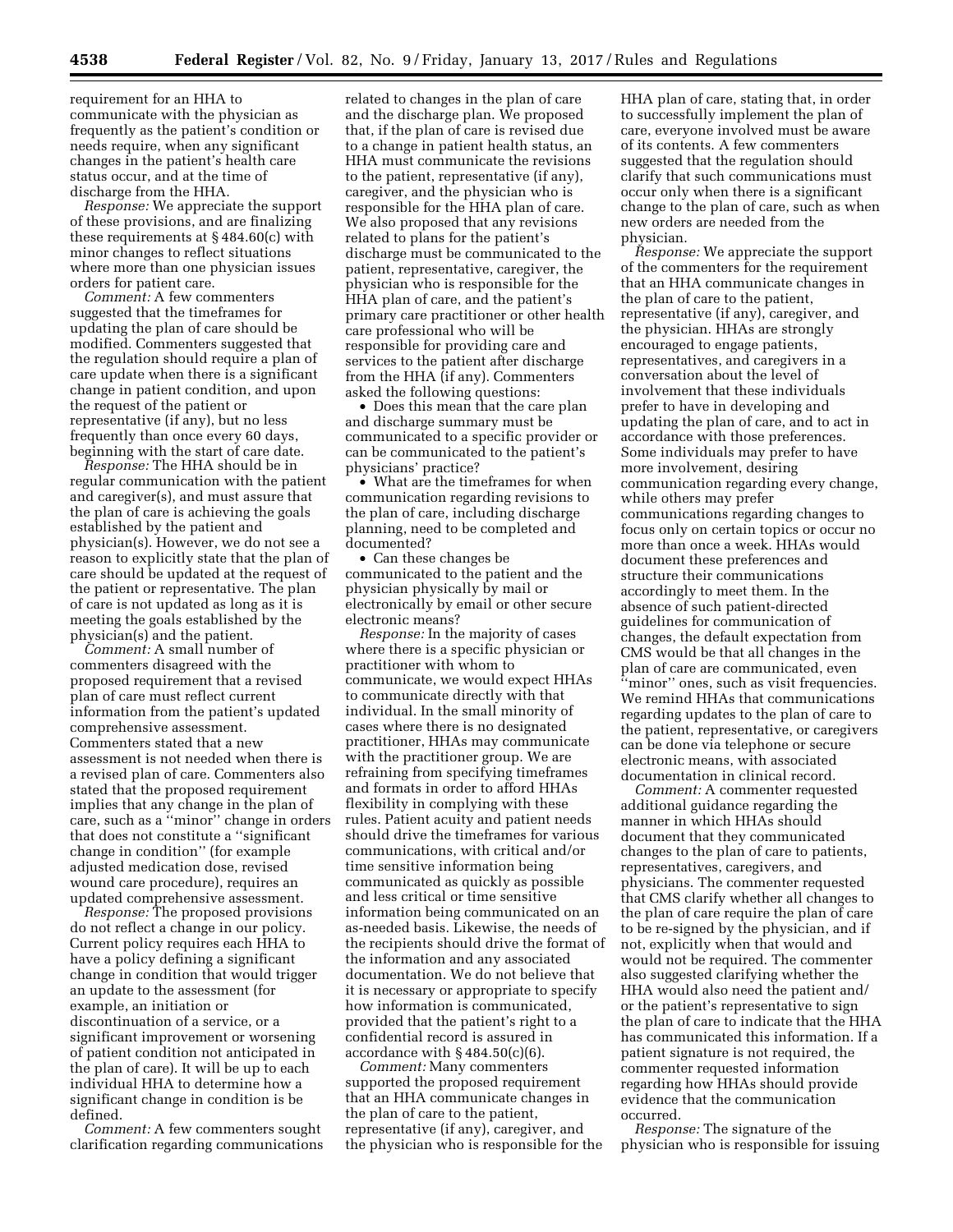orders related to the condition(s) that led to the initiation of home health services should be on all iterations of the individualized plan of care for each patient in accordance with the requirements of § 484.60(a). We did not propose, nor are we finalizing, patient signature requirements for the plan of care. HHAs may document communications with the patient in regards to the patient's plan of care in any manner that demonstrates compliance with the communication requirements of § 484.60. This could include documentation in clinical notes, a specific section of the clinical record developed for this purpose, printouts or .pdf versions of secure electronic communications that are linked to or maintained within the clinical record, or any other method that could be used to demonstrate compliance.

*Comment:* Several commenters submitted comments regarding the proposed care coordination requirements. Commenters supported the goals of care coordination, stating that communication between the HHA and other physicians and practitioners is essential for producing the best possible outcome of care. This is especially true with respect to issues that are not directly connected to the issues being addressed by the HHA. Commenters also stated that it was important to coordinate care with those managing the patient's care after the patient is discharged from the HHA. Commenters suggested that care coordination should be led by a clinician, and should be patient centered, goal oriented, and outcome based. Within the context of this broad support, a few commenters raised specific concerns and points for additional clarification. A commenter noted that carrying out these activities is growing increasingly complex with the emergence of new models of care. As managed care penetration grows, and new accountable care models gain traction, patients with complex needs are experiencing care management and care coordination on a number of fronts. There is a risk of duplication of effort, and confusing or inconsistent communications to patients and health care professionals. The commenter suggested that the regulations should support efforts to streamline requirements among various health care sources and increase flexibility in implementing them. Another commenter cautioned that, while it is important to involve family caregivers, as appropriate, in care coordination and provide needed training, the coordination of care should also include

appropriate continuity of care and referrals to accessible home and community-based services in the community, as needed. The commenter sought to assure that care coordination activities would not be delegated by an HHA to the caregiver.

*Response:* We agree with commenters that well implemented care coordination within an HHA has the potential to improve patient care and outcomes, and are finalizing this requirement. We note that the proposed care coordination requirements were specifically referring to coordinating care within an HHA. We expect HHAs to coordinate the nursing, therapy, aide, and medical social work services that they offer, whether these services are provided directly or under arrangement. In addition to these expectations, as discussed previously, in response to public comments we are finalizing a new requirement for HHAs to be in communication with all physicians who are writing orders related to the HHA plan of care. These activities are the inherent responsibility of the HHA, and it would not be appropriate for the HHA to delegate these tasks to a patient or caregiver under any circumstances. We do not expect HHAs to coordinate the care being provided by other entities beyond what is included in the HHA plan of care. For example, we would expect the HHA to coordinate all services and orders related to wound care for a patient receiving postoperative hip replacement HHA care. We would not expect the HHA to coordinate that patient's cardiac care with the patient's cardiologist and other specialists if this care coordination is already performed by the physician who is issuing the wound care orders, and if all orders for all care (wound and otherwise) are issued by that single physician who assumes the care coordinator role. It is only when HHAs choose to accept orders from multiple physicians to be included in the plan of care for a single patient that we would expect HHAs to coordinate the orders of those physicians. If an HHA chooses place itself in the role of a direct recipient of orders from multiple physicians, it is incumbent upon the HHA (as required by  $\S 484.60(d)(2)$ ) to assume the role of a care coordinator in order to assure that patient needs are continuously met and that there is no duplication or contradiction of services. While there may be HHAs that participate in care coordination programs where the HHA coordinates all aspects of a patient's care, care coordination programs are separate programs that have their own

requirements, separate from the home health care requirements set forth in this rule. In these situations, HHAs would be expected to assume a care coordination role that meets the standards of the care coordination program in which it is participating, as well as meeting these HHA CoPs.

*Comment:* A commenter requested additional guidance on what constitutes an ''adequate'' level of coordination across all disciplines and the mechanism to conduct coordination. Another commenter suggested that the regulation should require HHAs to specifically document care coordination activities.

*Response:* Coordination of patient care entails assuring that patient needs are continually assessed, addressed in the plan of care, that care is delivered in a timely and effective manner, and that goals of care are achieved. HHAs may document these activities in a manner that suits their needs to demonstrate compliance.

*Comment:* Most commenters who submitted comments related to the ''Care planning, coordination of services, and quality of care'' requirement focused their comments on the proposed discharge summary requirements. Many of these commenters stated that the regulations should not include any requirements related to the discharge summary. Other commenters suggested a pared down list of content elements focused on the status of the patient at the time of discharge, such as a current reconciled medication list, a copy of the most recent plan of care, and recommendations for follow-up care.

*Response:* We appreciate the many suggestions that commenters submitted on this topic. Two days prior to publication of the proposed HHA CoPs, the Improving Medicare Post-Acute Care Transformation Act of 2014 (IMPACT Act) (Pub. L. 113–185) was signed into law. Section 2(a), which added new section 1899B(i) to the Act, requires hospitals of various types and HHAs to take into account quality measures, resource use measures, and other measures to assist patients and their families during the discharge planning process. We believe that this provision will encourage hospital patients and their families to become active participants in the planning of their transition to post-acute care settings (or between post-acute care settings). This requirement will allow patients and their families' access to information that will help them to make informed decisions about their post-acute care, while addressing their goals of care and treatment preferences. Due to the very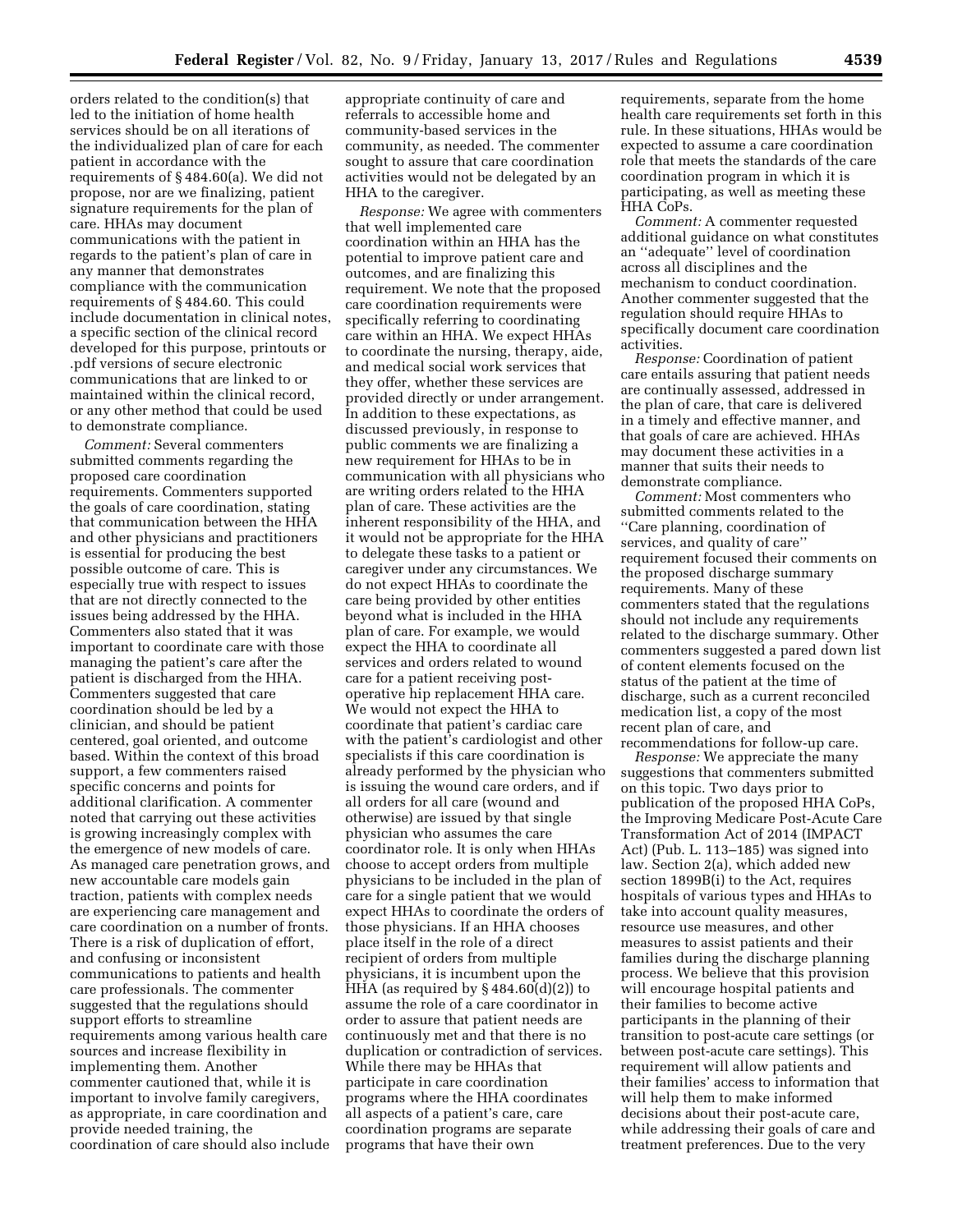close timing of this legislation in reference to publication of the HHA rule, the proposed HHA rule did not take into account the requirements of the IMPACT Act. In order to meet the requirements of the IMPACT Act for HHAs, we have decided to withdraw our proposals related to the content of the discharge summary. In its place, we are proposing a separate rule (''Medicare and Medicaid Programs; Revisions to Requirements for Discharge Planning for Hospitals, Critical Access Hospitals, and Home Health Agencies,'' November 3, 2015 (80 FR 68126)) that would implement the discharge planning provisions of the IMPACT Act and would address the content of the HHA discharge summary.

*Comment:* Many commenters responded to the request for additional ways to increase and improve HHAphysician communication. Comments ranged from statements that it is not necessary or desirable to increase communications between HHAs and physicians to suggestions that HHAs should be required to have medical directors overseeing clinical operations. Additional suggestions included: The implementation of interoperable health records to facilitate timely information exchange; establishing a demonstration to test the use of licensed practitioners, such as nurse practitioners, to oversee the home health plan of care; and aligning physician financial incentives with the goal of reducing hospital admissions and re-admissions while improving patient outcomes.

*Response:* The only commenter suggestion that could be implemented through the CoPs is the suggestion that the regulations should require each HHA to have a physician medical director. This concept was not included in any manner in the proposed rule, and its inclusion would be a significant change. We believe that, should this policy be considered for implementation, it would be most appropriate to pursue separate notice and comment rulemaking at a future date. All other suggestions are beyond the scope of this rule.

### Quality Assessment and Performance Improvement (QAPI)

*Comment:* We received many comments regarding the proposed Quality Assessment and Performance Improvement (QAPI) requirements. The comments supported our understanding of data collection as a driving force in implementing evidence-based healthcare. The commenters stated that HHAs that are using data to drive organizational change can expect to improve the quality of care they provide

to their patients. Many commenters appreciated the flexibility of the proposed requirement that allows HHAs to proactively identify risk areas and performance problems through the QAPI program. The commenters also supported the concept that each HHA would be expected to conduct its QAPI program in a way that best met its needs and the needs of the HHA's patients. However, we also received several comments that were not supportive of the QAPI CoP. One commenter stated that QAPI might not be appropriate for a home-based provider because the type of information collected through QAPI is geared toward facility-based patients and facility-based providers. In addition, this commenter stated that QAPI was too burdensome and too costly relative to any increased benefit it will provide. One commenter stated that the impact analysis for this provision was far under their perceived estimate to implement a QAPI program and the cost proposed by CMS would not allow the HHAs to produce any credible results that would represent any fundamental quality improvement change.

*Response:* We appreciate the support of this proposed requirement, as it confirms our understanding of current HHA quality practices. We do not agree with the assertion that QAPI is not appropriate for home-based providers. Hospices and dialysis providers, both of which include home-based services within their scope of services, have been successfully complying with QAPI requirements since 2008. HHAs have an abundance of standardized data elements and quality measures to select from in order to facilitate compliance with this requirement. We note that the impact analysis is neither a minimum nor a maximum level of effort. It is merely an estimate of the time and associated costs for a statistically typical HHA to develop and implement a basic QAPI program. Each HHA, depending on its needs and circumstances, may need more or less resources than estimated in the impact analysis.

*Comment:* Several commenters asked for a phased-in implementation time frame beyond the other HHA regulations. The reasons for the increased implementation time frame were because many states align their licensure requirements with some of the federal CoP requirements and the fact many HHAs do not currently have a comprehensive QAPI program that meets the standards of the proposed CoP.

*Response:* We agree that a phased-in implementation time frame is appropriate for the requirement that

HHAs must conduct performance improvement projects because it will take additional time to collect the data necessary to identify areas for improvement that are appropriate for performance improvement. We have added a phase-in to allow HHAs the time necessary to collect data prior to implementing performance improvement projects. This allows for a full 12 month time period between the time that this final rule is published and the time that HHAs must begin conducting performance improvement projects. All other QAPI requirements can be implemented within the standard time frame for implementation of the CoPs as a whole (by July 13, 2017).

*Comment:* One commenter suggested that CMS utilize the Patient Activation Measure (PAM) as part of the requirements for HHAs under the QAPI CoP. The commenter explained that PAM is a 10- or 13-item questionnaire that assesses an individual's knowledge, skill and confidence for managing their health and healthcare. They stated the measure has strong psychometric properties and is being used in clinical settings around the globe. In a related comment, a commenter suggested that HHAs should use the ASHA Functional Communication Measures, and should collect patient-level data related to speech, language, cognition, and swallowing as areas of focus within their QAPI programs.

*Response:* HHAs may choose to use data elements and measures that meet their quality needs and goals, provided that those data elements and measures meet the requirements of this final rule.

*Comment:* One commenter suggested it would be a good idea to have families or patients participate in a survey about the quality of service they are receiving from the HHA. They stated that having a survey like this would allow for CMS and HHAs to understand and receive feedback on the care they are providing.

*Response:* We agree that obtaining patient feedback is an important aspect of assessing the quality of care provided by an HHA. For this reason, in October 2009 HHAs began participating, on a voluntary basis, in collecting this information through the Consumer Assessment of Healthcare Providers and Systems (CAHPS®) Home Health Care Survey (HH CAHPS). The survey is designed to measure the experiences of people receiving home health care from Medicare-certified home health care agencies. HHA participation in the survey became mandatory in late 2010. (*<https://homehealthcahps.org/>*) Information from the survey is publicly reported on Home Health Compare on the *Medicare.gov* Web site as of April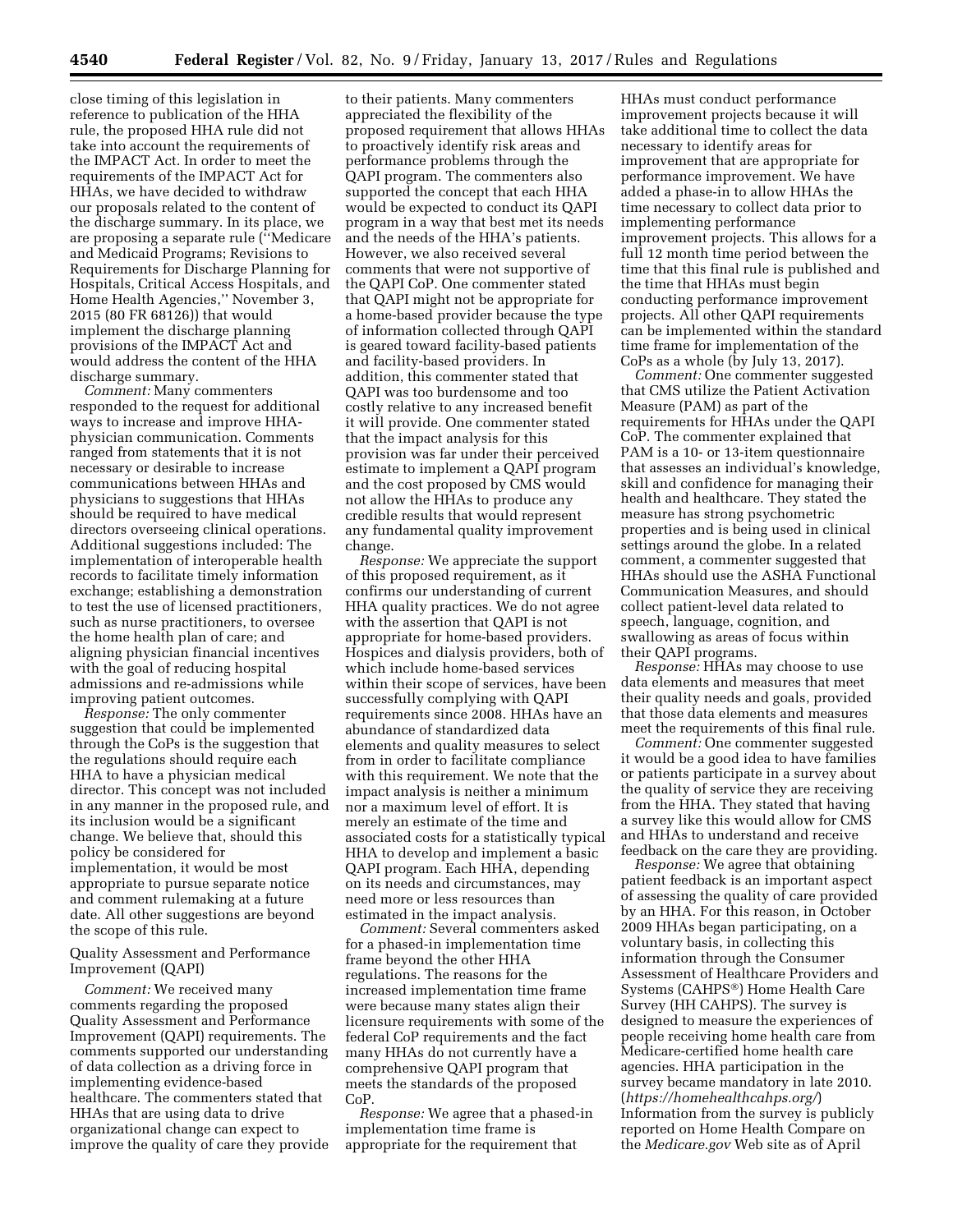## 2012. (*[https://www.medicare.gov/](https://www.medicare.gov/homehealthcompare/search.html) [homehealthcompare/search.html](https://www.medicare.gov/homehealthcompare/search.html)*)

*Comment:* Several commenters urged CMS to consider the development and use of tools that can be utilized by HHAs and shared with surveyors to provide additional guidance. Some suggested that OASIS data be used for QAPI, while others voiced concern over potential problems with Private Duty Nursing (PDN) patients versus traditional home health patients when utilizing OASIS data to measure HHA quality. Some commenters suggested incorporating information from HHA surveys by State Survey Agencies, and that quality measures should be differentiated by HHA size (small, large and more complex HHAs).

*Response:* Accreditation organizations, industry associations, universities, and other independent entities are all sources of quality measures, tools, guides, and other resources that HHAs may use to aid in the implementation of QAPI requirements. OASIS data and survey data may or may not be an appropriate source of information for specific quality measures, depending on the data needed. We believe that these various sources of quality measures and tools make it unnecessary for us to develop separate tools.

*Comment:* We received several comments that expressed concern over the QAPI requirements, suggesting that CMS was providing too much latitude to HHAs in designing and implementing their QAPI programs. The commenters stated that such flexibility would allow some HHAs to evade scrutiny or conveniently brush problems and violations under the rug. They stated that in the absence of clear expectations, parameters and standards for enforcement, less scrupulous providers will pay lip service to QAPI requirements without making a meaningful effort to address problem areas.

*Response:* While there may be a subset of providers that attempt to do the bare minimum to comply with all of the requirements in this rule, we do not believe that creating a more prescriptive requirement will enhance overall patient care. Indeed, a prescriptive requirement would likely lead to rote behaviors that lack the introspective analysis that QAPI is based on. HHAs would be more likely to just do something for the sake of compliance, rather than to think about ways to continually improve. We believe that the HHA survey process, which includes HHA surveys by State Survey Agencies or accreditation organizations at least every 36 months, is effective in

identifying substandard providers and prompting the necessary corrections.

*Comment:* We received several general questions regarding the QAPI requirements. One commenter asked if an HHA could fulfill the QAPI requirements if it participated in a larger, system-based improvement program that was implemented by their parent hospital/health system. A second commenter asked about what would be considered to be an ''effective'' program. A third commenter stated they believed the requirements should hold HHAs accountable for complying with the requirement and not just require that the QAPI program be ''capable of showing measurable improvement.'' A fourth commenter asked if HHAs would be considered out of compliance if it chose an area that did not meet the criteria of high risk, high volume or problemprone. A fifth commenter asked about what happens if improvements are not sustained.

*Response:* A QAPI program must be individualized to the HHA and must be designed in a manner that will result in improving patient care and HHA operations. We require that a program be ''capable of showing measurable improvement'' because, despite an HHA's best efforts, not all endeavors will result in actual improvements being made. Parts of quality improvement are trial and error, figuring out which interventions do and do not improve processes and outcomes. HHAs are responsible for making all reasonable efforts to collect and analyze data from a wide variety of sources (including, but not limited to, patient care records, administrative records, and procurement records) to assess its operations and care delivery, and for using that data to develop and analyze performance improvement projects. For this reason, we believe that it remains appropriate to require that an HHA QAPI program be ''capable of showing measurable improvement.'' As stated previously, this rule requires the QAPI program to be individualized to the HHA. Participation in a larger, systembased improvement program may or may not satisfy the requirements of this rule, depending on whether the larger, system-based improvement program addresses the specific areas of concern or weakness within the HHA component of the system. HHAs are required to include, at a minimum, those areas that are high risk, high volume, or problem-prone, and that reflect the scope, complexity, and past performance of the HHA's services and operations. If, for example, a systembased program focused on infection prevention and control, while the

HHA's historical area of weakness is the effectiveness of occupational therapy in achieving desired outcomes, then participation in the larger, system-based improvement program would not be considered sufficient to meet the requirements of this rule. Conversely, if an HHA chose to participate in the system-based program that focuses on infection prevention and control in addition to its own separate focus on occupational therapy, then it could be considered to be in compliance. HHAs may choose to focus on areas that are not high-risk, high-volume, or problemprone in addition to their efforts related to areas that are high-risk, high-volume, or problem-prone. Regardless of the chosen focus areas, HHAs are required to implement performance improvement projects, to monitor their implementation, revise the projects as necessary to achieve success, and assure that improvements are sustained over time. If improvements are not sustained over time, we would expect HHAs to continue to revise their approach as needed until improvements are sustained.

*Comment:* We received several comments that suggested we remove or revise language in the regulations. Several comments asked that CMS remove or revise the language that used the term ''medical errors.'' They stated ''medical errors'' appears more applicable to hospitals and there is a legal definition of ''medical error'' now associated with liability insurance, so they cautioned CMS to use the term carefully. One commenter suggested the removal of ''hospital admissions/readmissions'' and replace it with the terms ''emergent care/rehospitalization'' because they pertain more to home health care. One commenter suggested we revise the requirement ''immediate correction of any identified problem that directly or potentially threaten the health and safety of patients'' because these types of situations indicate ''immediate jeopardy'' or emergency and should be corrected immediately and not necessarily as a result of data collection.

*Response:* We appreciate the suggestions related to ''medical errors'' and hospital admissions/re-admissions. In regards to the term ''medical errors'', we are not associating this term with HHA liability insurance. While there may be liability insurance implications that may occur as a result of identifying a ''medical error,'' such insurance issues are not within the scope of this rule. Recognizing and responding to ''medical errors'' is an essential responsibility of all HHAs because medical errors are a significant quality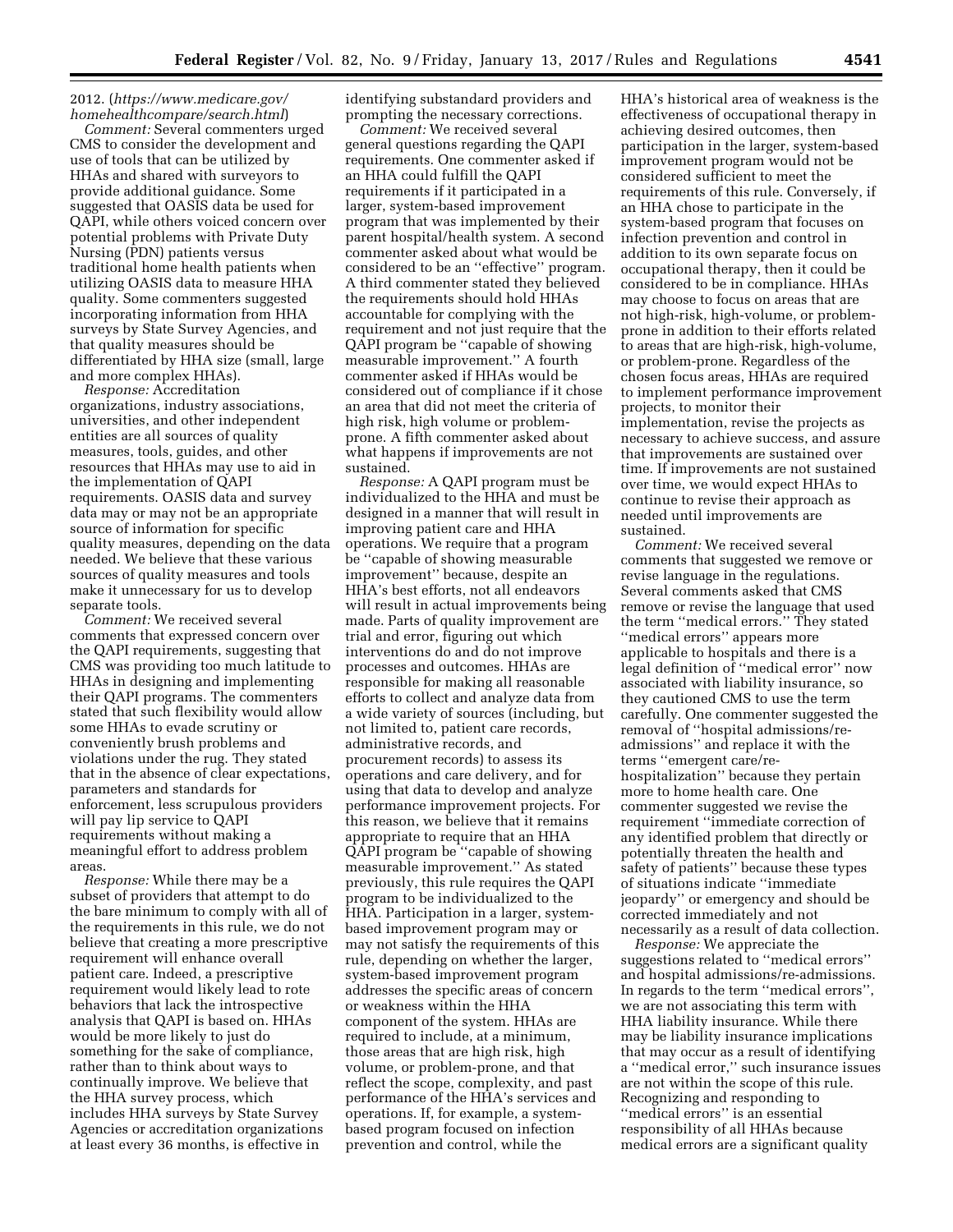and safety concern. As for hospital admission/re-admissions, we agree that using the term emergent/rehospitalization is acceptable, however, all three of these areas (hospital admissions, re-admissions and emergent care) need to be considered by the HHA. We have revised the regulation at § 484.65 to include emergent care, in addition to admissions and readmissions. Lastly, we agree that any immediate jeopardy situations that are identified, whether through an incident report, patient complaint, staff observation, or data collection should be corrected immediately. However, we do not agree that it is appropriate to revise the regulatory requirement that there must be an immediate correction of any problem that directly or potentially threatens the health and safety of patients. A problem that directly or potentially threatens the health and safety of patients should be immediately corrected, and we see no reason to change this requirement.

*Comment:* We received several comments that asked who should work on QAPI. One commenter stated the preamble mentioned physician participation but did not include physicians specifically in the regulatory language. One commenter pointed out that patients, their representatives and caregivers are not included in the QAPI CoP requirements.

*Response:* We do not agree that it is necessary or appropriate to specify the persons that should be involved in QAPI. Each HHA may choose different individuals representing different areas of knowledge and experience in order to achieve their specific QAPI goals. HHAs may choose to solicit specific information from physicians, patients, representatives, and caregivers beyond the data that is already gathered from them to use in QAPI efforts.

*Comment:* One commenter asked if the elimination of the ''Group of Professional Personnel'' will eliminate physician involvement. The commenter stated that the current group of professional personnel requirement is the only factor that insures a physician has involvement with the operations of the agency. On the other hand, another commenter stated that maintaining the group of professional personnel ''was more a troublesome administrative burden than a mechanism that yielded demonstrable benefits for patient care.'' This commenter further stated the QAPI program, based on the concepts articulated in the proposed rules and prevailing QAPI accreditation standards, provides a better basis for achievement of patient-focused, performance-based outcomes. Another

commenter stated that the previouslyrequired 60 day summary of care statement should be part of an HHA's evidence-based program of quality improvement.

*Response:* HHAs may choose to involve physicians in their QAPI efforts, and may benefit from seeking the input of a variety of physicians, such as those who refer to home health care, those who manage HHA plans of care, and those who have expertise in quality measurement and improvement. However, we do not believe that it is necessary to mandate physician involvement, because this would be a significant cost to HHAs. Furthermore, HHAs may choose to assess the timeliness and completeness of HHAphysician communications, in their many forms, as part of their QAPI programs. We agree that this measurement and subsequent analysis may be valuable. However, we do not believe that it is appropriate to mandate such measures because they may not meet the specific needs of all HHAs.

*Comment:* One commenter suggested that CMS add a CoP that requires that every HHA receiving public dollars from Medicare and Medicaid programs must implement an electronic visit verification mechanism. They stated they believe this would provide electronic proof and record accountability that a visit had taken place. In addition, they stated this would be a common sense best practice approach to prevent fraud, waste and abuse that all HHAs must comply with in order to participate in the Medicare programs.

*Response:* While we agree that electronic visit verification software may be a helpful tool for HHAs to use, there are no uniform standards for the implementation of electronic visit verification. In the absence of these standards, we do not believe that it is appropriate to mandate the use of electronic visit verification software.

*Comment:* We received several comments asking for clarification and justification for the performance improvement projects. Several commenters asked that CMS be more specific in the requirement for performance improvement projects, specifically asking for a prescribed level of detail regarding their content and frequency. Commenters suggested that performance improvement projects may be warranted in response to a deficiency cited by a survey. In addition, commenters voiced concerns regarding the potential for inconsistent survey processes and outcomes related to this requirement because the requirement for QAPI is not prescriptive. One

commenter asked why performance improvement projects are required and expressed concern that conducting performance improvement projects could distract and take away from program activities that address critical problems. Additionally, a commenter observed that the proposed requirement does not call for the HHA to sustain these improvements. Absent such requirements, the commenter stated that the time and resources would be wasted on a short-lived effort whose effect does not last.

*Response:* The regulation already requires that performance improvement projects, as part of the overall QAPI program, be focused on indicators related to improved health outcomes, patient safety, and quality of care; focused on high risk, high volume, or problem-prone areas; and that the number and scope of distinct improvement projects conducted annually be reflective of the scope, complexity, and past performance of the HHA's services and operations. To be more specific than these requirements would restrict the flexibility that HHAs need in order to effectively and efficiently comply with these requirements. Of particular note, we believe that the requirement to focus on high-risk, high-volume, and problemprone areas is the same as focusing on program activities that address critical problems. Rather than detracting from such efforts, the rule would require that they receive the data and resources necessary to develop effective solutions. Furthermore, the regulation at § 484.65(c)(3) requires that ''The HHA must take actions aimed at performance improvement, and, after implementing those actions, the HHA must measure its success and track performance to ensure that improvements are sustained.'' We believe that this requirement will assure that HHAs sustain improvements over time.

*Comment:* We received various comments on the role of the governing body in the QAPI CoP. A few commenters stated that they supported the concept of ''leadership from the top,'' and that the approval of data collection should be the role of the HHA leaders, not the governing body. We received comments that asked for clarification regarding the role of the QAPI Committee, the Professional Advisory Committee, the Interdisciplinary Record Review Committee and whether one takes the place of another, whether they could be combined, if there were expectations as to who served on what committee, how often each committee would need to meet, whether or not HHAs would need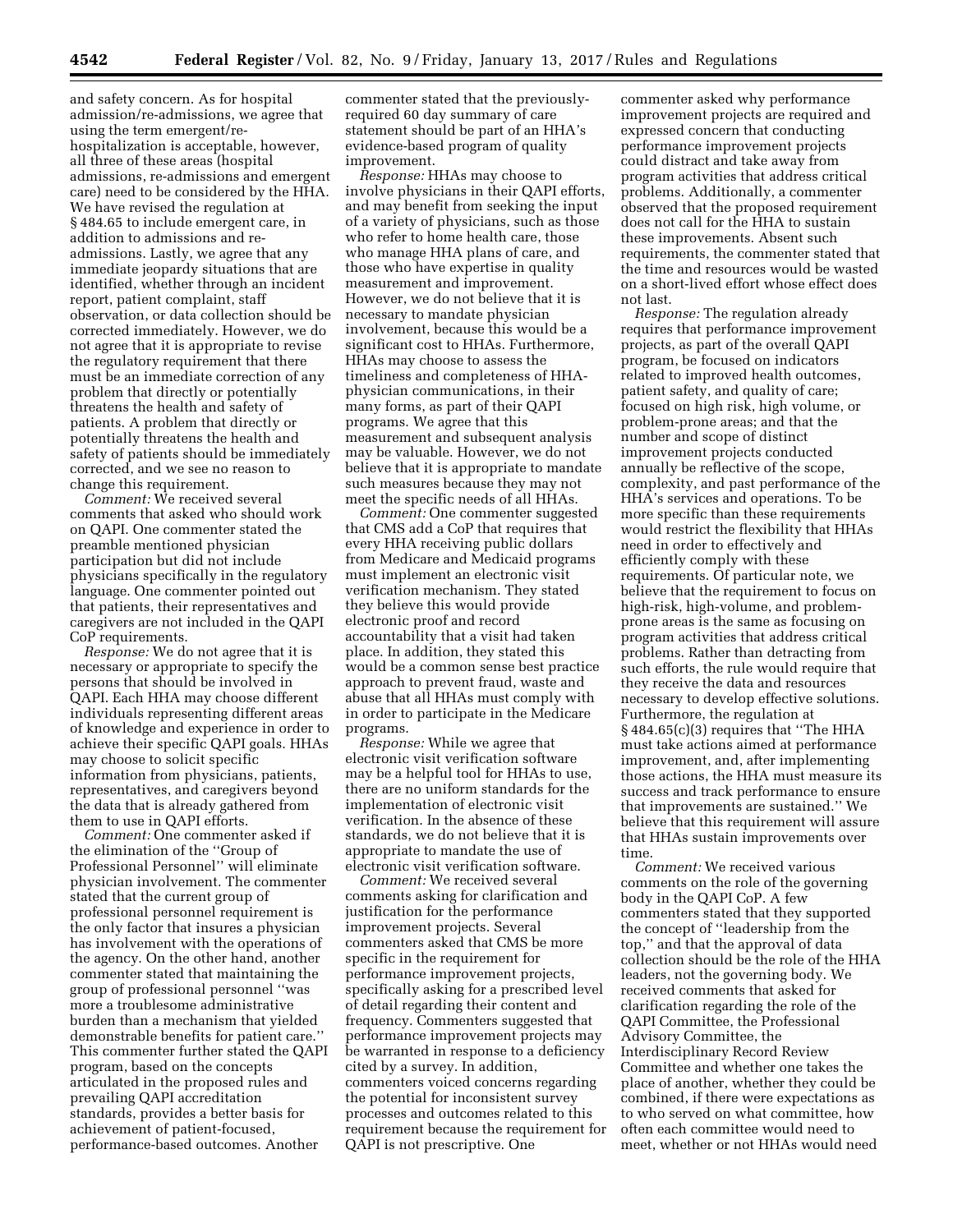a medical director, and what role they would serve in meeting the QAPI CoPs.

*Response:* The HHA governing body is responsible for approving data collection, leaving HHA management responsible for all of the research and decisions leading up to final approval by the governing body. Furthermore, these regulations do not require any particular committees to be used, so we are unable to clarify the roles, schedules, or compositions of committees that HHAs may choose to develop or maintain. Additionally, this regulation does not require an HHA to employ a medical director. If an HHA chooses to employ a medical director, the HHA would be allowed to incorporate the medical director into the QAPI program in a manner that it sees fit.

#### Infection Prevention and Control

*Comment:* We received many positive comments that supported our new infection control program requirements. Previously, the home health regulations only briefly addressed infection control procedures. One commenter stated they believed incorporating preventive care of infectious diseases is the best addition to the CoPs. Other commenters also agreed that infection control requirements will bring the focus of care back to the patient, and that it will promote and help to improve quality of care.

*Response:* We agree with commenters that the infection prevention and control requirements are an important addition to the HHA CoPs, and appreciate the support of the commenters.

*Comment:* Several commenters asked that CMS utilize a phased-in approach for the infection control program. The rationale for a phased-in approach was based on the fact that variation exists among home health agencies with regard to the infection control elements required, and will require additional resources for the agencies.

*Response:* This rule will be effective July 13, 2017. We believe that this time period will be sufficient for HHAs to develop and implement an infection prevention and control program that complies with these requirements.

*Comment:* One commenter suggested that CMS consider the requirement of an infectious disease specialist in implementing and maintaining such a program. The commenter believed that having an infectious disease specialist would help align the infection control efforts within the broader, integrated network and could be relied upon to lead the education programs for staff, patients and caregivers.

*Response:* The services of an infectious disease specialist may be valuable for HHAs in the development and refinement of infection prevention and control. However, we do not agree that the services of an infectious disease specialist are necessary for establishing a program that is capable of meeting the requirements of this rule. We believe that non-specialist physicians, advanced practitioners, nurses, and others have sufficient knowledge and training to create effective programs without the added cost and logistics of consulting an infectious disease specialist.

*Comment:* One commenter asked CMS to clarify the role of the Infection Control Committee. They asked if it was part of the QAPI or is it a separate committee.

*Response:* This rule does not require the use of an infection control committee. HHAs are permitted to create an infection prevention and control program using the expertise of all appropriate individuals.

*Comment:* Several commenters requested clarification on the method, plan and use of ''standards of practice'' when implementing an infection control program. They specifically asked for examples of surveillance activities, which guidelines or current standards of practice to use, and guidance on the type and amount of education and whether or not it can be provided verbally or if it must be in writing.

*Response:* Federal and state agencies such as the Centers for Disease Control and Prevention and state departments of health, as well as accreditation organizations and national professional organizations, have all developed infection prevention and control standards of practice. There is a wide variety of information on this subject available for HHAs to choose from in creating their own programs, and we do not believe that it is appropriate to specify which standards HHAs must use. We would expect an HHA to be able to identify the source of the standards it selects and be capable of explaining why those standards were chosen for incorporation into the HHA's infection prevention and control program. Similarly, we do not believe that it is appropriate to specify the form or content of patient and caregiver education regarding infection prevention and control. The education, both in content and format, must meet the needs of the patient and caregivers. This means different things for different individuals. Some understand better with written instructions while others understand better with in person demonstrations and still others understand better with video

instructions. The form and content of the education efforts need to meet the needs of the individual being educated. We would expect HHAs to document these efforts in a manner that suits the workflow of the HHA and successfully demonstrate upon survey that the requirement was met.

#### Skilled Professional Services

*Comment:* One commenter suggested that this requirement should be renamed ''Professional Services'' because use of the term ''skilled'' may be confusing in relationship to coverage requirements. Additionally, the commenter recommended that CMS develop a more comprehensive title for § 484.75(b) by combining the language for a more inclusive responsibility.

*Response:* The professions included in this section are all ''skilled''; therefore we believe that it is appropriate to maintain this element of the title. Furthermore, we do not agree that standard (b) should be re-named, as the content of the standard is directly related to the responsibilities of skilled professionals.

*Comment:* While several commenters supported the grouping of disciplinespecific regulations under a single CoP, a small number of commenters disagreed with this regulatory text organizational structure. These commenters recommended retaining all of the current provisions as separate CoPs, and adding new regulatory requirements within each of those separate CoPs to support interdisciplinary participation. One commenter was concerned that grouping discipline-specific regulations under a single CoP would impede interdisciplinary care by diluting the roles of professionals within the team. One commenter also asked that ''physician extenders'' be recognized as part of the interdisciplinary team, while another suggested that physician services include those services provided by interns and residents.

*Response:* We appreciate the support for the reorganization of skilled professional services. We believe it is in the best interest of the HHA staff that each discipline be held to the same high standard, and that combining all discipline-specific requirements into a single standard will help assure that all disciplines are being equally held to the same expectations. Furthermore, applying the same expectations to all disciplines will facilitate HHA compliance with the regulations as well as facilitate survey consistency. We do not agree that holding all disciplines to the same expectations will dilute the roles of each discipline. In regard to the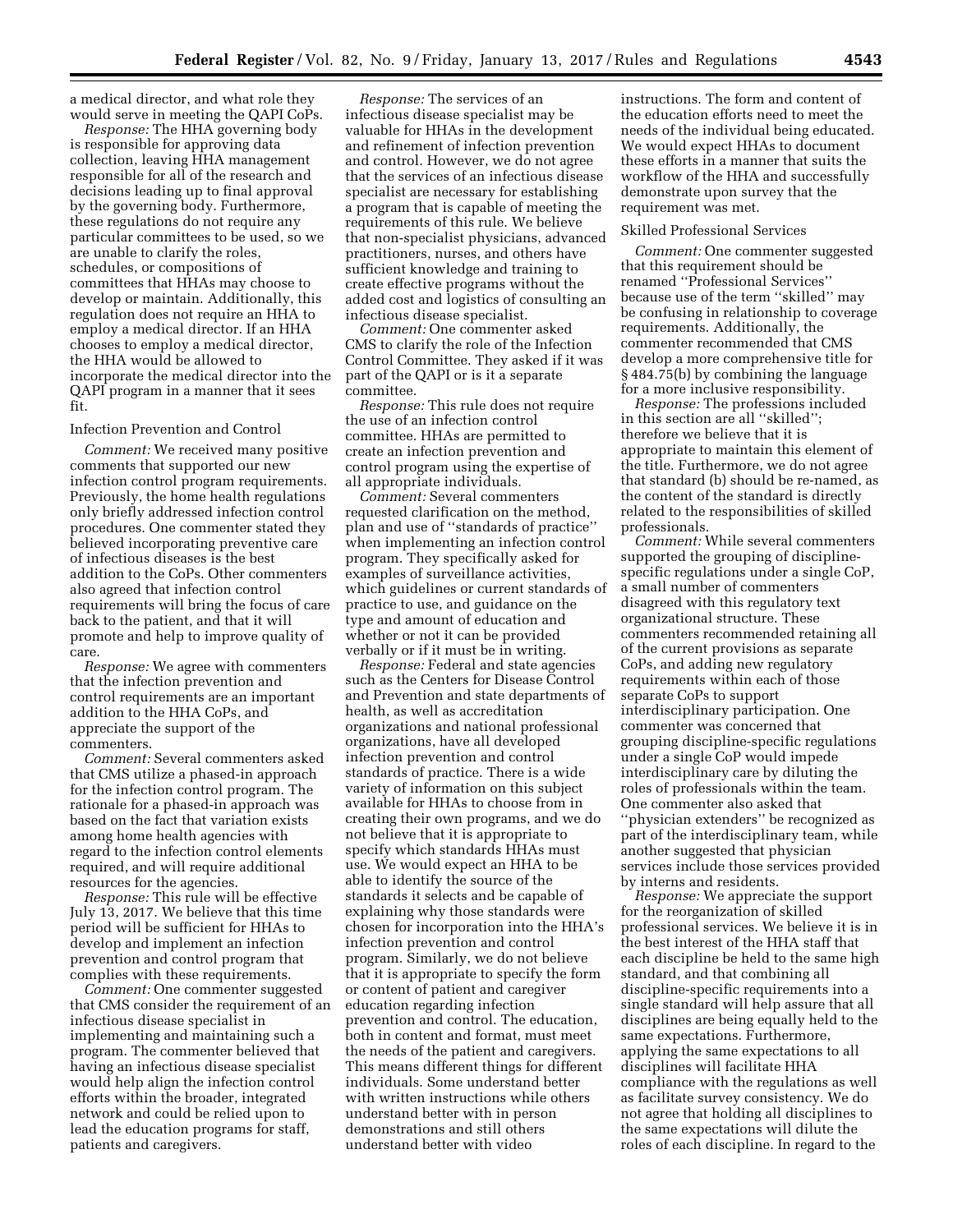use of physician extenders, section 1861(m) of the Act specifically defines HHA services as skilled nursing, PT, OT, SLP, medical social services, and medical supplies. However, the Act does not include physician extenders. Therefore, we do not think that it is appropriate to include these professionals in the ''skilled professional services'' section. Lastly, there is only one place in section 1861(m)(6) of the Act that refers to HHA physician services. The Act states that ''in the case of a home health agency which is affiliated or under common control of a hospital, medical services provided by an intern or resident-intraining of such hospital, under a teaching program of such hospital'' are part of HHA services. Since we do not have a specific requirement for physician services in any part of this rule, they are otherwise not part of HHA services, and are exceedingly rare. Therefore, we do not believe that regulatory language is needed beyond what is already included in the Act to govern these situations.

#### Home Health Aide Services

*Comment:* Several commenters offered support for the home health aide proposed requirements. One commenter states they are pleased CMS is proposing to enhance the current regulations to require HHAs to take action when there is a potential or verified deficiency in aide services. This new monitoring and oversight of aide performance would help ensure ongoing quality care. Another commenter strongly supports the incorporation of home health aides into the health care team process and supports the proposal to add a new home health aide skill requirement related to recognizing and reporting changes in skin condition, including pressure ulcers. Lastly, commenters strongly support the recognition of additional skilled professionals within the interdisciplinary team and urges CMS to adopt an immediate effective date for therapists and other appropriate skilled professionals to determine home health aide assignments.

*Response:* We appreciate the support of commenters in moving forward with these changes. While we acknowledge that some HHAs may wish to implement select changes as soon as possible, most commenters requested a significant period of time to implement the requirements of this final rule. To accommodate commenter concerns, we are finalizing a July 13, 2017 effective date. Therefore, the provision permitting therapists to determine home

health aide assignments will be effective July 13, 2017.

We also appreciate the commenters' support for the new home health aide skill requirement related to recognizing and reporting changes in skin condition, including pressure ulcers. We believe that it is important for home health aides to be taught to recognize and report changes in skin condition; however, it has been brought to our attention that the skills involved in reporting changes in the condition of pressure ulcers are beyond the home health aide's normal scope of practice. Therefore, in light of this information, we are withdrawing our proposal to require home health aides to be taught to recognize and report changes in pressure ulcers. The revision will require only recognizing and reporting changes in skin condition.

*Comment:* One commenter stated that the regulations for education, training, competency evaluations, certification and supervisory requirements for certified home health aides are different in their state than what is proposed.

*Response:* We acknowledge that states often have more stringent aide requirements. In situations where a state has more stringent requirements for aide education, training, competency evaluations, certification and supervision, those state requirements would take precedence over these federal requirements. Likewise, in situations where the federal requirements are more stringent, those would take precedence over the more lenient requirements.

*Comment:* Several commenters expressed concern that the regulation's attention to home health aide service is excessive. Several other commenters suggested that the regulations should allow state nursing boards to set the standards.

*Response:* Many of the home health aide requirements, such as those for aide training and entities prohibited from offering training, are set forth in the Act and, as such, must be included in the regulation. We have streamlined the home health aide requirements to the greatest degree possible while still implementing the requirements of the Act and assuring that all essential components of aide services that lead to safe and effective patient care are addressed.

*Comment:* One commenter requested CMS to consider either not requiring home health aides to obtain CNA certification, or change the requirements to maintain CNA certification so a home health aide could maintain CNA certification without undue burden.

*Response:* To clarify, the proposed regulation does not require CNA training. Rather, the regulation proposed that CNA training (as opposed to home health aide training) may be considered as an appropriate qualification for an individual to be a home health aide.

*Comment:* A commenter disagreed with the proposed requirement that the individual complete another aide training program before providing services if, since the individual's most recent completion of the aide training program(s), there has been a continuous period of 24 consecutive months during which none of the services furnished by the individual were for compensation. Similarly another commenter recommended that flexibility be incorporated into this requirement. Another commenter stated that the aide 24-month lapse was not necessary.

*Response:* This regulatory requirement directly implements section 1891(a)(3)(A) of the Act and cannot be altered via regulation.

*Comment:* We received many comments requesting clarification on several different issues related to home health aides. A few commenters specifically requested clarification on home health aide employment/training. One commenter asked if a home health aide who had worked for an HHA for 10 years and then stopped working for the agency for 2 years to care for an aging parent, would then be required to complete a new aide training program prior to returning to work for the agency? Another commenter asked CMS to clarify what happens if an HHA aide completed another training program but had not furnished home health aide services for 24 months. This same commenter also requested a definition of the term ''compensation.''

*Response:* We appreciate the opportunity to clarify the requirement related to home health aides. Part of our requirements for home health aides states, ''A home health aide or nurse aide is not considered to have completed a training and competency evaluation program if, since the individual's most recent completion of the program(s), there has been a continuous period of 24 consecutive months during which no aide services (personal care services, simple dressing changes, assistance with medications that are ordinarily self-administered, assistance with activities that are directly supportive of skilled therapy services, and routine care of prosthetic and orthotic devices) were furnished for compensation.'' In the examples from the commenters there was a 24-month lapse in furnishing services for compensation. This means the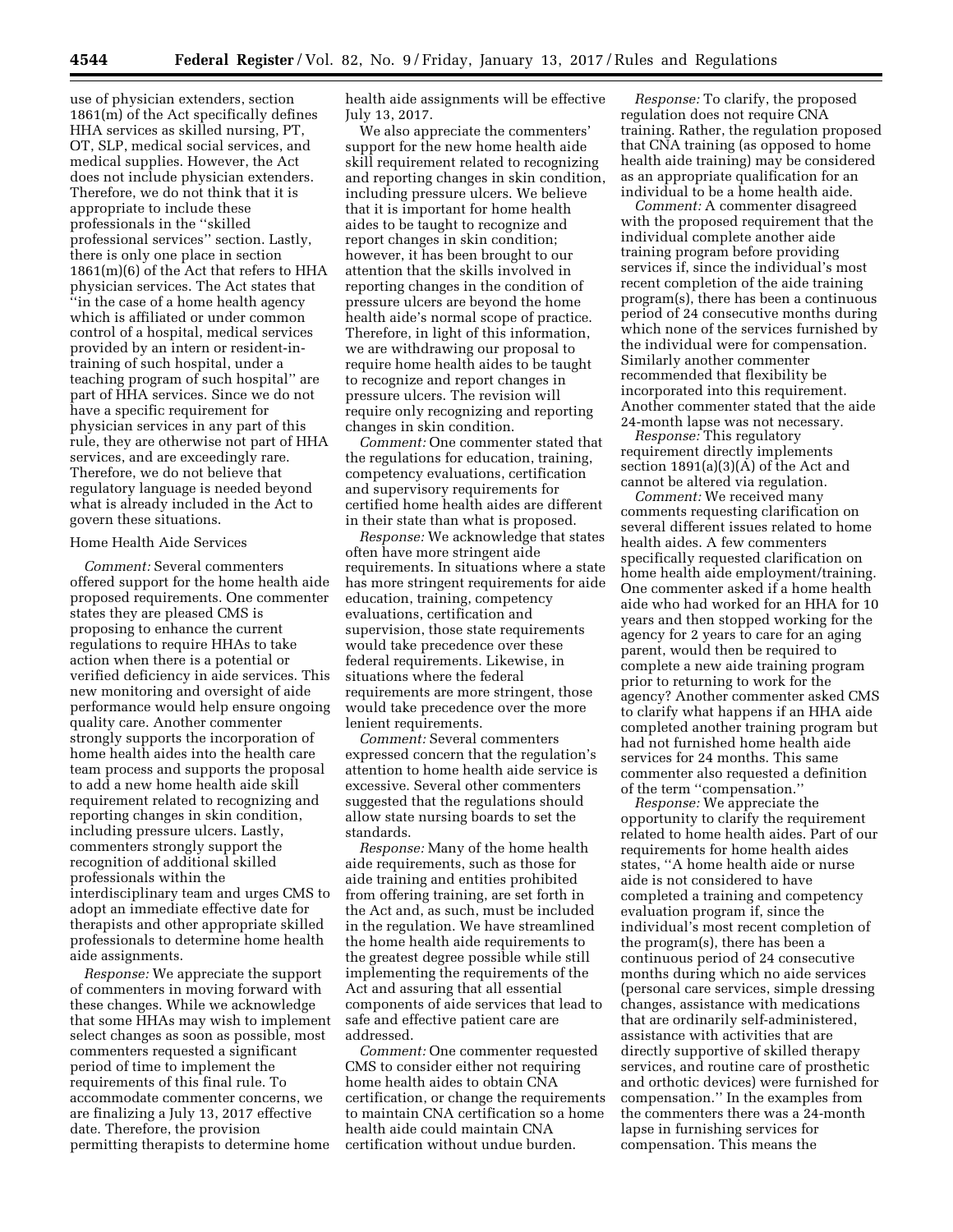individual must complete another training and competency evaluation program, or a competency evaluation program, before providing services. If an individual has a 24 consecutive month lapse in furnishing aide services for compensation, regardless of the circumstances surrounding the lapse, he or she will be required to complete a new training and competency evaluation program, or a competency evaluation program, prior to providing aide services on behalf of the HHA. Compensation as it relates to home health aide means monetary compensation, as set forth in section 1891(a)(3)(A) of the Act.

*Comment:* A commenter cautions CMS against using the word ''clinical'' in the standard relating to communication skills. It created a higher standard of clinical qualifications than may be required by the state. Instead of ''verbally report clinical information,'' the commenter suggested, ''verbally reporting information relevant to the patient's clinical condition.'' In addition, a commenter expressed concern about the possibility of increased expectation regarding the aide's capability in preparing documentation for the clinical record. The commenter asserted that HHA aides are not ''certified'' and so their level of documentation skills are not standardized. The commenter asked how a surveyor would assess the documentation developed by an aide when documentation standards do not exist for the aide. The commenter also stated that, unlike nurses, who must meet documentation standards by virtue of licensure, aides do not have such standards.

*Response:* We appreciate the opportunity to clarify the requirements related to HHA aide documentation. We do not agree that the language change to ''verbally reporting information relevant to the patient's clinical condition . . .'' is any clearer than what was proposed. Therefore, no changes will be made. The commenter also stated that HHA aides are not ''certified'' and so their level of documentation skills is not ''standard.'' To clarify, aides are expected to function within their existing state licensure requirements to the extent applicable, so no higher level of skill is expected than what is already established under a state's laws and regulations. As for documentation, this standard is related to the content of the aide training program. By including ''documentation'' as an element of the basic aide training program, training in documentation would become standardized, and both HHAs and surveyors would be able to assess the

accuracy and effectiveness of aide documentation that is produced as a result of this training. HHAs will be held responsible for the accuracy of information in the clinical record that is created by HHA aides, in accordance with the requirements of § 484.110. HHAs will also be held responsible for assuring that each aide completes, at a minimum, a competency evaluation to assure that an aide's documentation skills are sufficient.

*Comment:* We received several comments regarding HHA aide training. A few commenters requested clarification on currently employed HHA aides who have already been through basic training and competency assessment. Specifically the commenter asked if agencies will need to implement training regarding skin care, decubitus ulcers and communication and if that could be met through inservice training. Other commenters asked CMS to provide greater clarification as to the requirements regarding home health aide communication skills, including the required ability to read, write and verbally report clinical information to patients, representatives and caregivers as well as HHA staff. Several commenters suggested that the effective date for compliance be phased in to accommodate those aides currently employed by the agency to receive updated training in new areas through in-service training. A few commenters proposed that a certified nurse aide must successfully complete supplemental training in order to qualify as a home health aide. One of the commenters went on to suggest that the content of this training should be set by CMS and approved by the state.

*Response:* This rule will be effective on July 13, 2017. We do not believe that additional time for this provision is necessary because current HHA aides would only require training on new skills (for example, recognizing skin changes), which may be done through routine in-service training. In accordance with the requirements of § 484.80(a), individuals trained as nurse aides are already required to complete a competency evaluation to assure that they have the skills appropriate to furnish home health aide services to home health patients. In accordance with the requirements of  $\S 484.80(c)(4)$ , any skills for which a HHA aide is evaluated as unsatisfactory may only be done under the direct supervision of a registered nurse until such time as he or she successfully completes a subsequent evaluation. Retraining would be done as needed to assure competency in all required skill areas. We believe that this

competency evaluation process will assure that nurse aides possess all necessary skills to furnish safe and appropriate care to home health patients.

*Comment:* A commenter requested clarification as to whether HHAs could use in-service education provided by another organization such as the HHQI national campaign, accompanied by a post test, adding that the HHA would still provide any educational needs or questions the aide may have.

*Response:* We appreciate the opportunity to clarify the requirements related to HHA aide in-service education. It would be permissible for HHAs to use in-service education through another organization, as long as it is under the supervision of an RN.

*Comment:* A commenter stated that the roles and responsibilities of the home health aide should be clarified. For example, the proposed language may be interpreted as allowing home health aides to provide clinical information to the patient, which the commenter did not support. In addition, the commenter recommends that this requirement provide specific direction as to how home health aides are to be involved on the interdisciplinary team.

*Response:* We appreciate the opportunity to clarify the requirements related to home health aide roles and responsibilities. The role of the aide is governed by the state licensure requirements. Therefore, CMS believes aides should be able to communicate clinical information to patients that is within the aide's licensure requirements (for example, blood pressure). While we understand the request for clarification related to the home health aide's involvement in the interdisciplinary team, we believe that being prescriptive on how aides should be involved in the team could limit the HHA's own creativity, flexibility and innovation. It is up to the HHA to decide how it would like its aides to be involved in the interdisciplinary team.

*Comment:* A commenter stated that § 484.80(g)(3) could be misinterpreted to imply that the physician-signed plan of care must specifically identify each individual who would perform all of the duties set out in subparagraphs (g)(3)(i) through (iv).

*Response:* We appreciate the opportunity to clarify these requirements. We would expect the physician-established plan of care to authorize aide services in general. However, the aide-specific plan of care would be established by the RN or qualified professional, and would be expected to contain the level of detail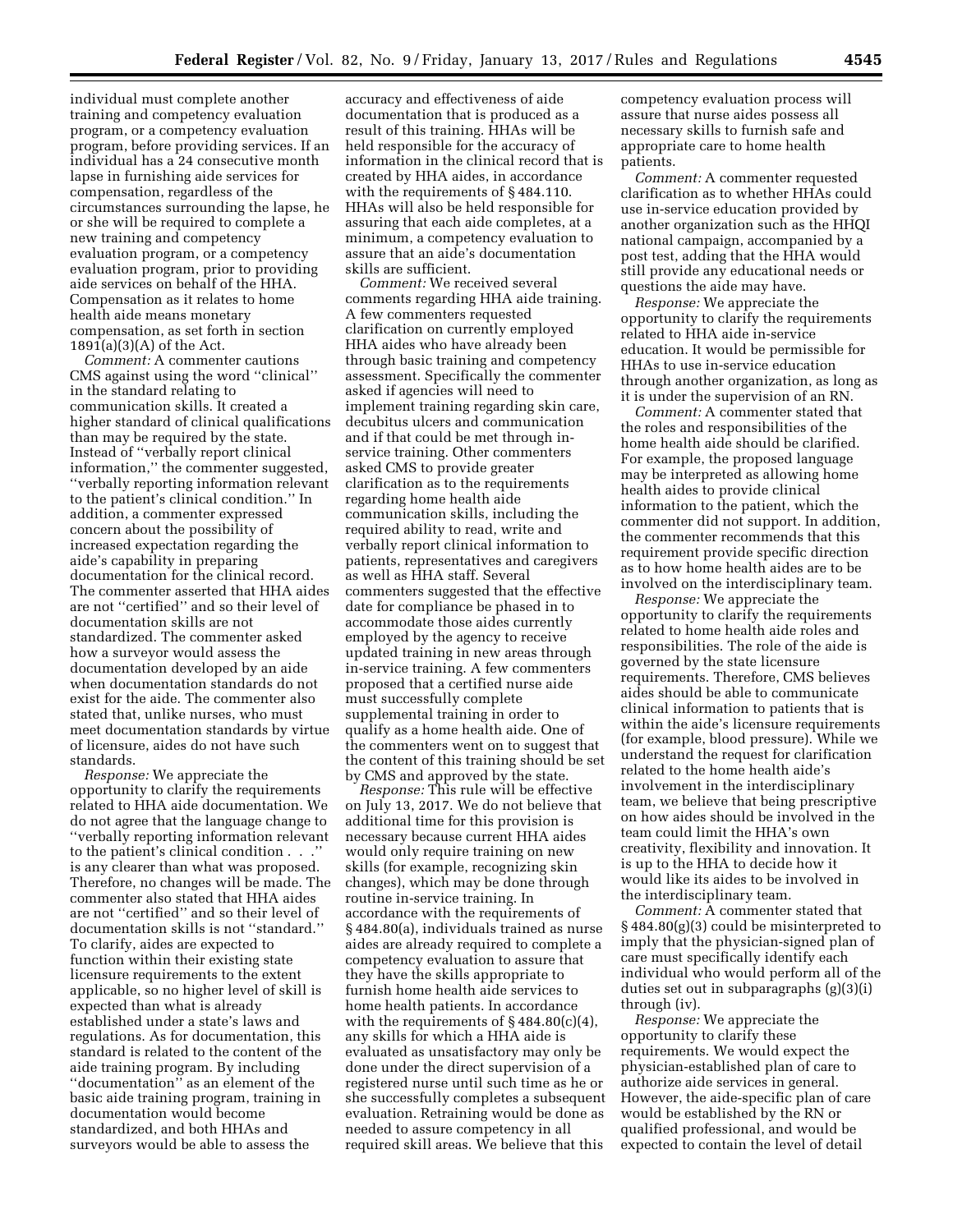set out at subparagraphs (g)(3)(i) through  $(iv)$ 

*Comment:* A commenter requested clarification on which professionals may give written instructions to aides. This commenter stated that many times OT is involved in preparing the plan of care, but is not involved for the duration of the care, and thus would not be supervising the aide.

*Response:* While written patient care instructions for the aide must be prepared by a licensed professional, preparing the written care instructions includes overseeing the contributions from all disciplines involved in the plan of care and synthesizing those contributions. As a result, a discipline that is involved in the patient's care for a portion of their time on service would contribute its information to the clinician responsible for developing the written instructions.

*Comment:* We received several comments related to HHA supervision. One commenter requested clarification on § 484.80, stating ''please clarify 'professional'. Does this mean the actual professional (person) who completes the home health aide plan of care, or can any professional by discipline (for example, RN) perform the supervision?'' A commenter suggested that an RN, PT, or OT should be permitted to supervise home health aides. One commenter requested clarification on the requirements for supervision of aides caring for skilled care and non-skilled care, specifically the 14-day versus the 60-day minimum supervision timeframe requirement. Another commenter asked CMS to clarify that the CoP requires the aide supervisor make at least one home visit for each non-skilled case every 60 days rather than one home visit per home health aide every 60 days. Some commenters were opposed to the 14-day supervisory aide visit, requesting that we remove the timeframe entirely, while others stated that phrasing the time frame as ''every 2 weeks'' provides the agency with more flexibility. Other commenters stated that it is more practical to allow home health aide supervision to be performed during a regularly scheduled skilled visit and/or to occur when the home health aide is actually present in the patient's home, while another commenter noted that skilled visits may occur on an infrequent basis, such as every 3 weeks. Some commenters stated that requiring the aide supervision to occur onsite, as opposed to being completed via a phone call, adds undue burden on the HHA in the form of non-billable nursing visits.

*Response:* We appreciate the opportunity to clarify the requirements related to home health aide supervision. As originally proposed, the requirement expected that written patient care instructions for the aide would be prepared by the same clinician who would supervise the aide. However, the proposed requirement generated significant confusion, and we believe that it should be revised to be simpler. To that end, we have removed the requirement that written patient care instructions for the aide would be prepared by the same clinician who would supervise the aide. In its place, we are finalizing a requirement that the skilled professional who supervises aide services must be familiar with the patient, the patient's plan of care, and the written patient care instructions described in § 484.80(g). This revision accomplishes the same goal of assuring that the skilled professional responsible for supervision has all of the information necessary to effectively supervise the aide's services while removing the confusing regulatory language that was originally proposed.

We also appreciate the opportunity to clarify the aide supervision timeframes. If the patient is receiving skilled visits by an RN, PT, OT, SLP, then a supervisory visit is required at least once every 14 days. If the patient is receiving non skilled visits, meaning that RN, PT, OT, or SLP services are not being provided to that patient during that episode of care, then a supervisory visit is required every 60 days for each patient. While we acknowledge the request to change the ''every 14 days'' to ''every 2 weeks,'' we disagree that this is an appropriate substitute. The 14 day requirement provides a more reliably frequent supervision schedule, whereas ''every 2 weeks'' creates the possibility for excessively long gaps between supervisory visits. Lastly, we believe that supervision by phone is not adequate. Without the supervisor actually seeing the patient in person, the onus is placed on the patient to report substandard care. The patient is not necessarily qualified to recognize when standards of practice are not followed. It is the responsibility of the HHA to ensure patient care is being delivered according to best practices, as well as agency policies and procedures. However, if a patient or representative report a problem related to the delivery of aide services, the expectation would be that the problem is noted by the supervisor and an onsite supervisory visit to observe aide serves would occur. We believe in-person supervision is in the best interest of the patient, ensuring quality health care in a safe environment.

*Comment:* A commenter stated that they did not agree that if an aide

performed task(s) unsatisfactorily, only an RN could subsequently supervise (rather than a LPN), stating that both RNs and LPNs are qualified to supervise home health aides. The commenter proposes that CMS consider allowing for the RN or LPN to be able to assess the aide's proficiency of the task in a laboratory setting in addition to the patient's home. Another commenter recommended that remediation on the skill that was deemed deficient be required, rather than a complete competency evaluation.

*Response:* A registered nurse is responsible for overall aide supervision; therefore we believe that it is appropriate to require that a registered nurse must be responsible for supervising an aide in a task for which the aide's skills have been determined to be unsatisfactory. In addition to this level of supervision, a competency evaluation is necessary in situations where an aide's skill is noted to be unsatisfactory because a deficiency in one skill area may indicate higher likelihood of deficiencies in the aide's other skill areas. A competency evaluation would provide HHAs the opportunity to note any additional skill deficiencies, as well as the opportunity to reteach aides on unsatisfactory skills, thus assuring safer patient care.

*Comment:* One commenter requested clarification regarding the wording of  $\S$  484.80(h)(1)(iii), stating that this requirement may be interpreted as either requiring the HHA to provide an annual on-site visit to one of the home health aide's patients while the aide is working or that the HHA has to do an annual visit on each patient being seen by each home health aide. The commenter also expressed concern that in § 484.80(h)(1)(ii), the term ''potential deficiency'' is undefined and lacks a timeframe for what and when potential deficiencies would require a follow-up visit by the supervisor. They recommended that CMS change the term ''potential deficiency'' to a more solid term necessitating follow-up such as ''identified deficiency.'' The commenter also requested further clarification of this requirement by including a time frame for the supervisor's site visit and adding this time frame requirement to  $§$  484.80(h)(3).

*Response:* We appreciate the opportunity to clarify the requirements related to the aide supervisory visits. To clarify, the intent of this standard is to require supervision of each aide with at least one patient every year. We agree with the comments that the term ''potential deficiency'' may be misleading. Therefore we are amending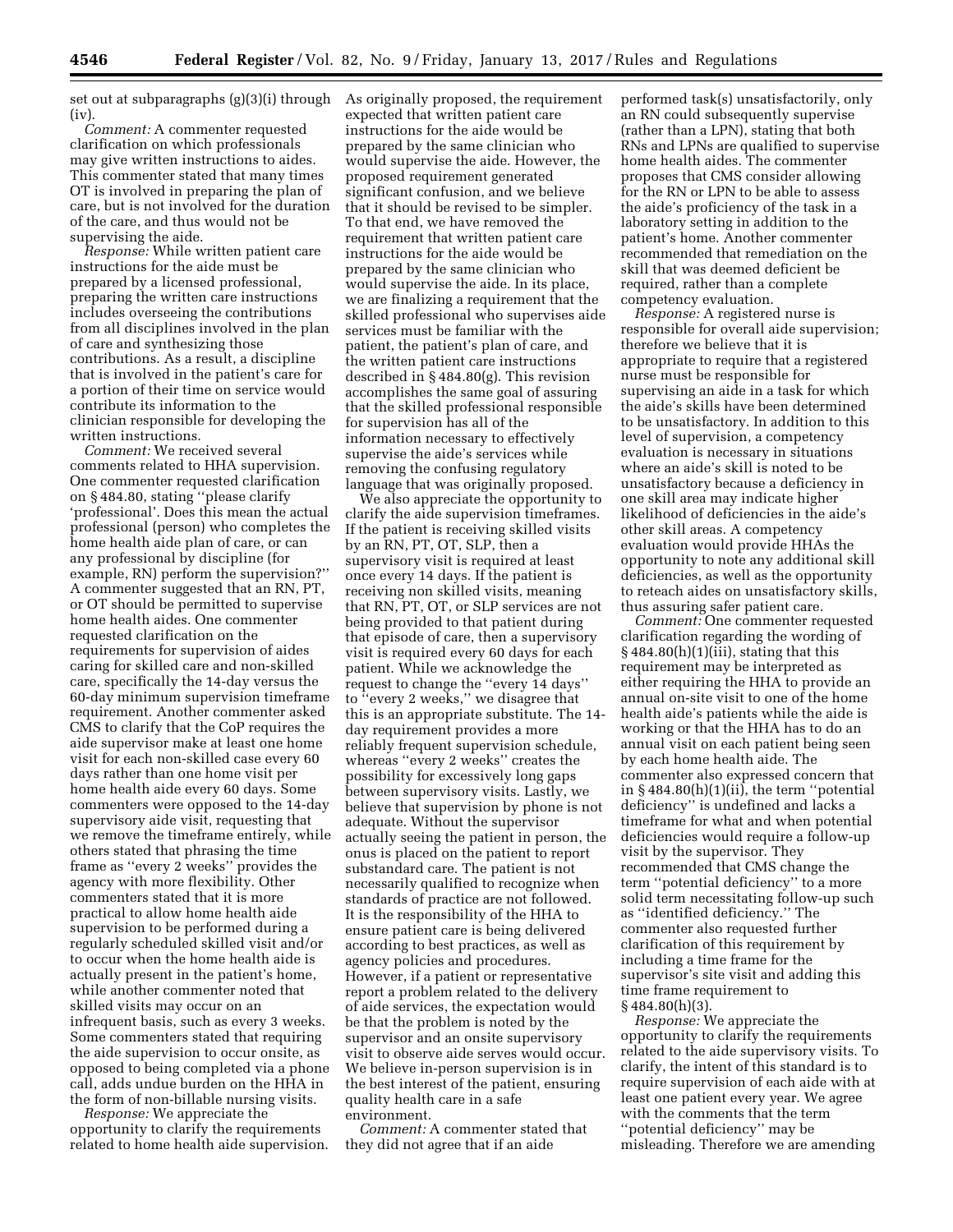the language to state ''area of concern'', which is also consistent with the way we express this same concept in the hospice CoPs. Lastly, we disagree with the commenters suggestion to include a time frame for the supervisor's site visit and adding this time frame requirement to § 484.80(h)(3). We want to ensure the necessary flexibility to account for variations in aide visit frequencies to the patient's home, as some patients have more frequent aide visits while others have less frequent aide visits. We also want to allow HHAs to tailor the timing of the direct supervision to the urgency of the area(s) of concern, with those that may affect patient safety or outcomes requiring a faster response time.

*Comment:* One commenter requested clarification on whether the supervision elements set forth in (h)(4)(i) through (vi) must be documented on each aide supervisory visit. Lastly, one commenter requested clarification on what is meant by ''demonstrate specific communication skills''?

*Response:* All elements set forth in paragraph (h)(4) need to be accounted for in each and every supervisory visit. In other words, each supervisory visit would need to provide for and document supervision related to: Following the patient's plan of care for completion of tasks assigned to a home health aide by the registered nurse or other appropriate skilled professional; maintaining an open communication process with the patient, representative (if any), caregivers, and family; demonstrating competency with assigned tasks; complying with infection prevention and control policies and procedures; reporting changes in the patient's condition; and honoring patient rights. The phrase ''demonstrate specific communication skills'' was never used in the proposed rule, so we are unable to clarify its meaning or intent.

Compliance With Federal, State, and Local Laws and Regulations Related to Health and Safety of Patients

*Comment:* We received several comments regarding lab services, specifically, the prohibition on substituting home health agency equipment for patient's equipment. Several commenters suggested that CMS allow HHAs the flexibility of using agency equipment based on individual patient need and with the patient's consent when assisting with self-testing. A few commenters requested clarification regarding situations when a patient could not afford equipment, or when testing would be for a short period of time. Commenters also asked if

testing would be covered by a CLIA waiver, and, if an agency does not have a CLIA waiver, would they be covered to use their own equipment. Another commenter asked whether a patient's refusal to obtain equipment would be a reason to discharge for cause.

*Response:* We proposed and are finalizing a requirement that HHAs may not substitute HHA-owned selfadministered testing equipment for patient-owned self-administered testing equipment. As stated in the preamble to the proposed rule, ''Agencies may also use their own self-administered testing equipment for a short, defined period of time when the patient has not yet obtained his or her own testing equipment, such as in the days immediately following physician orders to obtain the testing equipment when a patient may not have the time and resources immediately available to complete the process. We would expect the HHA to use available resources to assist the patient in obtaining his or her own testing equipment as quickly as possible.'' We believe that this establishes a reasonable expectation for the use of HHA owned selfadministered testing equipment on a short-term basis while a patient obtains his or her own equipment. HHAs are expected to help patients identify and access existing resources that mitigate or alleviate any potential barriers to obtaining this essential equipment. We believe that enabling patients to use their own equipment will improve the quality of care management that they experience and will avoid the potential for a patient to not have access to any testing equipment in emergency situations when HHA staff may not be immediately available to provide it. In cases specifically related to the use of self-administered testing equipment for purposes of blood glucose monitoring, if, despite all HHA efforts to help patients identify and access existing resources that mitigate or alleviate any potential barriers to obtaining this essential equipment, a patient refuses to obtain his or her own testing equipment, and if the patient is receiving the Medicare home health benefit, then the refusal to obtain self-administered testing could be grounds for patient discharge. Daily, and multiple daily visits for purposes of blood glucose monitoring over a long period of time would not meet the criteria for coverage of Medicare home health services under section 1861(m) of the Act, which prohibits payment for services that are more than part-time or intermittent. Therefore, an HHA would be permitted to discharge the patient because the

payment source will no longer pay (see § 484.50(d)(2)). However, we believe that these situations are very rare. We would expect an HHA to thoroughly document all steps taken to resolve this issue, converse with the patient regarding the implications of this decision, communicate with the physician responsible for the home health plan of care and the practitioner who will be providing follow-up care, and provide the patient with information regarding other possible sources of care that may meet the patient's care preferences.

If the HHA is only assisting an individual in self-administering a test with an appliance that has been cleared for that purpose by the Food and Drug Administration (regardless of appliance ownership status), the testing selfadministration assistance is not required to be in compliance with the applicable requirements of part 493 of this chapter. However, if the HHA engages in laboratory testing outside of the context of assisting an individual in selfadministering a test with an appliance that has been cleared for that purpose by the Food and Drug Administration, then the testing must be in compliance with all applicable requirements of part 493 of this chapter.

# Organization and Administration of Services

*Comment:* While one commenter strongly supported the proposed requirement that an HHA organize, manage and administer its resources to attain and maintain the highest practicable functional capacity for each patient's medical, nursing and rehabilitative needs as indicated by the plan of care, including overcoming those deficits that led to the patient's need for home health services, another commenter disagreed with this proposal. The commenter recommended revising the requirement from ''overcoming those deficits that led to the patient's need for home health services'' to ''providing optimal care to meet patient's identified needs.''

*Response:* We agree that revising this statement is appropriate to reflect the broad scope of HHA services that may be provided, including maintenance services. The revised is as follows, ''The HHA must organize, manage, and administer its resources to attain and maintain the highest practicable functional capacity, including providing optimal care to achieve the goals and outcomes identified in the patient's plan of care, for each patient's medical, nursing, and rehabilitative needs.''

*Comment:* A commenter recommended a total revision of the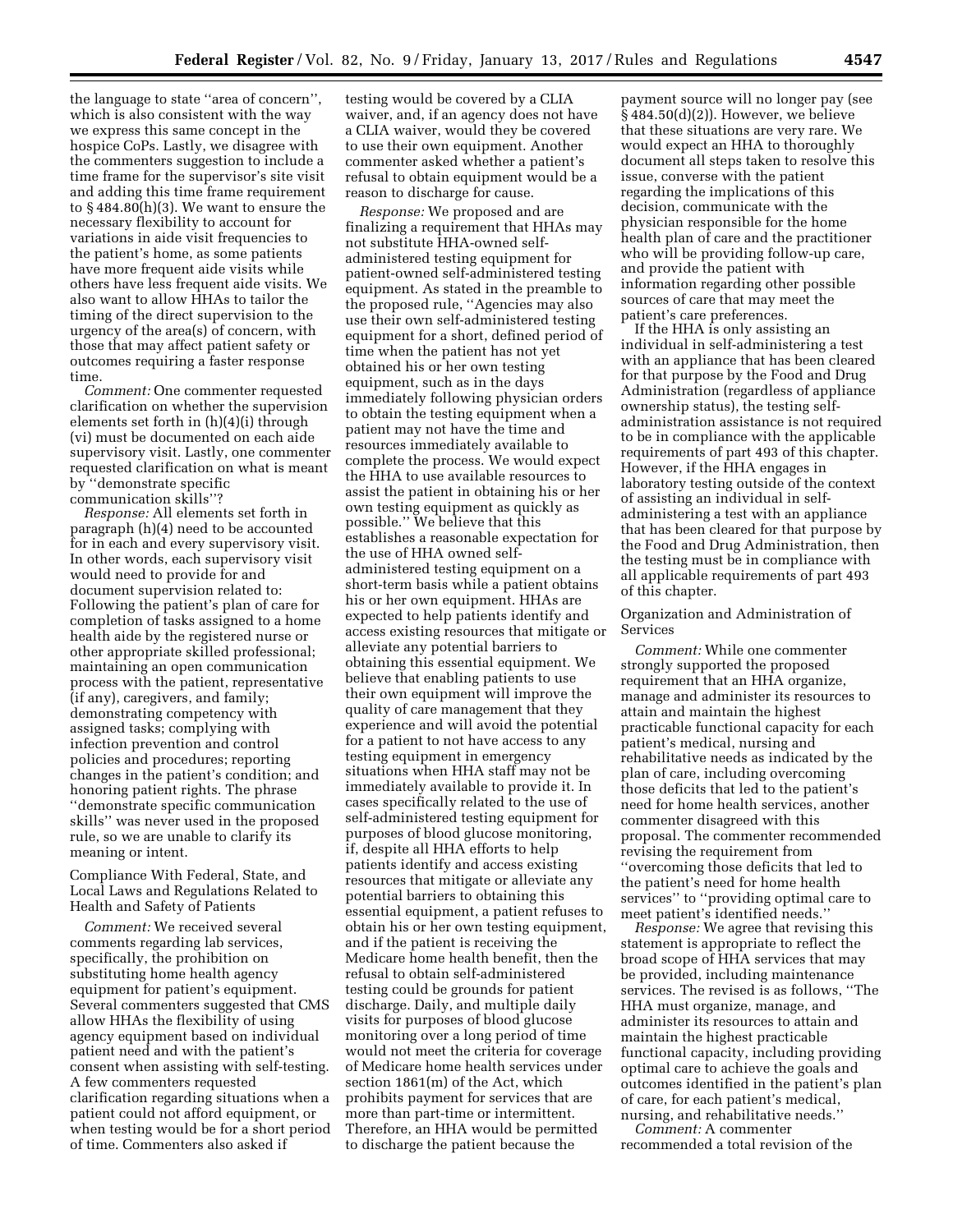organization and administration requirements in a manner that removes established roles (for example, administrator and clinical manager) in favor of a structure that focuses on parent offices, where non-patient care administrative functions are performed and service locations from which patient care functions are performed.

*Response:* A revision of this extent would be a significant departure from the original proposal. Thus, we believe that, should we choose to act upon this recommendation, such actions would be most appropriately undertaken in separate rulemaking to allow all interested parties the opportunity to comment on such changes.

*Comment:* Several commenters suggested that the regulations should require an HHA to have a physician that serves as the HHA medical director, similar to what is already required in the regulations for nursing homes and hospices. Commenters suggested that the medical director be responsible for the following:

• Implementation of patient care policies;

• Coordination of medical care within the HHA;

• Coordination and oversight of related practitioners;

• Clinical leadership regarding application of current standards of practice for patient care and new or proposed treatments, practices, and approaches to care;

• Promoting attainment of optimal patient outcomes;

• Serving as a clinical resource when attending physicians are unavailable to ensure that urgent matters are addressed;

• Diagnosing changes in patient condition;

• Linking the HHA to the physician community to improve HHA-physician relationships; and

• Providing input for the HHA's QAPI program.

Additionally, commenters requested that the relationship between the medical director and the governing body be defined.

*Response:* A new requirement of this magnitude, both in terms of potential effect on HHA daily operations and HHA costs, would be a significant departure from the original proposal. Thus, we believe that, should we choose to act upon this recommendation, such actions would be most appropriately undertaken in separate notice and comment rulemaking to allow all interested parties the opportunity to comment on such changes.

*Comment:* Commenters agreed with the proposed role of the governing body,

but asked for clarification regarding the composition of the group. A commenter asked if the Professional Advisory Committee could be considered the governing body for purposes of this rule. Commenters also asked if there were specific disciplines that would be expected to be represented in the membership of the governing body and if there were specific requirements for how often the governing body would need to meet. Lastly, commenters asked for further explanation of the proposal that the governing body would assume ''full legal authority'' for the HHA.

*Response:* An HHA may establish a governing body composed of individuals of its choosing. The individuals that comprise the governing body are those who have the legal authority to assume responsibility for assuring that management and operation of the HHA is effective and operating within all legal bounds. Those individuals could be members of the previously-required Professional Advisory Committee, but that is not a requirement.

*Comment:* Many commenters submitted comments regarding the proposed requirements for HHA administrators. Of those commenters, many requested clarification on whether a single administrator would be permitted to oversee the operations of multiple HHAs. Commenters suggested that HHAs should be permitted to use this arrangement if it could be demonstrated that the administrator could fully meet the requirements of the duties set forth in the proposed rule. Commenters suggested that, in order to permit this arrangement, the regulation should be revised to clarify that the administrator be immediately available ''in person or by telecommunications.''

*Response:* The HHA administrator is required, among other things, to be responsible for all day to day operations of the HHA (§ 484.110) and to be available to patients, representatives, and caregivers to receive complaints  $(\S 484.50(c)(3))$ . Our expectation is that the administrator will be actively involved in the daily responsibilities of running the HHA, and that HHAs will be able to demonstrate such involvement upon survey. We do not specify the manner in which this daily involvement must occur. We did not propose, nor are we finalizing, a requirement that each HHA have a fulltime administrator. Therefore, it is permissible within these regulations for an administrator to work part-time for more than one HHA. However, we believe that the expectation of active involvement in daily operations and regular availability to patients,

caregivers, and representatives would be difficult, if not impossible, for an administrator to meet if he or she is responsible for operating numerous HHAs on any given day.

*Comment:* A commenter suggested that the role of the administrator should focus on the function of the HHA, assuring accountability to the governing body, and managing problems that cannot be resolved on a clinical level. Another commenter suggested that the role of the administrator should include responsibility for acting as liaison with the governing body, employing qualified personnel, ensuring adequate staff education, and conducting evaluations.

*Response:* We agree that the administrator should be accountable to and should report information to the governing body, and have added this requirement to the final rule. We also agree that assuring that the HHA employs qualified personnel is a responsibility of the HHA administrator, and have made this change. This is particularly important for the hiring and oversight of all management roles within the HHA. We believe that this concept includes assuring the proper education and training of those staff being hired. Furthermore, we agree that managing problems that cannot be resolved on a clinical level is part of the role of the administrator. However, we believe that this concept is already embodied in the requirement that the administrator must be responsible for all day-to-day operations of the HHA. We do not agree that an HHA administrator would be responsible for conducting staff evaluations, as directly evaluating all staff would be an inefficient use of administrator resources, and would likely be the appropriate responsibility of other managers within the organization.

*Comment:* A commenter suggested that the regulations should require an HHA to have a qualified professional clinician available to provide clinical oversight during all operating hours. The commenter noted that the current HHA regulations require a supervising physician or nurse, or equally qualified person, to be available at all times during operating hours. The proposed regulation requires the administrator (who may or may not be a clinician), or a pre-designated person who is a skilled professional, be available during operating hours. The proposed regulation did not require the clinical manager (who is a registered nurse or physician) to be available during operating hours, and did not require a designee in the clinical manager's absence. Therefore, the commenter stated that there exists the potential for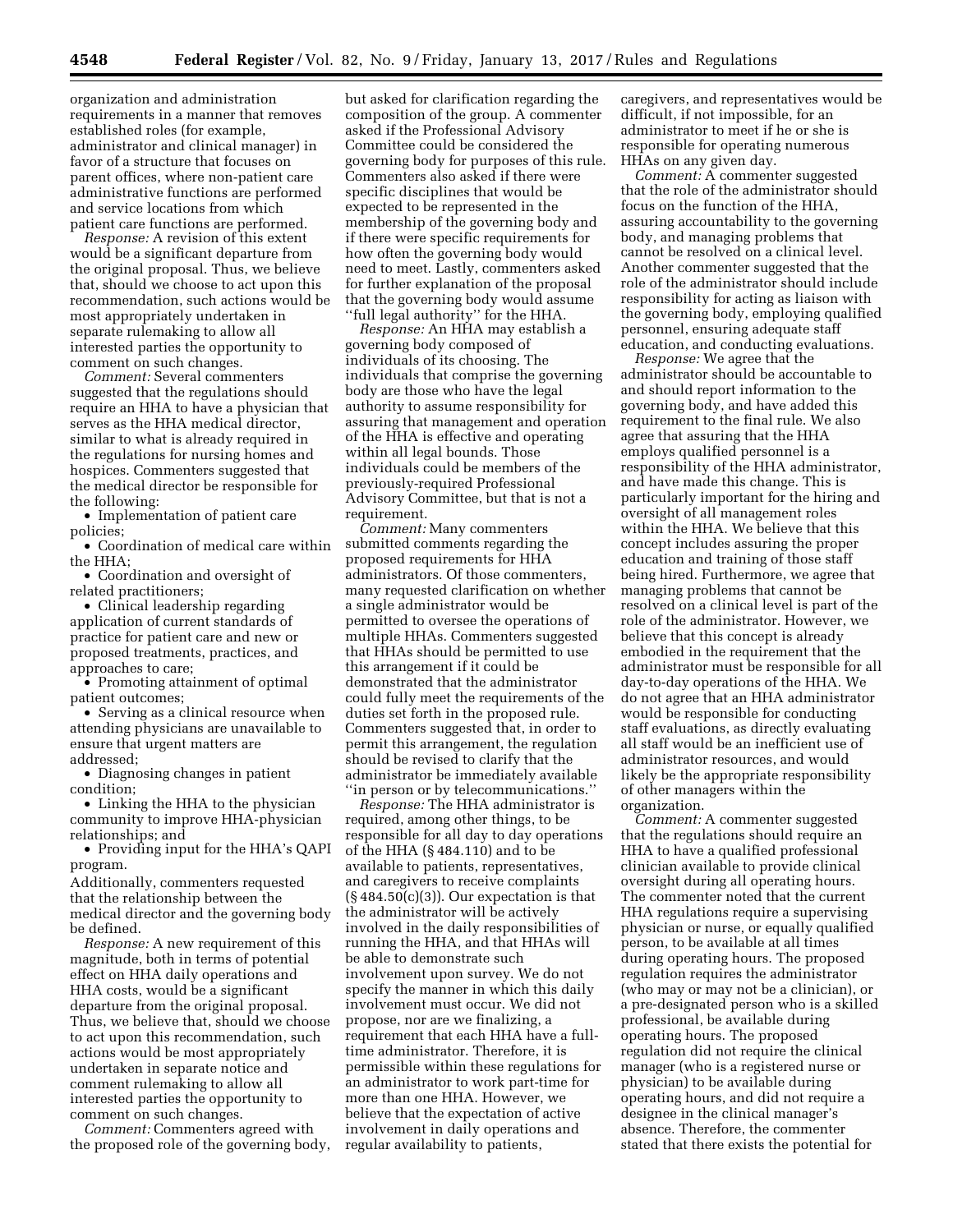a home health agency to be operating without the direction of a clinician during operating hours. For example, when the administrator is available, the proposed rule does not specify the need for any pre-designated skilled professional to be available as well. If the administrator is not a clinician, and the clinical manager is not on duty, the home health agency would be operating without a designated clinical manager.

*Response:* We agree with the commenter that, as originally proposed, the regulations created the potential for a situation where a home health agency would be operating without a designated clinician serving in a manager role. This was not our intent, and we greatly appreciate the commenter's insight into this matter. We believe that a gap in clinical leadership would pose a threat to patient health and safety, as clinicians in the field would not necessarily have ready access to clinical management expertise and guidance when needed. In order to remedy this oversight, we have revised the regulatory text at  $§$  484.105(b)(1)(iii) to require that a clinical manager, rather than a skilled professional, be available during all operating hours.

*Comment:* Many commenters requested additional information regarding the process for designating an individual to act on behalf of the administrator in his or her absence. Commenters asked whether the person designated to fill the role of the administrator, also referred to as the administrator designee, would need to be registered with the State Survey Agency. Commenters also asked for information regarding the timing of the designation, wanting to know whether it could be done a few days prior to the administrator being on planned leave. In addition, commenters made suggestions regarding those responsible for authorizing the administrator designee. One commenter suggested that the administrator should be permitted to authorize the designee, while another commenter suggested that any one member of the governing body should be allowed to authorize the administrator designee.

*Response:* Section 484.100(a)(2), which implements section 1891(a)(2) of the Act, requires disclosure of certain specified information regarding an officer, a director, an agent, or a managing employee of the HHA. This statutory authority does not extend to individuals who may act in a management capacity on an episodic basis for a short period of time in the administrator's absence (for example, 2 weeks a year while the administrator is

on vacation and on an occasional basis when the administrator is ill). However, if an individual were to act in a managing employee capacity as the administrator designee on a frequent or regularly scheduled basis (for example, 1 day a week every week, a few hours each day, or 2 weeks out of each month), then that individual would be a managing employee, and the HHA would be expected to disclose the required information in accordance with § 484.100(a). The timeframe for predesignating the individual who will be responsible for fulfilling the role of the administrator in his or her absence should be established in each HHA's own policies and procedures. We note that pre-designation needs to be by both the administrator and the governing body as a whole. The time necessary to obtain governing body approval for the designation should be factored into the HHA's timeframe as established in its policies and procedures. The goal of this requirement is to provide management continuity within the HHA to the greatest degree possible. HHA staff should know and be able to verbalize upon interview whom the predesignated individual(s) is/are for this role.

*Comment:* Several commenters made suggestions related to the number of administrator designees that an HHA should be permitted to have. Commenters agreed that having one administrator and one administrator designee may not be sufficient to allow for situations of illness, planned vacations, and various other factors. Some commenters suggested that three administrator designees may be appropriate, while others suggested having no limits to the number of designees that an HHA may select. One commenter suggested that, rather than have the governing body approve a single designated back up person to function in the absence of the administrator, the regulation should allow the governing body to approve the HHA's policy outlining how administrative oversight will be transferred in the absence of the administrator.

*Response:* The number of administrator designees should be determined by HHA needs and set forth in each HHA's policies and procedures. As stated previously, the goal is to provide continuity within the HHA to the greatest degree possible. HHA staff should know and be able to indicate to a surveyor whom the pre-designated individual(s) is/are for this role. We are retaining the requirement that the governing body must approve the predesignated individual(s). The governing body is responsible for the administrator's appointment, and should be similarly responsible for the designee's appointment.

*Comment:* A commenter suggested that the regulation should clearly permit the clinical manager to serve as the administrator designee, as long as he or she meets the qualifications for the administrator as described in § 484.115(a).

*Response:* The clinical manager may be the designee, as long as he or she meets the personnel qualifications to do so. However, it would not be appropriate to specify this in the regulatory text, as such an addition may inaccurately imply that others within the HHA who also meet the personnel requirements would not be permitted to be the designee.

*Comment:* A commenter suggested that the term ''equally qualified substitute'' be used in place of ''predesignated person'' to describe the individual who fills the administrator role in the absence of the administrator.

*Response:* We believe that both the ''qualified'' and ''pre-designated'' nature of the individual should be included in the regulation, and have added ''qualified'' to the regulatory text. An individual would be considered ''qualified'' to be the ''pre-designated individual'' by meeting the personnel qualifications for the administrator role as set forth in § 484.115(a).

*Comment:* A commenter requested clarification of the phrase ''operating hours'' as it was used in terms of the availability of the administrator. The commenter stated that HHAs typically have a nurse available to see patients 24 hours per day, and wanted to know if this availability would also mean that the administrator must be available 24 hours a day.

*Response:* As currently stated in the HHA interpretive guidelines (*[http://](http://cms.hhs.gov/Regulations-and-Guidance/Guidance/Manuals/downloads/som107ap_b_hha.pdf) [cms.hhs.gov/Regulations-and-](http://cms.hhs.gov/Regulations-and-Guidance/Guidance/Manuals/downloads/som107ap_b_hha.pdf)[Guidance/Guidance/Manuals/](http://cms.hhs.gov/Regulations-and-Guidance/Guidance/Manuals/downloads/som107ap_b_hha.pdf) [downloads/som107ap](http://cms.hhs.gov/Regulations-and-Guidance/Guidance/Manuals/downloads/som107ap_b_hha.pdf)*\_*b*\_*hha.pdf*), the term ''operating hours'' means all hours that staff from the agency are providing services to patients. For the sake of consistency, we intend to maintain this understanding of the term.

*Comment:* We received many comments related to the proposed requirement that each HHA have a clinical manager who is responsible for several duties. Many of these commenters were supportive of the new requirement, stating that it more clearly articulates the responsibility of the former supervising physician or supervising nurse role, ensuring that patient needs are continually assessed, and ensuring coordination of care,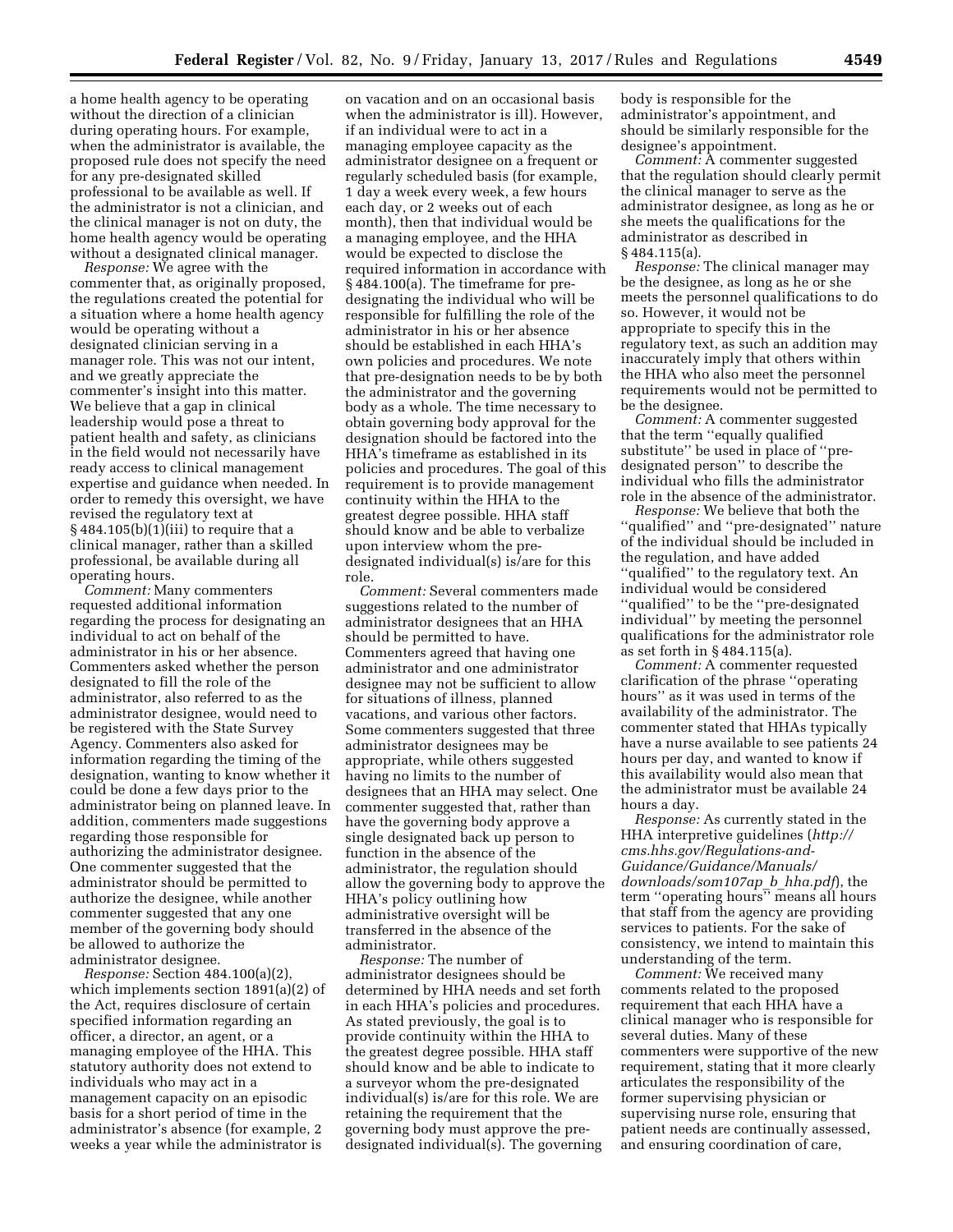coordination of referrals, and updating of plans, etc. While some commenters suggested that the role be eliminated altogether, other commenters sought clarification regarding its function, goals, and operational implementation. A commenter asked if this role was intended to be filled by the individual who would provide hands-on care in the field, or if it could be filled by a supervisor who may not be out in the field. Another commenter expressed a similar concern, asking whether the clinical manager would be responsible for oversight of certain agency functions (for example, making patient and personnel assignments, coordinating referrals, and assuring that patient needs were continually assessed) or whether the clinical manager would have to perform the functions himself. Some commenters asked whether multiple individuals would be permitted to fulfill the clinical manager role, noting that in large HHAs it may be difficult for one single individual to perform all of the proposed duties. Some suggested that multiple people could all do the same job, each for an assigned subset of the HHA's patient population, while others suggested that multiple people could divide the duties of the clinical manager role, such as one clinical manager is responsible for oversight of personnel and another clinical manager is responsible for patient care services. Other commenters suggested that the clinical manager should be permitted to delegate to other individuals, both clinical and non-clinical, to carry out the duties for which the clinical manager has oversight responsibility. Some commenters supported the idea that the clinical manager and the administrator should be separate roles filled by separate individuals, while other commenters stated that the roles should be permitted to be combined and filled by a single person.

*Response:* The clinical manager requirement is set forth as a list of responsibilities, such as coordinating patient care and referrals (§ 484.105(c)), in order to allow HHAs flexibility in its implementation. In a small HHA one clinical manager may fulfill all of these roles and for all patients. In a larger HHA, multiple clinical managers may divide up the HHA's caseload, and each clinical manager takes responsibility for assuring all of these functions for his or her caseload. Alternatively an HHA may have one clinical manager that delegates different aspects of the clinical manager role to different individuals, assuring that each individual performs the necessary duties and functions. The organizational structure for each HHA

will vary, as set forth in each HHA's own policies and procedures. While we believe that it would be rare for a single individual to be capable of effectively fulfilling all of the responsibilities of the administrator and the clinical manager for an entire HHA, this rule would not prohibit this arrangement, provided that the individual meets the personnel qualifications for both roles as set forth in § 484.115 and the quality of care provided to patients is not compromised. However, we believe that in the vast majority of situations, HHAs will find it necessary to have at least two individuals fulfilling the administrator and clinical manager responsibilities separately.

*Comment:* Numerous commenters suggested that, in addition to permitting a registered nurse or a physician to fill the clinical manager role, the regulation should also permit a physical therapist, speech-language pathologist, occupational therapist, audiologist, or social worker to fill the clinical manager role.

*Response:* We agree that these skilled professionals may have the appropriate qualifications to fill this role. HHAs will be responsible for assuring that any skilled professional filling the role of the clinical manager has the necessary clinical, managerial, and communication skills needed to successfully fulfill his or her responsibilities as a clinical manager. The regulatory text regarding the qualifications for a clinical manager has been revised accordingly, and has been moved to the ''Personnel Qualifications'' section of the rule at § 484.115.

*Comment:* A few commenters opposed the proposal that the clinical manager be responsible for assuring the development of personnel qualifications and policies. Commenters stated that this is the role of the Human Resources staff, which has specialty knowledge regarding the legal rights and obligations of professionals relative to their employment with the organization. Commenters suggested that the development of personnel qualifications and policies should be the responsibility of the administrator and the human resources director, with approval from the governing body. Commenters also suggested that clinical managers should express the needs of the clinical program to the Human Resources staff so that those needs could be reflected in personnel policies (including, but not limited to, job duties, job knowledge, expectations relating to the submission of clinical notes, productivity expectations, and hours of work). These commenters

suggested that it would be more appropriate to require that the clinical manager collaborate with the administrator regarding the development of personnel qualifications and policies.

*Response:* We agree that assuring the development of personnel qualifications, and policies and procedures, is a task more appropriately assigned to the administrator, rather than the clinical manager. We have revised the regulatory requirement at § 484.105(b)(1)(iv) accordingly. The administrator may choose to delegate these tasks to others, including the clinical manager, as appropriate, while retaining the responsibility for assuring that tasks are completed and duties performed.

*Comment:* A commenter recommended that the clinical manager be responsible for ''supervision of staff.''

*Response:* Both the proposed and final rule require that the clinical manager provide oversight of personnel. We believe that the broad concept of ''oversight'' already includes the narrower concept of ''supervision.'' The extent to which the clinical manager directly supervises personnel or delegates such functions to others, while maintaining responsibility for assuring that supervision is done appropriately, would be left to the discretion of HHAs as established in their individual organization structures, as well as their own policies and procedures.

*Comment:* A few commenters suggested alternate phrasing for the clinical manager requirement in a way that avoids creating a specific management position. While the commenters supported the concept of HHA staff members performing the duties set forth in the proposed rule, they opposed establishment of a specific managerial role for those duties. Commenters suggested that the regulation should identify the functions that need to be performed without using the ''clinical manager'' title, and require that ''a designated HHA staff member'' who is a qualified licensed physician or registered nurse provide oversight. One commenter suggested that the regulation should be re-named ''Oversight of Patient Care Services and Personnel.''

*Response:* As stated in the preamble of the proposed rule, our goal is to consolidate under the direct responsibility and authority of HHA management those areas that receive the most frequent deficiency citations. We believe that the clinical manager role is essential for managing the complex, interdisciplinary care of home health patients. Although the current HHA rule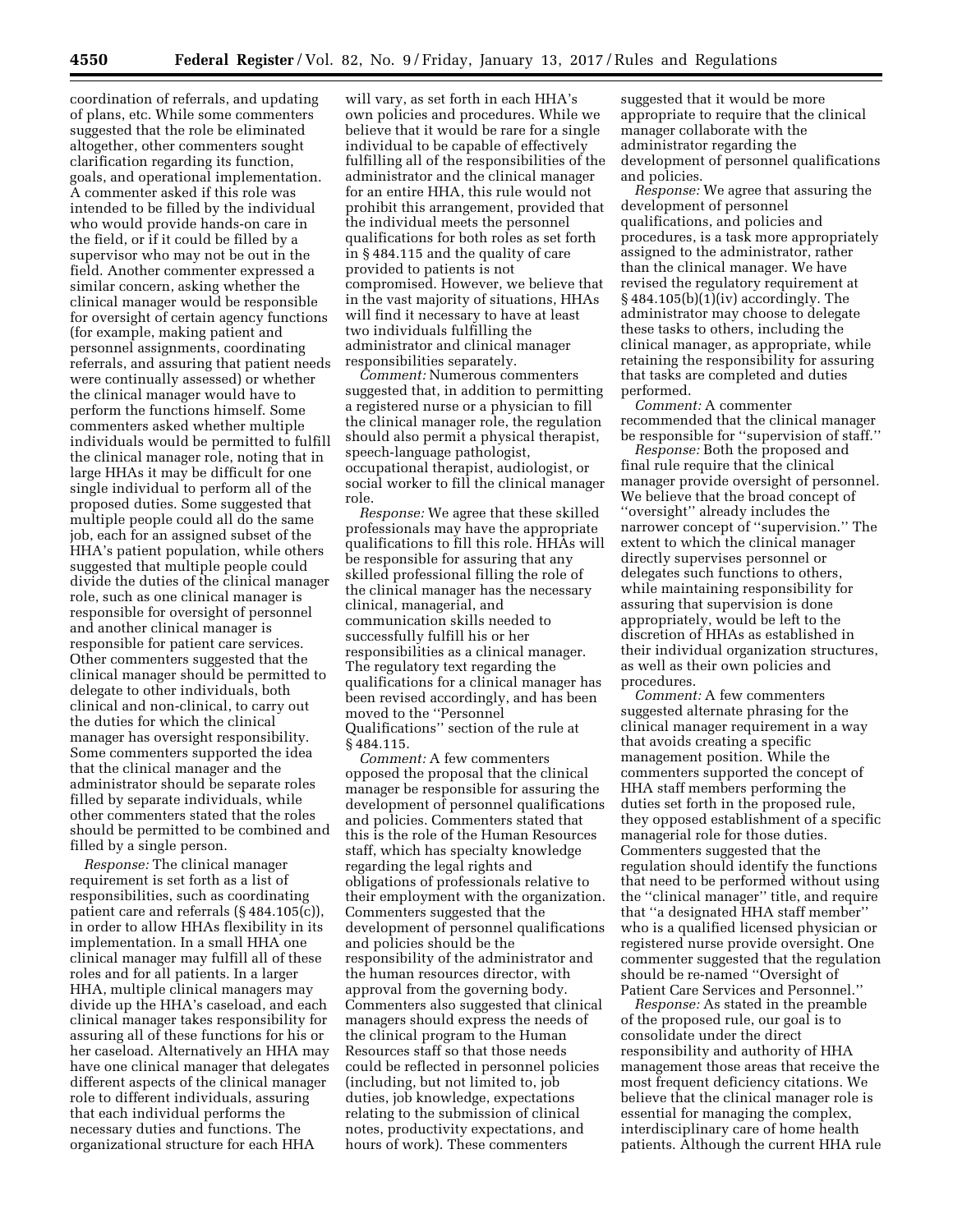addresses these issues, it does so in a decentralized manner that has not consistently led to the patient care outcomes that we seek to achieve in this rule. Six of the twenty most frequently cited survey deficiencies center on the need for patient care coordination and implementation, including the most frequently cited deficiency related to ensuring that each patient has a written and updated plan of care. These frequent deficiency citations indicate that patient care, as structured under the current CoPs, is not being sufficiently planned, coordinated, and implemented to ensure the highest quality care for all HHA patients at all times. As such, we believe that a new approach is needed in order to consistently achieve improved patient outcomes, and that consolidating these frequently deficient areas under the overall responsibility of a designated management position will address this need. HHAs may choose to organize one or more clinical managers in a manner that meets their needs, but we believe that this designated position is essential.

*Comment:* A few commenters expressed strong support for the proposed parent-branch relationship, particularly the proposal to remove distance between locations as a consideration in the branch approval process, stating that, distance should not be a consideration as long as the parent can demonstrate administrative control over the branch. Commenters also supported the proposed requirement that the parent office has direct day-to-day control and direct supervision of all activities performed and services provided by/from the branch office, including all contracts, personnel oversight, plans of care, services, quality control, etc. However, one commenter stated that the proposed rule did not go far enough in abandoning geography as an organizational consideration. The commenter stated that advancements in technology available to HHAs, including IT enhanced functions like clinical software (including, but not limited to, assessments, plan of care, and scheduling), IT support, payroll, communications, accounting/billing and many administrative functions, such as HR administration, insurance and strategic planning, are amenable to centralized configuration for multiple service locations, as opposed to decentralized provision of services and day-to-day supervision of services.

*Response:* We appreciate the support of most commenters, and believe that the proposed, and finalized, requirements strike an appropriate balance between the need for HHA

flexibility in management and structure, and the need to assure accountability throughout an organization and its many possible locations in a manner that assures patient safety and high quality patient care.

*Comment:* While some commenters supported the proposal to discontinue the use of subunits, many commenters posed logistical questions regarding the conversion of existing subunits to branches or independent HHAs. One commenter indicated that its ''branches'' currently have their own provider number or NPI, and asked whether those ''branches'' that currently do have their own NPI will be required to be registered as a separate agencies. Other commenters noted that the current CMS Manuals indicate that there is a process for the conversion of a branch to a subunit; however, those Manuals are silent on the process for the conversion of a subunit to a branch or to a parent HHA. In light of this, commenters posed the following questions:

• How will the transition need to occur for patients who span the conversion in terms of claim submission? Will agencies need to close the patient under the subunit provider number and re-open the patient's care under the parent provider number? Will that require a new start of care and associated face-to-face evaluation?

• Will a subunit converting to an independent HHA automatically be ''recognized'' as an independent parent HHA without any further application or formal conversion process? As a part of that recognition, will the subunits converting be permitted to maintain their current CMS certification numbers (''CCN'') so as not to interrupt treatment, billing and reimbursement for current patients?

• Will subunits undergoing the conversion process to branches be treated as new enrollees?

• Will subunits undergoing the conversion process be required to submit new CMS Form 855A applications?

• Will subunits undergoing the conversion process be subject to survey as a ''new'' HHA?

• Will subunits undergoing conversion be required to discharge current patients and readmit them to the parent HHA or an alternative HHA provider during the conversion process?

• Will billing and claims processing for subunits undergoing conversion to branch offices be interrupted, and how?

• How will subunits being converted to branch offices be added to their parent HHAs' CCNs?

• If an 855A is required for a subunit being converted, is there a way to streamline the process for approval if the subunit has a positive compliance record?

• How will subunits undergoing the conversion process to become a branch be held accountable for data transmission, billing, and compliance during the transition process?

*Response:* HHAs with subunits will need to work through a wide variety of questions and concerns. As the commenters indicated, guidance related to converting a branch to a subunit is set forth in CMS manuals in section 2182.3 of the State Operations Manual (*[https://](https://www.cms.gov/Regulations-and-Guidance/Guidance/Manuals/Downloads/som107c02.pdf) [www.cms.gov/Regulations-and-](https://www.cms.gov/Regulations-and-Guidance/Guidance/Manuals/Downloads/som107c02.pdf)[Guidance/Guidance/Manuals/](https://www.cms.gov/Regulations-and-Guidance/Guidance/Manuals/Downloads/som107c02.pdf) [Downloads/som107c02.pdf](https://www.cms.gov/Regulations-and-Guidance/Guidance/Manuals/Downloads/som107c02.pdf)*). Similarly, we believe that the logistics of converting existing subunits to branches or independent HHAs is also more appropriately addressed in CMS manuals than in this regulation. Following publication of this final rule, we intend to issue a Survey and Certification letter to the states that will explain the change in terminology and revise the guidance to reflect the new terminology. Additionally, we will revise sections of Chapter 2 of the State Operations Manual that address branches and subunits to reflect the changes finalized in this rule.

*Comment:* Many commenters suggested that, in order to smooth the process of converting subunits to branches or independent HHAs, CMS should reprioritize approval of new branches and new HHAs from a tier 4 priority to a tier 1 priority in the State Survey Agencies and CMS Regional Offices.

*Response:* Subunits are already the equivalent of stand-alone HHAs and will be able to continue functioning as such, relieving the need to change to branches. Since there would be no threat to an HHA's ability to function and serve its patients, we do not agree that it would be appropriate for CMS to allocate survey resources to those HHAs that desire to, but do not need to, convert a subunit to a branch. Thus, the current process and priority levels will remain the same.

*Comment:* Numerous commenters stated that the final regulation should provide ample time for HHAs to convert a subunit to either a parent or a branch. Commenters stared that HHAs converting from subunits to independent parent HHAs may need to put into place a new governing body and/or appoint a new administrator, meaning that HHAs may need time to recruit, hire, train and integrate these individuals. Commenters also stated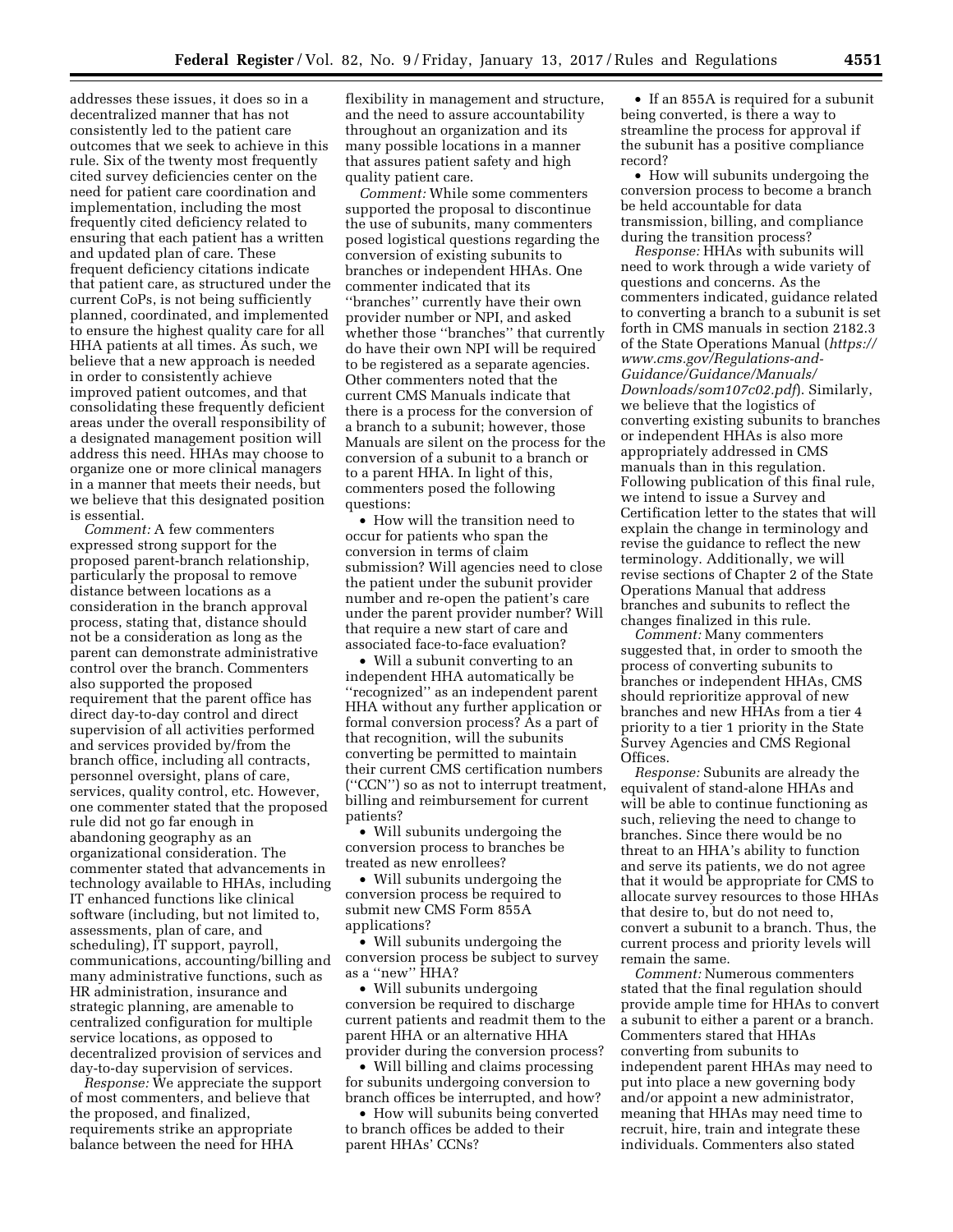that time may be needed for subunits to file new or amended state licensure applications and complete the processes necessary to obtain new or amended licenses. Lastly, commenters also stated that existing subunits in some states would have to seek and obtain permission from their respective state certificate of need agencies to convert to an independent parent HHA before they could even apply for the necessary state license. For these reasons, commenters requested a transition period of 6 to 12 months to ensure that HHAs have adequate time and preparation to come into compliance with the new parentbranch requirements that eliminate the use of subunits.

*Response:* All requirements set forth in this rule, including the removal of the subunit organizational structure, are effective July 13, 2017. We believe that this will provide HHAs with adequate time to make any adjustments for a subunit to begin operations as a standalone HHA.

*Comment:* One commenter suggested that the regulations related to HHA structure and parent-branch relationships could be streamlined by eliminating the requirement for bordering states to have reciprocal agreements in place in order to cross state borders. The commenter stated that this would negate the necessity of the separate provider number and resulting duplicative and unnecessary administrative costs. Agencies' offices in bordering states could then function under the revised branch definition, as proposed.

*Response:* This suggestion regarding reciprocal agreements between State Survey Agencies is related to the survey process, and is not within the scope of this rule, which sets forth the health and safety requirements for HHAs. Therefore, we are not addressing it in the rule.

*Comment:* A commenter requested reassurance that HHAs with existing subunits may choose to convert the subunit to either a parent or a branch at the HHA's discretion, subject to statespecific laws and regulations and the ability of the parent to demonstrate direct support and administrative control.

*Response:* The commenter is correct. A subunit may choose to be a distinct HHA (a parent) or go through the current approval process to become a branch.

*Comment:* A commenter expressed concern with the proposal that an HHA may not contract with an entity that has been denied Medicare or Medicaid enrollment; been excluded or terminated from any federal health care

program or Medicaid; had its Medicare or Medicaid billing privileges revoked; or been debarred from participating in any government program. The commenter asked whether the entity's attestation that it meets these conditions as part of the written agreement would be sufficient to demonstrate compliance with this requirement. The commenter stated that it would be very difficult for an HHA to obtain this information directly.

*Response:* We appreciate the opportunity to clarify this requirement. Enforcement of these provisions will vary based on the specific provision to be verified. In order to identify whether or not an entity has been denied enrollment or had its billing privileges revoked, we agree that written and signed self-certification is the most appropriate method to assure compliance because this is not publicly available information that HHAs can check on their own. However, we expect that HHAs will routinely check the List of Excluded Individuals and Entities (*<https://oig.hhs.gov/exclusions/>*). HHAs should also check the Special Advisory Bulletin (*[https://oig.hhs.gov/exclusions/](https://oig.hhs.gov/exclusions/advisories.asp)  [advisories.asp](https://oig.hhs.gov/exclusions/advisories.asp)*). In addition, in order to check whether or not an entity has been debarred, in accordance with the debarment regulations at 2 CFR 180.300, an HHA may check the System for Award Management (*[https://](https://www.sam.gov/portal/SAM/#content) [www.sam.gov/portal/SAM/#content](https://www.sam.gov/portal/SAM/#content)*) or obtain self-certification from the entity. HHAs are responsible for assuring a contracted entity's continued good standing, and would be expected to establish policies and procedures for doing so.

*Comment:* A small number of commenters suggested that the regulations should permit those individuals who are employed by a ''Professional Employer Organization'' (PEO) to be considered a direct employee for purposes of the proposed requirement that at least one HHA service must be provided directly.

*Response:* It is our longstanding policy to establish a ''direct'' relationship between an employer and employee through the issuance of a W– 2 by an employer to an employee without intermediaries. We did not propose to revise our longstanding policy and the commenters did not provide any evidence to demonstrate that the use of PEOs would improve patient health and safety. Therefore, we are maintaining current CMS policy that providing a service ''directly'' means providing a service by employees who are issued a W–2 by the HHA.

*Comment:* A commenter suggested that the regulation should be clarified so

that a service would be considered to be provided ''directly'' in situations when that service is temporarily provided by supplementary contracted staff. For example, an HHA may employ a large number of nurses to provide nursing services directly, but use contracted supplement nurses in situations such as a medical leave of absence of an employed nurse or to fill an employed nurse position while the HHA hires a new nurse. The commenter stated that having one or two temporarily contracted staff should not preclude the HHA from designating that service as being provide directly by the HHA.

*Response:* In order to assure compliance at all times with the requirement of 484.105(f), which states that a HHA ''must provide at least one of the services described in this subsection directly,'' an HHA may not use contracted individuals to provide its chosen service directly.

*Comment:* A commenter suggested that the services of mental health professionals (Social Workers, Psychologists, Counselors, and Therapists) should be part of home health services.

*Response:* Medical social services are already part of the HHA benefit, as set forth in the Act. However, mental health services beyond those provided as medical social work services are not within the scope of HHA services as set forth in section 1861(m)(3) of the Act. For this reason, it would not be appropriate to include the services of other mental health professionals in this rule.

*Comment:* A commenter suggested that all regulations related to HHA financial planning should be removed or replaced by a regulation that focuses on the sufficiency of the HHA's operating budget to meet its needs and provide services to the patients in its care.

*Response:* The financial planning requirements for HHAs are set forth in section 1861(z) of the Act and these regulations implement those statutory requirements. Therefore, we are required to retain the financial planning requirements in this rule.

### Clinical Records

*Comment:* We received many comments on the content of the clinical record. A few commenters supported the requirement, stating that it would decrease duplication by no longer requiring certain information (for example, physician name and drug, treatment and activity orders) be included in a dedicated part of the clinical record since this information is also in the plan of care, which is a part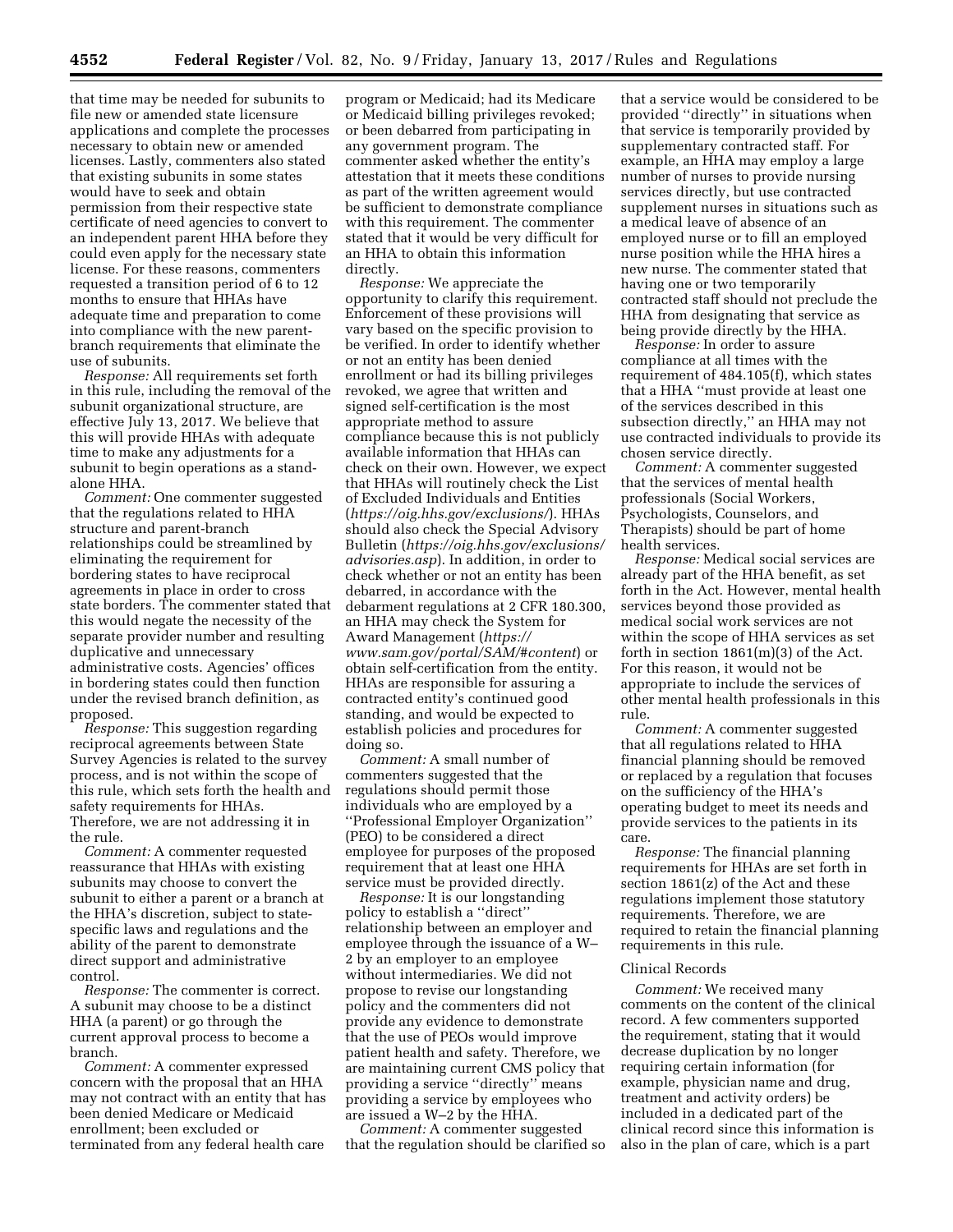of the total clinical record. Other commenters requested clarification on what was meant by the term ''current'' comprehensive assessment. One commenter questioned the rationale for requiring that the home health clinical record contain the current assessment, including all of the assessments from the most recent home health admission. This commenter went on to say that assessments from prior admissions would have limited value in providing an accurate picture of a patient without all other components of the clinical record from that time frame. Furthermore, ''most recent admissions'' leaves home health agencies in the position of having to guess at the required time frame and the number of assessments needed to meet the requirement. The commenter recommended that CMS remove the requirement to include the assessments from prior admissions in the current clinical record since these assessments can be retrieved and viewed in the context of the total previous record for 5 years, in accord with record retention requirements.

*Response:* The current assessment would be the assessment that was completed with the most recent date. We did not propose, nor are we finalizing, that the record must include assessments from prior admissions. The patient's record is meant to provide a full history of that patient's care and status while he or she is under the care of the HHA. Therefore, it must contain all assessments ever related to the patient's current admission. HHAs may choose to keep the most current/recent assessment in a different part of the record to differentiate it from older, out of date assessments, if that would improve clarity for users of the clinical record.

*Comment:* One commenter urged CMS to require listing the inclusion of contact information for caregivers, not just the patient and any representative, in the patient's clinical record (§ 484.110(a)). The commenter goes on to say that while the comprehensive assessment identifies caregivers and itself is part of the clinical record, specifically including contact information for the caregivers is appropriate in light of the various responsibilities specified for HHAs with respect to a patient's caregivers throughout the CoPs.

*Response:* We agree that, in addition to the patient representative contact information (whether legal or patientselected), it is important to include contact information for the primary caregiver(s) as well. We believe this would be helpful to the HHA staff as

they coordinate and deliver care. Therefore, we amended the language at § 484.110(a)(4) by adding this requirement to the final rule.

*Comment:* One commenter expressed concern that it may be difficult for some organizations to obtain and keep contact information for the patient's primary care practitioner who will be responsible for providing the patient's care after discharge. The commenter also states that the requirement is very broad in scope, and in many cases the practitioner who will care for the patient after discharge may work within a practice in which one specific provider may not be identified for the patient. In addition, the practitioner who will care for the patient after discharge may not be the same as the physician(s) writing home health orders for the patient. The commenter continues on to say that this is often problematic for organizations to determine which practitioner will be providing care for the patient after they have completed their home health visits.

*Response:* We understand the commenter's concerns with obtaining contact information for the patient's follow-up care practitioner. However, we strongly believe this information benefits the patient by supporting continuity and transition of care between the HHA and the primary care or other practitioner. The practitioner(s) who will be responsible for providing post-discharge care need to be identified in the record so that HHAs know with whom to communicate regarding discharge planning, as required in § 484.60(c). We understand that the patient's practitioner(s) may be different than the physician(s) issuing orders for the HHA plan of care, which is why we strongly believe that requiring separate identification of the practitioner in the patient's clinical record is so important. Lastly, we understand it may not be possible to identify the name and contact information for a specific practitioner where the practice as a whole furnishes care to the patient. In such cases it is acceptable for the HHA to include the contact information of the health care practice.

*Comment:* We received many comments regarding clinical records and the proposed discharge summary requirements. Some commenters supported the transfer/discharge requirement, with one commenter stating that they wanted to reinforce their belief that CMS was correct in assuming that most agencies do develop and send a discharge summary to the physician at the time of discharge. Many commenters stated that the 7 day and 2

day proposed timeframes to send the discharge or transfer summary was not enough time. Commenters stated that transfers and discharges could occur on weekends or holidays when staffing, specifically administrative staffing, is lower. Commenters suggested numerous alternative timeframes, as follows:

• 2 business (rather than calendar) days for transfer summaries.

• 7 business days for both discharge and transfer summaries.

• Transfer summaries on the day of transfer and discharge summaries in 2 calendar days.

• 5 business days for transfer summaries and 10 business days for discharge summaries.

• 7 to 14 business days for discharge summaries

• No timeframes for any summaries Another commenter requested that if the HHA is not able to meet the timeframe requirements, CMS should permit the HHA to document the reason(s) in the medical record.

*Response:* We appreciate the wide array of comments. While most commenters believed that transfer and discharge summaries are important, the time frames suggested varied greatly. We believe both transfer and discharge summaries are important for care continuity and transitions. Transfer summaries prepared and sent on the day of transfer, and discharge summaries prepared and sent in 2 calendar days after discharge are ideal, and we strongly encourage all HHAs to meet these timeframes. However, we understand that this may not be feasible in all transfer and discharge situations. The CoP requirements are meant to establish maximum timeframes. Thus, we believe that 2 business days for a transfer summary and 5 business days for discharge summary are appropriate maximum standards, and have amended the regulatory language at  $§$  484.110(a)(6)(i) and (ii) to reflect these new timeframes.

*Comment:* Some commenters stated that HHAs may not know that a patient was transferred to a facility for several days after that transfer has occurred, and therefore suggest starting the 2 day clock when the HHA becomes aware of the transfer. In addition, one commenter stated that no discharge/transfer summary for urgent/emergent admissions should be required, because HHAs usually do not know about these until several days later, and providing discharge/transfer summary days after the fact is not helpful to the receiving provider. One commenter suggested that the regulation should not require HHAs to send discharge or transfer summaries to hospitals; while another commenter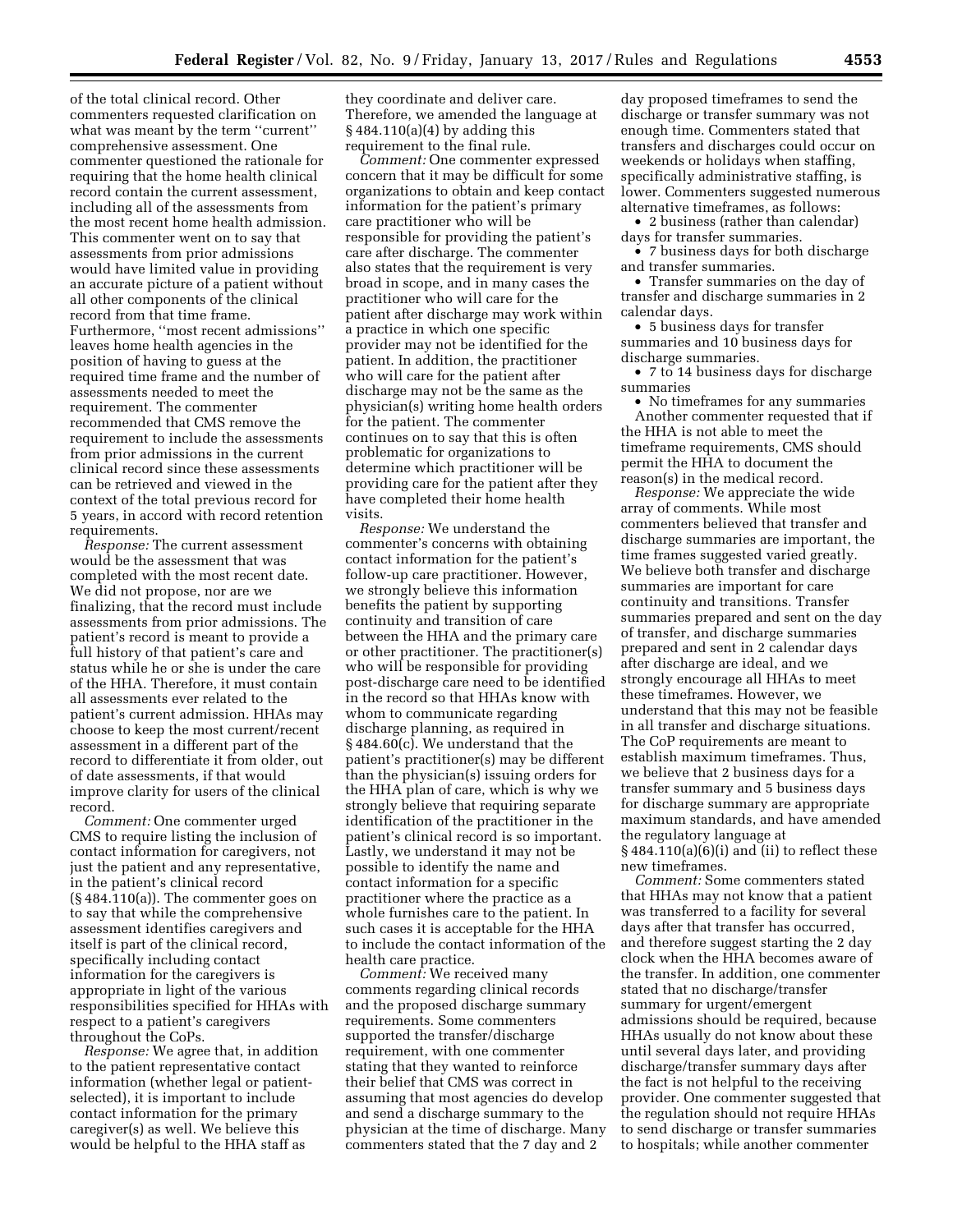requested CMS to consider allowing the HHA to develop their own policy on how to best communicate patient information at the time of transfer or discharge, which could include a verbal or written report. The commenter stated that in many cases, it is uncertain who at a hospital should receive the information. Additionally, the commenter stated that, generally, the discharge or transfer information would not be used in the diagnosis or treatment of the hospitalized individual.

*Response:* We understand the commenters' concerns regarding the issues surrounding an unplanned transfer to a facility, and agree that it would be difficult for the HHA to comply with the requirements if it was not aware that the transfer had occurred. Therefore, we have amended the regulatory requirement at § 484.110(a)(6)(iii) to require that the HHA sends a completed transfer summary within 2 business days of becoming aware of an unplanned transfer, only if the patient is still receiving care in the receiving health care facility at the time when the HHA becomes aware of the unplanned transfer. We believe that this revision strikes an appropriate balance between sharing information, when such sharing has the potential to be helpful because the patient is still under the care of the inpatient provider, and conserving HHA resources when the patient has been admitted and discharged from the inpatient care provider before the HHA is even aware of the situation. In the future, as the use of interoperable health records becomes widespread in the HHA industry, we may consider a shorter timeframe for sending a transfer summary in order to make the information exchange more timely and relevant to patient care.

*Comment:* One commenter suggested that transfers without an agency discharge, where the agency will be resuming care, should require that a transfer summary be provided only if a transfer summary was requested by the receiving facility. In addition, others stated that a transfer summary would only be needed if a patient was being discharged with no plan to return to the HHA. Another commenter suggested that an agency should be relieved of this requirement if the patient was admitted to home health from a facility and returned to that same facility.

*Response:* We appreciate these comments. While we understand that patients may be discharged for a period of time and then return to the HHA, we strongly believe that a transfer summary should be proactively sent, and that this information benefits the patient by

supporting continuity and transition of care between the HHA and the receiving facility or practitioner. Therefore, no additional changes have been made to the transfer summary requirements at § 484.110(a)(6)(iii).

*Comment:* One commenter stated that CMS may want to consider including the requirement to send the discharge or transfer summary in § 484.60(e), Discharge or transfer, in addition to or instead of § 484.110(a), Contents of the clinical record. This requirement is more aligned with care coordination than clinical records, and moving its placement could make it easier to find for HHA staff working on discharge policies.

*Response:* While this requirement could also be grouped with those related to the content of the discharge or transfer plan, it is equally appropriate to include this requirement in the clinical record section because it addresses timeframes for distributing items that are maintained within the clinical record. In developing their own policies and procedures surrounding the discharge or transfer process, HHAs are free to gather information from all sections of the CoPs that are appropriate to inform the development of relevant HHA policies and procedures.

*Comment:* One commenter recommended that the regulation require the HHA to send a copy of the discharge or transfer summary to the patient, representative (if any) and the caregiver.

*Response:* Section 484.60(c)(3)(ii) requires that changes in the discharge plan must be communicated to the patient, representative and caregiver. We believe that this communication is appropriate and necessary for the patient, representative and caregivers. However, the discharge and transfer summary is written for medical professionals and is not necessarily appropriate for the patient's use. Therefore, we do not think that it is necessary to require HHAs to provide a copy of the discharge summary to each patient. Additionally, HHAs are required to educate patients and caregivers regarding their roles in implementing the plan of care, so patients and caregivers should already have the knowledge and skills necessary to meet any ongoing care needs following cessation of home health services.

*Comment:* We received a few comments regarding the proposed clinical record authentication requirements. Some commenters supported the need to document the actual time of administration of treatments and/or medication

administration, but were unsure as to why each entry into the record, which is not a time sensitive issue, must be timed. In addition, one commenter requested that CMS clarify ''timed'' in the sentence ''dated and timed.'' One commenter also went on to ask if this requirement would include all records of case conferences, phone calls, interdisciplinary communications, etc. be timed and dated; and if so, what would be the supporting reasoning as to the need to time such communications. An additional commenter also supported this requirement but noted that these requirements are often part of organizational policy. This commenter went on to state that some organizations will have difficulty meeting the requirements due to failure of staff to date and time their entries and encourages CMS to provide education for all home care organizations on these requirements.

*Response:* There seems to be confusion related to what we mean by the term ''timed.'' To clarify, ''timed'' means the actual time that an event occurred, which is not necessarily the time when the documentation was entered into the record. The date and time requirement applies to all entries in the record. We believe it is extremely important that the clinical record accurately reflects a clear account of the patient's entire course of care. The clinical record should tell a linear story of the course of the patient's care that is managed and delivered by the HHA. Without timing entries, there is the risk for a disjointed record and a possibility for the occurrence of avoidable medical errors.

*Comment:* We received a few comments on authentication. One commenter requested that the regulations be more specific about what is required for electronic signature, and require electronic audit trails which show if any changes were made in a patient's electronic health record, exactly what changes were made, who made those changes, and when those changes were made in all electronic health records. The commenter stated that HHAs experience problems with vendors when HHA surveys identify documentation problems. One commenter recommended that language relating to ''signature and title'' be replaced with the broader requirement for ''authentication'' without specifying how that authentication would be accomplished. Lastly, one commenter recommended that CMS allow providers that maintain clinical records electronically to scan the ''signature'' documents and then destroy the paper copies.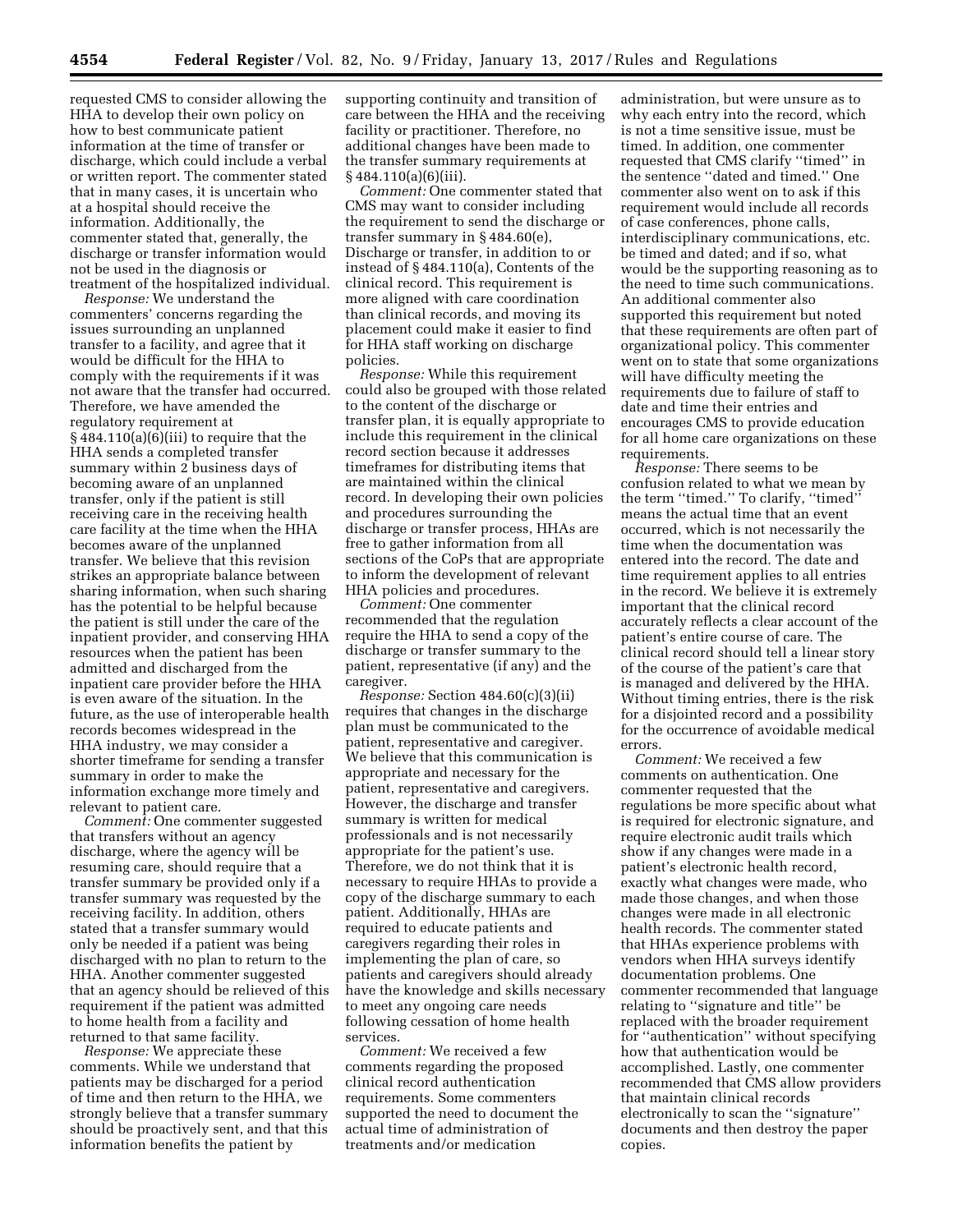*Response:* We appreciate the comments received on the subject of record authentication. ''Electronic signatures'' may mimic paper signatures, complete with a signature and a title (occupation), or may be a secured computer entry by an identifier that is unique to the individual creating the entry. These requirements, particularly those for a ''signature and title'' are standard practice, and we see no reason to deviate from them at this time. While we understand that HHAs may desire to destroy paper copies of signature documents in order to reduce physical paper storage space, we believe that maintaining the original, signed paper documents is essential for purposes of authentication of the documents. Furthermore, while we agree that electronic audit trails may be a useful tool for some HHAs, we do not believe that they should be incorporated into the regulations as a minimum requirement for all HHAs because there is more than one way for an HHA to achieve the goals accomplished by electronic audit trails. Furthermore, electronic audit trails would not apply to those HHAs that choose to use paper records. HHAs bear ultimate responsibility for continuous compliance with the requirements of these regulations, and are expected to manage all contracts, including those with software vendors, to assure such compliance. We urge HHAs to engage in due diligence to ensure that their vendors are providing them with EHR technology solutions that support patient health.

*Comment:* CMS received a few comments on record retention. One commenter recommended that retention of records mirror the timeframes in other federal law or regulation. For example, 5 years does not correlate with requirements for HIPAA or the look back periods for recovery audit contractors or zone program integrity contractors. While another commenter supported the 5 year time frame; stating it simplifies the timeframe during which the patient's records are kept (5 years from discharge as opposed to from filing of cost report) and for some states record retention regulations are stricter, requiring records be held form 6 years. Therefore this standard would not impose burdens on agencies in the state.

*Response:* We believe that retaining records for a period of 5 years is sufficient for health and safety purposes. We acknowledge that other rules may exist that contain different record retention or compliance documentation timeframes. HHAs need to develop their own agency-specific policies and procedures to assure that

records are retained in accordance with the law, regulation, or policy that requires the longest retention period, which may exceed the 5 year period established here.

*Comment:* We received a few comments on the availability of clinical records. One commenter supports the standard, stating it facilitates access to records by patients, authorized individuals and entities to ensure transparency and continuity of care. Another commenter requested clarification on the timeframe for making records available, stating that, in cases where individuals are onsite awaiting information, HHAs should be allowed sufficient time to assemble records. In many HHAs, not all materials are electronic, including signed verbal orders, files from hospitals, and other content. HHAs may need several hours to compile the most up-to-date records. For other purposes, the commenter recommended that HHAs be allowed a minimum of 4 business days to make records available. Another commenter stated that this proposed condition will encourage more requests for copies of medical records which will increase costs. The commenters internal analysis indicates that as much as \$230,000 annually may be incurred on HHAs should there be a large increase in medical record requests and urges CMS to acknowledge the increase in costs of this requirement.

*Response:* We believe that all patients should have the right to receive information contained in the clinical record, including the plan of care, free of charge. We agree with the commenter that suggested HHAs be allowed a maximum of 4 business days to make records available. Additionally we understand that the HHA may have another scheduled visit with the patient before the 4-day mark and that it would be advantageous for the HHA to deliver the record at that next scheduled visit. Likewise, if a patient requests to have the plan of care emailed, the HHA would have a maximum of 4 business days to comply. Therefore, we are finalizing this requirement to state that ''[a] patient's clinical record (whether hard copy or electronic form) must be made available to a patient, free of charge, upon request at the next home visit, or within 4 business days (whichever comes first).'' HHAs may also be governed by state laws and regulations that pertain to this issue, and are expected to comply with such laws and regulations to the extent that they provide greater rights of patient access than HIPAA. We also understand and agree that it may take several hours to assemble a complete clinical record

to be reviewed onsite, such as for state surveyor review. We do not think that this regulation is going to dramatically increase record requests. For additional information and guidance on the HIPAA requirements for patient access with which HHA's must also comply, please see guidance issued earlier this year from the OCR available at *[http://](http://www.hhs.gov/hipaa/for-professionals/privacy/guidance/access/index.html) [www.hhs.gov/hipaa/for-professionals/](http://www.hhs.gov/hipaa/for-professionals/privacy/guidance/access/index.html) [privacy/guidance/access/index.html](http://www.hhs.gov/hipaa/for-professionals/privacy/guidance/access/index.html)*.

*Comment:* We received several comments related to electronic health records (EHRs). A few commenters stated that incentives should be given to offset the costs and detailed training guidelines should be offered to HHAs who make the switch. One commenter offered support for EHRs, stating that they encourage the exchange of health information across all providers to improve the quality of care and care transitions. According to commenters, EHRs have been proven to reduce medical error rates and help improve the coordination of patient care. Therefore, according to commenters, assisting HHAs in making the leap to EHRs would be beneficial to improving the quality of patient care.

*Response:* We appreciate the commenter feedback related to EHRs. The Department of Health and Human Services is committed to accelerating health information exchange through the use of EHRs and other types of health information technology (health IT) across the broader care continuum through a number of initiatives including: (1) Alignment of incentives and payment adjustments to encourage provider adoption and optimization of health IT and health information exchange services through Medicare and Medicaid payment policies; (2) adoption of common standards and certification requirements for interoperable health IT; (3) support for privacy and security of patient information across all health information exchange-focused initiatives; and (4) governance of health information networks. These initiatives are designed to improve care delivery and coordination across the entire care continuum and encourage the electronic exchange of health information among all health care providers, including professionals and hospitals eligible for the Medicare and Medicaid EHR Incentive Programs and those who are not eligible for such programs. However, providing additional incentives to any provider, including HHAs, is beyond the scope of this rule and subject to the limitations of statutory authority.

*Comment:* One commenter believes that HIE, in theory, is an outstanding idea. The efforts nationwide, however, are scattered and of varying success. In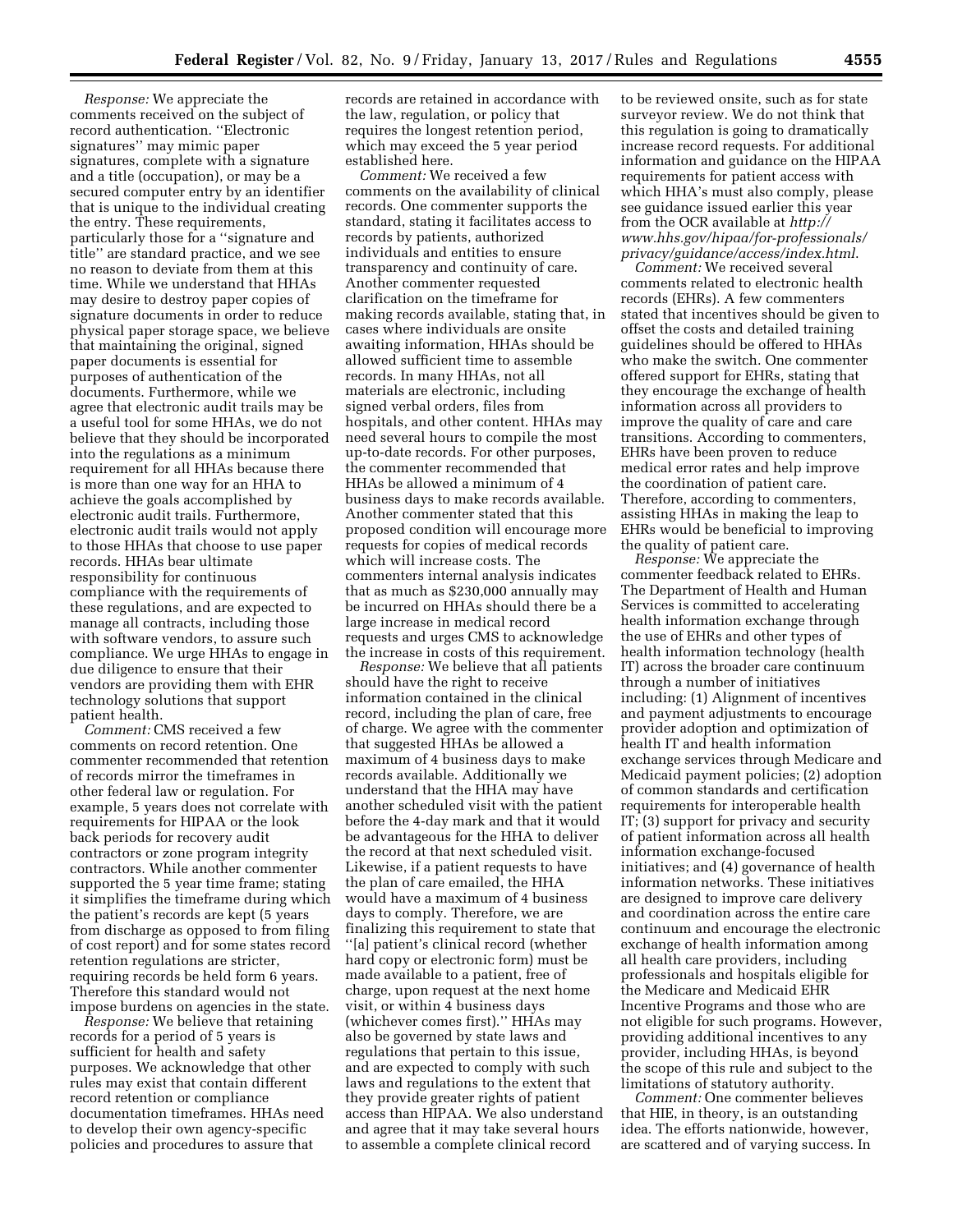the absence of ACA funding, some are failing. The commenter stated that he does not believe that use of an HIE should be addressed in the CoPs. With regard to interoperability, the commenter recommended consideration of the most recent ONC statement on interoperability, and stated that at this time full interoperability is too far in the future to make HIE an element of CoPs. Another commenter stated that a certification program, required or voluntary, cannot be successful without industry and provider commitment to the necessity of such a program and without participation requirements applicable to the provider community. The commenter also expressed concern that voluntary or required certification without the implementation of Meaningful Use Stage 3 will neither substantially improve the alignment of existing federal and state programs nor appropriately balance the required costs and benefits due to the current low adoption rates of Meaningful Use Stage 2 requirements by hospitals and other eligible providers.

*Response:* We agree that this is not the appropriate time to require, in the CoPs, the use of HIEs or compliance with any stage of the Meaningful Use criteria. We will continue to monitor the voluntary use of certified record systems and HIEs, and would use the notice and comment rulemaking process to promulgate any future HHA regulations related to these issues.

*Comment:* One commenter stated that it was important to point out that as a result of the growing discussion related to the use of massive collections of data, an integrated information database that is aimed at improving quality standards in HHAs and aimed at a more comprehensive approach towards current and long term health care specifically designed for each individual patient could be a wonderful tool if used correctly. The commenter cautioned, however, that the amassing of data and the technology that is used to analyze it may be vulnerable to exploitation.

*Response:* We agree that it is incumbent upon HHAs to appropriately secure data, and the systems used to collect and analyze it, against inappropriate access and use. Section 484.110(d), Protection of records, requires that HHAs must be in compliance with the HIPAA Privacy and Security rules regarding protected health information set out at 45 CFR parts 160 and 164. We believe that this requirement establishes an appropriate expectation of security in the maintenance of patient data, and the systems used to collect and analyze it.

In addition to the steps taken by HHAs to assure the confidentiality of data that they collect, CMS takes all appropriate steps to assure the security of all data that is submitted to CMS by HHAs.

## Personnel Qualifications

*Comment:* We received many supportive comments regarding personnel requirements. One commenter supported the retention of the requirement that ''social work assistants'' be supervised by a qualified social worker. One organization strongly supports the proposal to retain personnel qualification requirements, including those for occupational therapy. This commenter stated that keeping the qualification requirements intact protects the public health, safety, and welfare of the patients served by occupational therapy practitioners and ensures that services are performed by trained and qualified providers.

*Response:* We appreciate the support of the commenters, and agree that establishing minimum personnel qualifications is an essential part of assuring the safety and quality of HHA care.

*Comment:* We received many comments on the personnel qualification of the administrator. A few commenters requested that CMS grandfather in the current administrators, with one commenter stating that there should be an exception policy in place that acknowledges years of experience in the Medicare certified home health field as an appropriate qualification for a home health administrator. One commenter stated that they applaud expanding the standard for eligibility for the administrator. The commenter added that they supported the role of administrator being provided by persons with skill sets that do not require medical or nursing degrees. A few commenters requested that CMS not require a degree and experience, stating that experience all on its own is good enough and requiring both is too burdensome. One commenter stated that an undergraduate degree and 1 year of experience does not seem adequate to fulfill the role of administrator, which requires knowledge in many areas. The commenter suggested that a graduate degree or specialized clinical certification and additional years of experience in management would be appropriate. Another commenter advised that CMS not have any qualification requirements.

*Response:* It was not our intent to disqualify any currently employed administrator from continuing to perform his or her job duties with his

or her current employer. Therefore, we agree that administrators who do not meet these qualifications should be allowed to continue employment in their current position, and we have revised the regulation at § 484.115(a) to reflect this policy. In light of the various suggestions from the public regarding the appropriate qualifications for those administrators that begin working for an HHA after the effective date of this final rule (July 13, 2017), we have chosen to finalize the originally proposed requirement. An administrator who begins working for an HHA after the effective date of this final rule, even if he or she was previously employed as an administrator for a different HHA, is required to be a licensed physician, a registered nurse, or hold an undergraduate degree. A registered nurse would include a Nurse Practitioner or other advance practice nurse. Additionally, an administrator who begins working for an HHA after the effective date of this final rule is required to have experience in health service administration, with at least 1 year of supervisory or administrative experience in home health care or a related health care program. We believe that this combination of education and experience requirements strikes an appropriate balance between those commenters who sought to require that an administrator must possess a graduate degree and those who sought to remove all personnel requirements for an administrator. Furthermore, we believe that adding these personnel requirements for all future administrators will serve as a disincentive to the creation of HHAs that are operated with fraudulent intent, as many of these entities are opened by individuals who would not meet these minimum qualifications. Such HHAs pose a significant threat to the health and safety of Medicare beneficiaries in need of HHA services. The personnel requirements set forth in this rule are the minimum requirements. HHA governing bodies may establish more stringent requirements that meet the needs of their organizations.

*Comment:* We received one comment on the personnel requirements for occupational therapists and one comment on occupational therapy assistants. The commenter stated that the qualifications for occupational therapists are almost identical to current regulation. However, the current regulations allow therapists educated abroad to meet part of the necessary criteria by successfully completing a program that is substantially equivalent to occupational therapist entry-level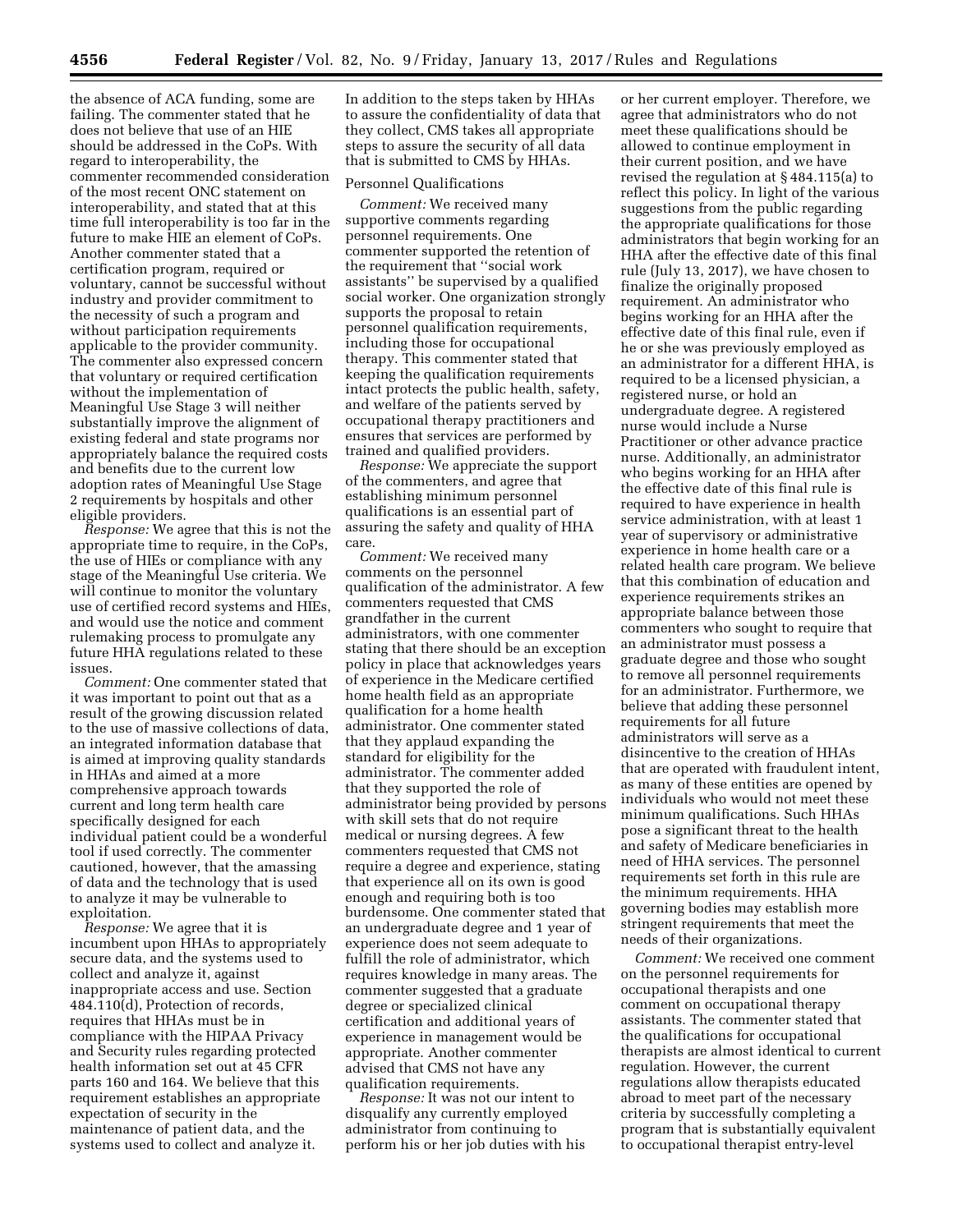education in the U.S. offered by one of four categories of organizations. In the proposed rule, the therapist must have successfully completed a program that is substantially equivalent to occupational therapist assistant entrylevel education in the U.S. by one of the four categories of organizations. The commenter questioned why the word ''assistant'' appears here, since there is a separate set of qualifications for occupational therapy assistants. The commenter who asked about occupational therapy assistants is requesting clarification stating that the qualifications outlined in the proposed rule for an occupational therapy assistant are almost exactly the same as those in current regulation. However, the proposed rule states that an occupational therapy assistant is a person who ''[a]fter January 1, 2010, meets the requirements in paragraph (b)(6)(i) of this section.'' There is no paragraph (b)(6)(i) in the proposed rule text.

*Response:* Our intent was to maintain all of the current qualification options for occupational therapists and occupational therapy assistants, without change. We have revised the regulatory requirements to correct these technical errors.

*Comment:* We received a few comments on the personnel qualifications for physical therapists and physical therapy assistants. For physical therapists, one commenter requests clarification, stating that in the proposed rule, physical therapists must be licensed (if applicable) and must meet one of several additional categories of qualifications. In current regulations, the first category requires physical therapists to have successfully completed a physical therapist education program and passed an examination for physical therapists approved by the state. In the proposed rule, the word ''and'' is dropped, and the text is renumbered in a way that could imply that either education or passage of an exam is acceptable. An additional commenter requests clarification as to whether CMS intended to propose this change, stating that under current standards, the fifth category requires a physical therapist to have been admitted to membership by the American Physical Therapy Association (APTA); or admitted to registration by the American Registry of Physical Therapists; or have graduated from a physical therapy curriculum in a 4-year college or university approved by a state department of education. In the proposed rule, the fifth option includes the above mentioned membership, registration and graduation from a

physical therapy curriculum. We received one comment on physical therapy assistants requesting that CMS consider clarifying and revising the qualifications for physical therapy assistants. This commenter stated that under the proposed rule, a physical therapy assistant is a person licensed, registered or certified as a physical therapy assistant, if applicable, by the state in which the assistant is practicing, unless licensure does not apply. In addition, the assistant must meet one of two other categories of criteria. In the first category, the assistant must meet the same specified education as listed in current regulations. In the second category, the assistant must have passed a national exam for physical therapist assistants before 2010, and he or she must meet one of the following criteria:

• Is licensed, or otherwise regulated in the state in which practicing; or

• In states where licensure or other regulations do not apply, graduated before 2010 from a 2-year college-level program approved by APTA and after January 1, 2010, meets the requirements of paragraph (b)(8) of this section.

The commenter stated that it was unclear what was meant by the reference to (b)(8) of this section, as there was no (b)(8) in the proposed regulations text.

*Response:* We did not intend to alter the content of the requirements for physical therapists and physical therapy assistants in any way. Any appearance of alteration is due to changes in numbering and/or the unintentional switching of the terms ''and'' and ''or'', which we have revised accordingly in this final rule. We have also made other technical corrections, as described in this preamble.

*Comment:* We received several comments that noted the definition of Physician at 42 CFR 410.20(b) is not consistent with the specialties of physicians who may certify and establish the plan of care for home health services in the regulation at 42 CFR 424.22(a)(1)(iii). The commenter recommended the requirements for a physician should refer to 42 CFR 424.22(a)(1)(iii).

*Response:* The personnel requirements for a physician refer only to those physicians who are employed by, or are under arrangement with, an HHA. These requirements would not apply to hospital and community-based physicians who are responsible for issuing orders that establish the home health plan of care, as they would function outside of the purview of the HHA. The requirements set forth at § 424.22(a)(1)(iii) are specific Medicare payment requirements for physicians

who certify the eligibility of patients for the Medicare home health benefit. We do not believe that it would be necessary or appropriate to narrow down the group of physicians who are eligible for HHA employment to just those physician types set forth in the payment regulations because HHA physicians may perform many roles that do not relate to certification of HHA patients.

*Comment:* We received a few comments on the personnel qualifications for social workers. One commenter supported the addition of doctoral degree as a qualification option. Another commenter stated that baccalaureate (BSW), master's (MSW), or doctoral degree in social work is the only sufficient preparation for social work.

*Response:* We agree that a master's or doctoral degree is an appropriate qualification, and are finalizing this proposal without change. HHAs may choose to further restrict those individuals who are employed as social workers in order to meet their specific needs; however we do not agree that it is appropriate for these regulations to impose such a restriction, as it would disqualify many long time social workers who happen to have degrees in other related fields. Therefore we are maintaining the current requirement that a degree in a related field would be considered an appropriate qualification for a social worker.

*Comment:* We received one comment on the personnel qualifications for speech language pathologists. Specifically, this commenter states that CMS is correct in the assumption that all states now have licensing requirements for speech-language pathologists (SLPs). However, the commenter asserted that ASHA certification and completion of a degree from a Council on Academic Accreditation in Audiology and Speech-Language Pathology (CAA) approved program remains the standard and ensures that speech-language pathologists are participating in a minimum number of continuing education hours. Additionally, not all U.S. Territories have licensure; therefore, continued use of ASHA certification is warranted. The commenter recommends that CMS continue to reference ASHA certification for minimum qualifications and requests that the revision maintain the ASHA certification.

*Response:* Section 1861(ll)(4)(A) of the Act, on which the regulation is based, does not limit SLPs to only those individuals who meet the ASHA certification standards. Since this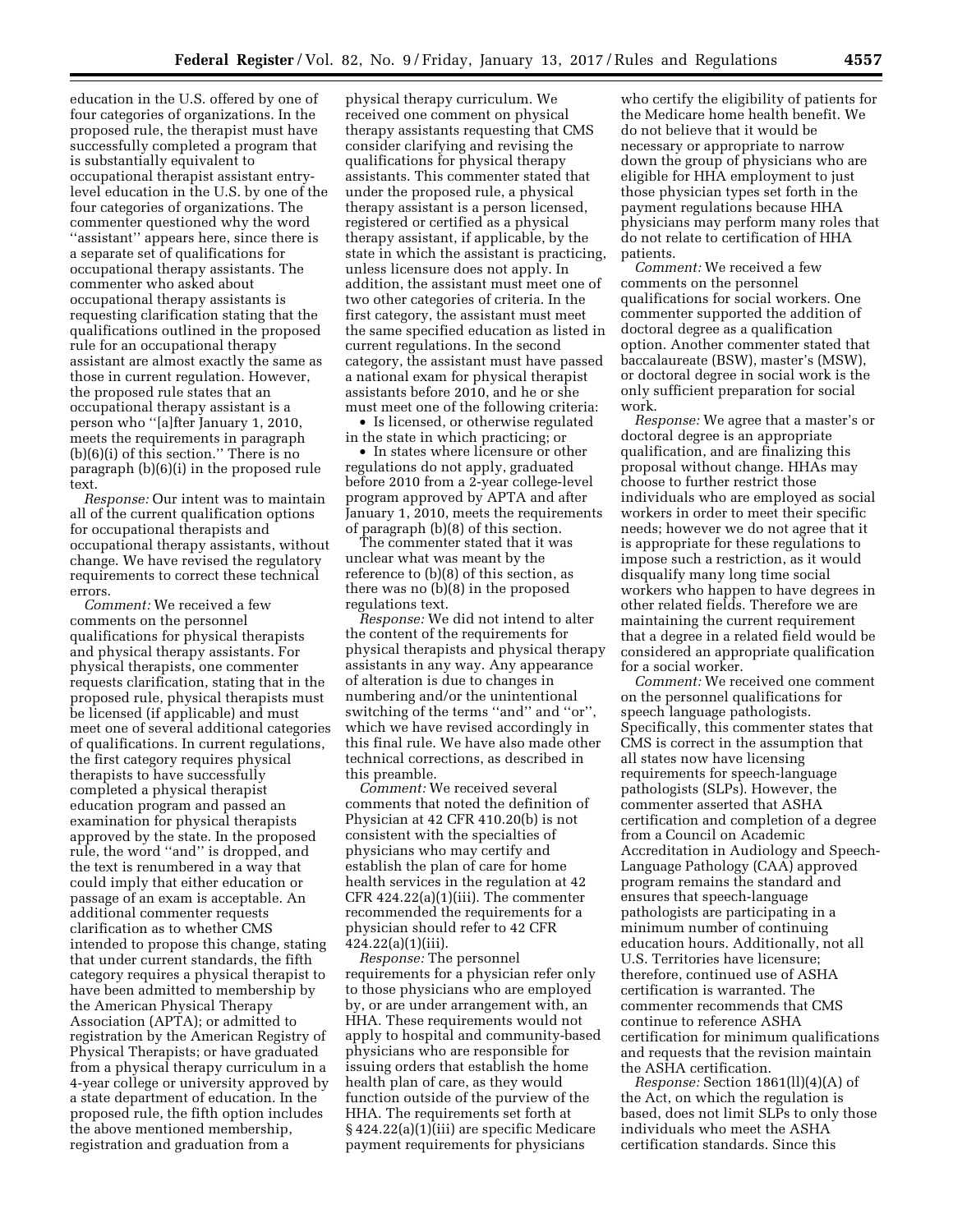limitation does not exist in the Act, we do not believe it should exist in the regulations. Therefore, in order to align the regulatory requirements with those requirements set forth in the Act, we are not making the suggested change. States are free to require ASHA certification as part of their SLP licensure standards.

*Comment:* We received one comment on the personnel requirements for the clinical manager. The commenter states that while they support the creation of the clinical manager position, they advise that CMS consider the inclusion of specific qualification requirements for the clinical manager, since there are frequent deficient practices related to reassessments, referrals, coordination of care and updating plans of care.

*Response:* We agree that it is appropriate to establish minimum personnel requirements for clinical managers. In the October 2014 proposed rule we proposed that a clinical manager be either a licensed physician or RN (79 FR 61164, 61183). As stated previously, commenters also suggested a therapist or social worker could fill this role. We agree that those professionals may also be qualified to fulfill the duties of the clinical manager. Thus, we are finalizing a requirement at § 484.115(c), Clinical manager, requiring that a clinical manager be a licensed physician, physical therapist, speechlanguage pathologist, occupational therapist, audiologist, social worker, or a registered nurse. A registered nurse would include a Nurse Practitioner or other advance practice nurse.

*Comment:* We received a few comments related to criminal background checks. Specially, one commenter stated that background checks should be done for all staff members, especially those who plan to go to a patient's home to deliver health care. A few additional commenters advised that CMS should require reasonable and appropriate standards for criminal background screenings and that criminal background checks should be required for all owners, operators, or employees that have direct patient contact or access to patient records in order to validate competency according to minimum standards established by the Secretary.

*Response:* The National Background Check Program (NBCP), as established by the Affordable Care Act, aims to create a nationwide system for conducting comprehensive background checks on applicants for employment by the LTC facilities and providers. The term ''long-term care facility or provider'' means the following facilities or providers: Skilled nursing facility, nursing facility, home health agency,

provider of hospice care, a long-term care hospital, a provider of personal care services, a provider of adult day care, a residential care provider that arranges for, or directly provides, longterm care services, including an assisted living facility, an intermediate care facility for the intellectually disabled, and any other facility or provider of long-term care services as the participating state determines appropriate. Prior to passage of this law and creation of the NBCP, many states already required background checks for LTC workers, but state requirements and programs varied. The intent of the NBCP is to set-up a standard, effective, and economical program to conduct background checks that also includes fingerprint-based criminal history checks. The U.S. Department of Health and Human Services, Centers for Medicare & Medicaid Services (CMS) administers the NBCP. Since the start of the program in 2010, CMS has awarded nearly \$57 million in grant funds to a total of 25 states and U.S. Territories to design, implement, and operate background check programs that meet CMS criteria. We believe that this comprehensive program that fosters consistency in implementation is a preferable way to improve the volume and scope of background checks that are conducted for HHA employees and contractors.

#### Summary of Care

*Comment:* We received many comments on the removal of the 60-day summary of care requirement (79 FR 61166). A few commenters supported the elimination of the summary of care notification every 60 days. One commenter stated that their physicians did not see true value in having another document to review, but instead valued the verbal communication with them at pertinent times related to the care and treatment of their patient(s). Other commenters requested clarification as to whether it would be expected that the information typically contained in the summary of care notice would be provided to the physician by some other means or format. However, other commenters did not support the removal of the summary of care every 60 days. These commenters stated that, although immediate communication of timely events is undeniably important, it was not equivalent to summarizing the patient's status to the physician at the time of recertifying the plan of care because physicians do not always remember the relevant recent issues concerning a particular patient when asked to review and recertify a plan of care. Another commenter stated that

CMS did not offer any other support or justification for this change. A commenter also stated that the Impact Analysis was unclear, specifically, the calculation that this requirement ''imposes a burden of 3 minutes per patient'' (it was unclear if CMS meant 3 minutes every 60 days or cumulatively for a year), and that removing the provision would amount to a savings of nearly \$17 million annually.

*Response:* Section 484.60(c)(1) requires that the HHA must promptly alert the physician(s) issuing orders for the HHA plan of care to any changes in the patient's condition or needs that suggest that outcomes were not being achieved and/or that the plan of care should be altered; the requirements at § 484.60(c)(3) requires that revisions to the plan of care due to a change in health status or a change in discharge plans be communicated to the physician issuing orders for the condition(s) that led to the initiation of home health care who was responsible for the HHA plan of care; and § 484.75(b)(7) requires that every skilled professional be responsible for communicating with the physician(s) issuing orders for the HHA plan of care. All three of these requirements in this final rule clearly establish the expectation that HHAs would apprise physicians of the information necessary to make appropriate decisions regarding the content of the plan of care at all times. We do not believe that a 60-day summary of care is a necessary regulatory requirement on top of the requirements referenced above. The burden imposed by the summary of care was originally estimated in the currently-approved PRA package (OMB control number 0938–0365), originally published in the **Federal Register** on July 12, 2013 (78 FR 41931).1 The burden estimate assumed a burden of 3 minutes per patient to develop the summary of care, and assumed that each patient would only be in HHA care long enough for a single 60-day summary of care to be prepared. We did not receive any public comments on this estimate at that time, and believe that they continue to be appropriate to use in this rule for purposes of estimating potential savings to HHAs. Savings to individual HHAs may be greater or lesser, depending on the HHA's average length of stay and technical capabilities to automate the production and distribution of the summary of care.

<sup>&</sup>lt;sup>1</sup>This collection will be discontinued when a new collection is approved which will better align the PRA package with new regulations.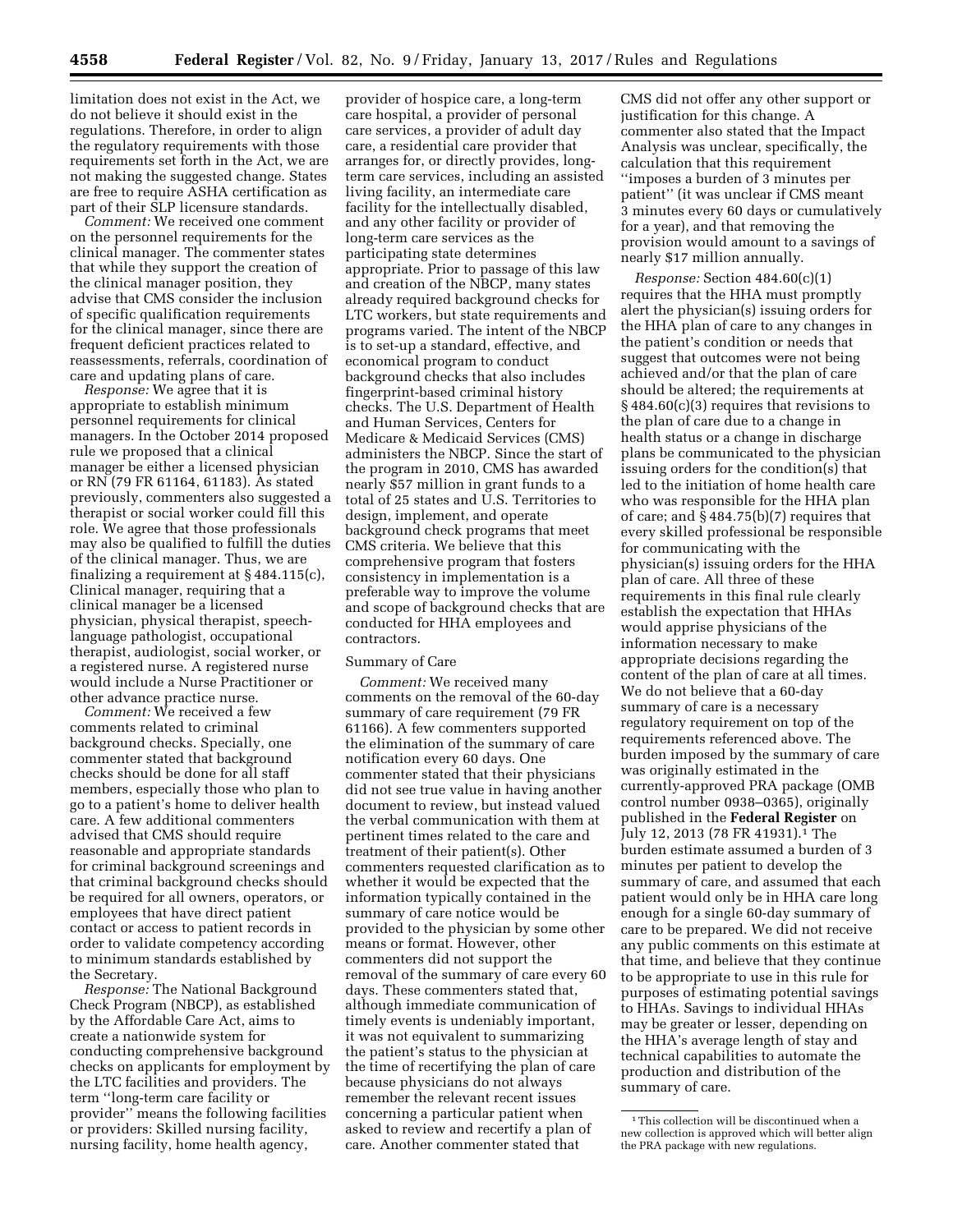### Miscellaneous

*Comment:* We received a few comments related to home health agency surveys. One commenter stated that home health agencies should go through a health accreditation every year based on how their patients receive care. Other commenters strongly urge CMS to ensure that the interpretive guidelines provided to surveyors are developed in collaboration with stakeholders across the industry, either through direct participation in their development or by providing an opportunity for stakeholders to comment on such guidelines before they are used for enforcement purposes. Other commenters encouraged CMS to share all such interpretive guidelines and surveyor training materials with HHAs prior to the start of enforcement.

*Response:* We appreciate the comments on this subject. However, the survey schedule, survey guidelines, and surveyor training materials are not within the scope of this rule.

*Comment:* One commenter asked if patients can receive care at their home if they are unable to go to a hospital. In addition, the commenter requested clarification on the kind of benefits patients can receive.

*Response:* The services covered under the Medicare home health benefit are set forth in section 1861(m) of the Act, as implemented in regulation at 42 CFR 409 subpart E. Medicaid and private insurers establish their own requirements for services, and we encourage the public to contact the relevant programs for any information that may be needed. HHA services are not meant to be a substitute for acute care providers, such as hospitals, in urgent and emergent situations. Rather, HHAs are expected to deliver part-time or intermittent skilled care to homebound patients who would otherwise receive care in an outpatient setting such as a physician office or physical therapy office, but who are confined to the home.

*Comment:* A few commenters suggested ways CMS could improve patient engagement. One commenter suggested that providing Medicare beneficiaries with materials similar to the annual update to *Medicare & You*  that offer more details on the home health benefit and its requirements would be a place to begin. The commenter also suggested that a YouTube segment explaining the benefit would help beneficiaries, their families, and other caregivers. A few commenters stated that it would also help to hear from home health agency patients and their families to gather information

about the quality of service they were observing, the necessity of certain procedures, and how they thought the quality of care was meeting the standards set out in the proposed rule.

*Response:* We appreciate these suggestions for additional Medicare outreach options. However, Medicare outreach to beneficiaries is beyond the scope of this rule. We will retain these suggestions for future consideration. We agree that a patient care survey is a valuable tool for quality of care purposes, and implemented the Home Health Consumer Assessment of Healthcare Providers and Systems survey in October 2009 (*[https://](https://homehealthcahps.org/) [homehealthcahps.org/](https://homehealthcahps.org/)*).

*Comment:* We received many comments on referrals. One commenter suggested that CMS should educate other providers about the value of home health care. One commenter urged CMS to clarify, in regulation, that care referrals to HHAs by emergency departments and other care settings are appropriate. The commenters also suggested that we publish guidance on appropriate care coordination pathways that would encourage referrals to HHAs, making them more likely and possible. Another commenter encouraged CMS to help HHAs educate emergency departments and other providers to make more frequent and appropriate use of home health care for a growing volume of beneficiaries with complex health conditions. Lastly, one commenter recommended that CMS consider updating the number of paid medical consultants, medical directors, and physicians who are permitted to refer patients to home health services.

*Response:* We appreciate these suggestions for referral source outreach. However, this topic is beyond the scope of this rule. We will retain these suggestions for future consideration.

*Comment:* We received multiple comments related to HHA payment policy issues. Some commenters stated the CMS should increase Medicare/ Medicaid rates for home health services. Another commenter suggested that CMS should grant greater flexibility in the coverage and reimbursement of home monitoring for oral anticoagulation therapy, including CMS coverage for home visits by nurses to patients who find it difficult to do their own home monitoring or travel to get tested. One commenter requested that CMS provide funding to HHAs so that they can develop the computer and related systems needed to share data with physicians, hospitals and other providers.

*Response:* We appreciate these suggestions related to Medicare home health coverage policy and Medicare payment rates. Medicare home health coverage policy and payment rates are addressed in separate annual rulemaking, and comments related to this topic can be submitted during that process. This topic is beyond the scope of this rule therefore, we are not addressing these suggestions at this time.

*Comment:* Numerous commenters made suggestions for ways to revise Medicare home health coverage policy. One commenter requested that CMS consider permitting non-physician practitioners to perform face-to-face encounters and to sign a patient's plan of care, to the extent permitted by the licensing authority in the state in which the practitioner is licensed. Another organization urged CMS to re-examine the Medicare homebound requirement for Medicare home health services eligibility. One commenter shared that the home health industry advocates have long argued that case or care management is a natural activity for home health agencies, particularly for elderly individuals with multiple comorbidities. However, in order for agencies to be successful care managers, the focus of the Medicare home health benefit must shift from exclusively short-term, skilled, post-acute intervention for the homebound patient to include a chronic care management and oversight function for patients who may not need skilled care or be homebound at any given point in time. Additionally, one commenter stated the inclusion of maintenance therapy guidelines is greatly needed, and that they agree with the new Medicare Benefit Policy Manual update that the maintenance of the patient's current condition and prevention or slowing of further deterioration of the patient's condition may both warrant the use of skilled care provided under the Medicare home health benefit. Another commenter suggested that the social determinants of health should be considered as relevant variables in the prospective payment system.

*Response:* We appreciate these suggestions related to Medicare home health coverage policy. Medicare home health coverage policy is addressed in separate annual rulemaking, and comments related to this topic can be submitted during that process. As this topic is beyond the scope of this rule, we are not addressing these suggestions at this time.

*Comment:* We received a few comments related to OASIS. Commenters urged CMS to update the OASIS instrument to: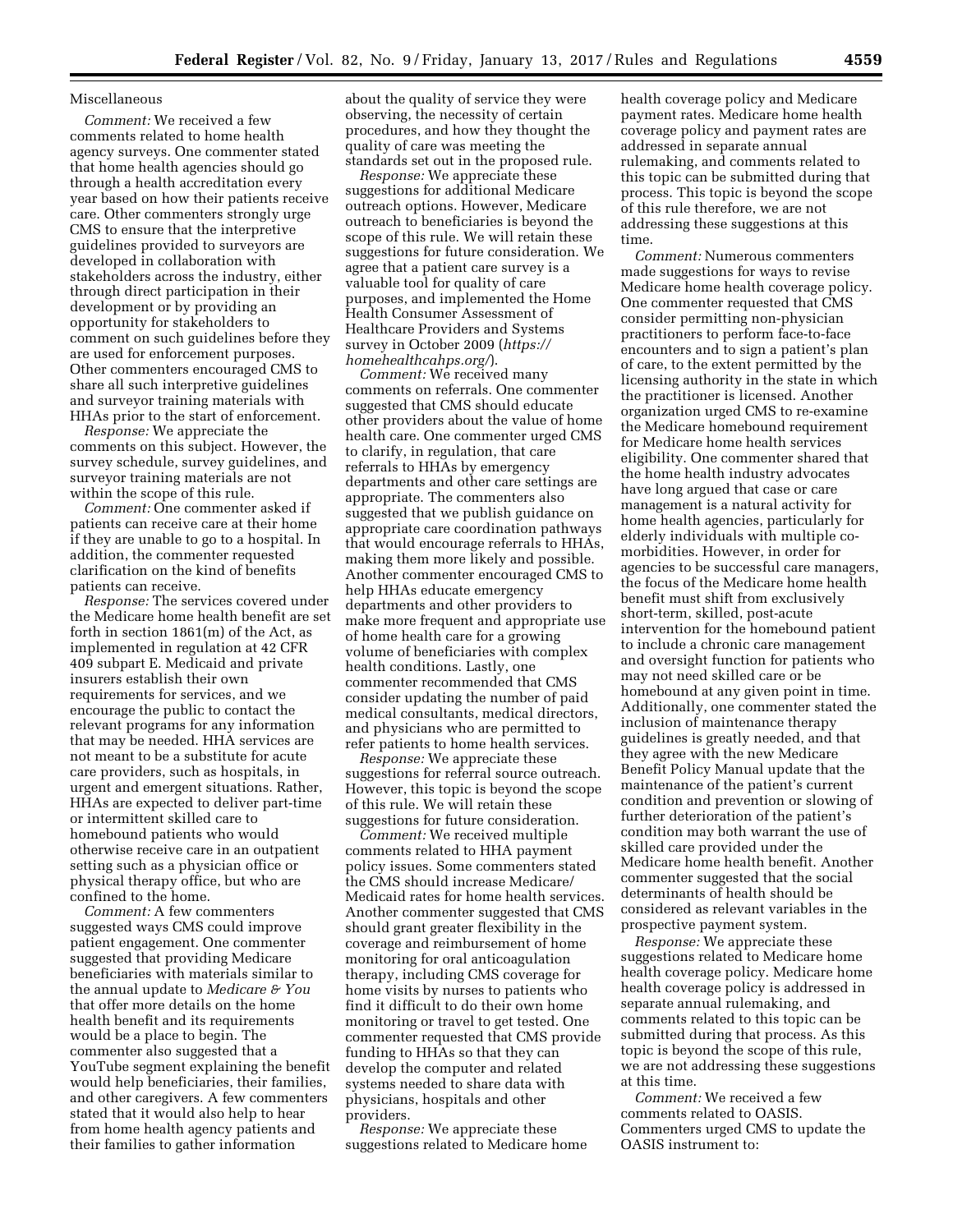• Allow HHAs to indicate when referrals come from EDs and other health care providers and settings; and

• Reflect the social determinants of health.

*Response:* We appreciate these suggestions related to the content of the OASIS; however, this topic is beyond the scope of this rule, therefore we are not addressing these suggestions at this time. We will retain these suggestions for future consideration.

*Comment:* A commenter stated that under the Patient Protection and Affordable Care Act, CMS was required specifically to assess and document the needs of vulnerable individuals accessing home health services, and that this should be implemented in the CoPs.

*Response:* Section 3131(d) of the Affordable Care Act directed the Secretary to conduct a study on HHA costs involved with providing ongoing access to care to low-income Medicare beneficiaries or beneficiaries in medically underserved areas, and in treating beneficiaries with high levels of severity of illness. A Report to Congress on this home health study was released at the end of 2014, and is available to view at: *[http://www.cms.gov/Medicare/](http://www.cms.gov/Medicare/Medicare-Fee-for-Service-Payment/HomeHealthPPS/Downloads/HH-Report-to-Congress.pdf)  [Medicare-Fee-for-Service-Payment/](http://www.cms.gov/Medicare/Medicare-Fee-for-Service-Payment/HomeHealthPPS/Downloads/HH-Report-to-Congress.pdf)  [HomeHealthPPS/Downloads/HH-](http://www.cms.gov/Medicare/Medicare-Fee-for-Service-Payment/HomeHealthPPS/Downloads/HH-Report-to-Congress.pdf)[Report-to-Congress.pdf.](http://www.cms.gov/Medicare/Medicare-Fee-for-Service-Payment/HomeHealthPPS/Downloads/HH-Report-to-Congress.pdf)* We awarded a follow-on contract to Abt Associates to further explore possible payment methodology changes as a result of the home health study. The work is ongoing at this time.

*Comment:* A commenter expressed confusion with the ''reimbursement rates'' described in the Collection of Information and Regulatory Impact Analysis sections. The commenter stated that ''there seems to be a discrepancy with how services will be reimbursed. According to the 2014– 2015 outlook, the hourly rate for physicians, nurses, clinical managers and administrators is \$180, \$63, \$85, and \$98; respectively. There are asterisks near job titles and hourly rates performed by nurses. For example, the clinical manager and administrator roles have asterisks. Clarification is needed regarding the reimbursement rate for other health care providers, including physicians, performing these administrative roles.''

*Response:* The impact analysis does not set forth reimbursement rates for any HHA services. Rather, as stated in the title of Table 1, ''Assumptions and estimates used throughout the information collection and impact analysis section'', the impact analysis presents a set of assumptions regarding how much a typical HHA pays in terms of the salary, benefits, and overhead

associated with a single hour of employment for a given employee class. What an HHA chooses to pay an individual fulfilling an administrative role is entirely up to the discretion of the HHA. For purposes of our analysis, we assumed that a typical HHA would pay a typical administrator \$98 per hour (including salary, benefits, and overhead). A given HHA may pay more or less than this amount.

*Comment:* We received a few comments related to CMS data collection and one comment related to emergency preparedness. Specifically, one commenter encouraged CMS to consider collecting data on the quality of the HHA's respective training/ education programs. The commenter stated that data should measure the impact of the training/education program from the patient's, family caregiver's, and, as appropriate, from the direct care staff's perspectives. CMS should consider whether a quality measure in this area is appropriate and feasible. Another commenter wrote that CMS's proposed rule, ''Medicare and Medicaid Programs: Emergency Preparedness Requirements for Medicare and Medicaid Participating Providers and Suppliers'' (78 FR 79082, 79111, December 27, 2013) would require the home health agency to develop an emergency preparedness plan and conduct training and a mock drill or table top exercise annually, and that these requirements should be included as a standard under the organization and administration CoP.

*Response:* We appreciate suggestions related to the development of additional CMS data collection items and quality measures. Furthermore, we appreciate the suggestion related to the placement of future emergency preparedness requirements. However, these topics are not within the scope of this rule and are addressed in separate rule (Emergency Preparedness Requirements for Medicare and Medicaid Participating Providers and Suppliers, 81 FR 63859).

*Comment:* One commenter expressed concern on the economic impact to rural communities will lead to barriers to access in some areas due to a combination of negative margins, new standards, and limited referral sources.

*Response:* As its measure of significant economic impact, HHS uses a change in revenue of more than 3 to 5 percent. We estimate that the cost of this rule on a per-HHA basis is minimal (approximately a \$30,000 net increase in burden per non-accredited HHA in the 1st year, and a \$15,000 savings increase for accredited HHAs in the 1st year). Furthermore, many of the burdens occur on a one-time basis as HHAs update

their forms, and policies and procedures to conform to the updated requirements. We believe that this rule offers sufficient implementation flexibility to be adapted to the operations of a wide variety of HHAs, including those in rural areas.

*Comment:* One commenter encourages CMS to think creatively about how to leverage HHAs and home health services to improve health outcomes and quality of care, and avoid unnecessary hospitalizations and other institutional admissions. For example, the commenter suggested that if HHA personnel were providing services to an individual, and while, in the course of working with the family caregiver, saw that the family caregiver had health needs, the HHA staff could offer advice, make referrals, or provide a simple service to the caregiver that could improve their health (indirectly assisting the home health patient), especially if the caregiver is receiving Medicare or Medicaid services. Another commenter suggested that CMS ensure the operational capability of providers by requiring those agencies with new provider numbers to demonstrate proof of sufficient capital to operate for 1 year, and by requiring that existing agencies provide a \$100,000 surety bond. Additionally, one commenter suggested that CMS establish a 2-year moratorium on the entry of new home health agencies into counties with demonstrable over-penetration (subject to certain exceptions). Another commenter suggested CMS identify and withhold payment for aberrant episodes and LUPA claims. Another commenter suggested that CMS consult with the Inspector General of the Department of Health and Human Services to establish a claims validation process by screening each claim (or a sample of claims) so that, before payment is made, the Secretary would validate claims on the basis of an HHA's submission of OASIS assessments (or some other data set approved for home health agencies).

*Response:* We appreciate the commenters' suggestions. However, we believe these comments are outside the scope of this rule.

## **V. Provisions of the Final Regulations**

We are adopting as final the provisions set forth in the proposed rule published in the **Federal Register** on October 9, 2014 (79 FR 61164), with the following changes:

• Revised the definition of ''representative'' at § 484.2 for additional clarity.

• Revised  $484.45(c)(2)$  to align the regulatory text with the current CMS guidelines for data transmission by replacing the requirement that test data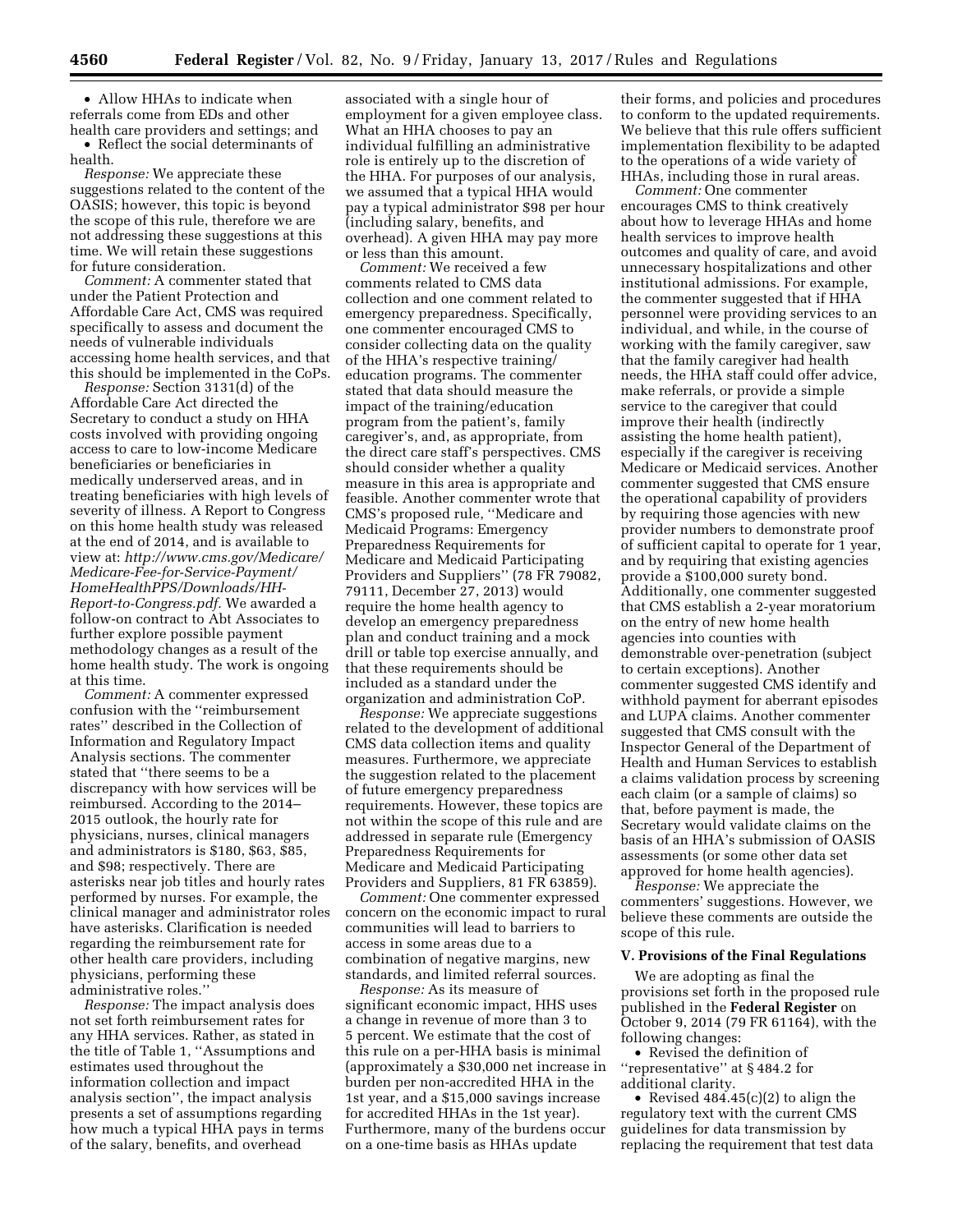be transmitted to the ''state agency'' with a requirement that test data be transmitted to the ''QIES ASAP system.'' We proposed to require that an HHA must, ''Successfully transmit test data to the state agency or CMS OASIS contractor.'' On January 1, 2015, CMS changed the OASIS transmission guidelines to require that an HHA must successfully transmit test data to the QIES ASAP System or CMS OASIS contractor. We have revised the final rule at § 484.45 to reflect this change and maintain consistency between the transmission guidelines and the regulatory requirements. We ordinarily publish a notice of proposed rulemaking in the **Federal Register** and invite public comment on the proposal. This procedure can be waived, however, if an agency finds good cause to do so. In section VI of this preamble, we have provided our rationale for finalizing these provisions without prior notice and comment.

• Revised § 484.50(a)(1) to clarify that it is the patient's legal representative that must be informed of the patient rights information prior to the start of care.

• Revised §484.50(a)(1)(i) to require that an HHA must provide each patient with written notice regarding the HHA's transfer and discharge policies. This requirement was originally proposed at 484.50(d).

• Redesignated proposed

 $§ 484.50(a)(1)(ii)$  as  $§ 484.50(a)(3)$ . • Redesignated proposed

 $§$  484.50(a)(2) as  $§$  484.50(a)(1)(ii) and removed the requirement that HHA administrators are expected to receive patient questions.

• Redesignated proposed

 $\S 484.50(a)(3)$  as  $\S 484.50(a)(1)(iii)$ . • Redesignated proposed

§ 484.50(a)(4) as § 484.50(a)(2), and clarified that a signature confirming receipt of the notice of patient rights is only required from a patient or a patient's legal representative.

• Revised § 484.50(a)(3), requiring that the HHA must provide verbal notice of the patient's rights no later than the completion of the second visit from a skilled professional.

• Added new §484.50(a)(4), requiring that the HHA provide written notice of the patient's rights and the HHA's discharge and transfer policies to a patient-selected representative within 4 business days after the initial evaluation visit.

• Revised 484.50(b) to replace the term ''incompetence'' wherever it appears with the more precise term ''lack legal capacity to make health care decisions.''

• Revised  $\S 484.50(c)(4)(i)$  to clarify that patients have the right to participate in and be informed about all assessments, rather than just the comprehensive assessment.

• Removed the requirement at § 484.50(c)(4)(iii) regarding providing a copy of the plan of care to each patient.

• Revised §484.50(c)(10) to require HHAs to provide contact information for a defined group of federally-funded and state-funded entities.

• Revised § 484.50(d) to remove the requirement for HHAs to provide patients with information regarding HHA admission policies and clarified that the ''transfer and discharge policies'' are those set forth in paragraphs (1) through (7) of this standard.

• Revised §484.50(d)(1) to clarify that HHAs are responsible for making arrangements for a safe and appropriate transfer.

• Revised § 484.50(d)(3) to clarify that discharge is appropriate when the physician and the HHA both agree that the patient has achieved the measurable outcomes and goals established in the individualized plan of care.

• Revised  $\S 484.50(e)(1)(i)$  to clarify that the subject matter about which patients may make complaints is not limited to those subjects specified in the regulation. HHAs must investigate all such complaints.

• Revised §484.50(e)(1)(iii) to specify that HHAs must take action to prevent retaliation while a patient complaint is being investigated.

• Revised § 484.50(e)(2) to specify that circumstances of mistreatment, neglect, abuse, or misappropriation of patient property must be reported in accordance with the requirements of state law.

• Added a requirement at § 484.55(c)(6)(i) and (ii) that the comprehensive assessment must include information about caregiver willingness and ability to provide care, and availability and schedules.

• Added a requirement at § 484.60 that patient and caregiver receive education and training including written instructions outlining medication schedule/instructions, visit schedule and any other pertinent instruction related to the patients care and treatments that the HHA will provide, specific to the patient's care needs.

• Moved proposed § 484.60(a)(3) to § 484.60(a)(2)(xii), making it applicable to all patients, and removed the terms ''low,'' ''medium,'' and ''high.''

• Revised  $§$  484.60(b)(1) to permit drugs, services and treatment to be ordered by any physician, not just the one responsible for the patient's plan of care.

• Revised § 484.60(b)(4) to permit any nurse acting in accordance with state licensure requirements to receive verbal orders from a physician.

• Added requirements at § 484.60(d)(1) and (2) that HHAs must assure communication with all physicians involved in the plan of care, and integrate orders from all physicians involved in the plan of care to assure the coordination of all services and interventions provided to the patient.

• Redesignated proposed § 484.60(d)(1) through (3) as § 484.60(d)(3) through (5).

• Added a requirement at § 484.60(e), Written information to the patient.

• Revised § 484.65 to require that QAPI program indicators include the use of emergent care services.

• Revised §484.75(b)(7) to require skilled professionals to communicate with all physicians involved in the plan of care.

• Revised  $§$  484.80(b)(3)(xiii) by withdrawing part of the provision under home health aide training requirements for aides to recognize and report changes in pressure ulcers. We ordinarily publish a notice of proposed rulemaking in the **Federal Register** and invite public comment on the proposal. This procedure can be waived, however, if an agency finds good cause to do so. In section VI of this preamble, we have provided our rationale for finalizing these provisions without prior notice and comment.

• Revised §484.80(g)(1) by removing the requirement that the skilled professional who is responsible for the supervision of a home health aide must be the individual who prepares written patient care instructions for the home health aide.

• Revised  $§$  484.80(h)(1)(i) by adding a requirement that the registered nurse or other appropriate skilled professional who conducts supervision of a home health aide must be familiar with the patient, the patient's plan of care, and the written patient care instructions described in § 484.80(g).

• Revised  $\S 484.80(h)(1)(ii)$  by removing the word ''potential deficiency'' and replacing it with ''area of concern.''

• Redesignated § 484.22—Emergency Preparedness under subpart B as § 484.102 under subpart C to align with CoP's related to ''Organizational Environment.'' Section 484.22 was implemented as part of the Emergency Preparedness final rule published on September 16, 2016 (81 FR 63859).

• Revised the requirement at § 484.105 to clarify that an HHA must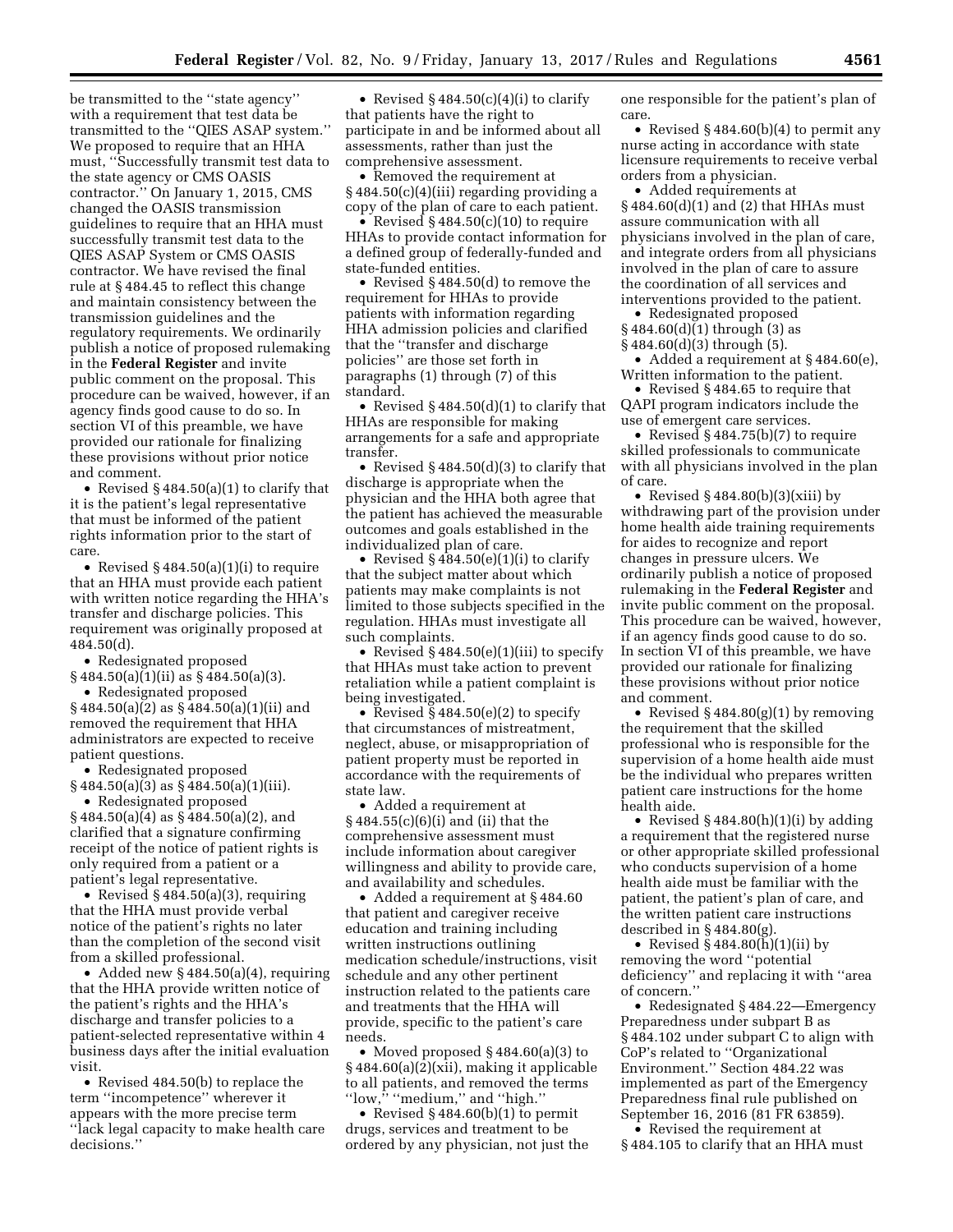organize, manage, and administer its resources to attain and maintain the highest practicable functional capacity, including providing optimal care to achieve the goals and outcomes identified in the patient's plan of care, for each patient's medical, nursing, and rehabilitative needs.

• Added a requirement at § 484.105(b)(1)(i) that the administrator must report to the governing body.

• Revised § 484.105(b)(1)(iii) to require that the administrator assures that a clinical manager is available during all operating hours.

• Added a requirement at § 484.105(b)(1)(iv) that the administrator must ensure that the HHA employs qualified personnel, including assuring the development of personnel qualifications and policies.

• Revised § 484.105(b)(2) to clarify that an individual that is pre-designated to fill the administrator role in the absence of the administrator (including the clinical manager) must be qualified to do so.

• Revised § 484.105(c) to specify that one or more qualified individuals must provide oversight of all patient care services and personnel.

• Revised § 484.105(c) Clinical manager by retaining a description of the clinical manager's duties while relocating the personnel specifications for this role to new § 484.115(c), which sets for the specific personnel requirements for the clinical manager.

• Removed § 484.105(c)(6).

• Added a requirement at

§ 484.110(a)(4) that the clinical record must include contact information for the patient's primary caregiver(s).

• Revised § 484.110(a)(6)(i) by changing the discharge summary deadline for completion from 7 calendar days to 5 business days.

• Revised  $§$  484.110(a)(6)(ii) by changing the transfer summary deadline for completion from 2 calendar days to 2 business days of a planned transfer, if the patient's care will be immediately continued in a health care facility.

• Added §484.110(a)(6)(iii), requiring that a completed transfer summary must be sent within 2 business days of becoming aware of an unplanned transfer, if the patient is still receiving care in a health care facility at the time when the HHA becomes aware of the transfer.

• Revised § 484.110(e), requiring that a patient's clinical record (whether hard copy or electronic form) must be made available to a patient, free of charge, upon request at the next home visit, or within 4 business days (whichever comes first).

• Revised the personnel qualification requirements for HHA administrators at § 484.115(a) to grandfather in currently employed HHA administrators.

• Added  $§$  484.115(c) to specify personnel qualifications for clinical managers.

• Redesignated paragraphs §484.115 (c) through (m) as (d) through (n).

• Revised the proposal at § 484.115(e) licensed practical nurse to utilize existing regulatory language regarding vocational nurses, and align the requirement with state practice acts. We ordinarily publish a notice of proposed rulemaking in the **Federal Register** and invite public comment on the proposal. This procedure can be waived, however, if an agency finds good cause to do so. In section VI of this preamble, we have provided our rationale for finalizing these provisions without prior notice and comment.

• Made technical changes to the requirements at § 484.115(f) through (i) to align with current personnel qualification requirements for occupational therapists, occupational therapy assistants, physical therapists, and physical therapy assistants.

## **VI. Good Cause To Waive Notice and Comment Rulemaking**

As discussed in section IV of this preamble, at § 484.45 we proposed to require that an HHA must, ''Successfully transmit test data to the state agency or CMS OASIS contractor.'' However, on January 1, 2015, CMS changed the OASIS transmission guidelines to require that an HHA must successfully transmit test data to the QIES ASAP System or CMS OASIS contractor. We have revised the final rule at § 484.45 to reflect this change and maintain consistency between the transmission guidelines and the regulatory requirements.

We ordinarily publish a notice of proposed rulemaking in the **Federal Register** and invite public comment on the proposal. The notice of proposed rulemaking includes a reference to the legal authority under which the rule is proposed, and the terms and substance of the proposed rule or a description of the subjects and issues involved. This procedure can be waived, however, if an agency finds good cause that a noticeand-comment procedure is impracticable, unnecessary, or contrary to the public interest and incorporates a statement of the finding and its reasons in the rule issued. We believe that finalizing the previously proposed language is contrary to the public interest because it conforms our rules to transmission guidelines that have changed since this rule has been

proposed. We wish to waive notice and comment for rulemaking because waiting until a future rulemaking to resolve this inconsistency would create unnecessary confusion within the HHA community. Such confusion would likely lead to inconsistent compliance with either the regulations or the transmission guidelines, potentially leading to information gaps in CMS databases that could negatively impact HHA payments and the accuracy of quality measure information that is reported to the public. Because this change is operational, noncontroversial, and has already been implemented at the sub-regulatory level, we find good cause to waive the notice of proposed rulemaking related to this change, and to issue this provision of the final rule.

In section IV of this preamble, at § 484.80 ''Condition of participation: Home Health Aide Services,'' we proposed to add a requirement under home health aide training at  $§484.80(b)(3)(xiii)$  to require home health aides to be trained on ''Recognizing and reporting changes in skin condition, including pressure ulcers.'' We believe that it is important for home health aides to be taught to recognize and report changes in skin condition; however, during the process of developing this final rule, CMS stakeholders identified concerns that this requirment is beyond the aide's scope of practice and possibly the aide's ability to report changes in pressure ulcers. Out of an abundance of caution, we are withdrawing the proposal for the aide to be taught to recognize and report changes in pressure ulcers. The revision will require only recognizing and reporting changes in skin condition.

We ordinarily publish a notice of proposed rulemaking in the **Federal Register** and invite public comment on the proposal. The notice of proposed rulemaking includes a reference to the legal authority under which the rule is proposed, and the terms and substance of the proposed rule or a description of the subjects and issues involved. This procedure can be waived, however, if an agency finds good cause that a noticeand-comment procedure is impracticable, unnecessary, or contrary to the public interest and incorporates a statement of the finding and its reasons in the rule issued. We believe that finalizing the previously proposed language is contrary to the public interest because requiring home health aides to perform skills that are inconsistent with their state scope of practice requirements would create a direct conflict between state and federal requirements. This direct conflict would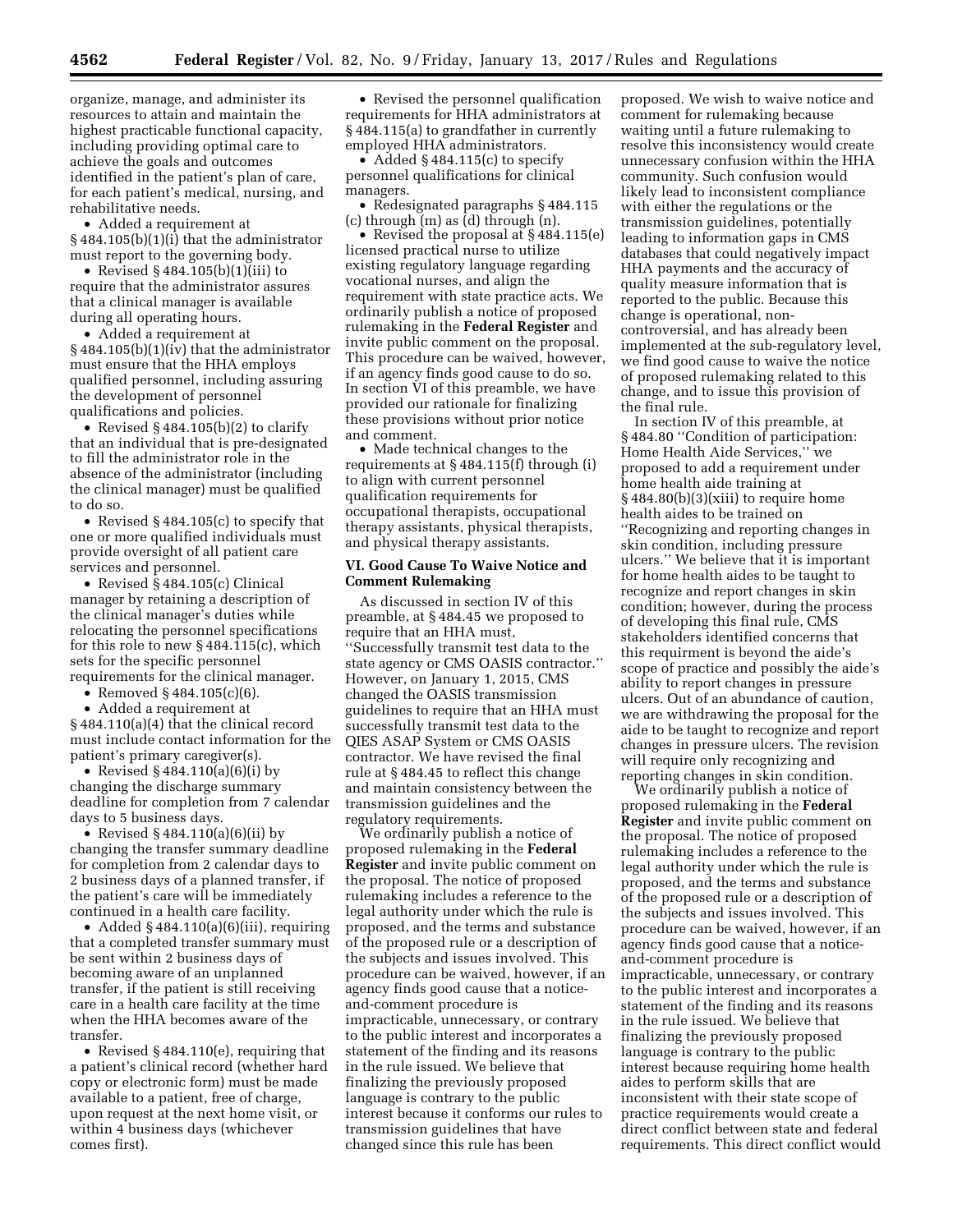impede the ability of home health aides to do their jobs efficiently and effectively, and would negatively impact patient care and outcomes. Therefore, we find good cause to waive the notice of proposed rulemaking related to this change, and to withdraw this provision from the final rule.

In section IV of this preamble, at § 484.115 "Condition of participation: Personnel qualifications,'' we proposed to remove the word ''vocational'' from the current CFR at § 484.4, ''Personnel qualifications.'' During a meeting of state leaders that occurred outside of the public comment process we were notified that two states currently use the term ''licensed vocation nurse.'' We believe that there are no significant substantive differences that exist between LPNs and LVNs other than the geographical locations and local variants in nomenclature; there are no major differences in educational preparation, licensure, roles, or skill sets. Therefore, after discussions with the states and an internal review we have amended § 484.115(e). We have withdrawn our proposal to delete the word ''vocational'' from the position title, and have amended the proposed definition to utilize existing regulatory language inclusive of both LVNs and LPNs. The final provision states: *Licensed Practical (vocational) Nurse.* A person who has completed a practical (vocational) nursing program, is licensed in the state where practicing, and who furnishes services under the

supervision of a qualified registered nurse.

We ordinarily publish a notice of proposed rulemaking in the **Federal Register** and invite public comment on the proposal. The notice of proposed rulemaking includes a reference to the legal authority under which the rule is proposed, and the terms and substance of the proposed rule or a description of the subjects and issues involved. This procedure can be waived, however, if an agency finds good cause that a noticeand-comment procedure is impracticable, unnecessary, or contrary to the public interest and incorporates a statement of the finding and its reasons in the rule issued. We believe that finalizing the previously proposed language is contrary to the public interest because the only significant difference between LPNs and LVNs is the geographical locations in which these terms are used. The terms are used interchangeably, and continuing the use of both terms, as has been required in the HHA CoPs for more than a decade, will have no impact on patient care or HHA operations. Therefore, we find good cause to waive the notice of proposed rulemaking related to this change, and to withdraw this provision from the final rule.

## **VII. Collection of Information Requirements**

Under the Paperwork Reduction Act of 1995, we are required to provide 30 day notice in the **Federal Register** and

solicit public comment before a collection of information requirement is submitted to the Office of Management and Budget (OMB) for review and approval. In order to fairly evaluate whether an information collection should be approved by OMB, section 3506(c)(2)(A) of the Paperwork Reduction Act of 1995 requires that we solicit comment on the following issues:

• The need for the information collection and its usefulness in carrying out the proper functions of our agency.

• The accuracy of our estimate of the information collection burden.

• The quality, utility, and clarity of the information to be collected.

• Recommendations to minimize the information collection burden on the affected public, including automated collection techniques.

We solicited public comment on each of these issues for the following sections of this document that contain information collection requirements (ICRs) during the proposed rulemaking.

## *Assumptions and Estimates*

We have made several assumptions and estimates in order to assess both the time that it would take for an HHA to comply with the new provisions as well as the costs associated with that compliance. We have detailed these assumptions and estimates in Table 1, and have used these assumptions as the basis for both the Collection of Information and the Regulatory Impact Analysis sections of this rule.

TABLE 1—ASSUMPTIONS AND ESTIMATES USED THROUGHOUT THE INFORMATION COLLECTION AND IMPACT ANALYSIS **SECTIONS** 

| Average number of new, non-accredited HHAs per year (based on growth in the number of HHAs from 2010–2015) | 12.602<br>4.972<br>17.751.840<br>7.005.548<br>3.475.730<br>455<br>.409<br>\$63<br>\$26<br>\$98<br>\$20<br>\$85<br>\$63<br>\$180<br>\$72 |
|------------------------------------------------------------------------------------------------------------|-----------------------------------------------------------------------------------------------------------------------------------------|
|                                                                                                            | \$60                                                                                                                                    |

\* Estimate from the Bureau of Labor Statistics Occupational Outlook Handbook, 2014–2015 edition; includes 100 percent benefit and overhead package.

\*\* Based on a registered nurse fulfilling this role.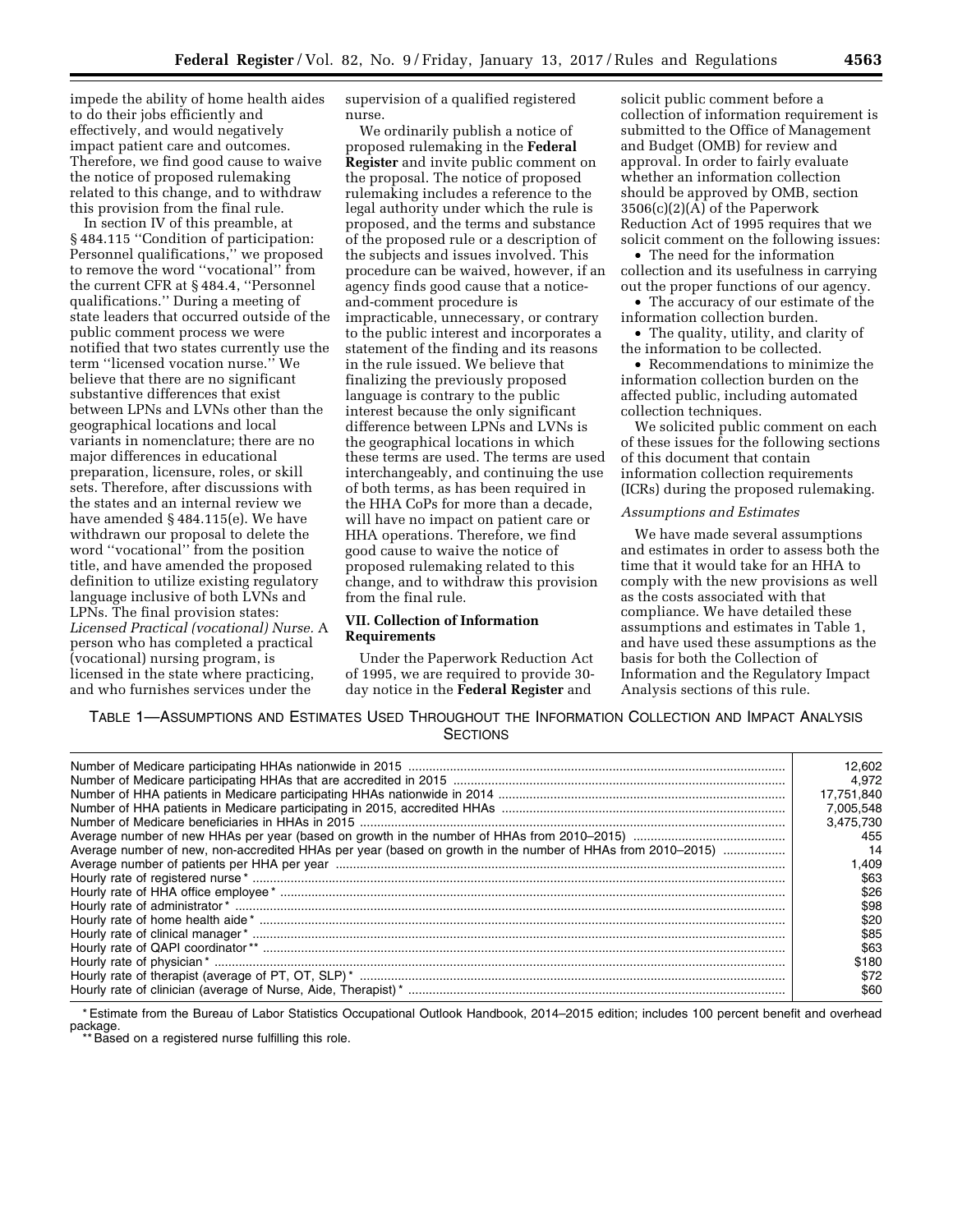# **Collection of Information Requirements—Discussion and Summary**

# *A. ICRs Regarding Condition of Participation: Reporting OASIS Information (§ 484.45)*

Section 484.45 states that HHAs must electronically report all OASIS data in accordance with § 484.55. Specifically, an HHA would have to encode and electronically transmit each completed OASIS assessment to the state agency or the CMS OASIS contractor within 30 days of completing an assessment of a beneficiary. The burden associated with this requirement is the time and effort necessary to conduct the OASIS assessment on a beneficiary and encode and transmit the information to the state agency or the CMS OASIS contractor. We did not make any changes to the OASIS data set, so the time to conduct the OASIS assessment on a beneficiary has stayed the same. We did change the destination of transmitted data; however, this does not change the time necessary to encode and transmit the data. While this requirement is subject to the PRA, the burden is currently approved under OMB control number 0938–1279.

## *B. ICRs Regarding Condition of Participation: Patient Rights (§ 484.50)*

Section 484.50 implements the patient rights provisions of section 1891(a)(1) of the Act, which are currently specified in § 484.10. The purpose is to recognize certain rights that home health patients are entitled to, and protect their rights. HHAs are required to inform each patient of their rights. In § 484.50, we require HHAs to inform patients about the expected outcomes of treatment and the factors that could affect treatment. The HHAs are asked to devote efforts to improve patient's health literacy which lead to an increased comprehension of diagnosis and treatment for both patients and family. Increased comprehension allows patients to remain active and make the best possible decisions for their medical care. The requirements currently specified in § 484.10, that are retained in the final rule include:

• An HHA must provide the patient and representative (legal or patientselected) with an oral and a written notice of the patient's rights in a manner that the individual can understand. The HHA must also document that it has complied with the requirements of this section.

• An HHA must document the existence and resolution of complaints about the care furnished by the HHA

that were made by the patient, representative, and family.

• An HHA must advise the patient in advance of the disciplines that will furnish care, the plan of care, expected outcomes, factors that could affect treatment, and any changes in the care to be furnished.

• An HHA must advise the patient of the HHA's policies and procedures regarding the disclosure of patient records.

• An HHA must advise the patient of his or her liability for payment.

• An HHA must advise the patient of the number, purpose, and hours of operation of the state home health hotline.

In addition to the retained requirements, we require that HHAs must also advise the patient of the following:

• The names, addresses, and telephone numbers of specified Statefunded and federally-funded entities.

• The right to access auxiliary aids and language services, and how to access these services.

We foresee that HHAs will develop a standard notice of rights to fulfill the requirements contained in § 484.50(a) of this section. A copy of the signed notice would serve as documentation of compliance. We estimate that a home health agency will utilize an administrator to develop the patient rights form. All newly established HHAs would need to develop a notice of patient rights document. In order to speed up the process of becoming Medicare-approved, the majority of new HHAs are choosing to become accredited by a national accrediting organization for Medicare deeming purposes. The patient rights standards and patient notification requirements of the national accrediting organizations would meet or exceed those included in this rule; therefore this rule does not impose a burden upon those new HHAs that choose to obtain accreditation status for Medicare deeming purposes. We estimate that it would take 8 hours for each new non-accredited home health agency to develop the form. The total annual burden for new HHAs is 112 hours (8 hours per HHA  $\times$  14 HHAs). The estimated cost associated with this requirement is \$784 per HHA and \$10,976 for all new non-accredited HHAs, annually. In addition, we estimate that it would take each existing HHA 1 hour to update its existing patient rights form, for a one-time total of 12,602 hours and a cost of \$1,234,996.

The burden associated with § 484.50(e), which requires an HHA to document both the existence of a patient complaint regarding care provided (or not provided) or inappropriate treatment by HHA staff and those working on behalf of the HHA, and the resolution of the complaint, would be the time and effort necessary to document a patient complaint and its resolution. We estimate that, in a 1 year period, an HHA would need to document complaints involving about 5 percent (70) of its patients. We estimate that the documentation would require 5 minutes per investigation. HHAs accredited by the Joint Commission, the Community Health Accreditation Partner, and the Accreditation Commission for Health Care are already required by their accrediting bodies to adhere to stringent patient rights violation investigation and recordkeeping standards; therefore accredited HHAs are not be burdened by this new standard. The total annual burden per non-accredited HHA (7,630) would be 6 hours (70 investigations × 5 minutes per investigation/60).

We believe that the requirements of standard (f), ''Accessibility,'' related to providing information to patients in a manner that can be understood would not impose a burden because all HHAs have already attested to CMS that they are in compliance with the requirements of Title VI of the Civil Rights Act of 1964, the Americans With Disabilities Act, and section 504 of the Rehabilitation Act (see 42 CFR 489.10, as implemented by form HHS–690, currently approved under OMB control number 0938–1279, current expiration August 31, 2017). Since HHAs have already attested that they are in compliance with these longstanding requirements, and since the requirements of this rule are not intended to go beyond these statutes, no new burden would be imposed.

## *C. ICRs Regarding Condition of Participation: Comprehensive Assessment of Patients (§ 484.55)*

Section 484.55 requires the HHA to conduct, document and update, within a defined timeframe, a patient-specific comprehensive assessment that identifies the patient's need for HHA care and services, and the patient's need for physical, psychosocial, emotional and spiritual care. Although we have included additional areas of focus within the patient assessment requirements, these areas are already addressed in the OASIS data set that HHAs have been required to collect since 1999. Therefore, no new burden has been added with these changes. The information collection burden associated with the OASIS data set is currently approved under OMB control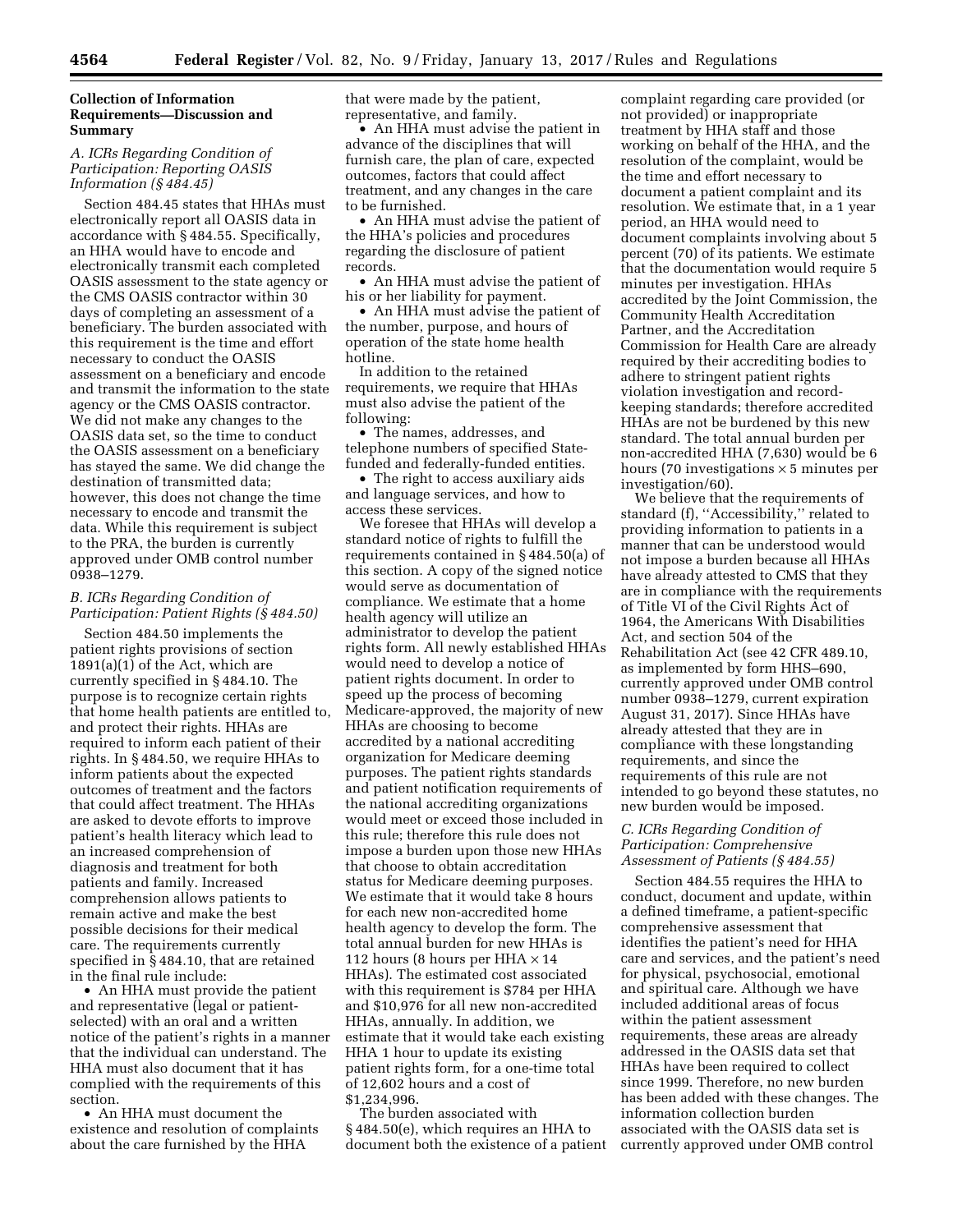number 0938–1279. The current expiration date is December 31, 2019.

## *D. ICRs Regarding Condition of Participation: Care Planning, Coordination of Services, and Quality of Care (§ 484.60)*

The requirements in this section reflect an interdisciplinary, coordinated approach to home health care delivery. Section 484.60 requires that each patient's written plan of care specify the care and services necessary to meet the patient specific needs identified in the comprehensive assessment. Additionally, the written plan of care will be required to contain the measurable outcomes that the HHA anticipates will occur as a result of implementing and coordinating the plan of care. This section incorporates several of the requirements under former § 484.18. Section 484.18 consists of longstanding requirements that implement statutory provisions found in sections 1835, 1814, and 1891(a) of the Act. While these requirements are subject to the PRA, the associated collection is currently approved under OMB control number 0938–0365.2 Additionally the plan of care must also specify the patient and caregiver education and training specific to the patient's care needs. A typical HHA patient will have one original plan of care, and we believe compliance with the new plan of care requirements, such as addressing each patient's psychosocial status and interventions to address readmission risk factors, will impose a new burden of 10 minutes per patient, per plan of care. We believe that most HHAs are already addressing these areas during the care planning process, so for purposes of this analysis only, we assume that 90 percent of HHAs are already compying with these requirements and that 10 percent will need to comply. We estimate that the 1,260 HHAs that are not already addressing these new factors in their care planning process will use 296,482 hours (1,409 patients per HHA  $\times$  0.167 hours per patient  $\times$  1,260 HHAs) at a cost of \$18,678,366 for a nurse to document the new required information in the plan of care.

Section 484.60(a) requires that each patient's written plan of care be established and periodically reviewed by a doctor of medicine, osteopathy, or podiatry. While HHAs average 1,409 home health patient admissions per year, on average 276 of those are Medicare patients. Having a doctor of

medicine, osteopathy, or podiatry establish and periodically review the HHA plan of care is also a requirement for Medicare payment; therefore HHAs do this in the absence of this requirement. Thus this requirement will not impose a burden with respect to those 276 Medicare patients. The anticipated burden associated with this requirement involves a member of the office support staff who would facilitate interaction with the physician with regard to non-Medicare patients. We estimate that this would take 5 minutes per admission for a total estimated burden of 94 hours per HHA ([1,133 non-Medicare admits per year × 5 minutes]/60 minutes per hour).

Section  $484.60(a)(4)$  and  $(b)(1)$ requires HHAs to conform and fulfill all medical orders issued in writing or telephone (and later authenticated) by a patient's physician or qualified medical professional. We believe compliance with this requirement will constitute a usual and customary business practice and will not be subject to the PRA in accordance with the implementing regulations of the PRA at 5 CFR 1320.3 (b)(2). Issuing orders for patient care is one of the most fundamental tasks performed by physicians. Likewise, documenting and adhering to physician orders is one of the most fundamental tasks performed by the physician and all other clinicians within a patient's health care team, including the nurses, therapists, and social workers that are involved in home health care.

Section 484.60(c) requires an HHA to review, revise and document the plan on a timely basis. The burden associated with these requirements is the time and effort associated with reviewing, revising, and maintaining the plan of care. We believe compliance with the new plan of care requirements, such as addressing each patient's psychosocial status and interventions to address readmission risk factors, will impose a new burden of 5 minutes per patient, per updated plan of care. Assuming that a typical HHA patient will have one update to the plan of care, we estimate that all HHAs will use 147,353 hours  $(1,409$  patients per HHA  $\times$  0.083 hours per patient  $\times$  1260 HHAs) at a cost of \$9,283,329 for a nurse to document the new required information in the plan of care.

Section 484.60(e) is a new provision that was added based on comments and which partially replaces other requirements previously placed elsewhere. This provision requires the HHA to provide written instructions to the patient and care giver outlining visit schedule including frequency of visits, medication schedule/instructions,

treatments administered by HHA personnel and personnel acting on the behalf of the HHA, pertinent instructions related to patient care, and the name and contact information of the HHA clinical manager. Giving written instruction to the patient and care giver outlining the medication schedule/ instructions, visit schedule, pertinent instruction related to the patient's care and treatments and contact information of the HHA has been a long standing practice in the home health industry and is one of the most fundamental elements in patient education. For purposes of this analysis only, we assume that 90 percent of HHAs are already providing this information and 10 percent are not. We estimate that it would take 20 minutes to provide a patient with this written information and that each patient will receive written information twice while under the HHA's care. Based on these assumptions, we estimate that this provision will impose 1,182,376 hours of burden at a cost of \$74,489,688 for a nurse to provide the written information.

## *E. ICRs Regarding Condition of Participation: Quality Assessment and Performance Improvement (QAPI) (§ 484.65)*

Section 484.65 requires HHAs to develop, implement, maintain and evaluate an effective, data driven quality assessment and performance improvement program. We have not prescribed the structures and methods for implementing this requirement and have focused the condition toward the expected results of the program. This provides flexibility to the HHA, as it is free to develop a creative program that meets the HHA's needs and reflects the scope of its services. This new provision replaces the former conditions at §484.16, "Group of professional personnel,'' and § 484.52, ''Evaluation of an agency's program.''

The first standard under § 484.65 requires that an HHA's quality assessment and performance improvement program must include, but not be limited to, the use of objective measures to demonstrate improved performance. The second standard requires the HHA to track its performance to assure that improvements are sustained over time. The third standard requires that the HHA must set priorities for performance improvement, consider prevalence and severity of identified problems, and give priority to improvement activities that affect clinical outcomes. Lastly, the fourth standard requires the HHA to conduct performance improvement

<sup>2</sup>This collection will be discontinued when a new collection is approved which will better align the PRA package with new regulations.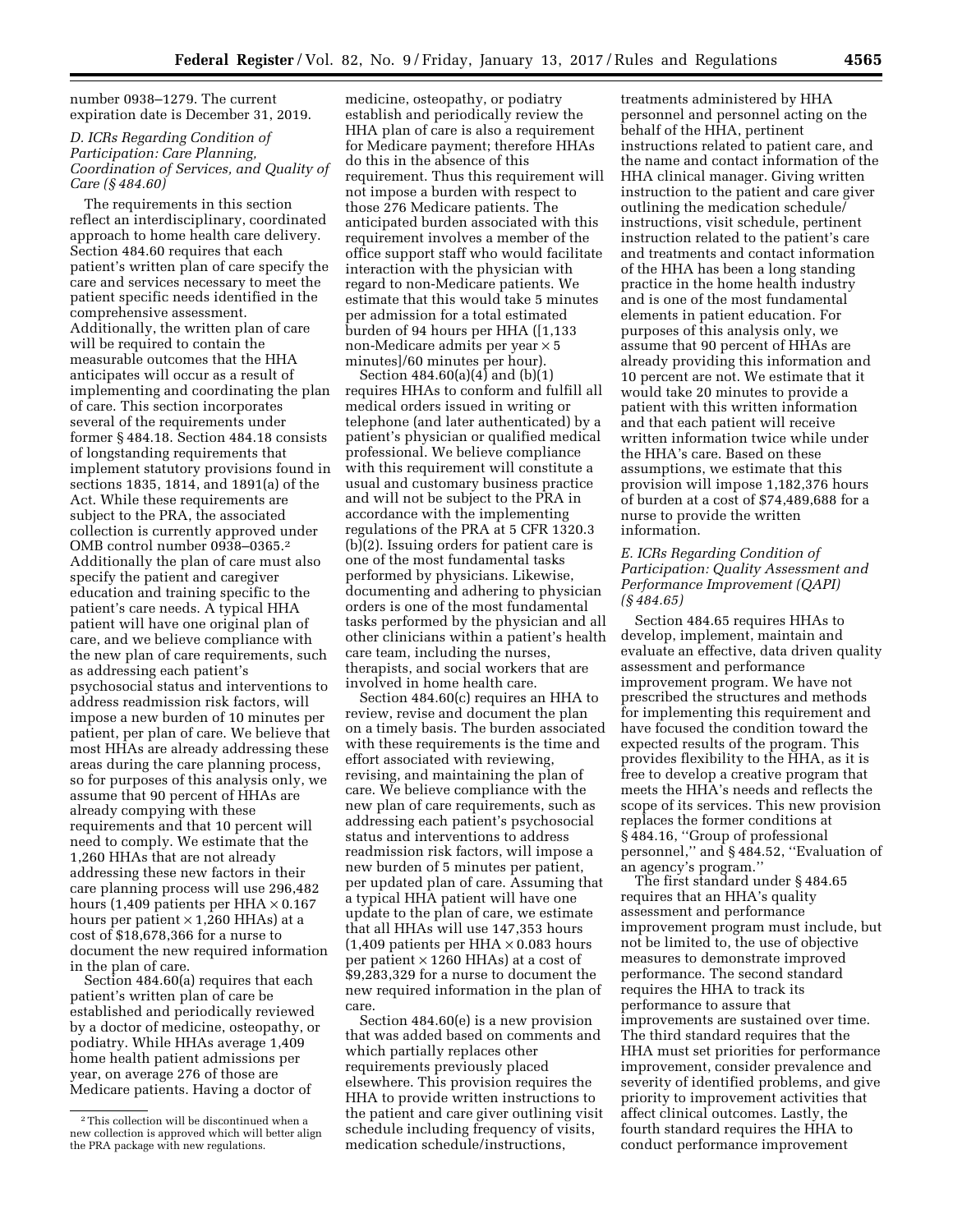projects that reflect the scope, complexity, and past performance of the HHA's services and operations, and document these projects.

We believe the writing of internal policies governing the HHA's approach to the development, implementation, maintenance, and evaluation of the quality assessment and performance improvement program, as described in § 484.65, will impose a new burden. We want HHAs to utilize maximum flexibility in their approach to quality assessment and performance improvement programs. Flexibility is provided to HHAs to ensure that each program reflects the scope of its services. We believe that this requirement provides a performance expectation that HHAs will set their own QAPI plan and goals and use the information to continuously strive to improve their performance over time. Given the variability across HHAs and the flexibility provided, we believe that the burden associated with writing the internal policies governing the approach to the development, implementation, and evaluation of the quality assessment and performance improvement program will reflect that diversity. We estimate that the burden associated with writing the internal policies would be an average of 4 hours annually per HHA, for an industry-wide total of 30,520 hours. (4 hours per HHA  $\times$  7,630 nonaccredited HHAs), and an industry-wide cost of \$1,922,760 (30,520 hours × \$63/ hour).

HHAs accredited by the Joint Commission, the Community Health Accreditation Partner, and the Accreditation Commission for Health Care are already required by their accrediting bodies to undertake and document performance improvement projects. In the absence of accreditation requirements, we believe that most HHAs already document the quality projects that they have undertaken as part of standard business practice. For purposes of this analysis only, we assume that 10 percent of nonaccredited HHAs would use additional resources to document their quality projects. We we estimate that the affected HHAs would use 1 hour per quarter to document performance improvement project activities and that the QAPI coordinator would perform this function, for a total of 3,052 hours  $(0.1 \times 7,630 \text{ non-accredited HHAs} \times 1)$ hour per quarter  $\times$  4 quarters per year) at a cost of \$192,276.

# *F. ICRs Regarding Condition of Participation: Infection Prevention and Control (§ 484.70)*

Section 484.70 requires an HHA to maintain and document an infection control program with the goal of preventing and controlling infections and communicable diseases. Specifically, § 484.70(b) states that the HHA must maintain a coordinated agency-wide program for the surveillance, identification, prevention, control, and investigation of infectious and communicable diseases that is an integral part of the HHA's QAPI program. Section 484.70(c) requires that each HHA provide infection control education to staff, patients, and caregivers. All aspects of the infection prevention and control CoP, from teaching patients and caregivers about proper prevention practices to monitoring infectious disease occurrences within an HHA's population to cooperating with outside bodies during disease outbreaks, are current standards of practice. Since health care-acquired infections have been a source of significant research, education, and training efforts by both the public and private health care sectors for more than a decade, we believe that all HHAs already have infection prevention and control programs. The burden associated with the infection prevention and control program would be the time necessary to document the program. We estimate that each HHA will spend 1 hour per quarter documenting its infection prevention and control program, for a total of 50,408 hours at a cost of \$3,175,704 for a nurse to complete the documentation.

## *G. ICRs Regarding Condition of Participation: Skilled Professional Services (§ 484.75)*

We consolidated former provisions governing skilled nursing services at § 484.30, therapy services at § 484.32, and medical social services at § 484.34, under one new condition, § 484.75. Section 484.75 requires skilled professionals who provide services to HHA patients as employees or under arrangement to participate in all aspects of care. This includes, but is not limited to, participation in the on-going patient assessment process; development and maintenance of the interdisciplinary plan of care; patient, caregiver, and family counseling; patient and caregiver education; and communication with other health care providers. Section 484.75 also requires skilled professionals to be actively involved in the HHA's QAPI program and participate in HHA in-service trainings.

Furthermore, § 484.75 requires skilled professional services to be supervised. In the proposed rule that published on October 9, 2014 (79 FR 61114), we incorrectly stated that these requirements would be exempt under the implementing regulations of the PRA at 5 CFR 1320.3(b)(3). We still maintain that the burden associated with these requirements would be exempt; however, the correct exemption is located at 5 CFR 1320.3(b)(2). These are usual and customary business practices. Clinician involvement in patient care, quality improvement efforts, and continuing education are all commonly accepted as good medical practice and are typically part of state licensure requirements. The supervision of clinician services is also standard medical practice to ensure that patient care is delivered in a safe and effective manner.

## *H. ICRs Regarding Condition of Participation: Home Health Aide Services (§ 484.80)*

This section governs the requirements for home health aide services. Many requirements in this section directly mirror the statutory requirements of sections 1891 and 1861 of the Act and include the following requirements: (1) The HHA must maintain sufficient documentation to demonstrate that training requirements are met; (2) The HHA's competency evaluation must address all required subjects; (3) The HHA must maintain documentation that demonstrates that requirements of competency evaluation are met; and (4) a registered nurse or appropriate skilled professional prepares written instructions for care to be provided by the home health aide.

We retained, for the most part, the requirements at previous § 484.36, but place them in a new condition of participation at § 484.80. We also added the provisions from previous § 484.4 concerning the qualifications for home health aides. All home health aide services must be provided by individuals who meet the personnel requirements and training criteria as specified. An HHA is required to maintain documentation that each home health aide meets these qualifications as specified in § 484.80(a). The burden associated with these standards is the time required to document that each new aide meets the qualification requirements. We estimate that it will take 5 minutes per newly hired home health aide per year to document the information. We assume that the average home health agency would replace 30 percent of its home health aides in a given year, or roughly two home health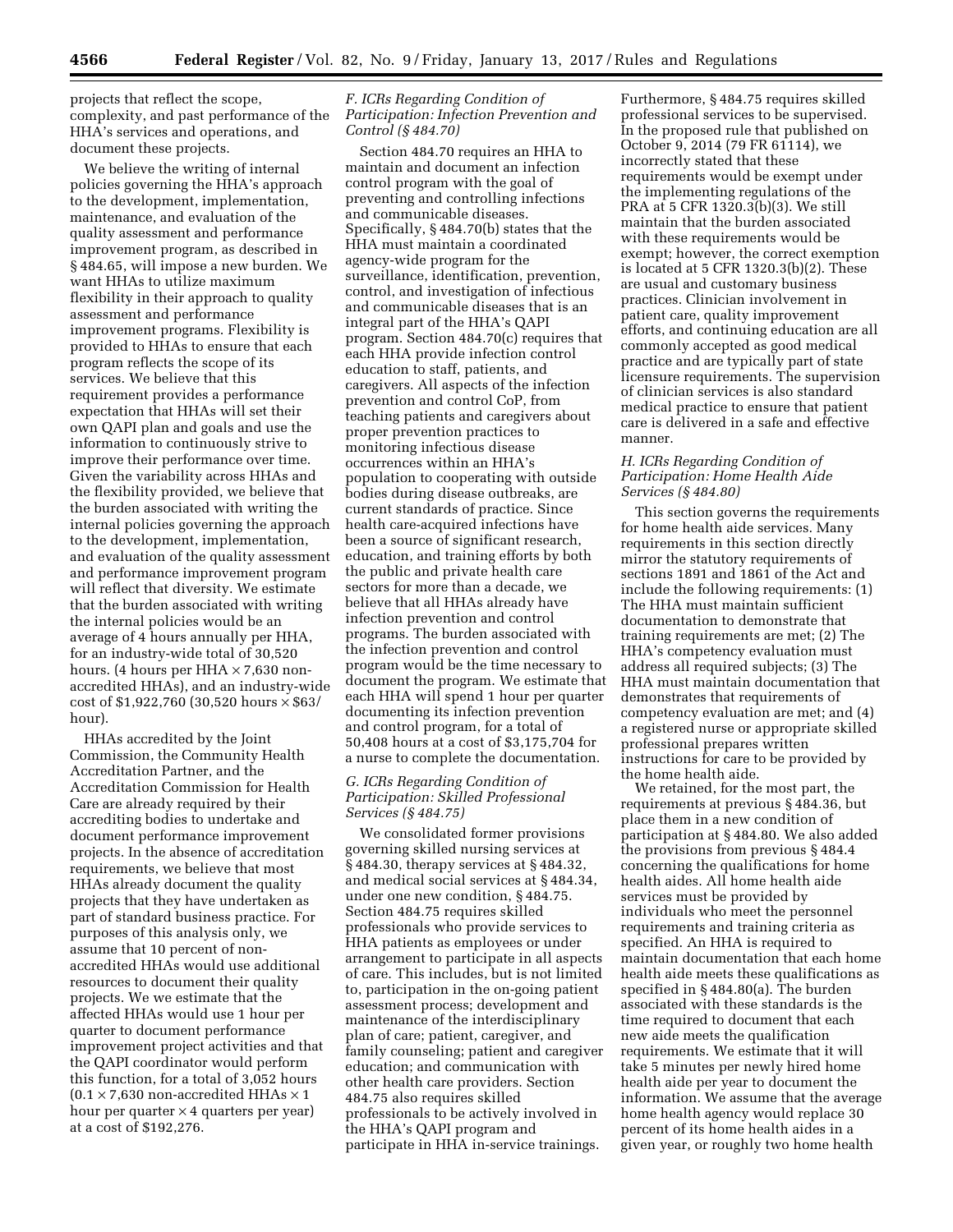aides a year based an average of six home health aide FTEs (Basic Statistics About Home Care Updated 2010, National Association for Home Care, *[http://www.nahc.org/facts/10HC](http://www.nahc.org/facts/10HC_Stats.pdf)*\_ *[Stats.pdf](http://www.nahc.org/facts/10HC_Stats.pdf)*). Based on an estimate of 5 minutes per newly hired aide and two newly hired aides per agency, per year, we estimate that there will be 2,100 annual burden hours ([5 minutes per aide × 2 aides per HHA]/60 minutes per hour  $\times$  12,602 HHAs) for the home health industry. We assume, based on our experience with a similar requirement in the hospice environment, that an office employee (\$26/hour) would perform this function at a cost of \$4 per HHA per year. The total cost for all HHAs is \$54,600 (2,100 hours  $\times$  \$26/hour).

Section 484.80(b)(1) through (3) sets forth the content and duration of the home health aide classroom and supervised practical training. With respect to the recordkeeping requirements, § 484.80(b)(4) states that an HHA is required to maintain documentation that demonstrates that the requirements of this standard have been met. The burden associated with this requirement would be the time and effort necessary to document the information and maintain the documentation as part of the HHAs records. We estimate that it would take each of the 12,603 HHAs 5 minutes per newly hired aide per year to document that the requirements of this standard have been met. The estimated annual burden is 2,100 hours ([5 minutes per aide  $\times$  2 aides per HHA]/60 minutes per hour  $\times$  12,602 HHAs). The cost burden associated with this requirement is \$54,600, based on an office employee completing the documentation (\$26/ hour  $\times$  2,100 hours).

Section 484.80(c) contains the standard for competency evaluation. An individual could furnish home health services on behalf of an HHA only after that individual has successfully completed a competency evaluation program as described in this section. With respect to the recordkeeping requirements, § 484.80(c)(5) states that an HHA is required to maintain documentation that demonstrates that the requirements of this standard have been met. The burden associated with this requirement would be the time and effort necessary to document the information and maintain the documentation as part of the HHAs records. We estimate that it would take each of the 12,602 HHAs 5 minutes per newly hired aide per year to document that the requirements of this standard have been met. The estimated annual burden is 2,100 hours ([5 minutes per

aide × 2 aides per HHA]/60 minutes per hour  $\times$  12,602 HHAs). The cost burden associated with this requirement is \$54,600, based on an office worker completing the documentation (\$26/ hour  $\times$  2,100 hours).

Section 484.80(d) states that a home health agency is required to maintain documentation that all home health aides have received at least 12 hours of in-service training during each 12 month period. The burden associated with this requirement would be the time and effort necessary to document and maintain records of the required inservice training. We assume that it would require 5 minutes per aide to document the in-service training, and that these trainings would be conducted on a quarterly basis, for a total of approximately 2 hours per HHA, annually, to meet this requirement ([0.083 hours (aka 5 minutes) per aide per training  $\times$  4 trainings per year  $\times$  6 aides]/60 minutes per hour). The estimated total annual burden for this requirement is 25,103 hours (0.083 hours (aka 5 minutes) per aide per training  $\times$  4 trainings per year  $\times$  6 aides per  $HHA \times 12,602$  HHAs).

Section 484.80(g) states that written patient care instructions for a home health aide must be prepared by a registered nurse or other appropriate skilled professional who is responsible for the supervision of a home health aide. The burden associated with this requirement would be the time and effort necessary for a registered nurse or other skilled professional to draft written patient care instructions for a home health aide. Providing written patient care instructions is a usual and customary business practice in accordance with the implementing regulations of the PRA at 5 CFR 1320.3(b)(2). Home health aide licensure standards require aides to practice under the direction of a nurse or other qualified medical professional. Likewise, the scope of practice for nurses and other qualified medical professionals includes the preparation of patient care instructions.

This rule at § 484.80(h) also requires HHAs to document the supervision of home health aides in accordance with specified timeframes. Supervising employees to ensure the safe and effective provision of patient care is standard business practice throughout the health care community. Likewise, documenting that this supervision has occurred for internal personnel, accreditation, and state and federal compliance purposes constitutes a usual and customary business practice and will not be subject to the PRA in accordance with the implementing

### regulation of the PRA at 5 CFR 1320.3(b)(2).

*I. ICRs Regarding Condition of Participation: Compliance With Federal, State, and Local Laws and Regulations Related to the Health and Safety of Patients (§ 484.100)* 

We are retaining most of the provisions of former § 484.12, ''Compliance with Federal, State and local laws, disclosure of ownership information and accepted professional standards and principles'' with minor changes, now set forth at § 484.100. As stated in § 484.100(a), the HHA is required to disclose to the state survey agency at the time of the HHA's initial request for certification the name and address of all persons with an ownership or control interest in the HHA, the name and address of all officers, directors, agents, and managers of the HHA, as well as the name and address of the corporation or association responsible for the management of the HHA and the chief executive and chairman of that corporation or association. This requirement directly implements section 1891 of the Act. This provision expands upon a similar requirement currently contained in § 405.1221(b). It would impose a minimal burden of adding the necessary additional information to the current disclosure used by HHAs as required by former § 484.12(b), which further reference the requirements of 42 CFR part 420, subpart C related to Medicare Program Integrity requirements. We estimate that modifying the current disclosure would require 5 minutes (0.083 hours) per HHA, for a total of 1,046 hours for the HHA industry as a whole on a one-time basis (0.083 hours per modification  $\times$  12,602 existing agencies). Additionally, we estimate that it would require new HHAs 1 hour to develop a disclosure statement, for a total of 455 annual hours industry wide each year (1 hour per new  $HHA \times 455$ new HHAs).

# *J. ICRs Regarding Condition of Participation: Organization and Administration of Services (§ 484.105)*

This section sets forth the organization and administration of services provided by an HHA. It states that the HHA must organize, manage, and administer its resources to attain and maintain the highest practicable functional capacity for each patient regarding medical, nursing, and rehabilitative needs as indicated by the plan of care. Although there are reporting and documentation requirements associated with the requirements, these activities are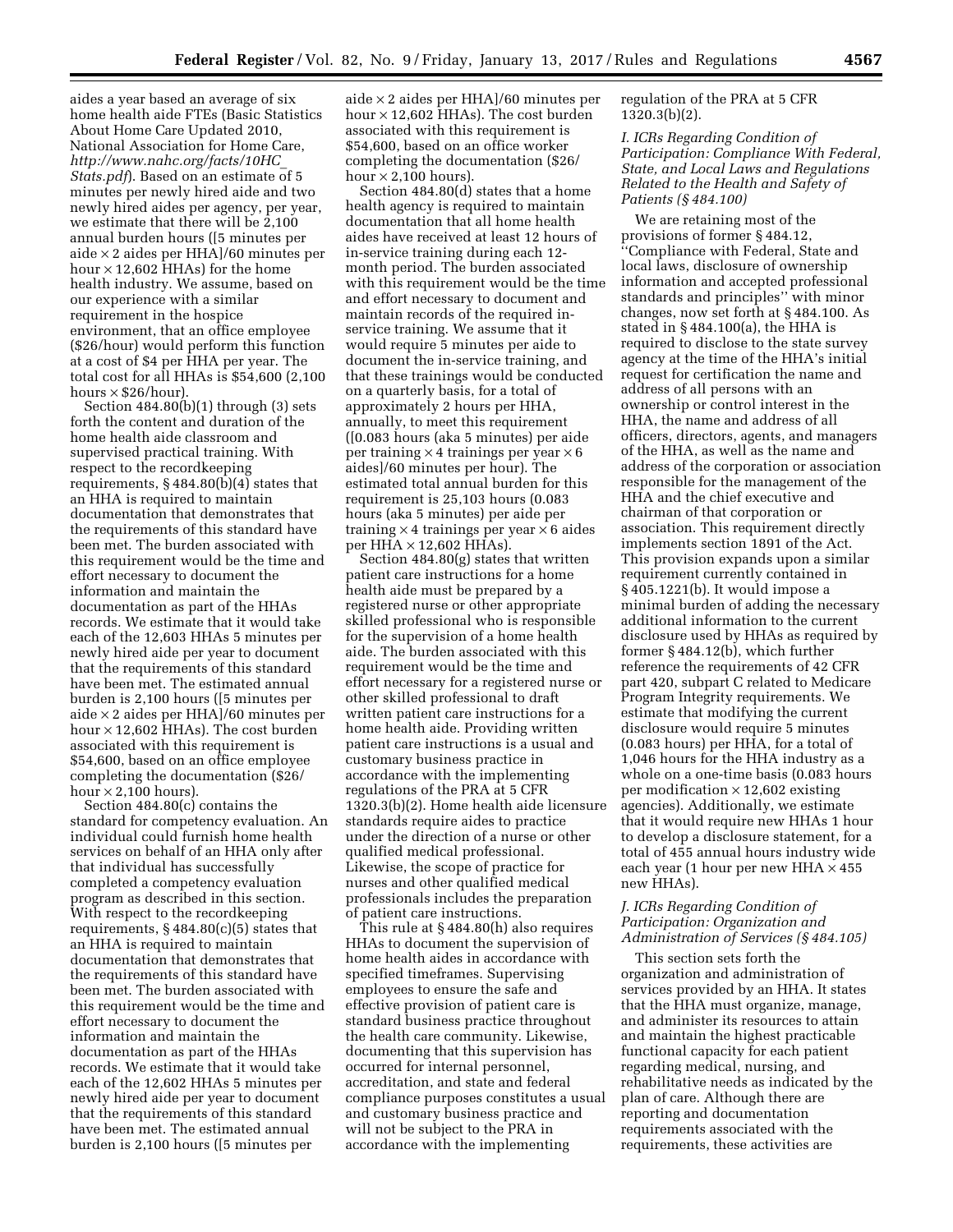standard business practice and would not impose a burden on HHAs. For example, § 484.105(d)(1) states that the parent HHA is responsible for reporting all branch locations of the HHA to the state survey agency at the time of the HHA's request for initial certification, at each survey, and at the time the parent proposes to add or delete a branch. Similarly, § 484.105(e)(2) states that an HHA must have a written agreement with another agency, with an organization, or with an individual when that entity or individual furnishes services under arrangement to the HHA's patients. We believe the burden associated with the aforementioned will constitute a usual and customary business practice and will not be subject to the PRA in accordance with the implementing regulations of the PRA at 5 CFR 1320.3(b)(2). Paragraph (h) of this section, ''Institutional planning,'' imposes a minimal burden of the time required by new HHAs to develop the initial plan and by existing HHAs to review and revise the existing plan. We estimate the burden for developing a new plan at 11⁄2 hours (90 minutes) and the burden for reviewing and revising an existing plan at 30 minutes. Accredited HHAs are required by their accrediting bodies to engage in institutional planning efforts that exceed these minimum federal requirements; therefore this requirement would not impose a burden upon accredited agencies. In addition, the vast majority of new HHAs are entering the Medicare program via accreditation from a national accrediting body; therefore this provision would not be imposing a burden upon new agencies as well. The estimated annual burden for existing HHAs is 3,815 hours ([7,630 existing non-accredited  $HHAs \times 30$ minutes]/60 minutes per hour). The estimated annual burden for anticipated new HHAs is 21 hours (1.5 hours per  $HHA \times 14$  new  $HHAs$ ).

# *K. ICRs Regarding Condition of Participation: Clinical Records (§ 484.110)*

This section sets forth the requirements that clinical records contain pertinent past and current findings, and are maintained for every patient who is accepted by the HHA for home health services. A clinical record containing pertinent past and current findings would be maintained for every patient receiving home health services. All entries in the clinical record must be authenticated, dated and timed, which is usual and customary clinical practice and does not impose a burden. Clinical records must be retained for 5 years after the month the cost report for the records is filed with the intermediary. HHAs are required to have written procedures that govern the use and removal of records, and the conditions for release of information. This section contains longstanding provisions that are specifically required in section 1861(o) of the Act, and are necessary to preserve the patient's privacy and the quality of care. The aforementioned documentation and record retention requirements are considered usual and customary business practices; therefore the burden associated with those requirements will not be subject to the PRA in accordance with the implementing regulation of the PRA at 5 CFR 1320.3(b)(2). At § 484.110(a)(5) HHAs are required to send a copy of a patient's discharge or transfer summary to the patient's primary care practitioner or other health care professional who will be responsible for providing care and services to the patient after discharge from the HHA, or the facility, if the patient leaves HHA care to enter a facility for further treatment. We estimate that an HHA would spend 5 minutes per patient sending the discharge or transfer summary to the patient's next source of health care services, for a total of 117 hours per

average HHA annually ([5 minutes per patient × 1,409 patients]/60 minutes per hour) at a cost of \$3,042 for an office employee to send the required documentation (\$26 per hour  $\times$  117 hours).

Furthermore, a patient's clinical record (whether hard copy or electronic form) must be made available to a patient, free of charge, upon request at the next home visit, or within 4 business days (whichever comes first). The burden associated with this requirement is the time and effort required to disclose a clinical record to an appropriate authority. Making clinical records available to the appropriate authority is part of the survey and certification process, and we believe compliance with this requirement will constitute a usual and customary business practice. Therefore, the burden associated with this requirement will not be subject to the PRA in accordance with the implementing regulations of the PRA at 5 CFR 1320.3(b)(2). Furthermore, we do not believe that this requirement would alter the frequency or scope of requests stemming from other appropriate authorities such as law enforcement.

# *L. ICRs Regarding Personnel Qualifications (§ 484.115)*

In § 484.115, we defer to state certification or state licensure requirements in cases where personnel requirements are not statutory or do not relate to a specific payment provision. As defined in the implementing regulations of the PRA at 5 CFR 1320.3(b)(2), these requirements are usual and customary business practices. In accordance with the implementing regulations of the PRA at 5 CFR 1320.3(b)(3), we believe this state requirement would exist even in the absence of the federal requirement; therefore, the associated burden is not subject to the PRA.

# TABLE 2—BURDEN AND COST ESTIMATES ASSOCIATED WITH INFORMATION COLLECTION REQUIREMENTS

| Regulation sec-<br>tion        | <b>OMB</b><br>control No. | Respondents | Responses  | Burden per<br>response<br>(in hours) | Total<br>annual<br>burden<br>(in hours) | Hourly<br>labor<br>cost of<br>reporting<br>$($ \$) | Total<br>cost of<br>reporting<br>(5) | Total costs<br>$($ \$) |
|--------------------------------|---------------------------|-------------|------------|--------------------------------------|-----------------------------------------|----------------------------------------------------|--------------------------------------|------------------------|
| $§$ 484.50(a) <sup>*</sup><br> | 0938-New                  | 14          | 14         | 8                                    | $*112$                                  | 98                                                 | 10,976                               | 10,976                 |
| $§$ 484.50(a) <sup>*</sup><br> | 0938-New                  | 12,602      | 12,602     |                                      | *12,602                                 | 98                                                 | 1,234,996                            | 1,234,996              |
| \$484.50(e)<br>                | 0938-New                  | 7.630       | 534.100    | 0.083                                | 44.330                                  | 63                                                 | 2.792.790                            | 2.792.790              |
| \$484.60(a)<br>                | 0938-New                  | 12.602      | 14.276.110 | 0.083                                | 1,184,917                               | 26                                                 | 30,809,662                           | 30,809,662             |
| \$484.60(a)<br>                | 0938-New                  | 1260        | 1.775.340  | 0.167                                | 296.482                                 | 63                                                 | 18,678,366                           | 18,678,366             |
| $$484.60(c)$                   | 0938-New                  | 1260        | 1.775.340  | 0.083                                | 147.353                                 | 63                                                 | 9.283.239                            | 9.283.239              |
| \$484.60(e)<br>                | 0938-New                  | 1260        | 3.550.680  | 0.333                                | 1,182,376                               | 63                                                 | 74,489,688                           | 74,489,688             |
| $§484.65(e)^*$<br>             | 0938-New                  | 7.630       | 7.630      | 4                                    | *30.520                                 | 63                                                 | 1,922,760                            | 1,922,760              |
| \$484.65(d)<br>                | 0938-New                  | 763         | 3.052      |                                      | 3.052                                   | 63                                                 | 192.276                              | 192.276                |
| §484.70                        | 0938-New                  | 12.602      | 50.408     |                                      | 50.408                                  | 63                                                 | 3.175.704                            | 3,175,704              |
| \$484.80(a)<br>. 1             | 0938-New                  | 12,602      | 25.204     | 0.083                                | 2.100                                   | 26                                                 | 54.600                               | 54.600                 |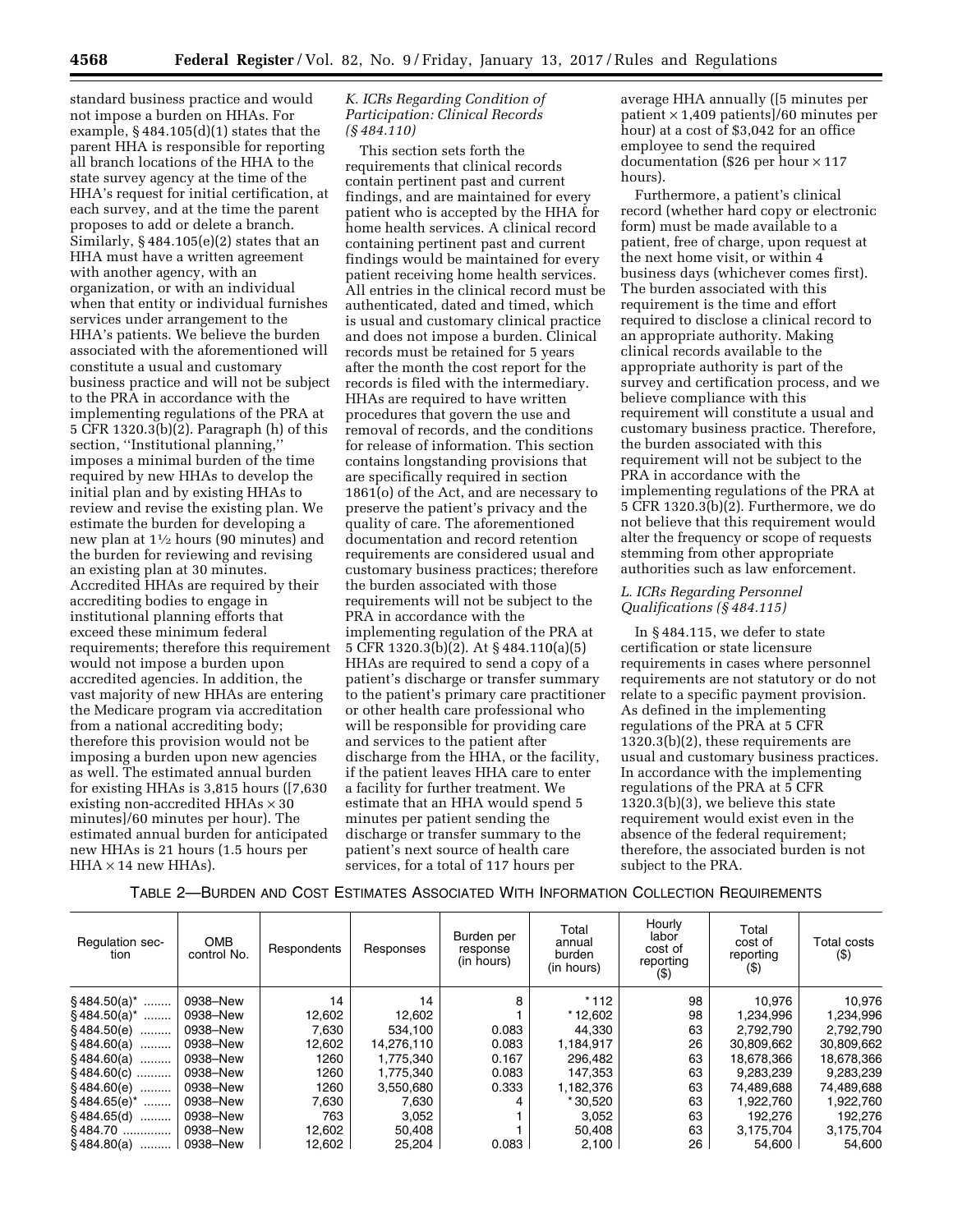| Regulation sec-<br>tion | <b>OMB</b><br>control No. | Respondents | Responses  | Burden per<br>response<br>(in hours) | Total<br>annual<br>burden<br>(in hours) | Hourly<br>labor<br>cost of<br>reporting<br>$($ \$) | Total<br>cost of<br>reporting<br>(S) | Total costs<br>$($ \$) |
|-------------------------|---------------------------|-------------|------------|--------------------------------------|-----------------------------------------|----------------------------------------------------|--------------------------------------|------------------------|
| § 484.80(b)<br>         | 0938-New                  | 12,602      | 25.204     | 0.083                                | 2,100                                   | 26                                                 | 54,600                               | 54,600                 |
| §484.80(c)              | 0938-New                  | 12.602      | 25,204     | 0.083                                | 2,100                                   | 26                                                 | 54,600                               | 54,600                 |
| § 484.80(d)<br>         | 0938-New                  | 12.602      | 302.448    | 0.083                                | 25.103                                  | 26                                                 | 652.678                              | 652.678                |
| §484.100(a)<br>         | 0938-New                  | 12,602      | 12,602     | 0.083                                | 1,046                                   | 98                                                 | 102,508                              | 102,508                |
| §484.100(a)*<br>        | 0938-New                  | 455         | 455        |                                      | * 455                                   | 98                                                 | 44,590                               | 44.590                 |
| § 484.105(h)<br>        |                           | 7,630       | 7,630      | 0.5                                  | 3,815                                   | 98                                                 | 373.870                              | 373,870                |
| § 484.105(h)<br>        | 0938-New                  | 14          | 14         | 1.5                                  | 21                                      | 98                                                 | 2.058                                | 2.058                  |
| §484.110(a)<br>         | 0938-New                  | 12.602      | 17,751,840 | 0.083                                | 1,473,403                               | 26                                                 | 38.308.478                           | 38,308,478             |
| Total                   |                           | 140.189     | 40,135,877 | 19                                   | 4,462,805                               | 1,185                                              | 182,350,264                          | 182,350,264            |

| Table 2—Burden and Cost Estimates Associated With Information Collection Requirements—Continued |  |  |  |  |
|-------------------------------------------------------------------------------------------------|--|--|--|--|
|-------------------------------------------------------------------------------------------------|--|--|--|--|

\* Denotes a one-time information collection requirement.

There are no capital/maintenance costs associated with the information collection requirements contained in this rule; therefore, we have removed the associated column from Table 2. In addition, the column for the total costs is also represents the total cost of reporting; therefore, we have removed the total cost of reporting column from Table 2 as well.

#### **VIII. Regulatory Impact Analysis**

### *A. Introduction*

We have examined the impacts of this rule as required by Executive Order 12866 on Regulatory Planning and Review (September 30, 1993), Executive Order 13563 on Improving Regulation and Regulatory Review (January 18, 2011), the Regulatory Flexibility Act (RFA) (September 19, 1980, Pub. L. 96– 354), section 1102(b) of the Social Security Act, section 202 of the Unfunded Mandates Reform Act of 1995 (March 22, 1995; Pub. L. 104–4), Executive Order 13132 on Federalism (August 4, 1999) and the Congressional Review Act (5 U.S.C. 804(2).

Executive Orders 12866 and 13563 direct agencies to assess all costs and benefits of available regulatory alternatives and, if regulation is necessary, to select regulatory approaches that maximize net benefits (including potential economic, environmental, public health and safety effects, distributive impacts, and equity). A regulatory impact analysis (RIA) must be prepared for major rules with economically significant effects (\$100 million or more in any 1 year).

This final rule is a revision of the Medicare and Medicaid CoPs for HHAs. The CoPs are the basic health and safety requirements that an HHA must meet in order to receive payment from the Medicare and Medicaid programs. This final rule incorporates advances and current medical practices in caring for

home health patients while removing unnecessary process and procedure requirements contained in the current CoPs. This is a major rule because the overall economic impact for all of the new CoPs is estimated to be \$293.3 million in year 1 and \$290.1 million in year 2 and thereafter.

### *B. Statement of Need*

As the single largest payer for health care services in the United States, the federal government assumes a critical responsibility for the delivery and quality of care furnished under its programs. Historically, we have adopted a quality assurance approach that has been directed toward identifying health care providers that furnish poor quality care or fail to meet minimum federal standards, but this problem-focused approach has inherent limits. Ensuring quality through the enforcement of prescriptive health and safety standards, rather than improving the quality of care for all patients, has resulted in our expending much of our resources on dealing with marginal providers, rather than on stimulating broad-based improvements in the quality of care delivered to all patients.

This final rule adopts a new approach that focuses on the care delivered to patients by home health agencies while allowing HHAs greater flexibility and eliminating unnecessary procedural requirements. As a result, we are revising the HHA requirements to focus on a patient-centered, data-driven, outcome-oriented process that promotes high quality patient care at all times for all patients. We have developed a set of fundamental requirements for HHA services that encompasses patient rights, comprehensive patient assessment, and patient care planning and coordination by an interdisciplinary team. Overarching these requirements is a QAPI program that builds on the

philosophy that a provider's own quality management system is key to improved patient care performance.

These regulations contain two critical improvements that support and extend our focus on patient-centered, outcomeoriented surveys. First, the regulations are designed to enable surveyors to look at outcomes of care, because the regulations specify that each individual receives the care which his or her assessed needs demonstrate is necessary, rather than focusing simply on the services and processes that must be in place. Second, the addition of a strong QAPI requirement not only stimulates the HHA to continuously monitor its performance and find opportunities for improvement, it also affords the surveyor the ability to assess how effectively the provider was pursuing a continuous quality improvement agenda. All of the changes are be directed toward improving patient-centered outcomes of care. We believe that the overall approach of the final CoPs will increase performance expectations for HHAs, in terms of achieving needed and desired outcomes for patients and increasing patient satisfaction with services provided.

#### *C. Public Comments*

As discussed in section III, ''Analysis of and Responses to Public Comments,'' of this rule, we received several public comments related to the estimates presented in the RIA section of the proposed rule. As a general summation, commenters stated that the estimates did not fully account for the burdens that HHAs will encounter in implementing this rule. However, by and large, commenters did not provide suggestions for estimates that should be used or evidence to guide the development of new estimates. Responses to particular comments are included under the relevant subject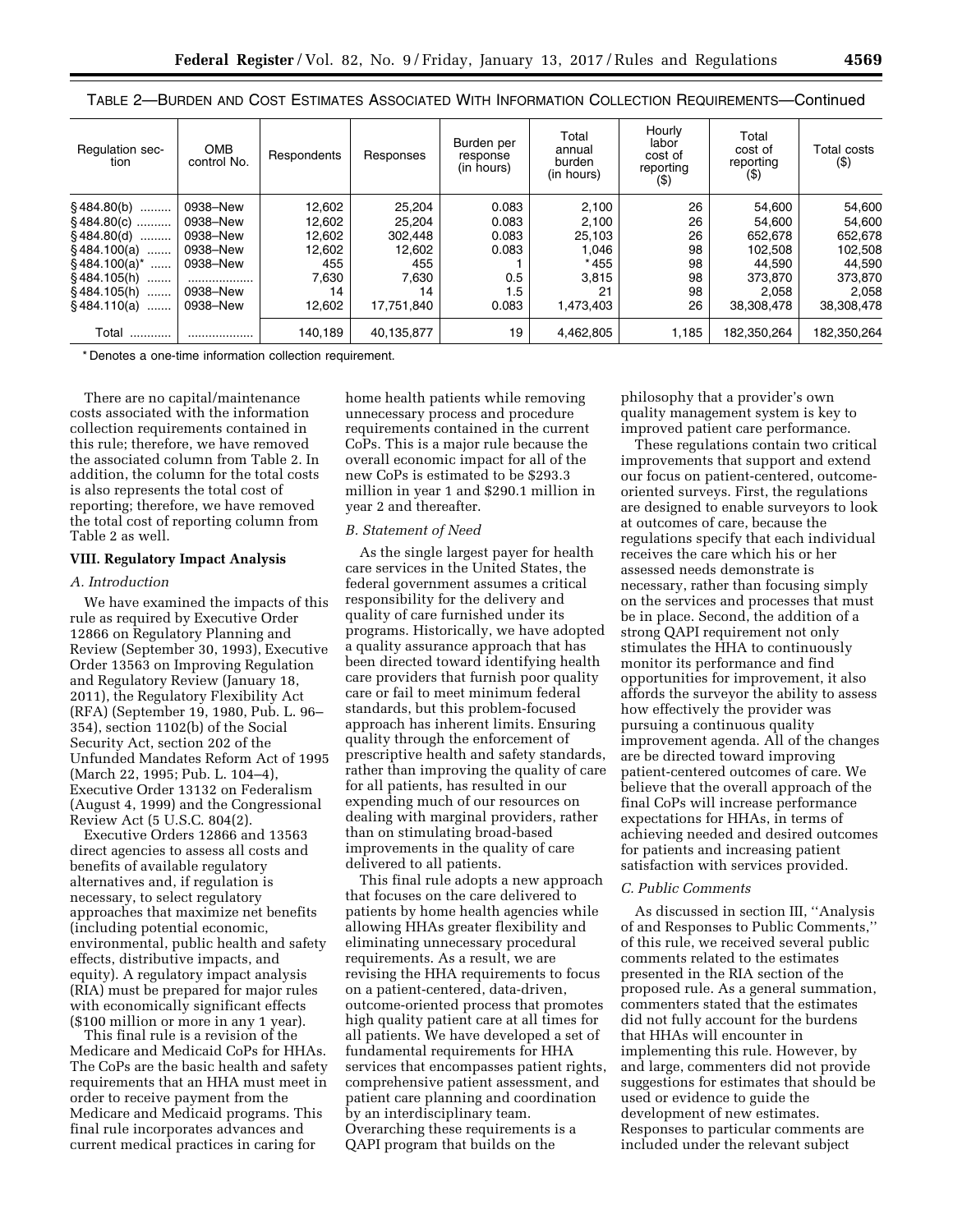matter headings. That is to say, comments regarding the RIA estimates related to patient rights, for example, are located in the discussion of all other patient rights comments. Those who submitted comments on particular burden estimates made general, vague statements that the estimates for the time and cost associated with compliance were understated. With one exception, commenters did not provide suggestions of more appropriate estimates. We received one specific comment, which asserted that requiring HHAs to notify patients of their right to access their own medical records would cost the HHA and additional \$230k, annually, because many more patients would be accessing their records. However, notifying each patient of his right to receive a copy of information contained in his medical record is already included in the standard HIPAA notice that HHAs are required to provide (see 45 CFR 164.520, as accounted for by OMB Control Number 0945–0003). Therefore, we are not creating a new right, nor are we creating a new notice of this right. Thus, we do not believe that this requirement will create the exponential increase in record requests that the commenter claims.

#### *D. Summary of Impacts*

Section VII of this rule, Collection of Information Requirements, provides a

detailed analysis of the burden hours and associated costs for all burdens related to the collection of information by HHAs that is required by this rule. That section, in tandem with this regulatory impact analysis section, present a full account of the burdens that will be imposed by this rule. Because the burdens have already been assessed in the Collection of Information Requirements section, we will not recount them in this RIA section. All estimates presented in this RIA section are based on the assumptions presented in Table 1, located at the beginning of the Section VII of this rule, Collection of Information Requirements.

Although we endeavor to provide the most accurate account of the burdens that will be imposed by this rule that is possible, we acknowledge that such analysis is inevitably imprecise. We believe that many of the tasks set forth in this final rule are already being done by the majority of HHAs as part of good business and health care practice. We have identified several activities, such as developing and updating a written plan of care for each patient, as usual and customary practices that would occur in the absence of regulation. While we believe that these identifications are an accurate reflection of current HHA practices as a whole,

uncertainty remains regarding whether such usual and customary practices occur in all HHAs in all appropriate circumstances. Additionally, there are some estimates for which we lack information regarding implementation in the HHA environment because we have not previously regulated those activities. Following implementation of this final rule, we will monitor HHA practices to assess the impact of these new regulations.

Where appropriate, we have differentiated between the burdens that this rule would impose on accredited versus non-accredited HHAs in recognition of the fact that current accreditation standards established by the three main HHA accreditation entities will meet or exceed the minimum standards that are established in this rule. Accredited HHAs will experience less burden when implementing new the patient rights, QAPI, infection prevention and control, and organization and administration of services requirements.

In addition to analyzing the burden hours and associated costs for all burdens related to these requirements, we have also assessed the potential savings associated with our removal of certain outdated, burdensome requirements that exist in the current HHA CoPs.

| Table 3—Summary of Estimated Burden for All CoPs |
|--------------------------------------------------|
|--------------------------------------------------|

| CoP                                                                           | Total time<br>(hours)  | Total cost in<br>vear 1      | Annual cost in<br>year 2 and<br>thereafter |
|-------------------------------------------------------------------------------|------------------------|------------------------------|--------------------------------------------|
| Burden and Cost Estimates Associated with Information Collection Requirements | 4.462.805<br>2.398.446 | \$182,350,264<br>147.326.970 | \$179,136,942<br>147.326.970               |
| <b>OAPI</b>                                                                   | 618.030                | 29.070.300                   | 25.316.340                                 |
|                                                                               | 595.140<br>887.592     | 37.493.820<br>$-16.864.248$  | 37.493.820<br>$-16.864.248$                |
|                                                                               | 203.620                | $-16.924.452$                | $-16.924.452$                              |
|                                                                               | 1.335.073              | $-69.111.119$                | $-69.111.119$                              |
| T∩tal                                                                         | 5,648,136              | 293.341.535                  | 290.128.213                                |

## 1. Burden Assessment

### Reporting OASIS Information (§ 484.45)

We are making one change to replace the requirement that an HHA has a ''direct telephone connection'' to transmit the OASIS data with a requirement that an HHA must transmit data using electronic communications software that complies with the Federal Information Processing Standard (FIPS 140–2, issued May 25, 2001) from the HHA or the HHA contractor to the CMS collection site. The FIPS 140–2 applies to all federal agencies that use cryptographic-based security systems to

protect sensitive information in computer and telecommunication systems (including voice systems) as defined in section 5131 of the Information Technology Management Reform Act of 1996, Public Law 104– 106, including CMS. Therefore, this requirement does not impose a new burden upon HHAs.

## Patient Rights (§ 484.50)

The final rule requires that an HHA must provide a patient with a written notice of rights. The final rule requires that an HHA must provide a patient's representative (legal) with a written

notice of rights, and must provide a patient's representative (patientselected) with a written notice of rights in accordance with patient preferences. Communicating with patients and representatives, including the provision of a written notice of rights, is a standard practice in the health care industry and would impose no additional costs. Similar requirements already exist for many other health care provider types, including hospice providers, long term care facilities, ambulatory surgery centers, and endstage renal disease facilities.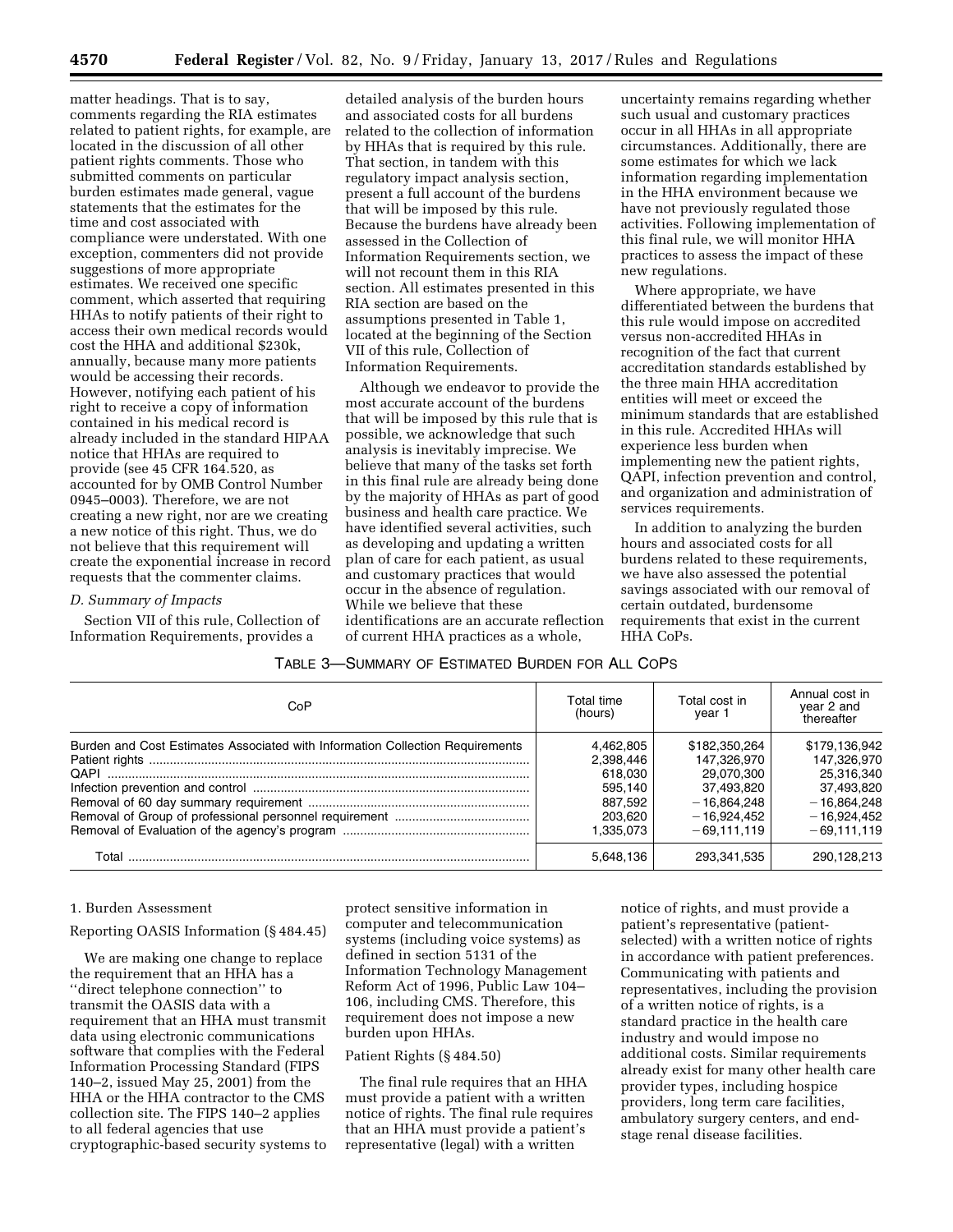Verbal notification of rights in a language and manner that the individual understands, however, may create a new burden for some HHAs. The national accrediting organizations already require their accredited HHAs to orally apprise their patients of their rights in situations where patients cannot read or understand the written notice. We assume, for purposes of this analysis only, that accredited HHAs are providing oral notification to the 25 percent of their patients that cannot read or understand the written notice. Based on this assumption, 1,751,387 patients are already orally notified of their rights each year; therefore, we are excluding these patients from this analysis. For the remaining 75 percent of patients receiving care from an accredited HHA, we estimate that it would take approximately 5 minutes per patient to describe the content of the notice of rights and obtain the patient's signature confirming that he or she has received a copy of the notice. We assume that patients would be informed of their rights by a registered nurse at a cost of \$5 per patient (5 minutes  $\times$  \$63/ hour). The total number of hours per accredited HHA would be 88 hours  $(1,057$  patients  $\times$  5 minutes per patient/ 60 minutes), at a cost of \$5,285 (1,057 patients  $\times$  \$5 per patient).

For non-accredited HHAs, the requirement to provide this verbal notice is a new requirement for all 1,409

patients served in an average HHA each year. The total cost of this provision per non-accredited HHA would be \$7,045  $(1,409 \text{ patients} \times $5 \text{ per patient})$ . The total number of hours per nonaccredited HHA would be 117 hours  $(1,409$  patients  $\times$  5 minutes per patient/ 60 minutes). The total cost for all HHAs would be \$80,030,370 ([\$7,045 per nonaccredited  $\times$  7,630 HHAs] + [\$5,285 per accredited HHA  $\times$  4,972 HHAs]). The total number of hours for all HHAs would be 1,330,246 hours ([117 hours per non-accredited HHA  $\times$  7,630 HHAs] + [88 hours per non-accredited HHA × 4,972 HHAs]).

We note that the requirement to communicate with patients in a language and manner that the patient understands is not a new expectation for Medicare-approved HHAs, as they are already required to be in compliance with the current civil rights requirements and guidance (see 42 CFR 489.10(b)). Specifically, HHAs are already required to comply with the requirements of Title VI of the Civil Rights Act of 1964, section 504 of the Rehabilitation Act of 1973, the Age Discrimination Act of 1975, section 1557 of the Affordable Care Act and ''other pertinent requirements of the Office for Civil Rights of HHS.'' HHS guidance, issued in 2003, further explains the expected role of interpreters in communications with patients (''Guidance to Federal

### TABLE 4—PATIENT RIGHTS

Assistance Recipients Regarding Title VI Prohibition Against National Origin Discrimination Affecting Limited English Proficient Persons,'' August 8, 2003, 68 FR 47311). As such, the requirement to communicate with patients in a language and manner that the patient understands would not impose a new burden on HHAs.

Standard 484.50(e) requires that all patient/family complaints be investigated. We estimate that, in a 1 year period, an HHA would need to investigate complaints involving about 5 percent (70) of its patients, and that each investigation would take 2 hours to complete. The total annual burden per HHA would be 140 hours (70 investigations  $\times$  2 hour per investigation). All national accrediting organizations already require their accredited HHAs to document, investigate, and resolve patient complaints; therefore all 4,972 accredited HHAs would not be burdened by this requirement. The total annual burden hours for the industry would be 1,068,200 (140 hours per HHA × 7,630 non-accredited HHAs). The total annual cost for the QAPI coordinator to complete all investigations would be \$8,820 per HHA (\$63/hour × 140 hours), and \$67,296,600 for all non-accredited HHAs (\$63/hour  $\times$  1,068,200 hours).

| Standard                                                            | Time per HHA<br>(hours) | Total time<br>(hours)  | Cost per HHA             | Total cost                   |
|---------------------------------------------------------------------|-------------------------|------------------------|--------------------------|------------------------------|
| Providing notice of rights (annual, non-accredited/accredited HHAs) | 117/88<br>140           | 1,330,246<br>1.068.200 | \$7,045/5,285<br>\$8,820 | \$80,030,370<br>\$67.296.600 |
|                                                                     | 257 or 88               | 2.398.446              | \$15,865 or \$5,285      | \$147,326,970                |

Comprehensive Assessment of Patients (§ 484.55)

We are retaining the requirements of current § 484.55, with a reorganization of several sections related to the content of the comprehensive assessment and the addition of several broad focus areas. We believe that the new focus areas (for example, cognitive status and patient goals) are standard practice and would not impose an additional burden. In addition, we are making a minor change to allow for the completion of an OASIS update upon the physicianordered resumption of care date. Allowing for a physician to order the resumption of care date increases HHA flexibility; therefore there is no new burden associated with this retention.

Care Planning, Coordination of Services, and Quality of Care (§ 484.60)

The current regulations at § 484.12(c), ''Compliance with accepted professional standards and principles''; § 484.14(g), ''Coordination of patient services''; and § 484.18 ''Acceptance of patients, plan of care, and medical supervision,'' are reorganized and revised at § 484.60.

The change in § 484.18, ''Acceptance of patients, plan of care, and medical supervision,'' requires each patient to receive an individualized written plan of care, including any additions or revisions. The plan of care includes all orders, specifies the care and services necessary to meet the patient-specific needs and the measurable outcomes that the HHA anticipates would occur as a result of implementing and coordinating the plan of care with the patient and physician, and includes all patient and caregiver education and training. The intent of the current standard at § 484.12(c) is retained under this CoP with the requirement that services be furnished in accordance with accepted standards of practice. No burden is associated with this part of the CoPs, as these requirements constitute current industry practices regarding plans of care.

Standard 484.60(a), ''Plan of care,'' codifies current industry standards of practice through the revision of current §484.18(a), "Plan of care," including references to the identification of patient-specific needs and measurable outcomes that are already currently required under current § 484.55,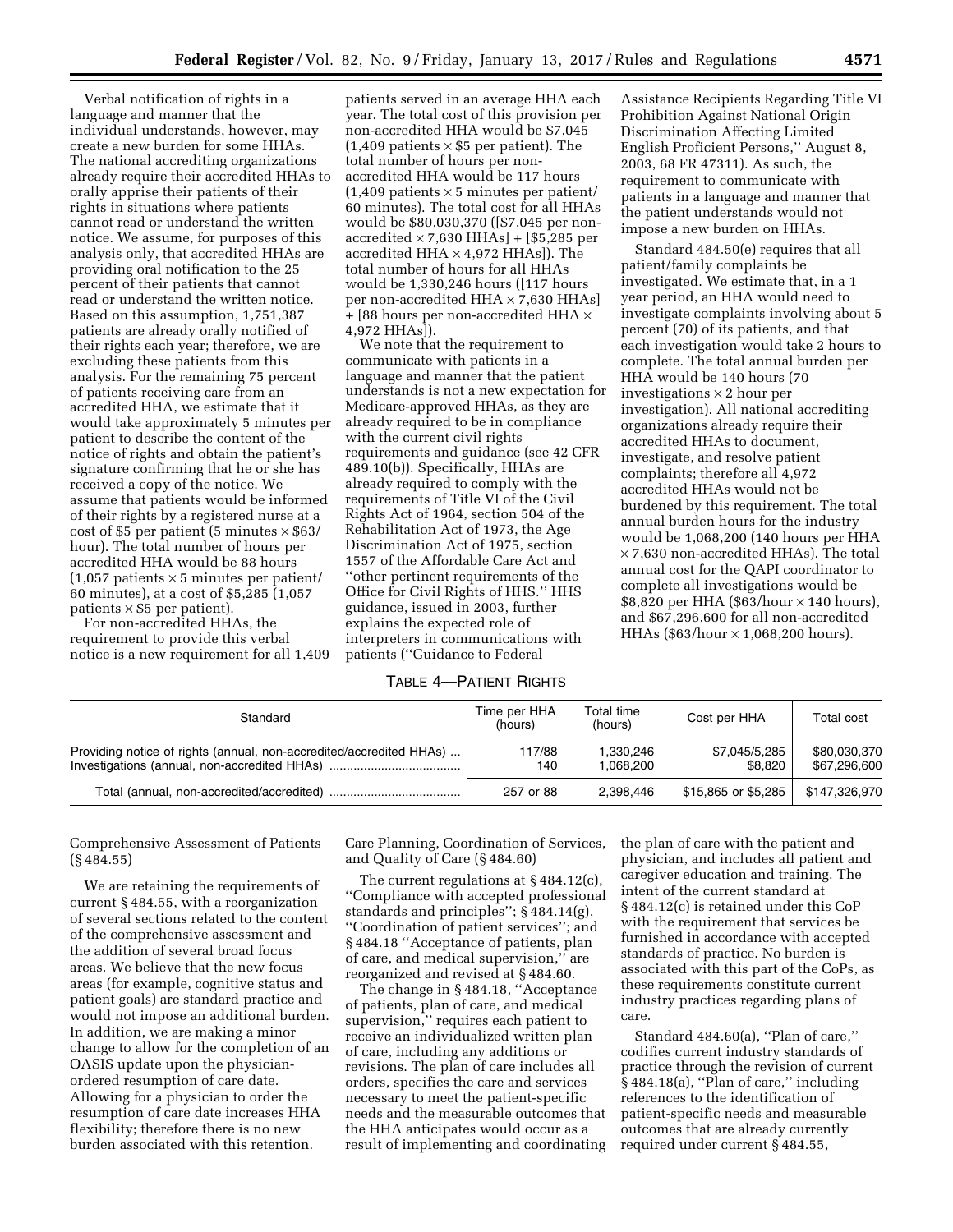''Comprehensive assessment of patients.'' Therefore, this requirement does not present a new burden.

Proposed § 484.60(b), ''Conformance with physician orders," retains the provision of the current regulation at 42 CFR 484.18(c) that allows HHAs to administer influenza and pneumococcal vaccinations without specific physician orders, provided that certain requirements are adhered to. As an allowance of flexibility, rather than an imposition of a specific requirement, we believe that this provision does not impose a burden upon HHAs.

This standard also retains many of the current requirements regarding verbal orders with the exception of the requirement at  $§$  484.60(b)(5), ''Conformance with physician orders,'' which requires the physician to countersign and date all verbal orders. Although this requirement is not in the current regulations, this and similar physician order practices are consistent with current standards of practice and with many state laws. Therefore, we expect no new burden with this provision.

Standard 484.60(c), ''Review and revision of the plan of care,'' incorporates some current requirements. Although there has been some revision to current § 484.18(b), ''Periodic review of plan of care,'' to include mention of measurable outcomes for patients, the intent of this requirement already exists at § 484.55, ''Comprehensive assessment of patients.'' Section 484.55 requires an HHA to demonstrate patient progress toward the achievement of desired outcomes. Therefore, the current standard remains essentially intact in this final rule and the new standard does not constitute any new burden.

Standard 484.60(d), ''Coordination of care,'' revises current § 484.14(g), ''Coordination of patient services,'' and some elements of current § 484.18(a), ''Plan of care.'' The intent of the current standards remains intact, and these revisions do not generate new burden.

Standard 484.60(e), ''Written information to the patient,'' requires the HHA to provide written instructions to the patient and care giver outlining visit schedule including frequency of visits, medication schedule/instructions, treatments administered by HHA personnel and personnel acting on the behalf of the HHA, pertinent instructions related to patient care and the name and contact information of the HHA clinical manager. Giving written instruction to the patient and care giver has been a longstanding practice in the home health industry and is one of the most fundamental elements in patient education. Patient education practices

are fundamental to patient care and are consistent with current standards of practice. Therefore, we expect no new burden with this provision.

## Quality Assessment and Performance Improvement (QAPI) (§ 484.65)

The quality assessment and performance improvement (QAPI) requirement replaces the current quality-related requirements of § 484.16, ''Group of professional personnel,'' and § 484.52, ''Evaluation of the agency's program.'' Quality assessment is already part of standard HHA practice through annual evaluations of an agency's total program using both administrative reviews and a quarterly review of a sample of clinical records. Furthermore, HHAs are already familiar with the basic concept of measuring quality on both a patient and aggregate level. This rule further refines current HHA quality efforts and brings HHA quality programs in line with their counterparts in a variety of other settings, such as hospitals and hospices. Likewise, this rule brings non-accredited HHA quality practices in line with those of their accredited counterparts. The national accrediting organizations have spent a decade or more enhancing, expanding, and refining their quality-related standards, and those standards far exceed the current Medicare regulations. Indeed, many of the current quality-related standards established by the accrediting organizations, we believe, exceed those that we require in this rule. Since accredited HHAs already have QAPI programs that should meet the requirements of this rule by virtue of meeting the already existing accreditation standards, we are not including accredited HHAs in our analysis of the impact of this requirement. This rule provides a basic outline of what QAPI is and how we expect it to function in the HHA environment. Each HHA is free to decide how to implement the QAPI requirement in a manner that reflects its own unique needs and goals.

For purposes of this impact analysis we have described the impact in three general phases that we believe an average HHA will go through. These phases are based on our experience in implementing the QAPI requirements in hospices, another home-based provider type with a similar operating structure and patient population. While we have outlined these phases below, we stress that an HHA is not be required to approach QAPI in this manner. The QAPI requirement does not stipulate that an HHA must collect data for a specific domain; use specific quality measures, policies and procedures, or

forms; submit QAPI data to an outside body; or conduct a specified number of performance improvement projects. An HHA may choose to implement a datadriven, comprehensive QAPI program that meets the requirements of this rule in any way that meets its individual needs. These phases described below simply provide a framework for assessing the potential impact of the QAPI requirement upon an average nonaccredited HHA. In phase one, we believe that an HHA will—

• Identify quality domains and measurements that reflect its organizational complexity; involve all HHA services; affect patient outcomes, patient safety, and quality of care; focus on high risk, high volume, or problemprone areas; and track adverse patient events;

• Develop and revise policies and procedures to ensure that data is consistently collected, documented, retrieved, and analyzed in an accurate manner; and

• Educate HHA employees and contractors about the QAPI requirement, philosophy, policies, and procedures. In phase two, we believe that an HHA will—

• Enter data into patient clinical records during patient assessments;

• Aggregate data by collecting the same pieces of data from patient clinical records and other sources (for example, human resource records);

• Analyze the data that is aggregated through charts, graphs, and various other methods to identify patterns, anomalies, areas of concern, etc. that may be useful in targeting areas for improvement; and

• Develop, implement, and evaluate major and minor performance improvement projects based on a thorough analysis of the data collected. In phase three, we believe that an HHA will—

• Identify new domains and measures that may replace or be in addition to the domains and measures already being monitored by the HHA;

• Develop and/or revise policies and procedures to accommodate the new domains and measures; and

• Educate HHA employees and contractors on the new domains and measures, as well as the policies and procedures for them.

In addition to these three phases, an HHA will likely allocate resources to an individual responsible for the general overall coordination of its QAPI program. For simplicity, we refer to this individual as the QAPI coordinator; however, an HHA is not required to use this title. For purposes of this analysis only, we assume that an HHA would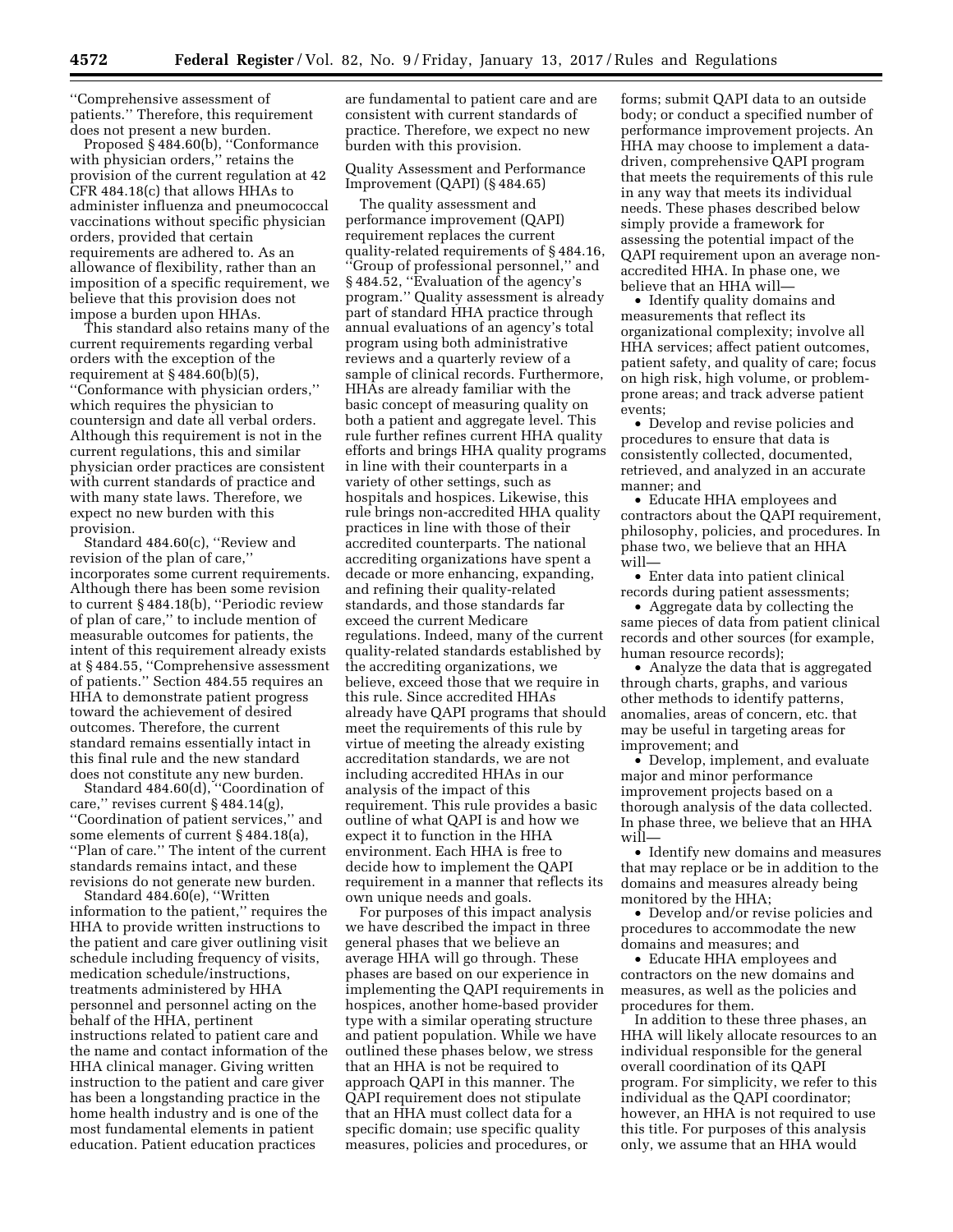choose a QAPI coordinator who has a clinical background, such as a nurse.

Based on these three phases, we have anticipated the impact of the QAPI requirement on an HHA's resources. In phase one, we anticipate that an HHA will use 9 hours to identify quality domains and measures. HHA quality domains and measures are readily available. Indeed, HHAs already collect data for a wide variety of domains and measures each year as part of the OASIS patient assessment data collection tool, and this data is already used to calculate quality measures as presented in OBQI, OBQM, and PBQI reports and the home health compare Web site. These sources provide a robust starting point for HHAs in the quality measurement efforts. We expect that these hours will be distributed among the three members of the HHA's QAPI committee. While we do not require an HHA to have a QAPI committee, we believe that most HHAs would choose to do so to ensure a variety of perspectives are represented in the QAPI decision-making process. We believe that the QAPI committee will include the QAPI coordinator, the HHA administrator, and a clinical manager. We estimate that the QAPI committee will meet three times per year for 1 hour each meeting to identify appropriate quality domains and measures. We estimate that, in total, the QAPI committee will need 9 hours annually to identify appropriate quality domains and measures (3 staff hours per meeting  $\times$  3 meetings per year). The total annual cost for an average HHA to identify the domains and measures is \$738 (\$189 per QAPI coordinator + \$294 per administrator + \$255 per clinical manager). The total cost for all HHAs is \$5,630,940 (\$738 per HHA × 7,630 nonaccredited HHAs).

In addition to selecting measures and developing policies and procedures for QAPI activities, we anticipate that HHAs will train appropriate staff in data collection for any new data elements necessary to calculate quality measures, as well as the overall QAPI philosophy and efforts within the agency. For purposes of this analysis, we assume HHAs will train all clinical staff in the basic concept of QAPI, the agency's implementation of this requirement, and any agency-specific policies and procedures. We estimate that an HHA will spend 1 hour per staff member to provide this training, as many staff are already familiar with data collection and its role in quality measurement and improvement through the OASIS, OBQI, and PBQI instruments. For purposes of our analysis we are including patient care clinicians because they are the staff members that are most likely to be

performing data collection. In 2009, Medicare-certified HHAs had 242,020 clinician FTEs, for an average of 24 clinical FTEs per HHA. The cost per HHA is \$1,824. (1 hour per clinical staff member  $\times$  24 clinical staff members  $\times$ \$76 per hour per clinical staff member) The total hour for non-accredited HHAs is 183,120 (24 hours per average HHA × 7,630 non-accredited HHAs) and the total cost is \$13,917,120 (183,120 hours  $\times$  \$76/hour).

Phase two is related to gathering, entering, and analyzing data for quality assessment and performance improvement purposes. Thoroughly assessing a patient and collecting patient data in a standardized manner is already standard practice due to the OASIS regulations. The presence of the OASIS data set and quality reporting measures has been in place for several years and the concepts of each are fully integrated into standard HHA practices. Therefore, we do not believe that it would be a burden for HHAs to incorporate new data gathered for dual patient care planning and QAPI purposes into their current systems and processes.

We believe that any additional burden will arise from the act of entering, aggregating, and analyzing other types of available data that HHAs already collect for other purposes (for example, staffing productivity, staff vacancy rates, timeliness of delivery of services). We estimate that, in order to ensure that the volume of gathered data is manageable, an HHA will gather its data once a month. An HHA may choose to gather data on a more or less frequent basis to suit its needs and circumstances. Some HHAs may choose to gather all patientlevel data, but we believe that most HHAs will choose to gather data from a sample of clinical records. Likewise, some HHAs may choose to gather data from a wide variety of administrative files, while others may choose to select only a few administrative data sources. There are many combinations that an HHA may choose to use when it comes to gathering data, and no single approach is considered preferable to another. Given this variability, it is difficult to estimate how long an average HHA may spend gathering and organizing data. For purposes of this analysis only, we assume that an average HHA will use 4 hours per month to gather data, for a total of 48 hours a year. We believe that an office employee would perform the data aggregation and organization at a cost of  $$1,248$  (4 hours  $\times$  12 months  $\times$  \$26/ hour) per HHA. The total cost is \$9,522,240 (\$1,248 per HHA × 7,630 HHAs). Following data gathering and

organization, an HHA will analyze the data to identify trends, patterns, anomalies, areas of strength and concern. We believe that this data analysis will be done by the QAPI committee described previously. In order to identify trends and patterns, the committee will need to examine several months of data at the same time. Therefore, we assume that the committee will meet once every quarter to examine the data and make decisions based on the analysis. Meeting to discuss quality measure data is standard practice in the HHA industry. HHAs are well versed in quality measure reports due to the OBQI and PBQI reports produced by CMS, and the quality measure reports available to the public on the Home Health Compare Web site. Since HHAs already meet to discuss and analyze quality measure results, we do not believe that this requirement will impose a new burden.

Performance improvement projects follow all of the data entry, gathering, organization, and analysis. An HHA must conduct projects to improve its performance in areas where a weakness was identified. Performance improvement projects must reflect the HHA's scope, complexity, and past performance. They must also be datadriven, and affect patient outcomes, patient safety, and quality of care. Although this rule more clearly describes a performance improvement project, its basis, and its purpose, it is based on the same concept as the current requirement at § 484.52, ''Evaluation of the agency's program,'' which requires that ''Results of the evaluation are reported and acted upon by those responsible for the operation of the agency. . . . " Since an HHA already takes action to ensure that its program is appropriate, adequate, effective, and efficient, and since providing safe and effective care at all times for all patients is the essential charge of all health care providers, we believe that conducting both major and minor performance improvement projects is already a standard of practice within the HHA industry. Therefore, there will be no additional burden associated with this provision. Although we do not believe that the requirement to conduct performance improvement projects will require additional time and resources, we do believe that the required focus of such projects, and their data-driven nature, will help HHAs improve the efficiency and effectiveness that they achieve in these projects. We believe that the improved project efficiency and effectiveness may result in improved patient outcomes,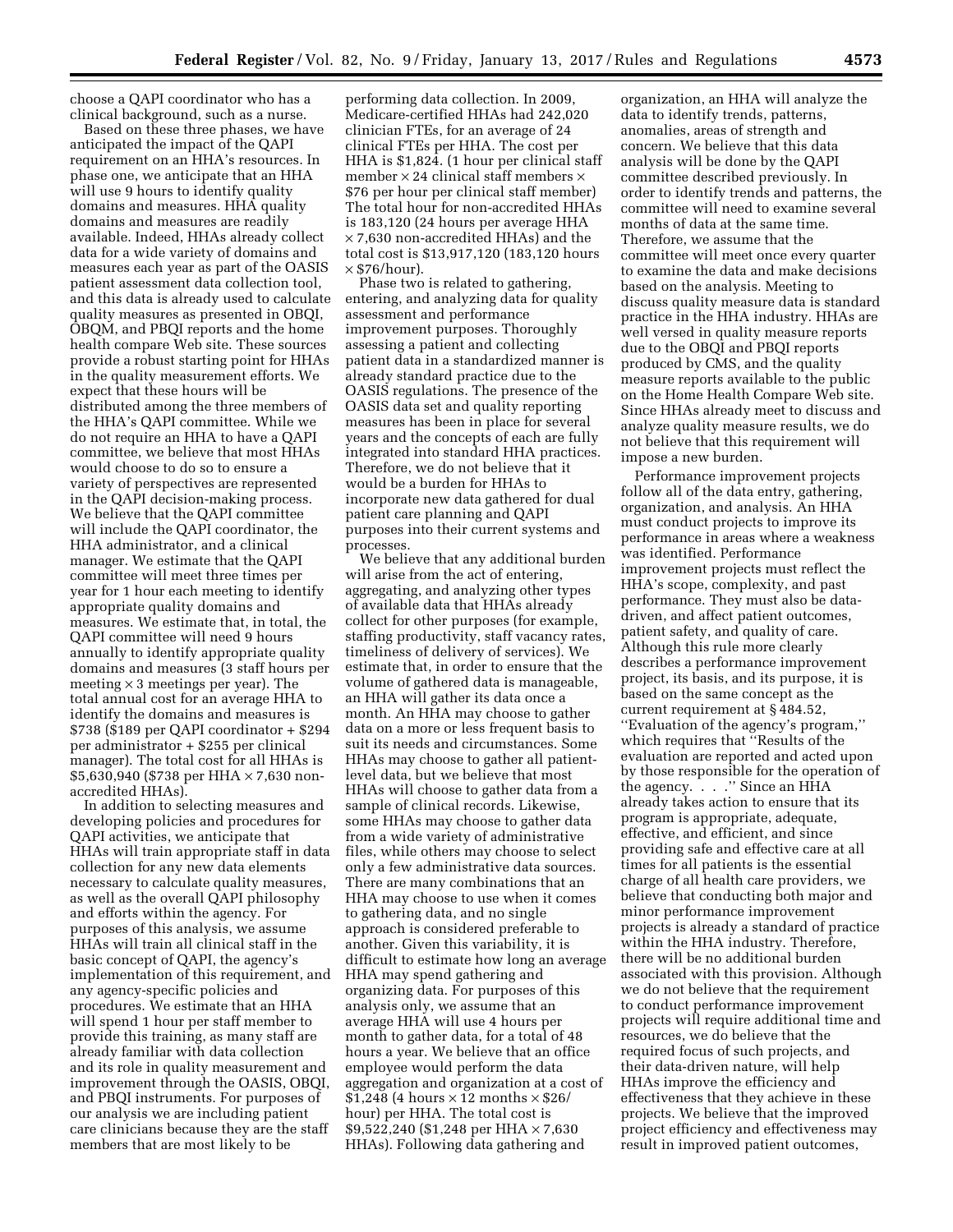avoidance of future adverse events, more appropriate resource allocation, and a wide variety of other beneficial outcomes, based on the projects selected by each HHA.

Phase three of the QAPI process builds upon the QAPI program that an

HHA already has in place. We estimate that an HHA will use 3 hours a year to identify new domains and quality measures, and we believe that the QAPI committee will perform this task, at a total cost of  $$246$  (1 hour  $\times $63/h$ our for  $OAPI$  coordinator + 1 hour  $\times$  \$98/hour

for administrator  $+1$  hour  $\times$  \$85/hour rate for clinical manager). The total annual cost for non-accredited HHAs in updating domain and measures is \$1,876,980 (\$246 per HHA × 7,630 HHAs) in year 2 and thereafter.

| Standard | Time per HHA<br>(hours) | Total time<br>(hours)                  | Cost per HHA                   | Total cost                                          |
|----------|-------------------------|----------------------------------------|--------------------------------|-----------------------------------------------------|
|          | 24<br>48                | 68,670<br>183.120<br>366,240<br>22,890 | \$738<br>1.824<br>1.248<br>246 | \$5,630,940<br>13,917,120<br>9.522.240<br>1.876.980 |
|          | 81                      | 618.030                                | 3.810                          | 29.070.300                                          |
|          | 75                      | 572.250                                | 3.318                          | 25,316,340                                          |

## Infection Prevention and Control (§ 484.70)

There is no specific current requirement addressing infection control in the current HHA CoPs. However, current § 484.12(c), ''Compliance with accepted professional standards and principles,'' requires an HHA and its staff to comply with accepted professional standards and principles that apply to professionals furnishing services in an HHA. Given this broad requirement, we believe that HHA personnel are already using welldocumented infection control practices and well-accepted professional standards and principles in their patient care practices. This regulation reinforces positive infection control practices and addresses the serious nature, as well as the potential hazards, of infectious and communicable diseases in the home health environment. This rule also brings non-accredited HHA quality practices in line with those of their accredited counterparts. The national accrediting organizations have spent a decade or more developing and refining their infection prevention and control standards in the absence of specific Medicare regulations. Indeed, the

current infection prevention and control standards established by the accrediting organizations would, we believe, even exceed those that we require in this rule.

Specifically, the regulation requires HHAs to have an organized, agencywide program for the surveillance, identification, prevention, control, and investigation of infectious and communicable diseases that is an integral part of the HHA's quality assessment and performance improvement (QAPI) program. The agency's program is required to include the following:

• The use of accepted standards of practice, including standard precautions, to prevent the transmission of infections and communicable diseases;

• A method for identifying infectious and communicable disease problems;

• A plan for the appropriate actions that are expected to result in improvement and disease prevention; and

• Education to staff, patients, and caregivers about infection prevention and control issued and practices.

We believe that developing this

organized program will require HHA

resources, and estimate that an HHA will use 1.5 hours of staff time each week, or 78 hours per year (1.5 hours × 52 weeks), to develop and maintain the infection prevention and control program. At a cost of \$63 per hour for a nurse to provide program leadership, the cost will be \$4,914 per HHA (78 hours  $\times$  \$63/hour)

While we cannot quantify the benefits of having an organized program for the prevention and control of infections or the costs of replacing current infection control practices with practices conducted under an organized program, we believe a program should produce benefits for HHAs and their patients. For example, a program may improve the manner in which HHAs identify to HHA staff those patients who are infected or colonized with antibiotic resistant bacteria so that staff may take additional precautions in order to protect themselves during interactions with patients, thereby reducing the amount of sick leave used by HHA staff. We do not have adequate data from which to create accurate estimates of the potential benefits or ongoing costs of this requirement, but we believe that they are substantial.

### TABLE 6—INFECTION PREVENTION AND CONTROL

| Standard                     | Time per HHA<br>(hours) | Total time<br>(hours) | Cost per<br><b>HHA</b> | Total cost   |
|------------------------------|-------------------------|-----------------------|------------------------|--------------|
| Develop and maintain program | 78                      | 595.140               | \$4.914                | \$37,493,820 |
| Total                        | 78                      | 595.140               | 4.914                  | 37,493,820   |

# Skilled Professional Services (§ 484.75)

We consolidated provisions previously located at § 484.30, ''Skilled nursing services''; § 484.32, ''Therapy

services''; and § 484.34, ''Medical social services,'' into this new requirement. We added a requirement that skilled professionals participate in the QAPI

program. Involvement in patient care and patient care-related activities is a professional responsibility, and therefore we believe involvement in the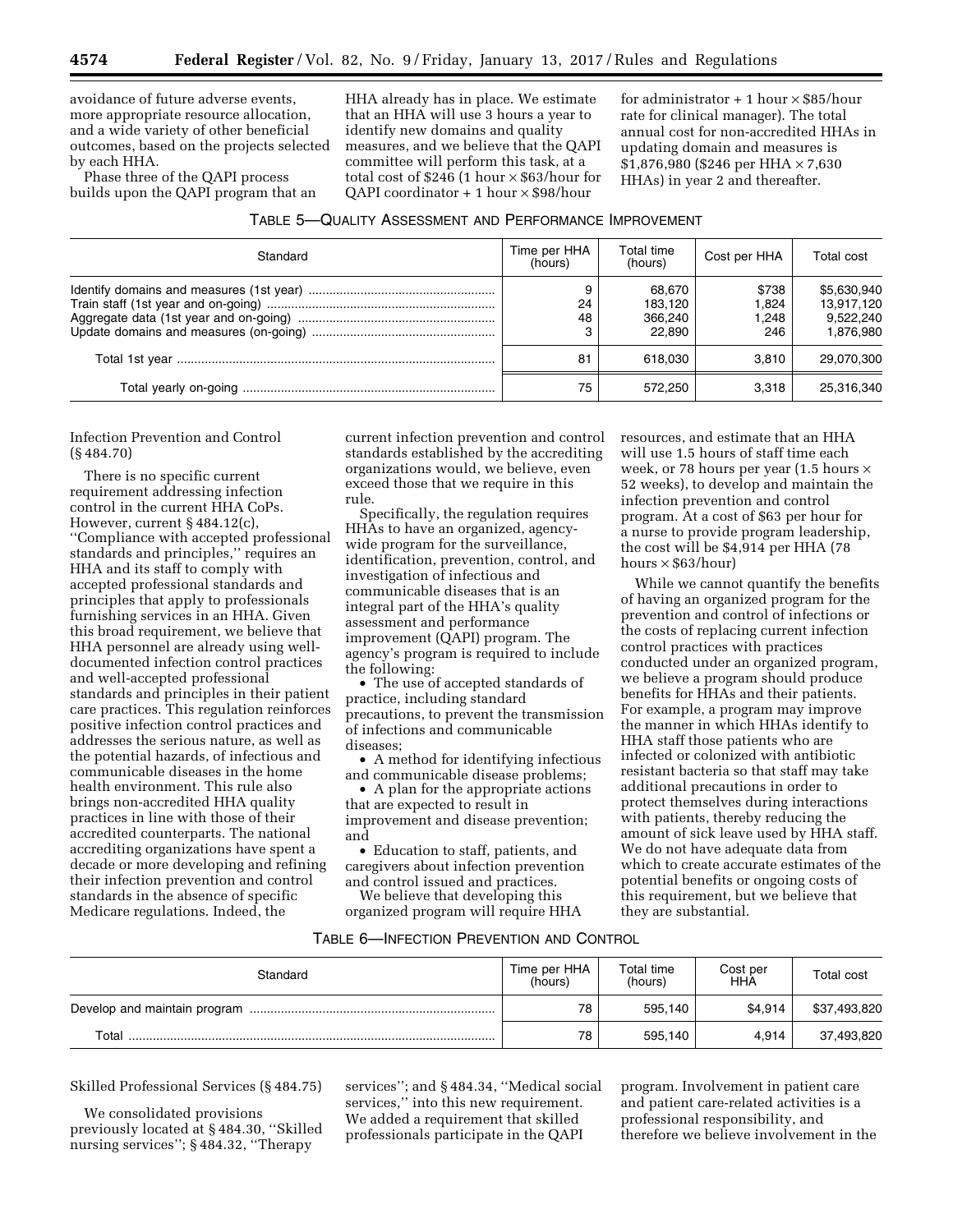agency's QAPI program imposes little or no additional burden. We also added a requirement, somewhat similar to the requirement at § 484.14(d), regarding the supervision of nursing assistants, therapy assistants, and medical social service assistants. We require that all nursing services be provided under the supervision of a registered nurse; all rehabilitative therapy assistant services be provided under the supervision of a physical therapist or occupational therapist; and all medical social services be provided under the supervision of a social worker. These supervision requirements codify current HHA supervision practices, and therefore do not impose a new burden upon HHAs.

# Home Health Aide Services (§ 484.80)

Home health aide services are an integral part of home health care, and the CoP retains many of the current longstanding requirements. However, in an effort to make the current requirements for home health aides more consistent throughout, improve overall clarity, and reflect current standards of practice more accurately, we have reorganized and revised the requirements in this CoP. The burdens associated with this section are described in the Collection of Information section of this rule. Therefore, we are not repeating those burdens in this section. Other changes, such as requiring HHAs to supervise aides when performing skills for which the aides have not passed a competency evaluation or requiring aides to report changes in a patient's condition to a registered nurse or other appropriate skilled professional, constitute standard practice within the HHA industry. Therefore, no new burdens are imposed by these changes.

Compliance With Federal, State, and Local Laws and Regulations Related to Health and Safety of Patients (§ 484.100)

The current regulations at § 484.12(a), ''Compliance with Federal, State, and local laws and regulations''; § 484.12(b), ''Disclosure of ownership and management information''; and § 484.14(j), ''Laboratory services,'' have been reorganized with only minor clarifying revisions to the language of each standard. The current condition statement is modified slightly for clarification purposes. However, the current regulation regarding compliance with all applicable laws and regulations related to patient health and safety, state licensing of HHAs, and laboratory services, essentially remains intact under this rule. The burden associated with this provision is the disclosure of certain information, which was

discussed in the Collection of Information section of this rule, and there are no other burdens associated with this provision.

Organization and Administration of Services (§ 484.105)

Several of the requirements currently found at § 484.14, ''Organization, services, and administration,'' have been reorganized and revised under this condition.

In order to facilitate compliance with § 484.60(d) and to ensure that each patient's care is coordinated, we have combined, revised, and elaborated on former § 484.14(d) and (e) at §484.105(c), "Clinical manager." This standard requires one or more qualified individuals to provide oversight of all patient care services and HHA personnel. Oversight includes making patient and personnel assignments; coordinating patient care; coordinating referrals; and assuring the development, implementation, and updates of the individualized plan of care. The clinical manager role in the regulations is a further refinement of the former ''Supervising physician or registered nurse'' role found in regulation at § 418.14(d); therefore the general duties described above are already required of home health agencies. The complex, multi-disciplinary nature of home health care necessitates both personnel supervision and patient care coordination to ensure the effective delivery of patient care and positive patient outcomes. The clinical manager position does not constitute any new functions within an HHA; rather, it provides a more structured approach for patient care coordination and personnel supervision tasks. Since the various patient care coordination functions already in existence are consolidated under the clinical manager position and are thus be a realignment of current resource allocations, we do not believe that this requirement poses a new burden.

### Clinical Records (§ 484.110)

The former regulation at § 484.48, ''Clinical records,'' is revised, and reorganized under this CoP. We believe that the majority of the revisions to the former clinical record requirement reflect contemporary professional standards already in place in the home health industry. Therefore, no additional burden is imposed. In addition, the requirements allow HHAs to maintain and send a patient's clinical record in electronic form. This flexibility may result in a reduction in burden for many HHAs with systems of

electronic record keeping already in place.

#### Personnel Qualifications (§ 484.115)

We reorganized the personnel qualification requirements formerly found at § 484.4, ''Personnel qualifications,'' in a new CoP dedicated to personnel qualification standards. Within this new condition we use the term ''licensed practical (vocational) nurse'' instead of the current term of ''practical (vocational) nurse'' since state practice acts vary and both of these terms are accepted and typically used interchangeably We also require that the possession of any undergraduate degree would be sufficient for a newly-hired administrator. In addition, we are expanding the qualifications for social workers to include those individuals who possess either a master's (M.S.W) or a doctor's degree (D.S.W.) in social work. Furthermore, we are deferring to state licensure requirements as the basis for determining the qualifications of SLPs. This expansion of the qualifications for administrators, social workers, and SLPs could provide an agency more flexibility in hiring these professions if it chose, and could provide a potential reduction in burden, though we are not able to quantify what this reduction might be at this time. These changes create no new burden for HHAs.

### 2. Deleted Requirements

We deleted three requirements of the former HHA regulations in their entirety. First, we deleted § 484.14(g), removing the requirement that an HHA must send a written summary report for each patient to the attending physician every 60 days. This requirement imposes a burden of 3 minutes per patient, and 887,592 hours, annually, for all HHAs at a cost of \$16,864,248, as indicated by the currently-approved PRA package (OMB control number 0938–0365). Therefore, removing this requirement saves HHAs \$16,864,248 each year.

Second, we deleted § 484.16, ''Group of professional personnel,'' because the QAPI requirements address the same goals as are currently required of the group of professional personnel. This requirement imposes a documentation burden of 10 minutes per HHA, and 1,988 hours, annually, for all HHAs at a cost of \$37,772, as indicated by the currently-approved PRA package (OMB control number 0938–0365).

In addition to the burden related to documentation, we believe that eliminating this requirement also alleviates the burden of holding meetings with the group of professional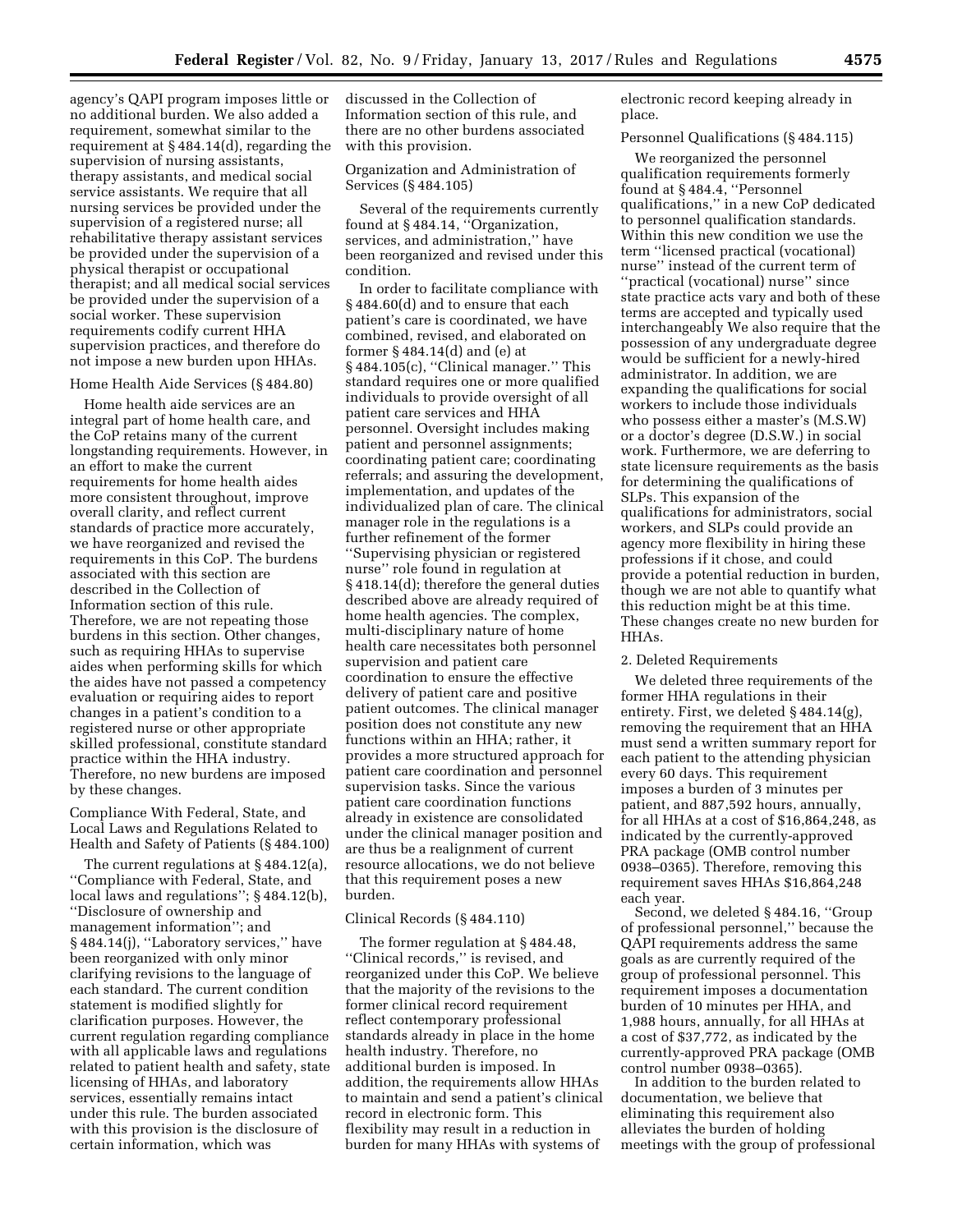personnel for the sole purpose of complying with this regulatory requirement. The regulation requires that the group must consist of at least one physician, one registered nurse, and representation from other professional disciplines, with at least one member who is not employed by or an owner of the HHA. Since the regulations at § 484.14(a) require HHAs to provide skilled nursing services as well as the services of at least one other discipline, not including physician services, we know that the group of professional personnel is required to have at least three members. For purposes of this analysis, we assume that the group of professional personnel would include a physician (\$180), a registered nurse (\$63), a therapist (\$72), and a home health aide (\$20). The regulation also requires that the group of professional personnel must meet ''frequently.'' For purposes of this analysis, we assume that the frequency requirement would be met by holding quarterly meetings of the group. Furthermore, we assume that most quarterly meetings would require 1 hour of each member's time, for a total of 4 labor hours per meeting, or 16 labor hours per year per HHA. We estimate the cost associated with this requirement to be \$335 per meeting, or \$1,340 per HHA per year (\$335 per meeting  $\times$  4 meetings per year), for a total of 201,632 hours (16 hours per  $HHA \times 12,602$  HHAs) at cost of \$16,886,680 (\$1,340 per HHA × 12,602 HHAs) per year. Therefore, we estimate that the total reduction of burden is 203,620 hours (201,632 hours + 1,988 hours) and \$16,924,452 (\$16,886,680 + \$37,772).

Third, we deleted § 484.52, ''Evaluation of the agency's program,'' because the prescriptive quarterly review of clinical records is outdated and unnecessary. This requirement currently imposes a documentation burden of 11,863 hours, annually, for all HHAs at a cost of \$304,199, as indicated by the currently-approved PRA package (OMB control number 0938–0365).

In addition to the documentation burden imposed by this requirement, we believe that there is a burden associated with the time necessary to complete the quarterly clinical record reviews. The regulation requires that appropriate health professionals, representing at least the scope of the program, review a sample of both active and closed clinical records to determine whether established policies are followed in furnishing services directly or under arrangement. There is a continuing review of clinical records for each 60 day period that a patient receives home health services to determine adequacy

of the plan of care and appropriateness of continuation of care. Each professional may review the records separately, at different times. For purposes of this analysis, we assume that an HHA would review a 5 percent sample of its clinical records, or an average of 70 clinical records per year per facility. Furthermore, for purposes of this analysis, we assume that a registered nurse (\$63/hour), a therapist (\$72/hour), and a home health aide (\$20/hour) reviews each clinical record, and that each review would require 30 minutes per discipline, for a total of 90 minutes per record review. We estimate that each HHA uses 105 hours per year to meet this requirement, for a total of 1,323,210 hours for all HHAs. The total cost per record review is \$78, or \$5,460 per HHA per year, for a total of \$68,806,920 for all HHAs. Therefore, we believe that removing this requirement alleviates a total burden of 1,335,073 hours and \$69,111,119.

#### 3. Impact on Patient Care

Although the positive effects of these changes cannot be quantified, we note that the changes are focused on improving the delivery of care to each and every patient. For example, the QAPI standard encourages HHAs to use their own internally-generated data to proactively identify patient care inefficiencies, contradictions, lapses, and other issues in the care delivery system so that HHAs can rapidly implement performance improvement projects designed to remedy the issue(s) at hand. Proactively identifying care issues and implementing projects to correct those issues will ultimately lead to more effective and efficient patient care and improved patient outcomes. However, as previously indicated, we cannot quantify the impact on patients.

### *E. Alternatives Considered*

We considered finalizing the proposed requirement that HHAs must proactively provide each patient with a copy of his or her plan of care. We considered multiple options for implementing the originally proposed requirement.

Option 1—Require HHAs to provide each patient with a copy of only the initial plan of care. No written updates would be required in this option. We estimate that this requirement would create approximately 600,000 annual burden hours, at a cost of \$15.6 million, annually.

Option 2—Require HHAs to provide each patient with a copy of only the initial plan of care, and require HHAs to translate key elements of the plan of care into layman's terms. No written

updates would be required. We estimate that this requirement would create approximately 3 million annual burden hours at a cost of \$189 million annually (based on the assumption of a nurse using 10 minutes to translate the clinical plan of care into layman's terms).

Option 3—Require HHAs to provide each patient with a copy of plan of care for each 60-day episode of care. We estimate that this requirement would create approximately 11 million annual burden hours at a cost of \$285 million, annually.

Option 4—Require HHAs to provide each patient with a copy of plan of care and translate key elements of the plan of care into layman's terms for each 60 day episode of care. We estimate that this requirement would create approximately 55 million annual burden hours at a cost of \$3.5 billion, annually.

Option 5—Require HHAs to provide each patient with a copy of plan of care and require it to be updated for significant changes. Assuming 4 plans of care per 60 day episode for complex patients and 1 plan of care per 60 day episode for non-complex patients, we estimate that this requirement would create approximately 31 million annual burden hours at a cost of \$799 million, annually.

Option 6—Require HHAs to provide each patient with a copy of plan of care and translate key elements into layman's terms. Also require the plan of care to be updated for significant changes. Assuming 4 plans of care per 60 day episode for complex patients and 1 plan of care per 60 day episode for non-complex patients, we estimate that this requirement would create approximately 153.6 million annual burden hours at a cost of \$9.7 billion, annually.

Option 7—Do not require HHAs to provide patients with written information regarding the plan of care under any circumstances. Removing this concept from the regulations entirely would be consistent with current requirements, and would signal to HHAs, states, and accreditation organizations that such written communication is unnecessary. We believe that most HHAs are already providing certain written information to patients. Removing this concept from the rules entirely may encourage those entities to stop providing such written information, thus reducing their selfimposed burden.

We also considered retaining the broad requirement from the proposed rule that HHAs provide patients with the names, addresses, and telephone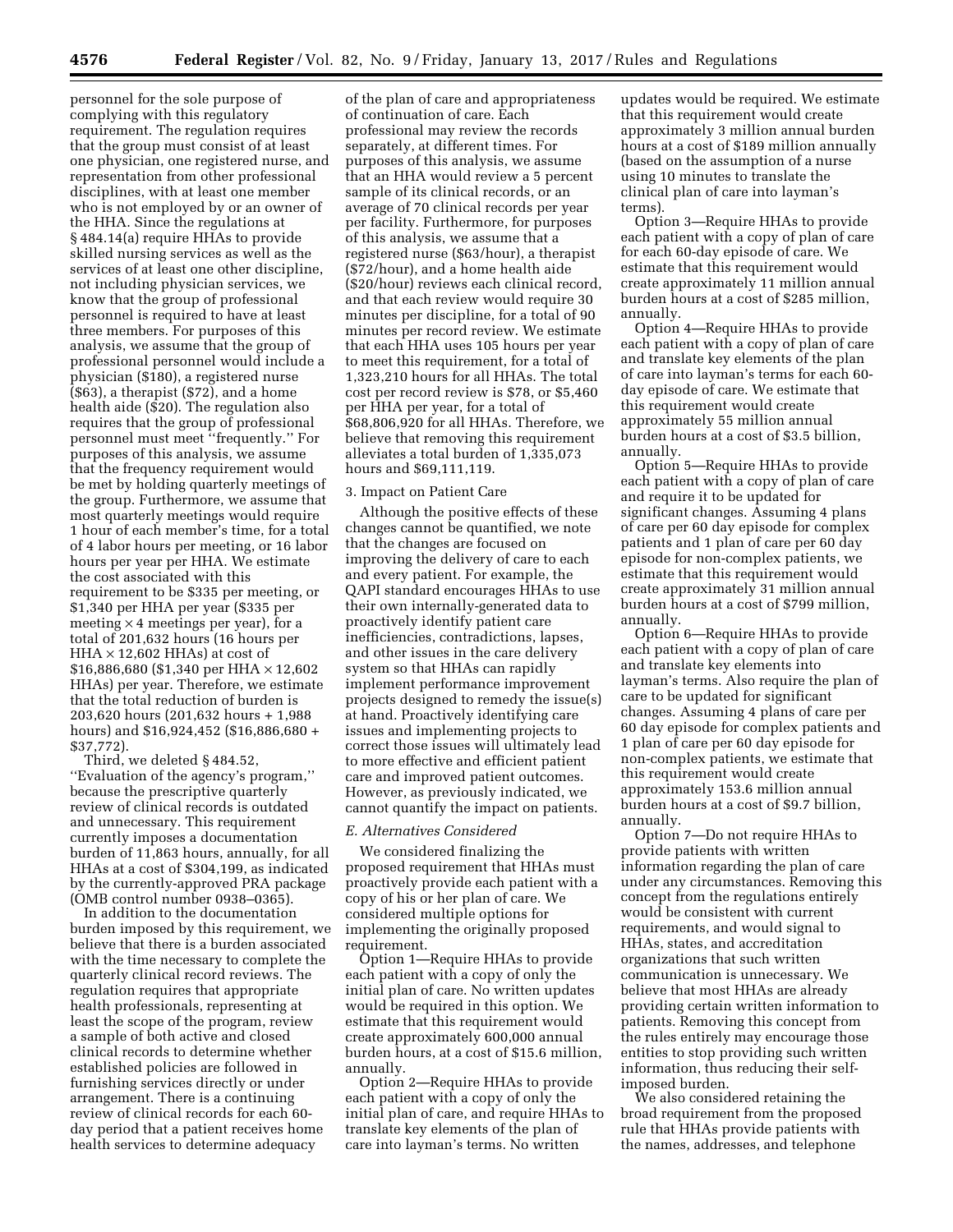numbers of pertinent, Federally-funded and State-funded, State and local consumer information, consumer protection, and advocacy agencies. Commenters stated that such a broad requirement would impose a significant burden due to the volume of entities to be identified and the need to assure updated contact information for such entities at all times. Although

commenters did not provide an estimate of the burden, we believe that HHAs may have expended one hour per quarter, or approximately 50,000 hours annually at a cost of \$1.3 million, annually.

*F. Accounting Statement* 

(available at *[http://](http://www.whitehouse.gov/omb/circulars_a004_a-4)*

*[www.whitehouse.gov/omb/circulars](http://www.whitehouse.gov/omb/circulars_a004_a-4)*\_ *[a004](http://www.whitehouse.gov/omb/circulars_a004_a-4)*\_*a-4*), we have prepared an accounting statement in Table 7 showing the classification of the transfers and costs associated with the provisions of this rule for Calendar Year (CY) 2017 to 2021.

# TABLE 7—ACCOUNTING STATEMENT: CLASSIFICATION OF ESTIMATED NET COSTS FROM CY 2017 TO CY 2021

As required by OMB Circular A–4

[In millions]

|          | Estimates  | Units        |                      |                        |
|----------|------------|--------------|----------------------|------------------------|
| Category |            | Year dollar  | Discount rate<br>(%) | Period<br>covered      |
| Costs:   | 291<br>291 | 2015<br>2015 |                      | 2017-2021<br>2017-2021 |

Although the benefits and some of the costs of these changes cannot be quantified, we note that the changes are focused on improving the delivery of care to each and every patient. An increased focus on identifying and proactively addressing risk factors for emergency department visits and hospital re-admissions has the potential to reduce both, leading to improved patient health and decreased payer expenditures. Likewise, requiring HHAs to educate and teach patients the necessary self-care skills to facilitate a timely discharge may lead to more and better patient engagement in managing chronic health conditions such as diabetes, ultimately leading to improved patient health and reduced payer expenditures. However, as previously indicated, we cannot quantify the impact on patients.

#### *G. Regulatory Flexibility Act (RFA)*

The RFA requires agencies to analyze options for regulatory relief of small businesses, if a rule has a significant impact on a substantial number of small entities. For purposes of the RFA, small entities include small businesses, nonprofit organizations, and government agencies. Individuals and states are not included in the definition of a small entity. For the purposes of the RFA, most HHAs are considered to be small entities, either by virtue of their nonprofit status or government status, or by having revenues less than \$15 million in any 1 year (for details, see the Small Business Administration's (SBA) Web site at *[https://www.sba.gov/sites/](https://www.sba.gov/sites/default/files/files/Size_Standards_Table.pdf) [default/files/files/Size](https://www.sba.gov/sites/default/files/files/Size_Standards_Table.pdf)*\_*Standards*\_ *[Table.pdf](https://www.sba.gov/sites/default/files/files/Size_Standards_Table.pdf)* (refer to the 620000 series). There are 12,602 Medicare-certified HHAs with average annual patient

census of 1,409 patients per HHA. An average Medicare-participating HHA in 2010 had annual revenues (all payment sources) of \$6.55 million. Therefore, the vast majority of these Medicare-certified HHAs would be considered small entities under the SBA's NAICS.

As its measure of significant economic impact on a substantial number of small entities, HHS uses a change in revenue of more than 3 to 5 percent. We do not believe that this threshold will be reached by the requirements in this final rule because the cost of this rule on a per-HHA basis is minimal (approximately a \$15,100 net increase in burden per typical nonaccredited HHA in the 1st year, and a small net savings of approximately \$700 for accredited HHAs in the 1st year). There are a small number of HHAs that will experience a larger increase in burden than a typical HHA, ranging anywhere from an additional \$500 to \$59,000 per year, depending on which aspects of the rule constitute a significant departure from their current practices. We believe that these HHAs account for up to 10 percent of the entire HHA population. An HHA tht would need to come into compliance with the most costly provision (providing specified written information to patients per the requirements of 484.60(e), approximately \$59,000 per affected HHA) would still only experience a change in revenue equal to 1.13 percent (\$15,100+ \$59,000). Therefore, we certify that this rule would not have a significant economic impact on a substantial number of small entities.

In addition, section 1102(b) of the Social Security Act requires us to prepare a regulatory impact analysis if

a rule may have a significant impact on the operations of a substantial number of small rural hospitals. This analysis must conform to the provisions of section 604 of the RFA. For purposes of section 1102(b) of the Act, we define a small rural hospital as a hospital that is located outside of a metropolitan statistical area and has fewer than 100 beds. We believe that this rule would not have a significant impact on the operations of a substantial number of small rural hospitals because there are few HHAs in those facilities. Therefore, the Secretary has determined that this final rule will not have a significant impact on the operations of a substantial number of small rural hospitals.

### *H. Unfunded Mandates Reform Act (UMRA)*

Section 202 of the Unfunded Mandates Reform Act of 1995 (UMRA) also requires that agencies assess anticipated costs and benefits before issuing any rule whose mandates require spending in any 1 year of \$100 million in 1995 dollars, updated annually for inflation. In 2016, that is approximately \$146 million. It includes no mandates on state, local, or tribal governments. The estimates presented in this section of the final rule exceed this threshold and, as a result, we have provided a detailed assessment of the anticipated costs and benefits in RIA section as well as other parts of the preamble.

#### *I. Federalism*

Executive Order 13132 establishes certain requirements that an agency must meet when it promulgates a proposed rule (and subsequent final rule) that imposes substantial direct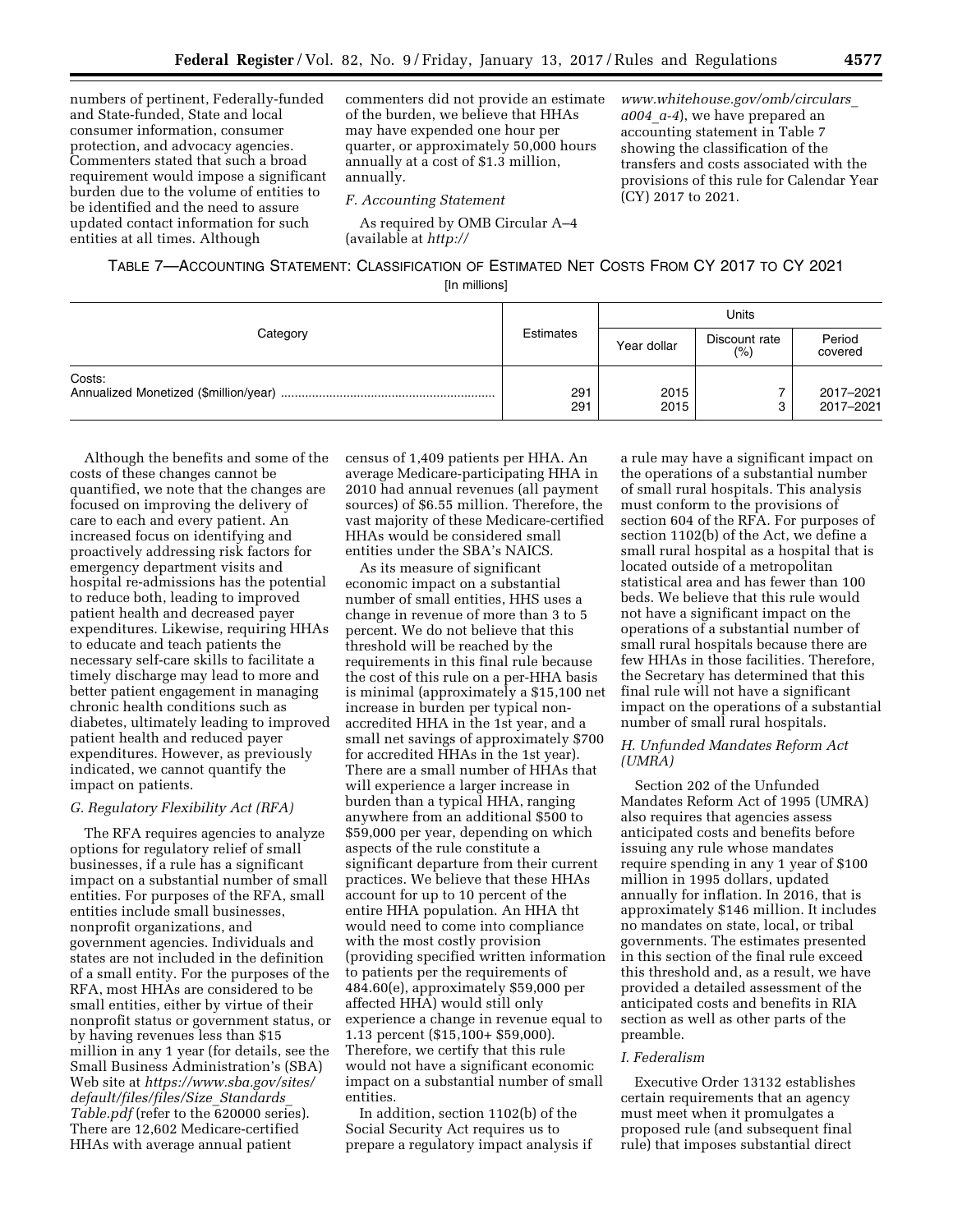requirement costs on state and local governments, preempts state law, or otherwise has Federalism implications. This rule has no Federalism implications.

### *J. Congressional Review Act*

This regulation is subject to the Congressional Review Act provisions of the Small Business Regulatory Enforcement Fairness Act of 1996 (5 U.S.C. 801 *et seq.*) and has been transmitted to the Congress and the Comptroller General for review.

In accordance with the provisions of Executive Order 12866, this final rule was reviewed by the Office of Management and Budget.

### **List of Subjects**

*42 CFR Part 409* 

Health facilities, Medicare.

#### *42 CFR Part 410*

Health facilities, Health professions, Kidney diseases, Laboratories, Medicare, Reporting and recordkeeping requirements, Rural areas, X-rays.

#### *42 CFR Part 418*

Health facilities, Hospice care, Medicare, Reporting and recordkeeping requirements.

### *42 CFR Part 440*

Grant programs—health, Medicaid.

### *42 CFR Part 484*

Health facilities, Health professions, Medicare, Reporting and recordkeeping requirements.

### *42 CFR Part 485*

Grant programs—health, Health facilities, Medicaid, Medicare, Reporting and recordkeeping requirements.

#### *42 CFR Part 488*

Administrative practice and procedure, Health facilities, Medicare, Reporting and recordkeeping requirements.

For the reasons set forth in the preamble, the Centers for Medicare & Medicaid Services amends 42 CFR Chapter IV as set forth below:

### **PART 409—HOSPITAL INSURANCE BENEFITS**

■ 1. The authority citation for part 409 continues to read as follows:

**Authority:** Secs. 1102 and 1871 of the Social Security Act (42 U.S.C. 1302 and 1395hh).

■ 2. In the table below, for each section and paragraph indicated in the first two columns, remove the reference indicated in the third column and add the reference indicated in the fourth column:

|                                                                               | aragraphs' | Remove | Add |
|-------------------------------------------------------------------------------|------------|--------|-----|
| $\left[ \frac{6}{9409.45} \ldots \right]$ $\left[ \frac{6}{940.4115} \right]$ |            |        |     |

### **PART 410—SUPPLEMENTARY MEDICAL INSURANCE (SMI) BENEFITS**

■ 3. The authority citation for part 410 continues to read as follows:

**Authority:** Secs. 1102, 1834, 1871, 1881, and 1893 of the Social Security Act (42 U.S.C. 1302. 1395m, 1395hh, and 1395ddd.

### **§ 410.62 [Amended]**

 $\blacksquare$  4. In § 410.62(a) introductory text, remove ''§ 484.4'' and add in its place ''§ 484.115''.

### **PART 418—HOSPICE CARE**

■ 5. The authority citation for part 418 continues to read as follows:

**Authority:** Secs. 1102 and 1871 of the Social Security Act (42 U.S.C. 1302 and 1395hh).

■ 6. In the table below, for each section and paragraph indicated in the first two columns, remove the reference indicated in the third column and add the reference indicated in the fourth column:

| Section            | Paragraphs       | Remove                                             | Add                         |
|--------------------|------------------|----------------------------------------------------|-----------------------------|
| §418.76<br>§418.76 | (f)(1)<br>(f)(2) | $\S$ 484.36(a) and $\S$ 484.36(b)<br>່§484.36(a) ∶ | ∣ § 484.80<br>$§$ 484.80(a) |

### **PART 440—SERVICES: GENERAL PROVISIONS**

■ 7. The authority citation for part 440 continues to read as follows:

**Authority:** Sec. 1102 of the Social Security Act (42 U.S.C. 1302).

### **§ 440.110 [Amended]**

■ 8. In § 440.110(a)(2) and (b)(2), remove ''§ 484.4'' and add in its place ''§ 484.115''.

## **PART 484—HOME HEALTH SERVICES**

■ 9. The authority citation for part 484 continues to read as follows:

**Authority:** Secs. 1102 and 1871 of the Social Security Act (42 U.S.C. 1302 and 1395(hh)) unless otherwise indicated.

■ 10. Part 484 is amended by revising subparts A through C to read as follows:

#### **Subpart A—General Provisions**

Sec.

- 484.1 Basis and scope.
- 484.2 Definitions.

#### **Subpart B—Patient Care**

- 484.40 Condition of participation: Release of patient identifiable OASIS information.
- 484.45 Condition of participation: Reporting OASIS information.
- 484.50 Condition of participation: Patient rights.
- 484.55 Condition of participation: Comprehensive assessment of patients.
- 484.60 Condition of participation: Care planning, coordination of services, and quality of care.
- 484.65 Condition of participation: Quality assessment and performance improvement (QAPI).
- 484.70 Condition of participation: Infection prevention and control.
- 484.75 Condition of participation: Skilled professional services.
- 484.80 Condition of participation: Home health aide services.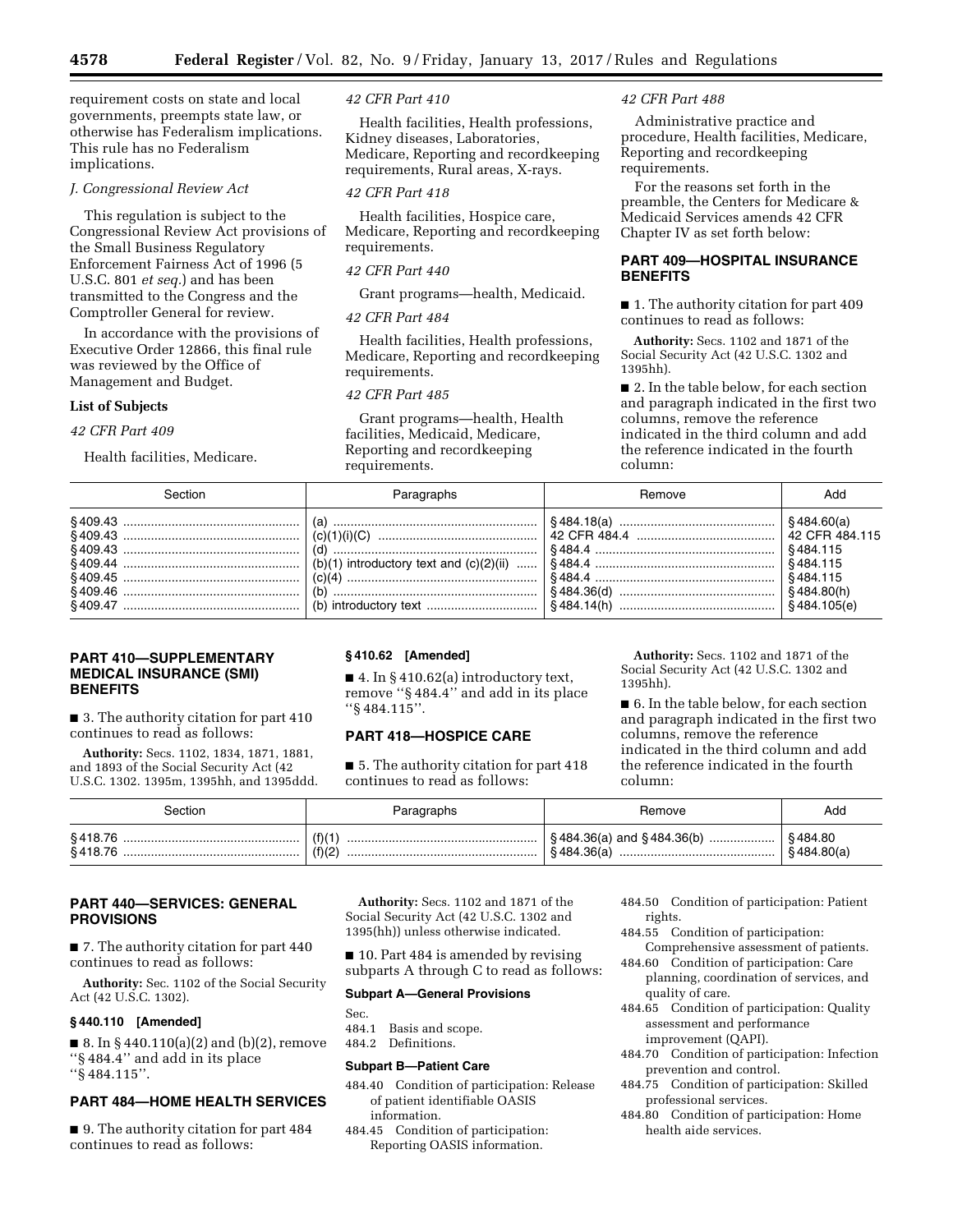#### **Subpart C—Organizational Environment**

- 484.100 Condition of participation: Compliance with Federal, State, and local laws and regulations related to health and safety of patients.
- 484.102 Condition of participation: Emergency preparedness.
- 484.105 Condition of participation: Organization and administration of services.
- 484.110 Condition of participation: Clinical records.
- 484.115 Condition of participation: Personnel qualifications.

#### **Subpart A—General Provisions**

#### **§ 484.1 Basis and scope.**

(a) *Basis.* This part is based on: (1) Sections 1861(o) and 1891 of the Act, which establish the conditions that an HHA must meet in order to participate in the Medicare program and which, along with the additional requirements set forth in this part, are considered necessary to ensure the health and safety of patients; and

 $(2)$  Section 1861 $(z)$  of the Act, which specifies the institutional planning standards that HHAs must meet.

(b) *Scope.* The provisions of this part serve as the basis for survey activities for the purpose of determining whether an agency meets the requirements for participation in the Medicare program.

#### **§ 484.2 Definitions.**

As used in subparts A, B, and C, of this part—

*Branch office* means an approved location or site from which a home health agency provides services within a portion of the total geographic area served by the parent agency. The parent home health agency must provide supervision and administrative control of any branch office. It is unnecessary for the branch office to independently meet the conditions of participation as a home health agency.

*Clinical note* means a notation of a contact with a patient that is written, timed, and dated, and which describes signs and symptoms, treatment, drugs administered and the patient's reaction or response, and any changes in physical or emotional condition during a given period of time.

*In advance* means that HHA staff must complete the task prior to performing any hands-on care or any patient education.

*Parent home health agency* means the agency that provides direct support and administrative control of a branch.

*Primary home health agency* means the HHA which accepts the initial referral of a patient, and which provides services directly to the patient or via another health care provider under arrangements (as applicable).

*Proprietary agency* means a private, for-profit agency.

*Public agency* means an agency operated by a state or local government.

*Quality indicator* means a specific, valid, and reliable measure of access, care outcomes, or satisfaction, or a measure of a process of care.

*Representative* means the patient's legal representative, such as a guardian, who makes health-care decisions on the patient's behalf, or a patient-selected representative who participates in making decisions related to the patient's care or well-being, including but not limited to, a family member or an advocate for the patient. The patient determines the role of the representative, to the extent possible.

*Subdivision* means a component of a multi-function health agency, such as the home care department of a hospital or the nursing division of a health department, which independently meets the conditions of participation for HHAs. A subdivision that has branch offices is considered a parent agency.

*Summary report* means the compilation of the pertinent factors of a patient's clinical notes that is submitted to the patient's physician.

*Supervised practical training* means training in a practicum laboratory or other setting in which the trainee demonstrates knowledge while providing covered services to an individual under the direct supervision of either a registered nurse or a licensed practical nurse who is under the supervision of a registered nurse.

*Verbal order* means a physician order that is spoken to appropriate personnel and later put in writing for the purposes of documenting as well as establishing or revising the patient's plan of care.

#### **Subpart B—Patient Care**

#### **§ 484.40 Condition of participation: Release of patient identifiable OASIS information.**

The HHA and agent acting on behalf of the HHA in accordance with a written contract must ensure the confidentiality of all patient identifiable information contained in the clinical record, including OASIS data, and may not release patient identifiable OASIS information to the public.

#### **§ 484.45 Condition of participation: Reporting OASIS information.**

HHAs must electronically report all OASIS data collected in accordance with § 484.55.

(a) *Standard: Encoding and transmitting OASIS data.* An HHA must encode and electronically transmit each completed OASIS assessment to the CMS system, regarding each beneficiary

with respect to which information is required to be transmitted (as determined by the Secretary), within 30 days of completing the assessment of the beneficiary.

(b) *Standard: Accuracy of encoded OASIS data.* The encoded OASIS data must accurately reflect the patient's status at the time of assessment.

(c) *Standard: Transmittal of OASIS data.* An HHA must—

(1) For all completed assessments, transmit OASIS data in a format that meets the requirements of paragraph (d) of this section.

(2) Successfully transmit test data to the QIES ASAP System or CMS OASIS contractor.

(3) Transmit data using electronic communications software that complies with the Federal Information Processing Standard (FIPS 140–2, issued May 25, 2001) from the HHA or the HHA contractor to the CMS collection site.

(4) Transmit data that includes the CMS-assigned branch identification number, as applicable.

(d) *Standard: Data Format.* The HHA must encode and transmit data using the software available from CMS or software that conforms to CMS standard electronic record layout, edit specifications, and data dictionary, and that includes the required OASIS data set.

#### **§ 484.50 Condition of participation: Patient rights.**

The patient and representative (if any), have the right to be informed of the patient's rights in a language and manner the individual understands. The HHA must protect and promote the exercise of these rights.

(a) *Standard: Notice of rights.* The HHA must—

(1) Provide the patient and the patient's legal representative (if any), the following information during the initial evaluation visit, in advance of furnishing care to the patient:

(i) Written notice of the patient's rights and responsibilities under this rule, and the HHA's transfer and discharge policies as set forth in paragraph (d) of this section. Written notice must be understandable to persons who have limited English proficiency and accessible to individuals with disabilities;

(ii) Contact information for the HHA administrator, including the administrator's name, business address, and business phone number in order to receive complaints.

(iii) An OASIS privacy notice to all patients for whom the OASIS data is collected.

(2) Obtain the patient's or legal representative's signature confirming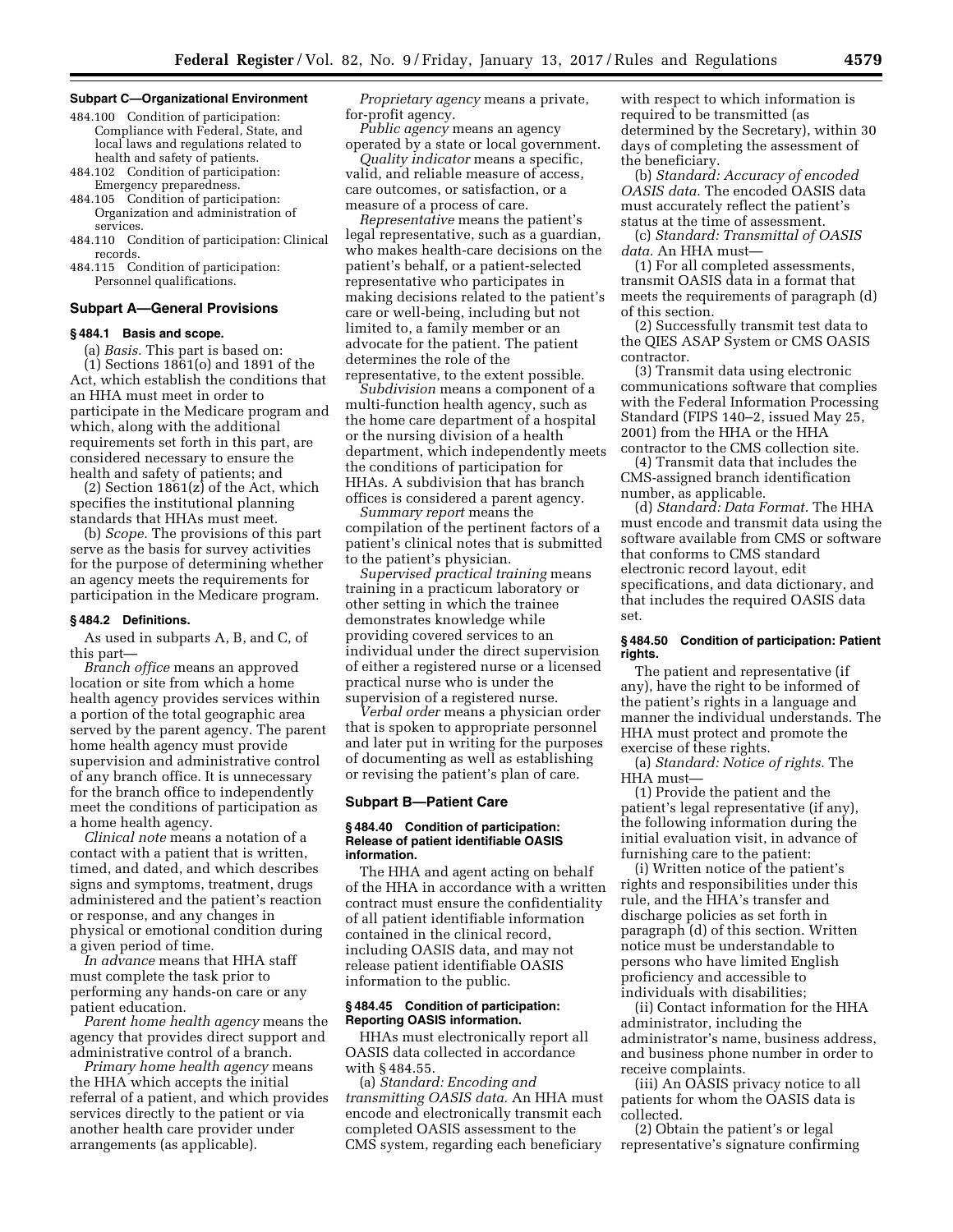that he or she has received a copy of the notice of rights and responsibilities.

(3) Provide verbal notice of the patient's rights and responsibilities in the individual's primary or preferred language and in a manner the individual understands, free of charge, with the use of a competent interpreter if necessary, no later than the completion of the second visit from a skilled professional as described in § 484.75.

(4) Provide written notice of the patient's rights and responsibilities under this rule and the HHA's transfer and discharge policies as set forth in paragraph (d) of this section to a patientselected representative within 4 business days of the initial evaluation visit.

(b) *Standard: Exercise of rights.* (1) If a patient has been adjudged to lack legal capacity to make health care decisions as established by state law by a court of proper jurisdiction, the rights of the patient may be exercised by the person appointed by the state court to act on the patient's behalf.

(2) If a state court has not adjudged a patient to lack legal capacity to make health care decisions as defined by state law, the patient's representative may exercise the patient's rights.

(3) If a patient has been adjudged to lack legal capacity to make health care decisions under state law by a court of proper jurisdiction, the patient may exercise his or her rights to the extent allowed by court order.

(c) *Standard: Rights of the patient.*  The patient has the right to—

(1) Have his or her property and person treated with respect;

(2) Be free from verbal, mental, sexual, and physical abuse, including injuries of unknown source, neglect and misappropriation of property;

(3) Make complaints to the HHA regarding treatment or care that is (or fails to be) furnished, and the lack of respect for property and/or person by anyone who is furnishing services on behalf of the HHA;

(4) Participate in, be informed about, and consent or refuse care in advance of and during treatment, where appropriate, with respect to—

(i) Completion of all assessments;

(ii) The care to be furnished, based on the comprehensive assessment;

(iii) Establishing and revising the plan of care;

(iv) The disciplines that will furnish the care;

(v) The frequency of visits;

(vi) Expected outcomes of care, including patient-identified goals, and anticipated risks and benefits;

(vii) Any factors that could impact treatment effectiveness; and

(viii) Any changes in the care to be furnished.

(5) Receive all services outlined in the plan of care.

(6) Have a confidential clinical record. Access to or release of patient information and clinical records is permitted in accordance with 45 CFR parts 160 and 164.

(7) Be advised of—

(i) The extent to which payment for HHA services may be expected from Medicare, Medicaid, or any other federally-funded or federal aid program known to the HHA,

(ii) The charges for services that may not be covered by Medicare, Medicaid, or any other federally-funded or federal aid program known to the HHA,

(iii) The charges the individual may have to pay before care is initiated; and

(iv) Any changes in the information provided in accordance with paragraph (c)(7) of this section when they occur. The HHA must advise the patient and representative (if any), of these changes as soon as possible, in advance of the next home health visit. The HHA must comply with the patient notice requirements at  $42$  CFR  $411.408(d)(2)$ and 42 CFR 411.408(f).

(8) Receive proper written notice, in advance of a specific service being furnished, if the HHA believes that the service may be non-covered care; or in advance of the HHA reducing or terminating on-going care. The HHA must also comply with the requirements of 42 CFR 405.1200 through 405.1204.

(9) Be advised of the state toll free home health telephone hot line, its contact information, its hours of operation, and that its purpose is to receive complaints or questions about local HHAs.

(10) Be advised of the names, addresses, and telephone numbers of the following Federally-funded and state-funded entities that serve the area where the patient resides:

(i) Agency on Aging,

(ii) Center for Independent Living,

(iii) Protection and Advocacy Agency, (iv) Aging and Disability Resource

Center; and

(v) Quality Improvement Organization.

(11) Be free from any discrimination or reprisal for exercising his or her rights or for voicing grievances to the HHA or an outside entity.

(12) Be informed of the right to access auxiliary aids and language services as described in paragraph (f) of this section, and how to access these services.

(d) *Standard: Transfer and discharge.*  The patient and representative (if any), have a right to be informed of the HHA's

policies for transfer and discharge. The HHA may only transfer or discharge the patient from the HHA if:

(1) The transfer or discharge is necessary for the patient's welfare because the HHA and the physician who is responsible for the home health plan of care agree that the HHA can no longer meet the patient's needs, based on the patient's acuity. The HHA must arrange a safe and appropriate transfer to other care entities when the needs of the patient exceed the HHA's capabilities;

(2) The patient or payer will no longer pay for the services provided by the HHA;

(3) The transfer or discharge is appropriate because the physician who is responsible for the home health plan of care and the HHA agree that the measurable outcomes and goals set forth in the plan of care in accordance with § 484.60(a)(2)(xiv) have been achieved, and the HHA and the physician who is responsible for the home health plan of care agree that the patient no longer needs the HHA's services;

(4) The patient refuses services, or elects to be transferred or discharged;

(5) The HHA determines, under a policy set by the HHA for the purpose of addressing discharge for cause that meets the requirements of paragraphs  $(d)(5)(i)$  through  $(d)(5)(iii)$  of this section, that the patient's (or other persons in the patient's home) behavior is disruptive, abusive, or uncooperative to the extent that delivery of care to the patient or the ability of the HHA to operate effectively is seriously impaired. The HHA must do the following before it discharges a patient for cause:

(i) Advise the patient, representative (if any), the physician(s) issuing orders for the home health plan of care, and the patient's primary care practitioner or other health care professional who will be responsible for providing care and services to the patient after discharge from the HHA (if any) that a discharge for cause is being considered;

(ii) Make efforts to resolve the problem(s) presented by the patient's behavior, the behavior of other persons in the patient's home, or situation;

(iii) Provide the patient and representative (if any), with contact information for other agencies or providers who may be able to provide care; and

(iv) Document the problem(s) and efforts made to resolve the problem(s), and enter this documentation into its clinical records;

- (6) The patient dies; or
- (7) The HHA ceases to operate.

(e) *Standard: Investigation of complaints.* (1) The HHA must—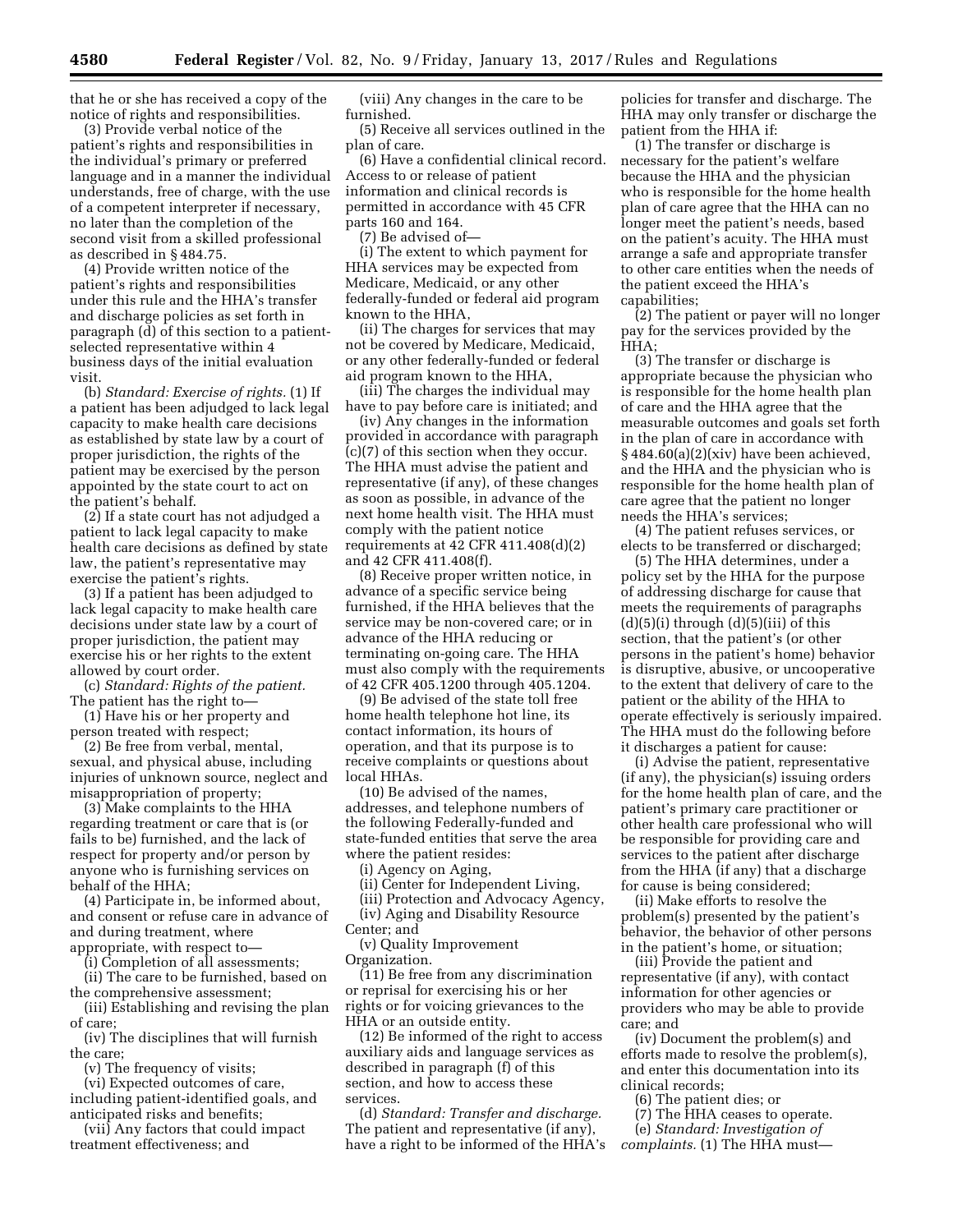(i) Investigate complaints made by a patient, the patient's representative (if any), and the patient's caregivers and family, including, but not limited to, the following topics:

(A) Treatment or care that is (or fails to be) furnished, is furnished inconsistently, or is furnished inappropriately; and

(B) Mistreatment, neglect, or verbal, mental, sexual, and physical abuse, including injuries of unknown source, and/or misappropriation of patient property by anyone furnishing services on behalf of the HHA.

(ii) Document both the existence of the complaint and the resolution of the complaint; and

(iii) Take action to prevent further potential violations, including retaliation, while the complaint is being investigated.

(2) Any HHA staff (whether employed directly or under arrangements) in the normal course of providing services to patients, who identifies, notices, or recognizes incidences or circumstances of mistreatment, neglect, verbal, mental, sexual, and/or physical abuse, including injuries of unknown source, or misappropriation of patient property, must report these findings immediately to the HHA and other appropriate authorities in accordance with state law.

*(f) Standard: Accessibility.*  Information must be provided to patients in plain language and in a manner that is accessible and timely to—

(1) Persons with disabilities, including accessible Web sites and the provision of auxiliary aids and services at no cost to the individual in accordance with the Americans with Disabilities Act and Section 504 of the Rehabilitation Act.

(2) Persons with limited English proficiency through the provision of language services at no cost to the individual, including oral interpretation and written translations.

### **§ 484.55 Condition of participation: Comprehensive assessment of patients.**

Each patient must receive, and an HHA must provide, a patient-specific, comprehensive assessment. For Medicare beneficiaries, the HHA must verify the patient's eligibility for the Medicare home health benefit including homebound status, both at the time of the initial assessment visit and at the time of the comprehensive assessment.

(a) *Standard: Initial assessment visit.*  (1) A registered nurse must conduct an initial assessment visit to determine the immediate care and support needs of the patient; and, for Medicare patients, to determine eligibility for the Medicare

home health benefit, including homebound status. The initial assessment visit must be held either within 48 hours of referral, or within 48 hours of the patient's return home, or on the physician-ordered start of care date.

(2) When rehabilitation therapy service (speech language pathology, physical therapy, or occupational therapy) is the only service ordered by the physician who is responsible for the home health plan of care, and if the need for that service establishes program eligibility, the initial assessment visit may be made by the appropriate rehabilitation skilled professional.

(b) *Standard: Completion of the comprehensive assessment.* (1) The comprehensive assessment must be completed in a timely manner, consistent with the patient's immediate needs, but no later than 5 calendar days after the start of care.

(2) Except as provided in paragraph (b)(3) of this section, a registered nurse must complete the comprehensive assessment and for Medicare patients, determine eligibility for the Medicare home health benefit, including homebound status.

(3) When physical therapy, speechlanguage pathology, or occupational therapy is the only service ordered by the physician, a physical therapist, speech-language pathologist or occupational therapist may complete the comprehensive assessment, and for Medicare patients, determine eligibility for the Medicare home health benefit, including homebound status. The occupational therapist may complete the comprehensive assessment if the need for occupational therapy establishes program eligibility.

(c) *Standard: Content of the comprehensive assessment.* The comprehensive assessment must accurately reflect the patient's status, and must include, at a minimum, the following information:

(1) The patient's current health, psychosocial, functional, and cognitive status;

(2) The patient's strengths, goals, and care preferences, including information that may be used to demonstrate the patient's progress toward achievement of the goals identified by the patient and the measurable outcomes identified by the HHA;

(3) The patient's continuing need for home care;

(4) The patient's medical, nursing, rehabilitative, social, and discharge planning needs;

(5) A review of all medications the patient is currently using in order to identify any potential adverse effects and drug reactions, including ineffective drug therapy, significant side effects, significant drug interactions, duplicate drug therapy, and noncompliance with drug therapy.

(6) The patient's primary caregiver(s), if any, and other available supports, including their:

(i) Willingness and ability to provide care, and

(ii) Availability and schedules;

(7) The patient's representative (if any);

(8) Incorporation of the current version of the Outcome and Assessment Information Set (OASIS) items, using the language and groupings of the OASIS items, as specified by the Secretary. The OASIS data items determined by the Secretary must include: clinical record items, demographics and patient history, living arrangements, supportive assistance, sensory status, integumentary status, respiratory status, elimination status, neuro/emotional/behavioral status, activities of daily living, medications, equipment management, emergent care, and data items collected at inpatient facility admission or discharge only.

(d) *Standard: Update of the comprehensive assessment.* The comprehensive assessment must be updated and revised (including the administration of the OASIS) as frequently as the patient's condition warrants due to a major decline or improvement in the patient's health status, but not less frequently than—

(1) The last 5 days of every 60 days beginning with the start-of-care date, unless there is a—

(i) Beneficiary elected transfer;

(ii) Significant change in condition; or (iii) Discharge and return to the same

HHA during the 60-day episode. (2) Within 48 hours of the patient's return to the home from a hospital admission of 24 hours or more for any reason other than diagnostic tests, or on physician-ordered resumption date;

(3) At discharge.

#### **§ 484.60 Condition of participation: Care planning, coordination of services, and quality of care.**

Patients are accepted for treatment on the reasonable expectation that an HHA can meet the patient's medical, nursing, rehabilitative, and social needs in his or her place of residence. Each patient must receive an individualized written plan of care, including any revisions or additions. The individualized plan of care must specify the care and services necessary to meet the patient-specific needs as identified in the comprehensive assessment, including identification of the responsible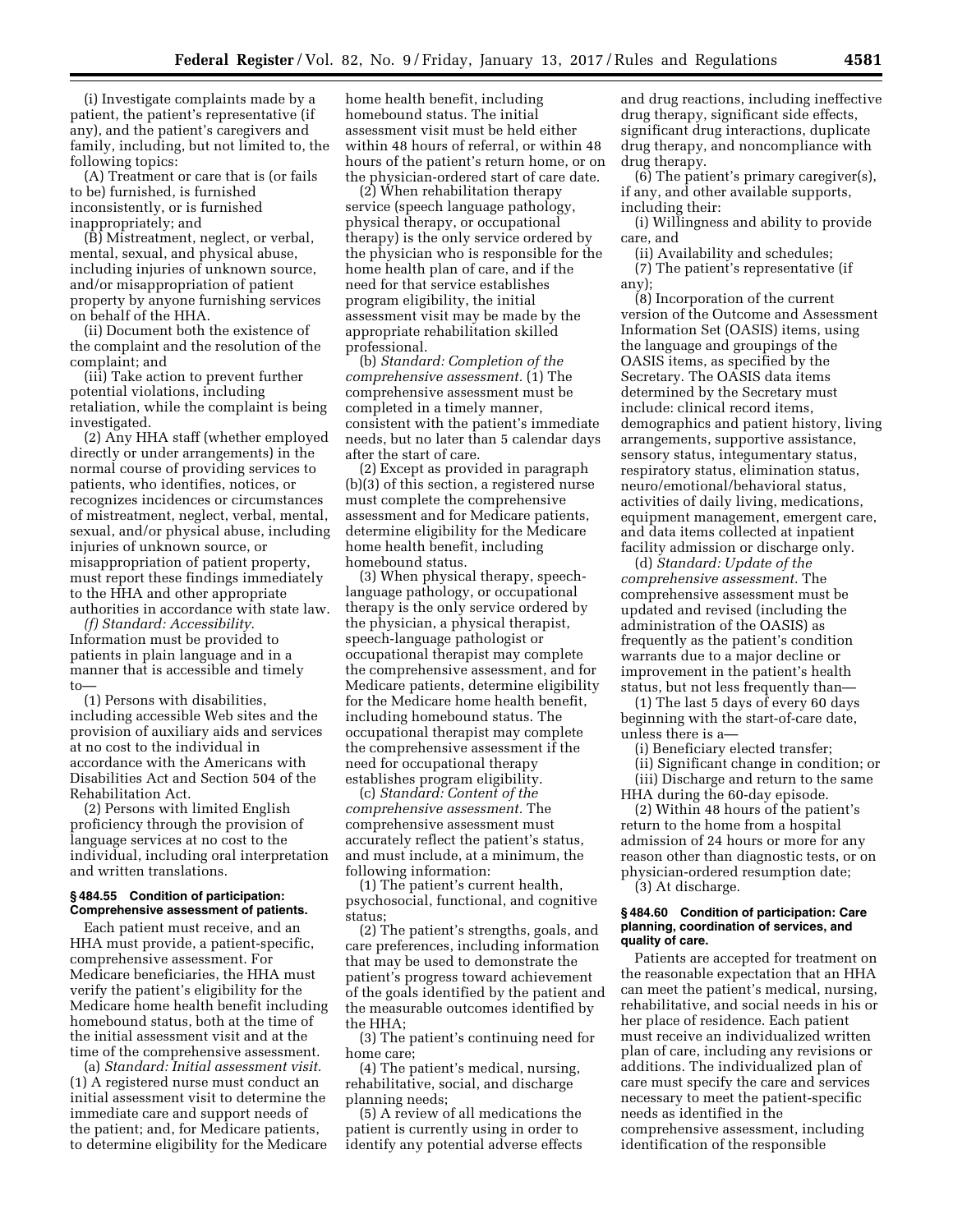discipline(s), and the measurable outcomes that the HHA anticipates will occur as a result of implementing and coordinating the plan of care. The individualized plan of care must also specify the patient and caregiver education and training. Services must be furnished in accordance with accepted standards of practice.

(a) *Standard: Plan of care.* (1) Each patient must receive the home health services that are written in an individualized plan of care that identifies patient-specific measurable outcomes and goals, and which is established, periodically reviewed, and signed by a doctor of medicine, osteopathy, or podiatry acting within the scope of his or her state license, certification, or registration. If a physician refers a patient under a plan of care that cannot be completed until after an evaluation visit, the physician is consulted to approve additions or modifications to the original plan.

(2) The individualized plan of care must include the following:

(i) All pertinent diagnoses;

(ii) The patient's mental,

psychosocial, and cognitive status; (iii) The types of services, supplies,

and equipment required; (iv) The frequency and duration of visits to be made;

(v) Prognosis;

(vi) Rehabilitation potential;

(vii) Functional limitations;

(viii) Activities permitted;

(ix) Nutritional requirements;

(x) All medications and treatments;

(xi) Safety measures to protect against injury;

(xii) A description of the patient's risk for emergency department visits and hospital re-admission, and all necessary interventions to address the underlying risk factors.

(xiii) Patient and caregiver education and training to facilitate timely discharge;

(xiv) Patient-specific interventions and education; measurable outcomes and goals identified by the HHA and the patient;

(xv) Information related to any advanced directives; and

(xvi) Any additional items the HHA or physician may choose to include.

(3) All patient care orders, including verbal orders, must be recorded in the plan of care.

(b) *Standard: Conformance with physician orders.* (1) Drugs, services, and treatments are administered only as ordered by a physician.

(2) Influenza and pneumococcal vaccines may be administered per agency policy developed in consultation with a physician, and after an

assessment of the patient to determine for contraindications.

(3) Verbal orders must be accepted only by personnel authorized to do so by applicable state laws and regulations and by the HHA's internal policies.

(4) When services are provided on the basis of a physician's verbal orders, a nurse acting in accordance with state licensure requirements, or other qualified practitioner responsible for furnishing or supervising the ordered services, in accordance with state law and the HHA's policies, must document the orders in the patient's clinical record, and sign, date, and time the orders. Verbal orders must be authenticated and dated by the physician in accordance with applicable state laws and regulations, as well as the HHA's internal policies.

(c) *Standard: Review and revision of the plan of care.* (1) The individualized plan of care must be reviewed and revised by the physician who is responsible for the home health plan of care and the HHA as frequently as the patient's condition or needs require, but no less frequently than once every 60 days, beginning with the start of care date. The HHA must promptly alert the relevant physician(s) to any changes in the patient's condition or needs that suggest that outcomes are not being achieved and/or that the plan of care should be altered.

(2) A revised plan of care must reflect current information from the patient's updated comprehensive assessment, and contain information concerning the patient's progress toward the measurable outcomes and goals identified by the HHA and patient in the plan of care.

(3) Revisions to the plan of care must be communicated as follows:

(i) Any revision to the plan of care due to a change in patient health status must be communicated to the patient, representative (if any), caregiver, and all physicians issuing orders for the HHA plan of care.

(ii) Any revisions related to plans for the patient's discharge must be communicated to the patient, representative, caregiver, all physicians issuing orders for the HHA plan of care, and the patient's primary care practitioner or other health care professional who will be responsible for providing care and services to the patient after discharge from the HHA (if any).

(d) *Standard: Coordination of care.*  The HHA must:

(1) Assure communication with all physicians involved in the plan of care.

(2) Integrate orders from all physicians involved in the plan of care to assure the coordination of all services and interventions provided to the patient.

(3) Integrate services, whether services are provided directly or under arrangement, to assure the identification of patient needs and factors that could affect patient safety and treatment effectiveness and the coordination of care provided by all disciplines.

(4) Coordinate care delivery to meet the patient's needs, and involve the patient, representative (if any), and caregiver(s), as appropriate, in the coordination of care activities.

(5) Ensure that each patient, and his or her caregiver(s) where applicable, receive ongoing education and training provided by the HHA, as appropriate, regarding the care and services identified in the plan of care. The HHA must provide training, as necessary, to ensure a timely discharge.

(e) *Standard: Written information to the patient.* The HHA must provide the patient and caregiver with a copy of written instructions outlining:

(1) Visit schedule, including frequency of visits by HHA personnel and personnel acting on behalf of the HHA.

(2) Patient medication schedule/ instructions, including: medication name, dosage and frequency and which medications will be administered by HHA personnel and personnel acting on behalf of the HHA.

(3) Any treatments to be administered by HHA personnel and personnel acting on behalf of the HHA, including therapy services.

(4) Any other pertinent instruction related to the patient's care and treatments that the HHA will provide, specific to the patient's care needs.

(5) Name and contact information of the HHA clinical manager.

#### **§ 484.65 Condition of participation: Quality assessment and performance improvement (QAPI).**

The HHA must develop, implement, evaluate, and maintain an effective, ongoing, HHA-wide, data-driven QAPI program. The HHA's governing body must ensure that the program reflects the complexity of its organization and services; involves all HHA services (including those services provided under contract or arrangement); focuses on indicators related to improved outcomes, including the use of emergent care services, hospital admissions and re-admissions; and takes actions that address the HHA's performance across the spectrum of care, including the prevention and reduction of medical errors. The HHA must maintain documentary evidence of its QAPI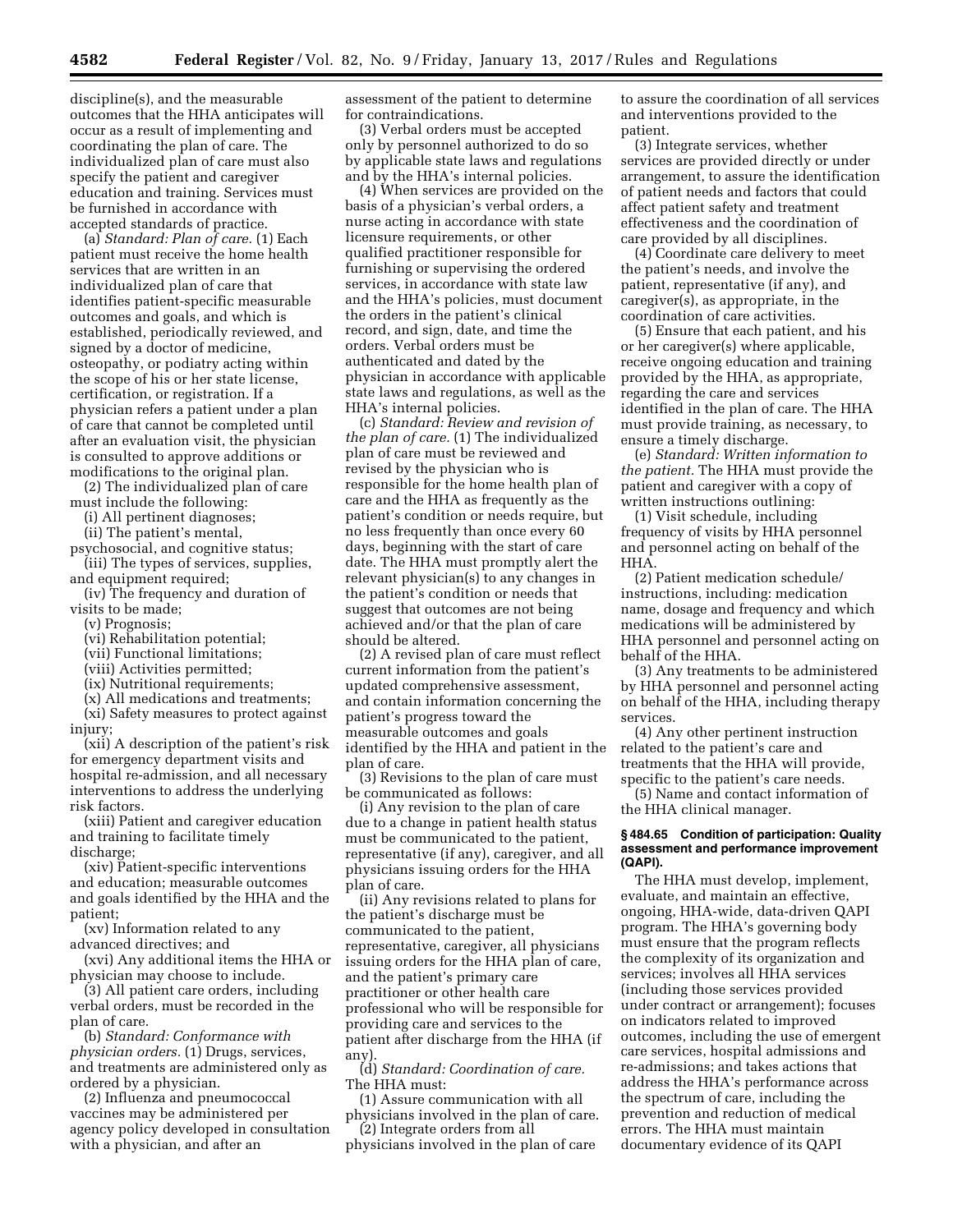program and be able to demonstrate its operation to CMS.

(a) *Standard: Program scope.* (1) The program must at least be capable of showing measurable improvement in indicators for which there is evidence that improvement in those indicators will improve health outcomes, patient safety, and quality of care.

(2) The HHA must measure, analyze, and track quality indicators, including adverse patient events, and other aspects of performance that enable the HHA to assess processes of care, HHA services, and operations.

(b) *Standard: Program data.* (1) The program must utilize quality indicator data, including measures derived from OASIS, where applicable, and other relevant data, in the design of its program.

(2) The HHA must use the data collected to—

(i) Monitor the effectiveness and safety of services and quality of care; and

(ii) Identify opportunities for improvement.

(3) The frequency and detail of the data collection must be approved by the HHA's governing body.

(c) *Standard: Program activities.* (1) The HHA's performance improvement activities must—

(i) Focus on high risk, high volume, or problem-prone areas;

(ii) Consider incidence, prevalence, and severity of problems in those areas; and

(iii) Lead to an immediate correction of any identified problem that directly or potentially threaten the health and safety of patients.

(2) Performance improvement activities must track adverse patient events, analyze their causes, and implement preventive actions.

(3) The HHA must take actions aimed at performance improvement, and, after implementing those actions, the HHA must measure its success and track performance to ensure that improvements are sustained.

(d) *Standard: Performance improvement projects.* Beginning January 13, 2018 HHAs must conduct performance improvement projects.

(1) The number and scope of distinct improvement projects conducted annually must reflect the scope, complexity, and past performance of the HHA's services and operations.

(2) The HHA must document the quality improvement projects undertaken, the reasons for conducting these projects, and the measurable progress achieved on these projects.

(e) *Standard: Executive responsibilities.* The HHA's governing body is responsible for ensuring the following:

(1) That an ongoing program for quality improvement and patient safety is defined, implemented, and maintained;

(2) That the HHA-wide quality assessment and performance improvement efforts address priorities for improved quality of care and patient safety, and that all improvement actions are evaluated for effectiveness;

(3) That clear expectations for patient safety are established, implemented, and maintained; and

(4) That any findings of fraud or waste are appropriately addressed.

#### **§ 484.70 Condition of participation: Infection prevention and control.**

The HHA must maintain and document an infection control program which has as its goal the prevention and control of infections and communicable diseases.

(a) *Standard: Prevention.* The HHA must follow accepted standards of practice, including the use of standard precautions, to prevent the transmission of infections and communicable diseases.

(b) *Standard: Control.* The HHA must maintain a coordinated agency-wide program for the surveillance, identification, prevention, control, and investigation of infectious and communicable diseases that is an integral part of the HHA's quality assessment and performance improvement (QAPI) program. The infection control program must include:

(1) A method for identifying infectious and communicable disease problems; and

(2) A plan for the appropriate actions that are expected to result in improvement and disease prevention.

(c) *Standard: Education.* The HHA must provide infection control education to staff, patients, and caregiver(s).

#### **§ 484.75 Condition of participation: Skilled professional services.**

Skilled professional services include skilled nursing services, physical therapy, speech-language pathology services, and occupational therapy, as specified in § 409.44 of this chapter, and physician and medical social work services as specified in § 409.45 of this chapter. Skilled professionals who provide services to HHA patients directly or under arrangement must participate in the coordination of care.

(a) *Standard: Provision of services by skilled professionals.* Skilled professional services are authorized, delivered, and supervised only by

health care professionals who meet the appropriate qualifications specified under § 484.115 and who practice according to the HHA's policies and procedures.

(b) *Standard: Responsibilities of skilled professionals.* Skilled professionals must assume responsibility for, but not be restricted to, the following:

(1) Ongoing interdisciplinary assessment of the patient;

(2) Development and evaluation of the plan of care in partnership with the patient, representative (if any), and caregiver(s);

(3) Providing services that are ordered by the physician as indicated in the plan of care;

(4) Patient, caregiver, and family counseling;

(5) Patient and caregiver education;

(6) Preparing clinical notes;

(7) Communication with all physicians involved in the plan of care and other health care practitioners (as appropriate) related to the current plan of care;

(8) Participation in the HHA's QAPI program; and

(9) Participation in HHA-sponsored in-service training.

(c) *Supervision of skilled professional assistants.* (1) Nursing services are provided under the supervision of a registered nurse that meets the requirements of § 484.115(k).

(2) Rehabilitative therapy services are provided under the supervision of an occupational therapist or physical therapist that meets the requirements of § 484.115(f) or (h), respectively.

(3) Medical social services are provided under the supervision of a social worker that meets the requirements of § 484.115(m).

### **§ 484.80 Condition of participation: Home health aide services.**

All home health aide services must be provided by individuals who meet the personnel requirements specified in paragraph (a) of this section.

(a) *Standard: Home health aide qualifications.* (1) A qualified home health aide is a person who has successfully completed:

(i) A training and competency evaluation program as specified in paragraphs (b) and (c) respectively of this section; or

(ii) A competency evaluation program that meets the requirements of paragraph (c) of this section; or

(iii) A nurse aide training and competency evaluation program approved by the state as meeting the requirements of § 483.151 through § 483.154 of this chapter, and is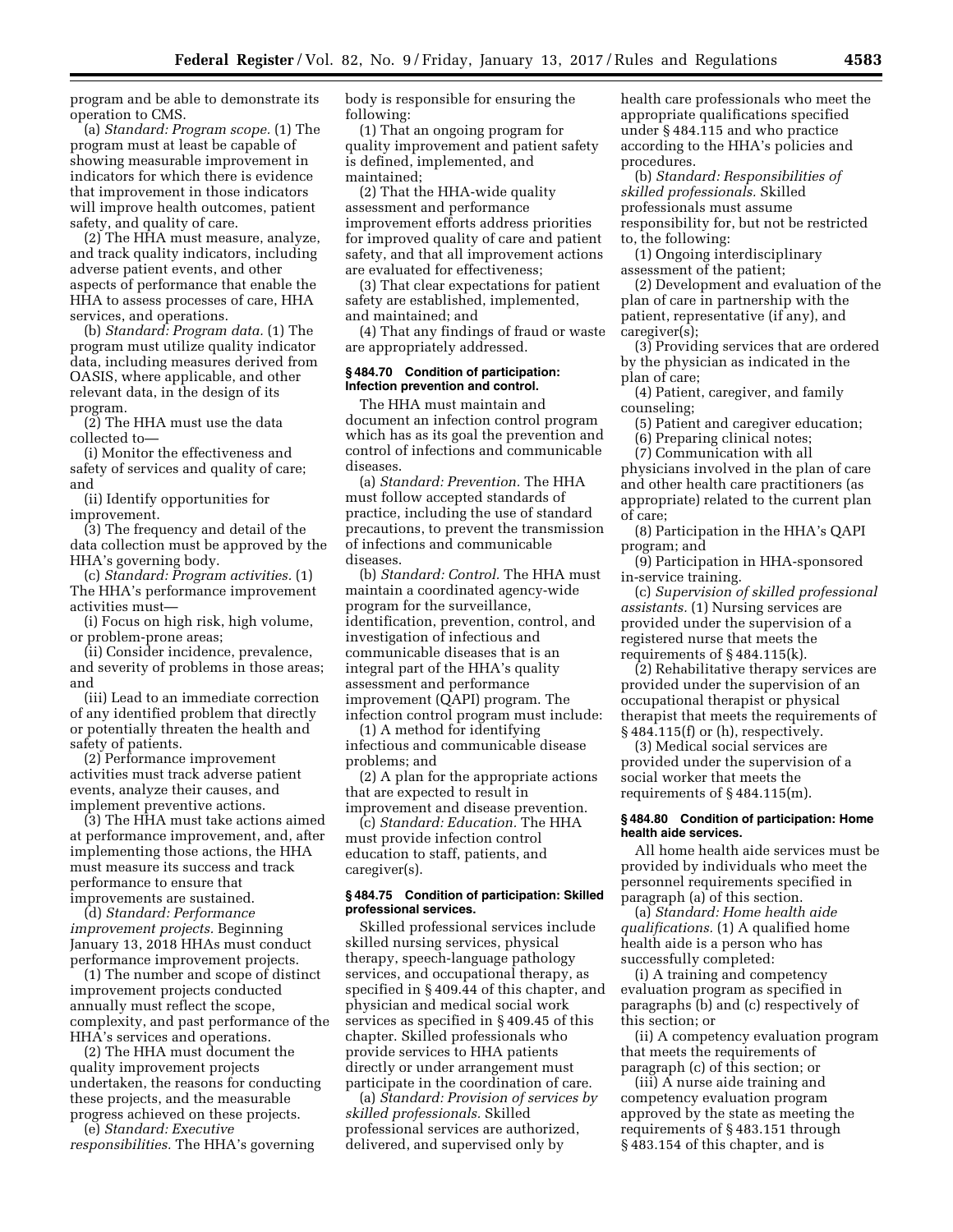currently listed in good standing on the state nurse aide registry; or

(iv) The requirements of a state licensure program that meets the provisions of paragraphs (b) and (c) of this section.

(2) A home health aide or nurse aide is not considered to have completed a program, as specified in paragraph (a)(1) of this section, if, since the individual's most recent completion of the program(s), there has been a continuous period of 24 consecutive months during which none of the services furnished by the individual as described in § 409.40 of this chapter were for compensation. If there has been a 24-month lapse in furnishing services for compensation, the individual must complete another program, as specified in paragraph (a)(1) of this section, before providing services.

(b) *Standard: Content and duration of home health aide classroom and supervised practical training.* (1) Home health aide training must include classroom and supervised practical training in a practicum laboratory or other setting in which the trainee demonstrates knowledge while providing services to an individual under the direct supervision of a registered nurse, or a licensed practical nurse who is under the supervision of a registered nurse. Classroom and supervised practical training must total at least 75 hours.

(2) A minimum of 16 hours of classroom training must precede a minimum of 16 hours of supervised practical training as part of the 75 hours.

(3) A home health aide training program must address each of the following subject areas:

(i) Communication skills, including the ability to read, write, and verbally report clinical information to patients, representatives, and caregivers, as well as to other HHA staff.

(ii) Observation, reporting, and documentation of patient status and the care or service furnished.

(iii) Reading and recording

temperature, pulse, and respiration. (iv) Basic infection prevention and

control procedures. (v) Basic elements of body functioning and changes in body function that must be reported to an aide's supervisor.

(vi) Maintenance of a clean, safe, and healthy environment.

(vii) Recognizing emergencies and the knowledge of instituting emergency procedures and their application.

(viii) The physical, emotional, and developmental needs of and ways to work with the populations served by the HHA, including the need for respect for

the patient, his or her privacy, and his or her property.

(ix) Appropriate and safe techniques in performing personal hygiene and grooming tasks that include—

(A) Bed bath;

(B) Sponge, tub, and shower bath; (C) Hair shampooing in sink, tub, and bed;

(D) Nail and skin care;

(E) Oral hygiene;

(F) Toileting and elimination; (x) Safe transfer techniques and

ambulation;

(xi) Normal range of motion and positioning;

(xii) Adequate nutrition and fluid intake;

(xiii) Recognizing and reporting changes in skin condition; and

(xiv) Any other task that the HHA may choose to have an aide perform as permitted under state law.

(xv) The HHA is responsible for training home health aides, as needed, for skills not covered in the basic checklist, as described in paragraph  $(b)(3)(ix)$  of this section.

(4) The HHA must maintain documentation that demonstrates that the requirements of this standard have been met.

(c) *Standard: Competency evaluation.*  An individual may furnish home health services on behalf of an HHA only after that individual has successfully completed a competency evaluation program as described in this section.

(1) The competency evaluation must address each of the subjects listed in paragraph (b)(3) of this section. Subject areas specified under paragraphs  $(b)(3)(i)$ ,  $(iii)$ ,  $(ix)$ ,  $(x)$ , and  $(xi)$  of this section must be evaluated by observing an aide's performance of the task with a patient. The remaining subject areas may be evaluated through written examination, oral examination, or after observation of a home health aide with a patient.

(2) A home health aide competency evaluation program may be offered by any organization, except as specified in paragraph (f) of this section.

(3) The competency evaluation must be performed by a registered nurse in consultation with other skilled professionals, as appropriate.

(4) A home health aide is not considered competent in any task for which he or she is evaluated as unsatisfactory. An aide must not perform that task without direct supervision by a registered nurse until after he or she has received training in the task for which he or she was evaluated as ''unsatisfactory,'' and has successfully completed a subsequent evaluation. A home health aide is not

considered to have successfully passed a competency evaluation if the aide has an ''unsatisfactory'' rating in more than one of the required areas.

(5) The HHA must maintain documentation which demonstrates that the requirements of this standard have been met.

(d) *Standard: In-service training.* A home health aide must receive at least 12 hours of in-service training during each 12-month period. In-service training may occur while an aide is furnishing care to a patient.

(1) In-service training may be offered by any organization and must be supervised by a registered nurse.

(2) The HHA must maintain documentation that demonstrates the requirements of this standard have been met.

(e) *Standard: Qualifications for instructors conducting classroom and supervised practical training.* Classroom and supervised practical training must be performed by a registered nurse who possesses a minimum of 2 years nursing experience, at least 1 year of which must be in home health care, or by other individuals under the general supervision of the registered nurse.

*(f) Standard: Eligible training and competency evaluation organizations.* A home health aide training program and competency evaluation program may be offered by any organization except by an HHA that, within the previous 2 years:

(1) Was out of compliance with the requirements of paragraphs (b), (c), (d), or (e) of this section; or

(2) Permitted an individual who does not meet the definition of a ''qualified home health aide'' as specified in paragraph (a) of this section to furnish home health aide services (with the exception of licensed health professionals and volunteers); or

(3) Was subjected to an extended (or partially extended) survey as a result of having been found to have furnished substandard care (or for other reasons as determined by CMS or the state); or

(4) Was assessed a civil monetary penalty of \$5,000 or more as an intermediate sanction; or

(5) Was found to have compliance deficiencies that endangered the health and safety of the HHA's patients, and had temporary management appointed to oversee the management of the HHA; or

(6) Had all or part of its Medicare payments suspended; or

(7) Was found under any federal or state law to have:

(i) Had its participation in the Medicare program terminated; or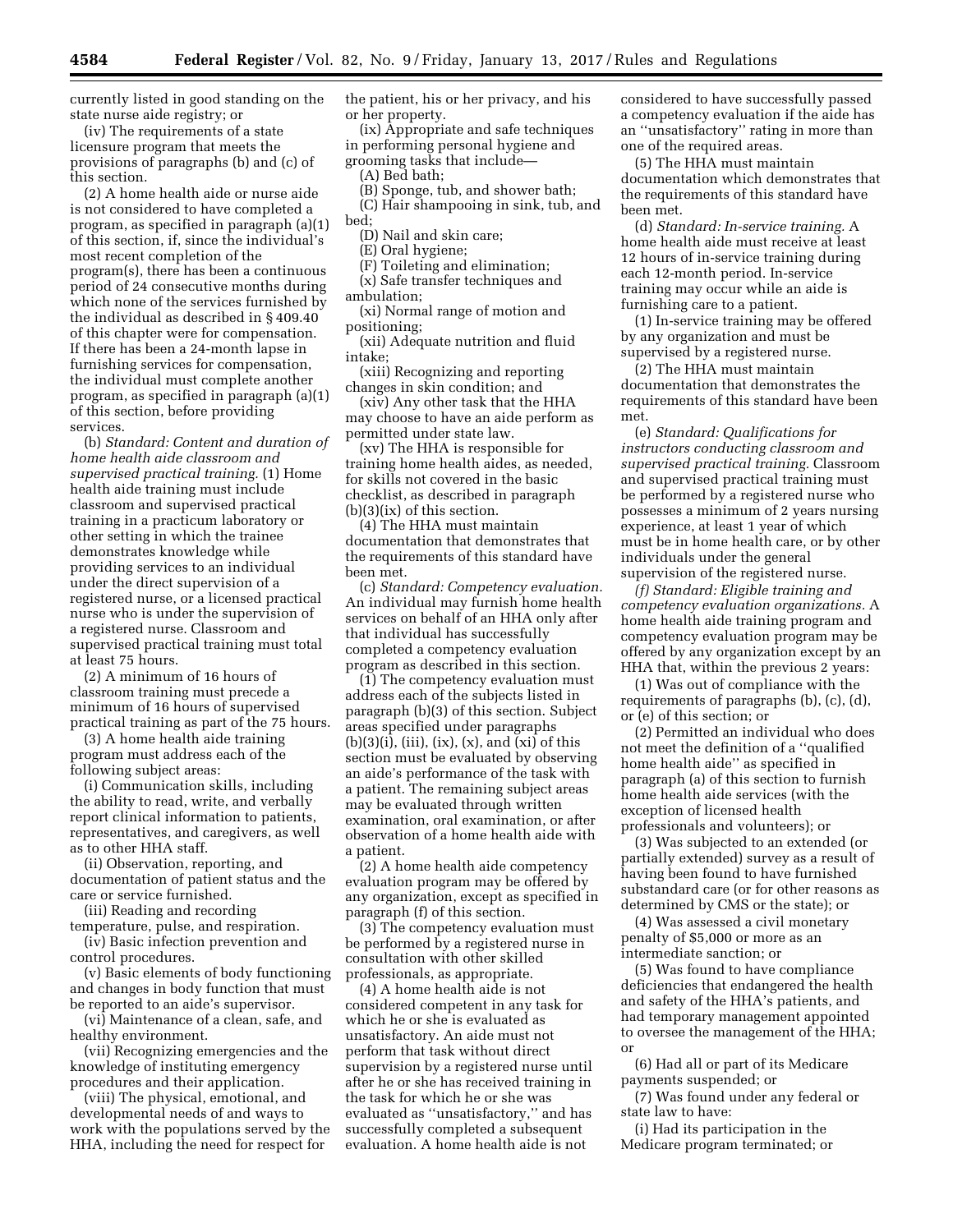(ii) Been assessed a penalty of \$5,000 or more for deficiencies in federal or state standards for HHAs; or

(iii) Been subjected to a suspension of Medicare payments to which it otherwise would have been entitled; or

(iv) Operated under temporary management that was appointed to oversee the operation of the HHA and to ensure the health and safety of the HHA's patients; or

(v) Been closed, or had its patients transferred by the state; or

(vi) Been excluded from participating in federal health care programs or debarred from participating in any government program.

(g) *Standard: Home health aide assignments and duties.* (1) Home health aides are assigned to a specific patient by a registered nurse or other appropriate skilled professional, with written patient care instructions for a home health aide prepared by that registered nurse or other appropriate skilled professional (that is, physical therapist, speech-language pathologist, or occupational therapist).

(2) A home health aide provides services that are:

(i) Ordered by the physician;

(ii) Included in the plan of care;

(iii) Permitted to be performed under state law; and

(iv) Consistent with the home health aide training.

(3) The duties of a home health aide include:

(i) The provision of hands-on personal care;

(ii) The performance of simple procedures as an extension of therapy or nursing services;

(iii) Assistance in ambulation or exercises; and

(iv) Assistance in administering medications ordinarily selfadministered.

(4) Home health aides must be members of the interdisciplinary team, must report changes in the patient's condition to a registered nurse or other appropriate skilled professional, and must complete appropriate records in compliance with the HHA's policies and procedures.

(h) *Standard: Supervision of home health aides.* (1)(i) If home health aide services are provided to a patient who is receiving skilled nursing, physical or occupational therapy, or speechlanguage pathology services, a registered nurse or other appropriate skilled professional who is familiar with the patient, the patient's plan of care, and the written patient care instructions described in § 484.80(g), must make an onsite visit to the patient's home no less frequently than every 14 days. The

home health aide does not have to be present during this visit.

(ii) If an area of concern in aide services is noted by the supervising registered nurse or other appropriate skilled professional, then the supervising individual must make an on-site visit to the location where the patient is receiving care in order to observe and assess the aide while he or she is performing care.

(iii) A registered nurse or other appropriate skilled professional must make an annual on-site visit to the location where a patient is receiving care in order to observe and assess each aide while he or she is performing care.

(2) If home health aide services are provided to a patient who is not receiving skilled nursing care, physical or occupational therapy, or speechlanguage pathology services, the registered nurse must make an on-site visit to the location where the patient is receiving care no less frequently than every 60 days in order to observe and assess each aide while he or she is performing care.

(3) If a deficiency in aide services is verified by the registered nurse or other appropriate skilled professional during an on-site visit, then the agency must conduct, and the home health aide must complete a competency evaluation in accordance with paragraph (c) of this section.

(4) Home health aide supervision must ensure that aides furnish care in a safe and effective manner, including, but not limited to, the following elements:

(i) Following the patient's plan of care for completion of tasks assigned to a home health aide by the registered nurse or other appropriate skilled professional;

(ii) Maintaining an open communication process with the patient, representative (if any), caregivers, and family;

(iii) Demonstrating competency with assigned tasks;

(iv) Complying with infection prevention and control policies and procedures;

(v) Reporting changes in the patient's condition; and

(vi) Honoring patient rights.

(5) If the home health agency chooses to provide home health aide services under arrangements, as defined in section  $1861(w)(1)$  of the Act, the HHA's responsibilities also include, but are not limited to:

(i) Ensuring the overall quality of care provided by an aide;

(ii) Supervising aide services as described in paragraphs (h)(1) and (2) of this section; and

(iii) Ensuring that home health aides who provide services under arrangement have met the training or competency evaluation requirements, or both, of this part.

(i) *Standard: Individuals furnishing Medicaid personal care aide-only services under a Medicaid personal care benefit.* An individual may furnish personal care services, as defined in § 440.167 of this chapter, on behalf of an HHA. Before the individual may furnish personal care services, the individual must meet all qualification standards established by the state. The individual only needs to demonstrate competency in the services the individual is required to furnish.

### **Subpart C—Organizational Environment**

#### **§ 484.100 Condition of participation: Compliance with Federal, State, and local laws and regulations related to the health and safety of patients.**

The HHA and its staff must operate and furnish services in compliance with all applicable federal, state, and local laws and regulations related to the health and safety of patients. If state or local law provides licensing of HHAs, the HHA must be licensed.

(a) *Standard: Disclosure of ownership and management information.* The HHA must comply with the requirements of part 420 subpart C, of this chapter. The HHA also must disclose the following information to the state survey agency at the time of the HHA's initial request for certification, for each survey, and at the time of any change in ownership or management:

(1) The names and addresses of all persons with an ownership or controlling interest in the HHA as defined in § 420.201, § 420.202, and § 420.206 of this chapter.

(2) The name and address of each person who is an officer, a director, an agent, or a managing employee of the HHA as defined in § 420.201, § 420.202, and § 420.206 of this chapter.

(3) The name and business address of the corporation, association, or other company that is responsible for the management of the HHA, and the names and addresses of the chief executive officer and the chairperson of the board of directors of that corporation, association, or other company responsible for the management of the HHA.

(b) *Standard: Licensing.* The HHA, its branches, and all persons furnishing services to patients must be licensed, certified, or registered, as applicable, in accordance with the state licensing authority as meeting those requirements.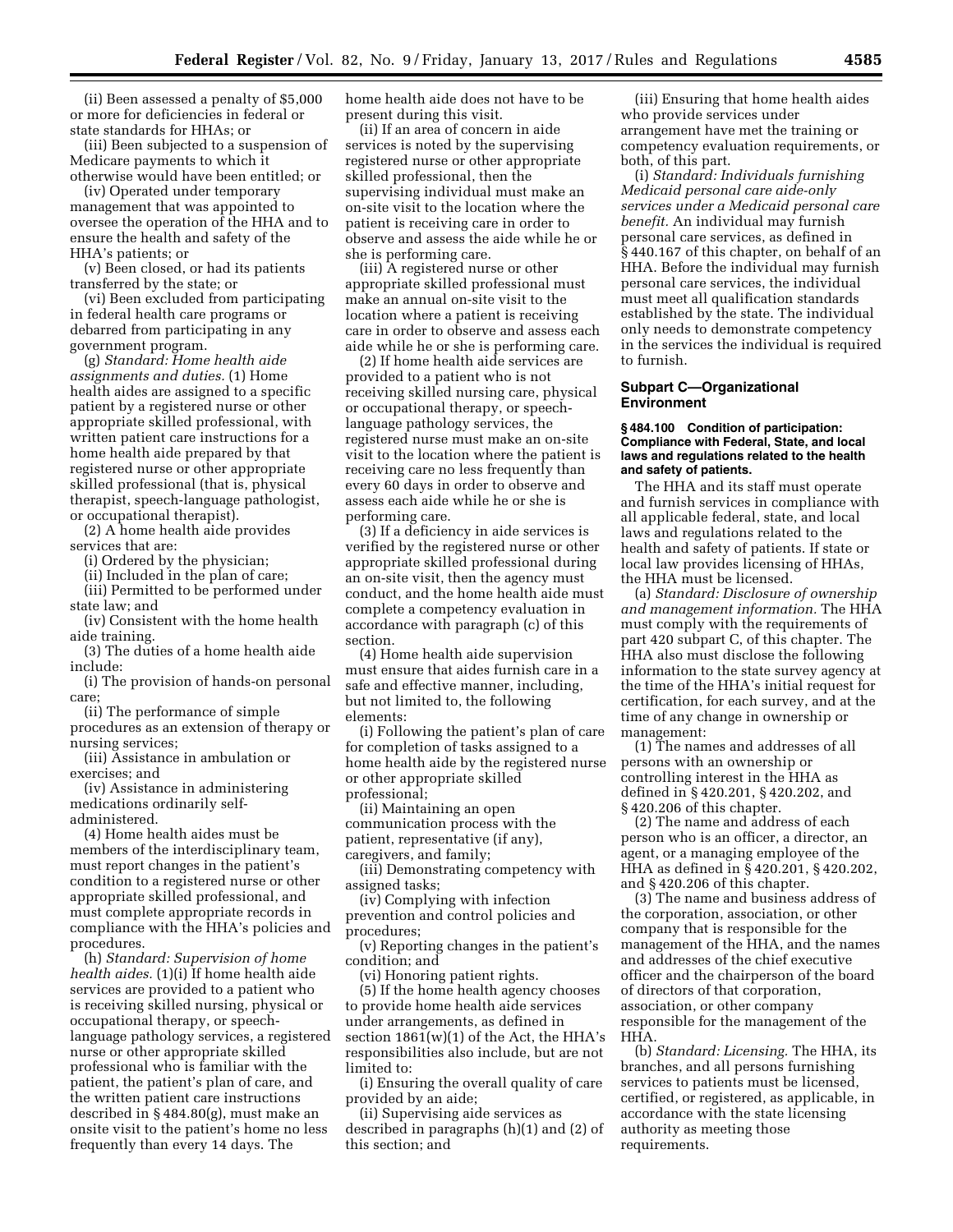(c) *Standard: Laboratory services.* (1) If the HHA engages in laboratory testing outside of the context of assisting an individual in self-administering a test with an appliance that has been cleared for that purpose by the Food and Drug Administration, the testing must be in compliance with all applicable requirements of part 493 of this chapter. The HHA may not substitute its equipment for a patient's equipment when assisting with self-administered tests.

(2) If the HHA refers specimens for laboratory testing, the referral laboratory must be certified in the appropriate specialties and subspecialties of services in accordance with the applicable requirements of part 493 of this chapter.

### **§ 484.102 Condition of participation: Emergency preparedness.**

The Home Health Agency (HHA) must comply with all applicable Federal, State, and local emergency preparedness requirements. The HHA must establish and maintain an emergency preparedness program that meets the requirements of this section. The emergency preparedness program must include, but not be limited to, the following elements:

(a) *Emergency plan.* The HHA must develop and maintain an emergency preparedness plan that must be reviewed, and updated at least annually. The plan must do all of the following:

(1) Be based on and include a documented, facility-based and community-based risk assessment, utilizing an all-hazards approach.

(2) Include strategies for addressing emergency events identified by the risk assessment.

(3) Address patient population, including, but not limited to, the type of services the HHA has the ability to provide in an emergency; and continuity of operations, including delegations of authority and succession plans.

(4) Include a process for cooperation and collaboration with local, tribal, regional, State, and Federal emergency preparedness officials' efforts to maintain an integrated response during a disaster or emergency situation, including documentation of the HHA's efforts to contact such officials and, when applicable, of its participation in collaborative and cooperative planning efforts.

(b) *Policies and procedures.* The HHA must develop and implement emergency preparedness policies and procedures, based on the emergency plan set forth in paragraph (a) of this section, risk assessment at paragraph (a)(1) of this section, and the

communication plan at paragraph (c) of this section. The policies and procedures must be reviewed and updated at least annually. At a minimum, the policies and procedures must address the following:

(1) The plans for the HHA's patients during a natural or man-made disaster. Individual plans for each patient must be included as part of the comprehensive patient assessment, which must be conducted according to the provisions at § 484.55.

(2) The procedures to inform State and local emergency preparedness officials about HHA patients in need of evacuation from their residences at any time due to an emergency situation based on the patient's medical and psychiatric condition and home environment.

(3) The procedures to follow up with on-duty staff and patients to determine services that are needed, in the event that there is an interruption in services during or due to an emergency. The HHA must inform State and local officials of any on-duty staff or patients that they are unable to contact.

(4) A system of medical documentation that preserves patient information, protects confidentiality of patient information, and secures and maintains the availability of records.

(5) The use of volunteers in an emergency or other emergency staffing strategies, including the process and role for integration of State or Federally designated health care professionals to address surge needs during an emergency.

(c) *Communication plan.* The HHA must develop and maintain an emergency preparedness communication plan that complies with Federal, State, and local laws and must be reviewed and updated at least annually. The communication plan must include all of the following:

(1) Names and contact information for the following:

(i) Staff.

(ii) Entities providing services under arrangement.

(iii) Patients' physicians.

(iv) Volunteers. (2) Contact information for the

following:

(i) Federal, State, tribal, regional, or local emergency preparedness staff.

(ii) Other sources of assistance.

(3) Primary and alternate means for communicating with the HHA's staff, Federal, State, tribal, regional, and local emergency management agencies.

(4) A method for sharing information and medical documentation for patients under the HHA's care, as necessary, with other health care providers to maintain the continuity of care.

(5) A means of providing information about the general condition and location of patients under the facility's care as permitted under 45 CFR 164.510(b)(4).

(6) A means of providing information about the HHA's needs, and its ability to provide assistance, to the authority having jurisdiction, the Incident Command Center, or designee.

(d) *Training and testing.* The HHA must develop and maintain an emergency preparedness training and testing program that is based on the emergency plan set forth in paragraph (a) of this section, risk assessment at paragraph (a)(1) of this section, policies and procedures at paragraph (b) of this section, and the communication plan at paragraph (c) of this section. The training and testing program must be reviewed and updated at least annually.

(1) *Training program.* The HHA must do all of the following:

(i) Initial training in emergency preparedness policies and procedures to all new and existing staff, individuals providing services under arrangement, and volunteers, consistent with their expected roles.

(ii) Provide emergency preparedness training at least annually.

(iii) Maintain documentation of the training.

(ii) Demonstrate staff knowledge of emergency procedures.

(2) *Testing.* The HHA must conduct exercises to test the emergency plan at least annually. The HHA must do the following:

(i) Participate in a full-scale exercise that is community-based or when a community-based exercise is not accessible, an individual, facility-based. If the HHA experiences an actual natural or man-made emergency that requires activation of the emergency plan, the HHA is exempt from engaging in a community-based or individual, facility-based full-scale exercise for 1 year following the onset of the actual event.

(ii) Conduct an additional exercise that may include, but is not limited to the following:

(A) A second full-scale exercise that is community-based or individual, facilitybased.

(B) A tabletop exercise that includes a group discussion led by a facilitator, using a narrated, clinically-relevant emergency scenario, and a set of problem statements, directed messages, or prepared questions designed to challenge an emergency plan.

(iii) Analyze the HHA's response to and maintain documentation of all drills, tabletop exercises, and emergency events, and revise the HHA's emergency plan, as needed.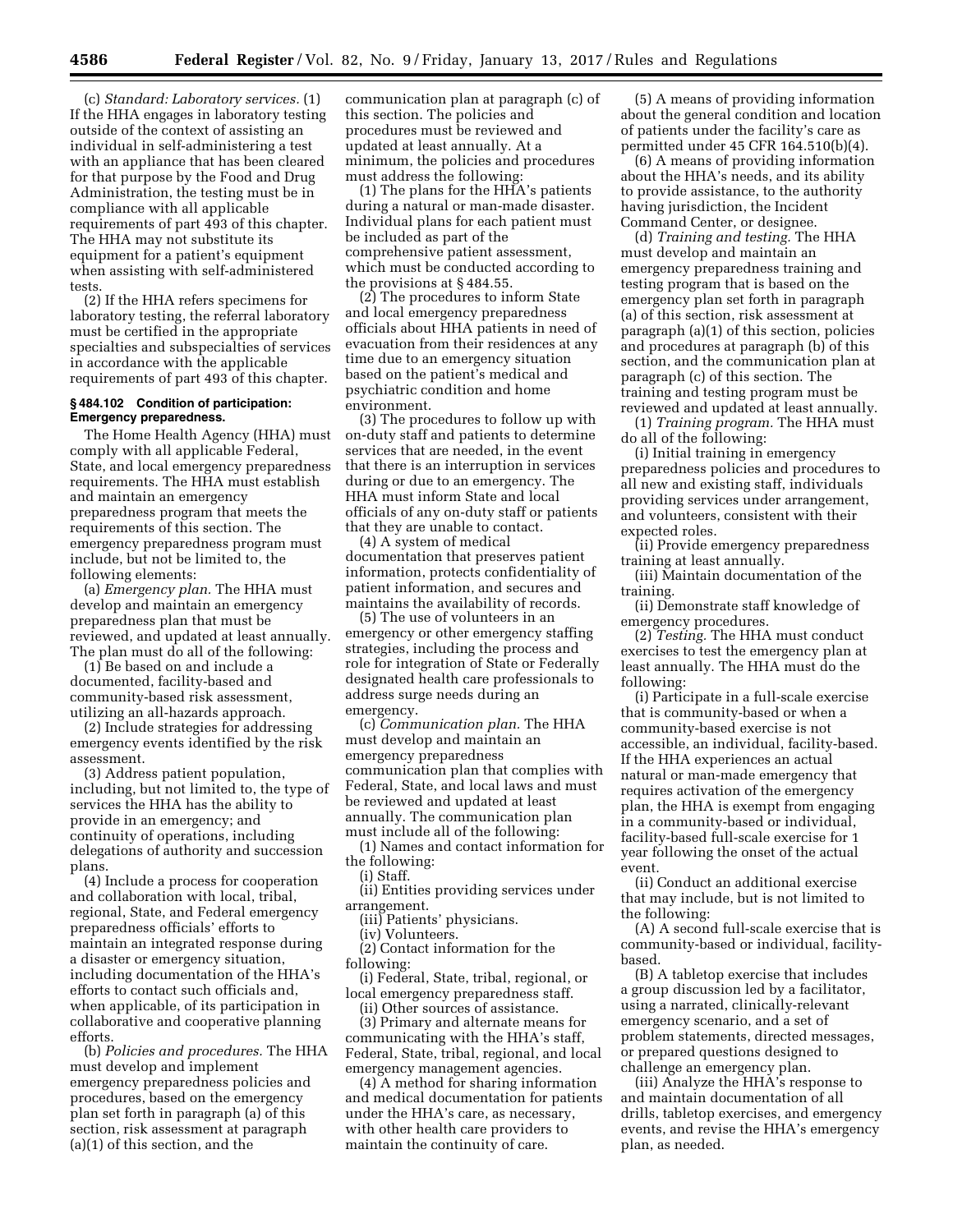(e) *Integrated healthcare systems.* If a HHA is part of a healthcare system consisting of multiple separately certified healthcare facilities that elects to have a unified and integrated emergency preparedness program, the HHA may choose to participate in the healthcare system's coordinated emergency preparedness program. If elected, the unified and integrated emergency preparedness program must do all of the following:

(1) Demonstrate that each separately certified facility within the system actively participated in the development of the unified and integrated emergency preparedness program.

(2) Be developed and maintained in a manner that takes into account each separately certified facility's unique circumstances, patient populations, and services offered.

(3) Demonstrate that each separately certified facility is capable of actively using the unified and integrated emergency preparedness program and is in compliance with the program.

(4) Include a unified and integrated emergency plan that meets the requirements of paragraphs (a)(2), (3), and (4) of this section. The unified and integrated emergency plan must also be based on and include all of the following:

(i) A documented community-based risk assessment, utilizing an all-hazards approach.

(ii) A documented individual facilitybased risk assessment for each separately certified facility within the health system, utilizing an all-hazards approach.

(5) Include integrated policies and procedures that meet the requirements set forth in paragraph (b) of this section, a coordinated communication plan and training and testing programs that meet the requirements of paragraphs (c) and (d) of this section, respectively.

#### **§ 484.105 Condition of participation: Organization and administration of services.**

The HHA must organize, manage, and administer its resources to attain and maintain the highest practicable functional capacity, including providing optimal care to achieve the goals and outcomes identified in the patient's plan of care, for each patient's medical, nursing, and rehabilitative needs. The HHA must assure that administrative and supervisory functions are not delegated to another agency or organization, and all services not furnished directly are monitored and controlled. The HHA must set forth, in writing, its organizational structure,

including lines of authority, and services furnished.

(a) *Standard: Governing body.* A governing body (or designated persons so functioning) must assume full legal authority and responsibility for the agency's overall management and operation, the provision of all home health services, fiscal operations, review of the agency's budget and its operational plans, and its quality assessment and performance improvement program.

(b) *Standard: Administrator.* (1) The administrator must:

(i) Be appointed by and report to the governing body;

(ii) Be responsible for all day-to-day operations of the HHA;

(iii) Ensure that a clinical manager as described in paragraph (c) of this section is available during all operating hours;

(iv) Ensure that the HHA employs qualified personnel, including assuring the development of personnel qualifications and policies.

(2) When the administrator is not available, a qualified, pre-designated person, who is authorized in writing by the administrator and the governing body, assumes the same responsibilities and obligations as the administrator. The pre-designated person may be the clinical manager as described in paragraph (c) of this section.

(3) The administrator or a predesignated person is available during all operating hours.

(c) *Clinical manager.* One or more qualified individuals must provide oversight of all patient care services and personnel. Oversight must include the following—

(1) Making patient and personnel assignments,

(2) Coordinating patient care,

(3) Coordinating referrals,

(4) Assuring that patient needs are continually assessed, and

(5) Assuring the development, implementation, and updates of the individualized plan of care.

(d) *Standard: Parent-branch relationship.* (1) The parent HHA is responsible for reporting all branch locations of the HHA to the state survey agency at the time of the HHA's request for initial certification, at each survey, and at the time the parent proposes to add or delete a branch.

(2) The parent HHA provides direct support and administrative control of its branches.

(e) *Standard: Services under arrangement.* (1) The HHA must ensure that all services furnished under arrangement provided by other entities or individuals meet the requirements of this part and the requirements of section 1861(w) of the Act (42 U.S.C. 1395x  $(w)$ 

(2) An HHA must have a written agreement with another agency, with an organization, or with an individual when that entity or individual furnishes services under arrangement to the HHA's patients. The HHA must maintain overall responsibility for the services provided under arrangement, as well as the manner in which they are furnished. The agency, organization, or individual providing services under arrangement may not have been:

(i) Denied Medicare or Medicaid enrollment;

(ii) Been excluded or terminated from any federal health care program or Medicaid<sup>.</sup>

(iii) Had its Medicare or Medicaid billing privileges revoked; or

(iv) Been debarred from participating in any government program.

(3) The primary HHA is responsible for patient care, and must conduct and provide, either directly or under arrangements, all services rendered to patients.

(f) *Standard: Services furnished.* (1) Skilled nursing services and at least one other therapeutic service (physical therapy, speech-language pathology, or occupational therapy; medical social services; or home health aide services) are made available on a visiting basis, in a place of residence used as a patient's home. An HHA must provide at least one of the services described in this subsection directly, but may provide the second service and additional services under arrangement with another agency or organization.

(2) All HHA services must be provided in accordance with current clinical practice guidelines and accepted professional standards of practice.

(g) *Standard: Outpatient physical therapy or speech-language pathology services.* An HHA that furnishes outpatient physical therapy or speechlanguage pathology services must meet all of the applicable conditions of this part and the additional health and safety requirements set forth in § 485.711, § 485.713, § 485.715, § 485.719, § 485.723, and § 485.727 of this chapter to implement section 1861(p) of the Act.

(h) *Standard: Institutional planning.*  The HHA, under the direction of the governing body, prepares an overall plan and a budget that includes an annual operating budget and capital expenditure plan.

(1) *Annual operating budget.* There is an annual operating budget that includes all anticipated income and expenses related to items that would,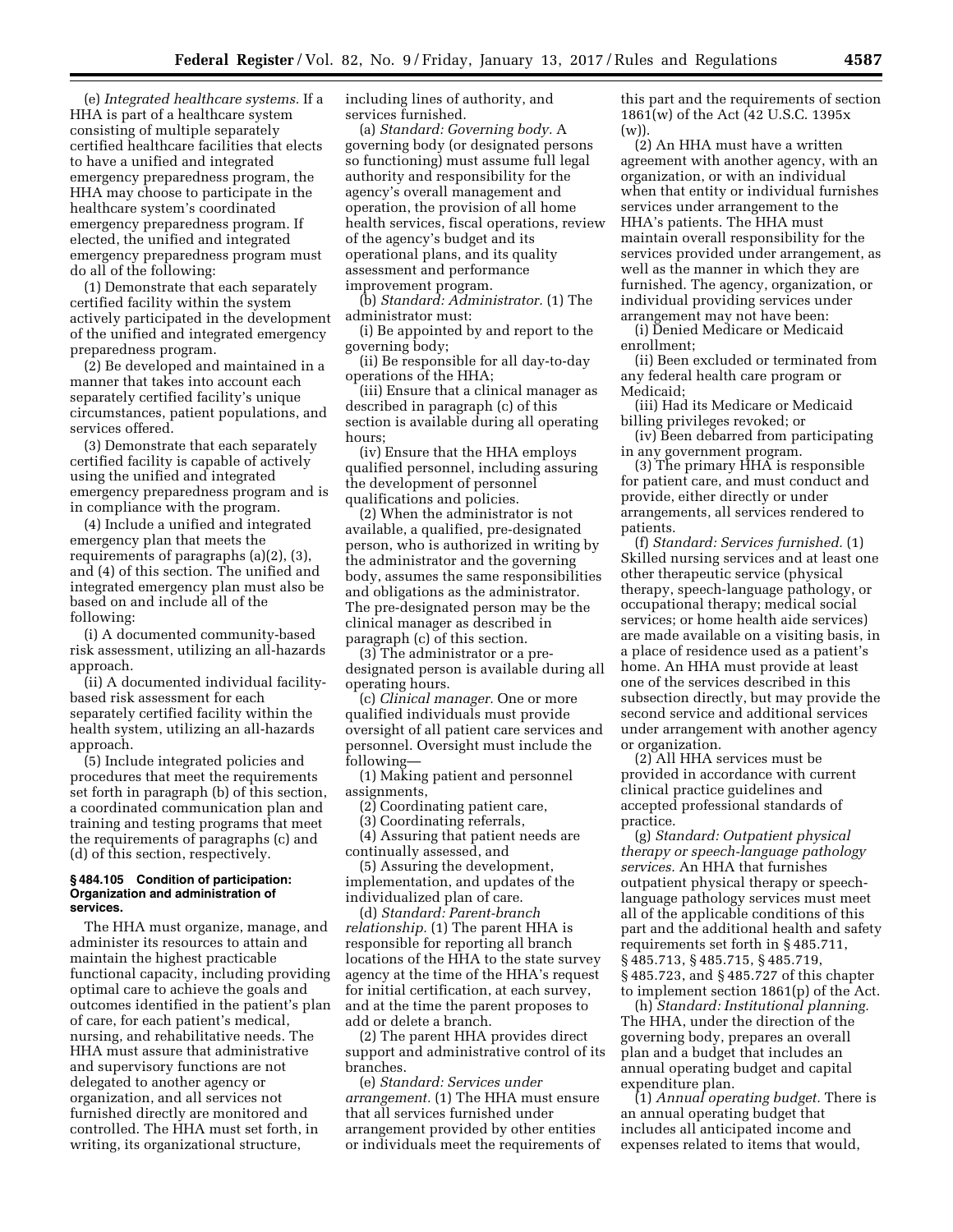under generally accepted accounting principles, be considered income and expense items. However, it is not required that there be prepared, in connection with any budget, an item by item identification of the components of each type of anticipated income or expense.

(2) *Capital expenditure plan.* (i) There is a capital expenditure plan for at least a 3-year period, including the operating budget year. The plan includes and identifies in detail the anticipated sources of financing for, and the objectives of, each anticipated expenditure of more than \$600,000 for items that would under generally accepted accounting principles, be considered capital items. In determining if a single capital expenditure exceeds \$600,000, the cost of studies, surveys, designs, plans, working drawings, specifications, and other activities essential to the acquisition, improvement, modernization, expansion, or replacement of land, plant, building, and equipment are included. Expenditures directly or indirectly related to capital expenditures, such as grading, paving, broker commissions, taxes assessed during the construction period, and costs involved in demolishing or razing structures on land are also included. Transactions that are separated in time, but are components of an overall plan or patient care objective, are viewed in their entirety without regard to their timing. Other costs related to capital expenditures include title fees, permit and license fees, broker commissions, architect, legal, accounting, and appraisal fees; interest, finance, or carrying charges on bonds, notes and other costs incurred for borrowing funds.

(ii) If the anticipated source of financing is, in any part, the anticipated payment from title V (Maternal and Child Health Services Block Grant) or title XVIII (Medicare) or title XIX (Medicaid) of the Social Security Act, the plan specifies the following:

(A) Whether the proposed capital expenditure is required to conform, or is likely to be required to conform, to current standards, criteria, or plans developed in accordance with the Public Health Service Act or the Mental Retardation Facilities and Community Mental Health Centers Construction Act of 1963.

(B) Whether a capital expenditure proposal has been submitted to the designated planning agency for approval in accordance with section 1122 of the Act (42 U.S.C. 1320a–1) and implementing regulations.

(C) Whether the designated planning agency has approved or disapproved the proposed capital expenditure if it was presented to that agency.

(3) *Preparation of plan and budget.*  The overall plan and budget is prepared under the direction of the governing body of the HHA by a committee consisting of representatives of the governing body, the administrative staff, and the medical staff (if any) of the HHA.

(4) *Annual review of plan and budget.*  The overall plan and budget is reviewed and updated at least annually by the committee referred to in paragraph (i)(3) of this section under the direction of the governing body of the HHA.

#### **§ 484.110 Condition of participation: Clinical records.**

The HHA must maintain a clinical record containing past and current information for every patient accepted by the HHA and receiving home health services. Information contained in the clinical record must be accurate, adhere to current clinical record documentation standards of practice, and be available to the physician(s) issuing orders for the home health plan of care, and appropriate HHA staff. This information may be maintained electronically.

(a) *Standard: Contents of clinical record.* The record must include:

(1) The patient's current comprehensive assessment, including all of the assessments from the most recent home health admission, clinical notes, plans of care, and physician orders;

(2) All interventions, including medication administration, treatments, and services, and responses to those interventions;

(3) Goals in the patient's plans of care and the patient's progress toward achieving them;

(4) Contact information for the patient, the patient's representative (if any), and the patient's primary caregiver(s);

(5) Contact information for the primary care practitioner or other health care professional who will be responsible for providing care and services to the patient after discharge from the HHA; and

(6)(i) A completed discharge summary that is sent to the primary care practitioner or other health care professional who will be responsible for providing care and services to the patient after discharge from the HHA (if any) within 5 business days of the patient's discharge; or

(ii) A completed transfer summary that is sent within 2 business days of a planned transfer, if the patient's care

will be immediately continued in a health care facility; or

(iii) A completed transfer summary that is sent within 2 business days of becoming aware of an unplanned transfer, if the patient is still receiving care in a health care facility at the time when the HHA becomes aware of the transfer.

(b) *Standard: Authentication.* All entries must be legible, clear, complete, and appropriately authenticated, dated, and timed. Authentication must include a signature and a title (occupation), or a secured computer entry by a unique identifier, of a primary author who has reviewed and approved the entry.

(c) *Standard: Retention of records.* (1) Clinical records must be retained for 5 years after the discharge of the patient, unless state law stipulates a longer period of time.

(2) The HHA's policies must provide for retention of clinical records even if it discontinues operation. When an HHA discontinues operation, it must inform the state agency where clinical records will be maintained.

(d) *Standard: Protection of records.*  The clinical record, its contents, and the information contained therein must be safeguarded against loss or unauthorized use. The HHA must be in compliance with the rules regarding protected health information set out at 45 CFR parts 160 and 164.

(e) *Standard: Retrieval of clinical records.* A patient's clinical record (whether hard copy or electronic form) must be made available to a patient, free of charge, upon request at the next home visit, or within 4 business days (whichever comes first).

#### **§ 484.115 Condition of participation: Personnel qualifications.**

HHA staff are required to meet the following standards:

(a) *Standard: Administrator, home health agency.* (1) For individuals that began employment with the HHA prior to July 13, 2017, a person who:

(i) Is a licensed physician;

(ii) Is a registered nurse; or

(iii) Has training and experience in health service administration and at least 1 year of supervisory administrative experience in home health care or a related health care program.

(2) For individuals that begin employment with an HHA on or after July 13, 2017, a person who:

(i) Is a licensed physician, a registered nurse, or holds an undergraduate degree; and

(ii) Has experience in health service administration, with at least 1 year of supervisory or administrative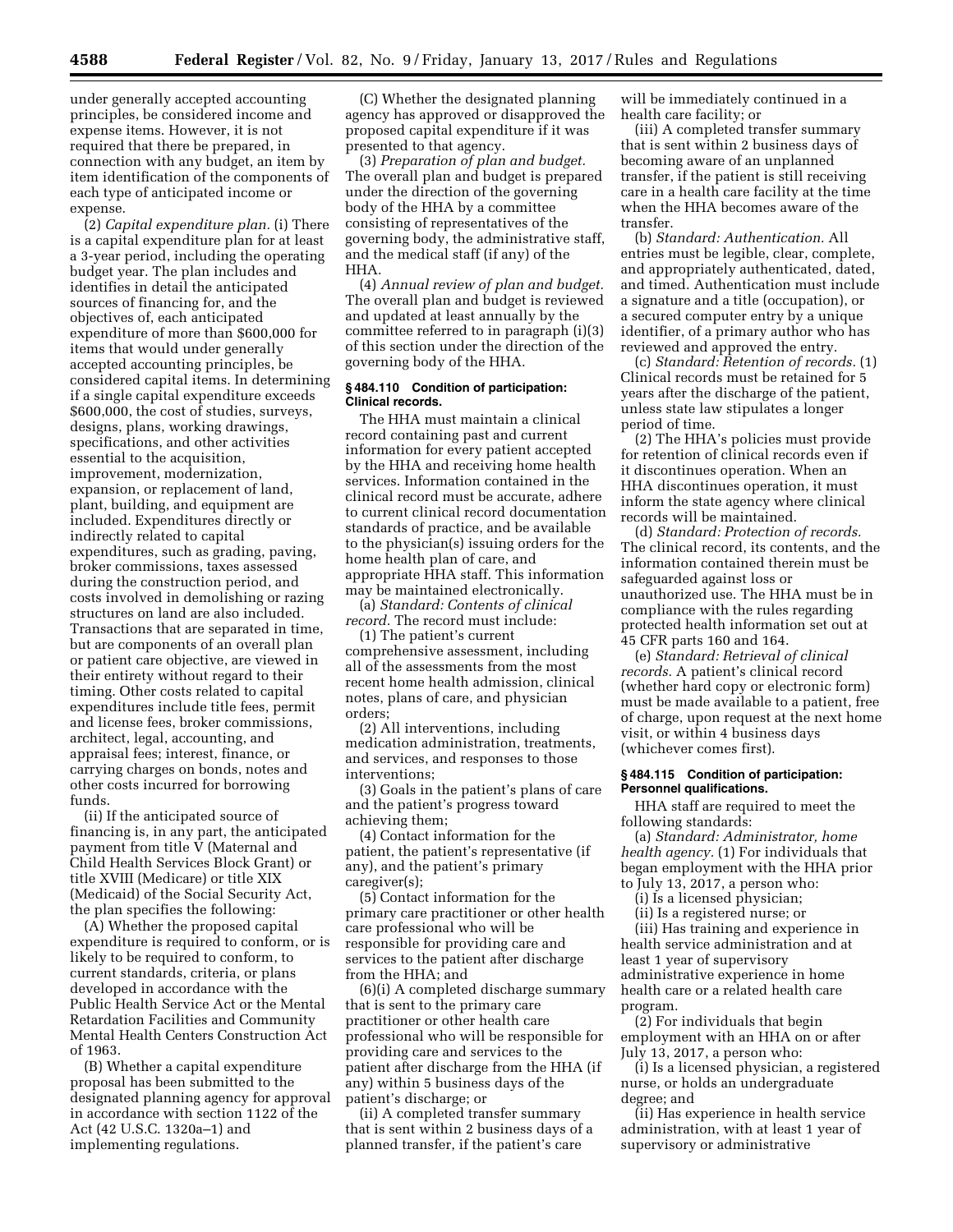experience in home health care or a related health care program.

(b) *Standard: Audiologist.* A person who:

(1) Meets the education and experience requirements for a Certificate of Clinical Competence in audiology granted by the American Speech-Language-Hearing Association; or

(2) Meets the educational requirements for certification and is in the process of accumulating the supervised experience required for certification.

*(c) Standard: Clinical manager.* A person who is a licensed physician, physical therapist, speech-language pathologist, occupational therapist, audiologist, social worker, or a registered nurse.

(d) *Standard: Home health aide.* A person who meets the qualifications for home health aides specified in section 1891(a)(3) of the Act and implemented at § 484.80.

(e) *Standard: Licensed practical (vocational) nurse.* A person who has completed a practical (vocational) nursing program, is licensed in the state where practicing, and who furnishes services under the supervision of a qualified registered nurse.

(f) *Standard: Occupational therapist.*  A person who—

(1)(i) Is licensed or otherwise regulated, if applicable, as an occupational therapist by the state in which practicing, unless licensure does not apply;

(ii) Graduated after successful completion of an occupational therapist education program accredited by the Accreditation Council for Occupational Therapy Education (ACOTE) of the American Occupational Therapy Association, Inc. (AOTA), or successor organizations of ACOTE; and

(iii) Is eligible to take, or has successfully completed the entry-level certification examination for occupational therapists developed and administered by the National Board for Certification in Occupational Therapy, Inc. (NBCOT).

(2) On or before December 31, 2009— (i) Is licensed or otherwise regulated, if applicable, as an occupational therapist by the state in which practicing; or

(ii) When licensure or other regulation does not apply—

(A) Graduated after successful completion of an occupational therapist education program accredited by the accreditation Council for Occupational Therapy Education (ACOTE) of the American Occupational Therapy Association, Inc. (AOTA) or successor organizations of ACOTE; and

(B) Is eligible to take, or has successfully completed the entry-level certification examination for occupational therapists developed and administered by the National Board for Certification in Occupational Therapy, Inc., (NBCOT).

(3) On or before January 1, 2008— (i) Graduated after successful completion of an occupational therapy program accredited jointly by the Committee on Allied Health Education and Accreditation of the American Medical Association and the American Occupational Therapy Association; or

(ii) Is eligible for the National Registration Examination of the American Occupational Therapy Association or the National Board for Certification in Occupational Therapy.

(4) On or before December 31, 1977—

(i) Had 2 years of appropriate experience as an occupational therapist; and

(ii) Had achieved a satisfactory grade on an occupational therapist proficiency examination conducted, approved, or sponsored by the U.S. Public Health Service.

(5) If educated outside the United States, must meet both of the following:

(i) Graduated after successful completion of an occupational therapist education program accredited as substantially equivalent to occupational therapist entry level education in the United States by one of the following:

(A) The Accreditation Council for Occupational Therapy Education (ACOTE).

(B) Successor organizations of ACOTE.

(C) The World Federation of Occupational Therapists.

(D) A credentialing body approved by the American Occupational Therapy Association.

(E) Successfully completed the entry level certification examination for occupational therapists developed and administered by the National Board for Certification in Occupational Therapy, Inc. (NBCOT).

(ii) On or before December 31, 2009, is licensed or otherwise regulated, if applicable, as an occupational therapist by the state in which practicing.

(g) *Standard: Occupational therapy assistant.* A person who—

(1) Meets all of the following:

(i) Is licensed or otherwise regulated, if applicable, as an occupational therapy assistant by the state in which practicing, unless licensure does apply.

(ii) Graduated after successful completion of an occupational therapy assistant education program accredited by the Accreditation Council for Occupational Therapy Education,

(ACOTE) of the American Occupational Therapy Association, Inc. (AOTA) or its successor organizations.

(iii) Is eligible to take or successfully completed the entry-level certification examination for occupational therapy assistants developed and administered by the National Board for Certification in Occupational Therapy, Inc. (NBCOT).

(2) On or before December 31, 2009—

(i) Is licensed or otherwise regulated as an occupational therapy assistant, if applicable, by the state in which practicing; or any qualifications defined by the state in which practicing, unless licensure does not apply; or

(ii) Must meet both of the following:

(A) Completed certification requirements to practice as an occupational therapy assistant established by a credentialing organization approved by the American Occupational Therapy Association.

(B) After January 1, 2010, meets the requirements in paragraph (f)(1) of this section.

(3) After December 31, 1977 and on or before December 31, 2007—

(i) Completed certification requirements to practice as an occupational therapy assistant established by a credentialing organization approved by the American Occupational Therapy Association; or

(ii) Completed the requirements to practice as an occupational therapy assistant applicable in the state in which practicing.

(4) On or before December 31, 1977— (i) Had 2 years of appropriate

experience as an occupational therapy assistant; and

(ii) Had achieved a satisfactory grade on an occupational therapy assistant proficiency examination conducted, approved, or sponsored by the U.S. Public Health Service.

(5) If educated outside the United States, on or after January 1, 2008—

(i) Graduated after successful completion of an occupational therapy assistant education program that is accredited as substantially equivalent to occupational therapist assistant entry level education in the United States by—

(A) The Accreditation Council for Occupational Therapy Education (ACOTE).

(B) Its successor organizations. (C) The World Federation of Occupational Therapists.

(D) By a credentialing body approved by the American Occupational Therapy Association; and

(E) Successfully completed the entry level certification examination for occupational therapy assistants developed and administered by the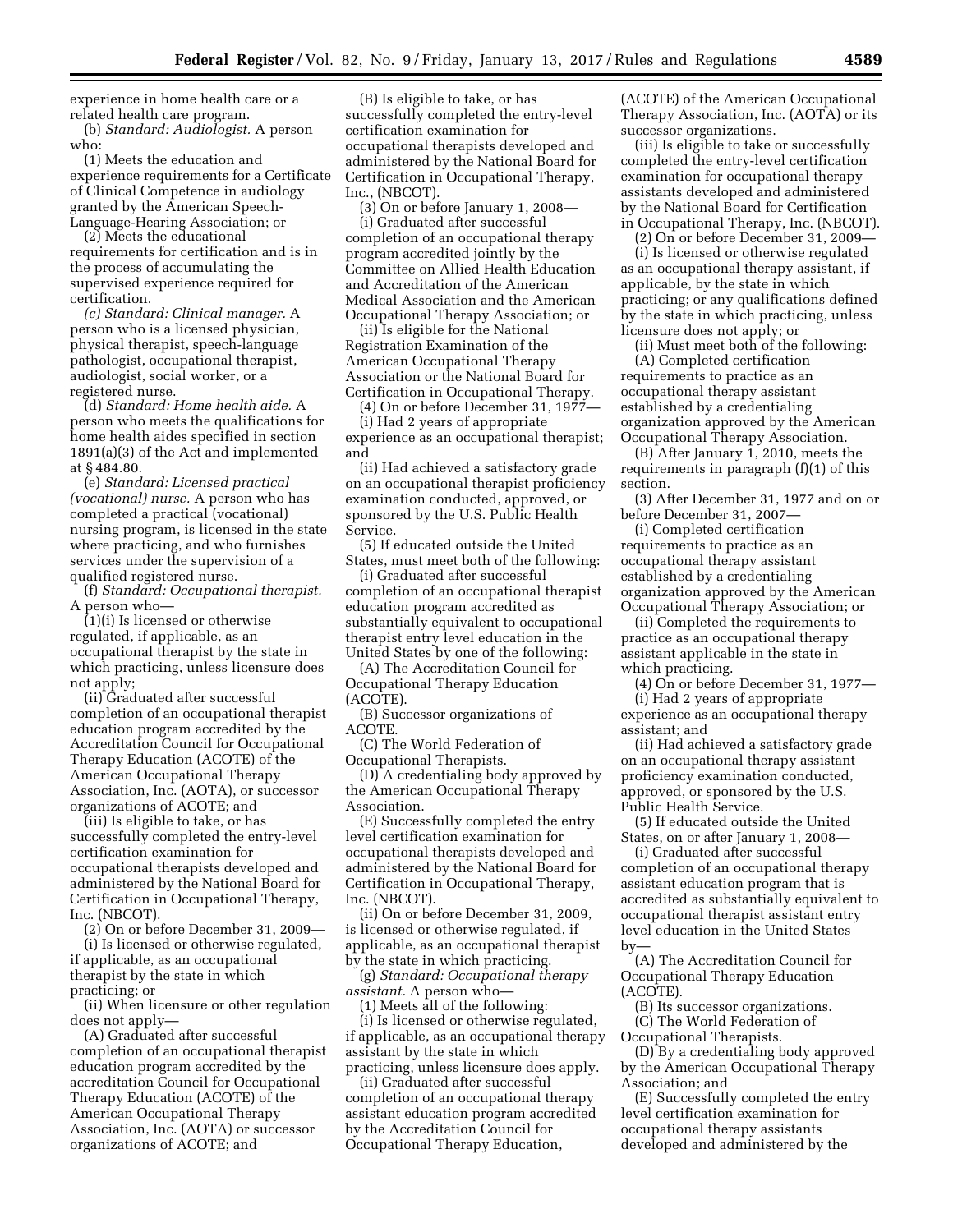National Board for Certification in Occupational Therapy, Inc. (NBCOT). (ii) [Reserved]

(h) *Standard: Physical therapist.* A person who is licensed, if applicable, by the state in which practicing, unless licensure does not apply and meets one of the following requirements:

(1)(i) Graduated after successful completion of a physical therapist education program approved by one of the following:

(A) The Commission on Accreditation in Physical Therapy Education (CAPTE).

(B) Successor organizations of CAPTE. (C) An education program outside the United States determined to be substantially equivalent to physical therapist entry level education in the United States by a credentials evaluation organization approved by the American Physical Therapy Association or an organization identified in 8 CFR 212.15(e) as it relates to physical therapists.

(ii) Passed an examination for physical therapists approved by the state in which physical therapy services are provided.

(2) On or before December 31, 2009— (i) Graduated after successful completion of a physical therapy curriculum approved by the Commission on Accreditation in Physical Therapy Education (CAPTE); or

(ii) Meets both of the following:

(A) Graduated after successful completion of an education program determined to be substantially equivalent to physical therapist entry level education in the United States by a credentials evaluation organization approved by the American Physical Therapy Association or identified in 8 CFR 212.15(e) as it relates to physical therapists.

(B) Passed an examination for physical therapists approved by the state in which physical therapy services are provided.

(3) Before January 1, 2008 graduated from a physical therapy curriculum approved by one of the following:

(i) The American Physical Therapy Association.

(ii) The Committee on Allied Health Education and Accreditation of the American Medical Association.

(iii) The Council on Medical Education of the American Medical Association and the American Physical Therapy Association.

(4) On or before December 31, 1977 was licensed or qualified as a physical therapist and meets both of the following:

(i) Has 2 years of appropriate experience as a physical therapist.

(ii) Has achieved a satisfactory grade on a proficiency examination conducted, approved, or sponsored by the U.S. Public Health Service.

(5) Before January 1, 1966—

(i) Was admitted to membership by the American Physical Therapy Association;

(ii) Was admitted to registration by the American Registry of Physical Therapists; or

(iii) Graduated from a physical therapy curriculum in a 4-year college or university approved by a state department of education.

(6) Before January 1, 1966 was licensed or registered, and before January 1, 1970, had 15 years of fulltime experience in the treatment of illness or injury through the practice of physical therapy in which services were rendered under the order and direction of attending and referring doctors of medicine or osteopathy.

(7) If trained outside the United States before January 1, 2008, meets the following requirements:

(i) Was graduated since 1928 from a physical therapy curriculum approved in the country in which the curriculum was located and in which there is a member organization of the World Confederation for Physical Therapy.

(ii) Meets the requirements for membership in a member organization of the World Confederation for Physical Therapy.

(i) *Standard: Physical therapist assistant.* A person who is licensed, registered or certified as a physical therapist assistant, if applicable, by the state in which practicing, unless licensure does not apply and meets one of the following requirements:

(1)(i) Graduated from a physical therapist assistant curriculum approved by the Commission on Accreditation in Physical Therapy Education of the American Physical Therapy Association; or if educated outside the United States or trained in the United States military, graduated from an education program determined to be substantially equivalent to physical therapist assistant entry level education in the United States by a credentials evaluation organization approved by the American Physical Therapy Association or identified at 8 CFR 212.15(e); and

(ii) Passed a national examination for physical therapist assistants.

(2) On or before December 31, 2009, meets one of the following:

(i) Is licensed, or otherwise regulated in the state in which practicing.

(ii) In states where licensure or other regulations do not apply, graduated before December 31, 2009, from a 2-year college-level program approved by the

American Physical Therapy Association and after January 1, 2010, meets the requirements of paragraph (h)(1) of this section.

(3) Before January 1, 2008, where licensure or other regulation does not apply, graduated from a 2-year college level program approved by the American Physical Therapy Association.

(4) On or before December 31, 1977, was licensed or qualified as a physical therapist assistant and has achieved a satisfactory grade on a proficiency examination conducted, approved, or sponsored by the U.S. Public Health Service.

(j) *Standard: Physician.* A person who meets the qualifications and conditions specified in section 1861(r) of the Act and implemented at § 410.20(b) of this chapter.

(k) *Standard: Registered nurse.* A graduate of an approved school of professional nursing who is licensed in the state where practicing.

(l) *Standard: Social Work Assistant.* A person who provides services under the supervision of a qualified social worker and:

(1) Has a baccalaureate degree in social work, psychology, sociology, or other field related to social work, and has had at least 1 year of social work experience in a health care setting; or

(2) Has 2 years of appropriate experience as a social work assistant, and has achieved a satisfactory grade on a proficiency examination conducted, approved, or sponsored by the U.S. Public Health Service, except that the determinations of proficiency do not apply with respect to persons initially licensed by a state or seeking initial qualification as a social work assistant after December 31, 1977.

(m) *Standard: Social worker.* A person who has a master's or doctoral degree from a school of social work accredited by the Council on Social Work Education, and has 1 year of social work experience in a health care setting.

(n) *Standard: Speech-language pathologist.* A person who has a master's or doctoral degree in speechlanguage pathology, and who meets either of the following requirements:

(1) Is licensed as a speech-language pathologist by the state in which the individual furnishes such services; or

(2) In the case of an individual who furnishes services in a state which does not license speech-language pathologists:

(i) Has successfully completed 350 clock hours of supervised clinical practicum (or is in the process of accumulating supervised clinical experience);